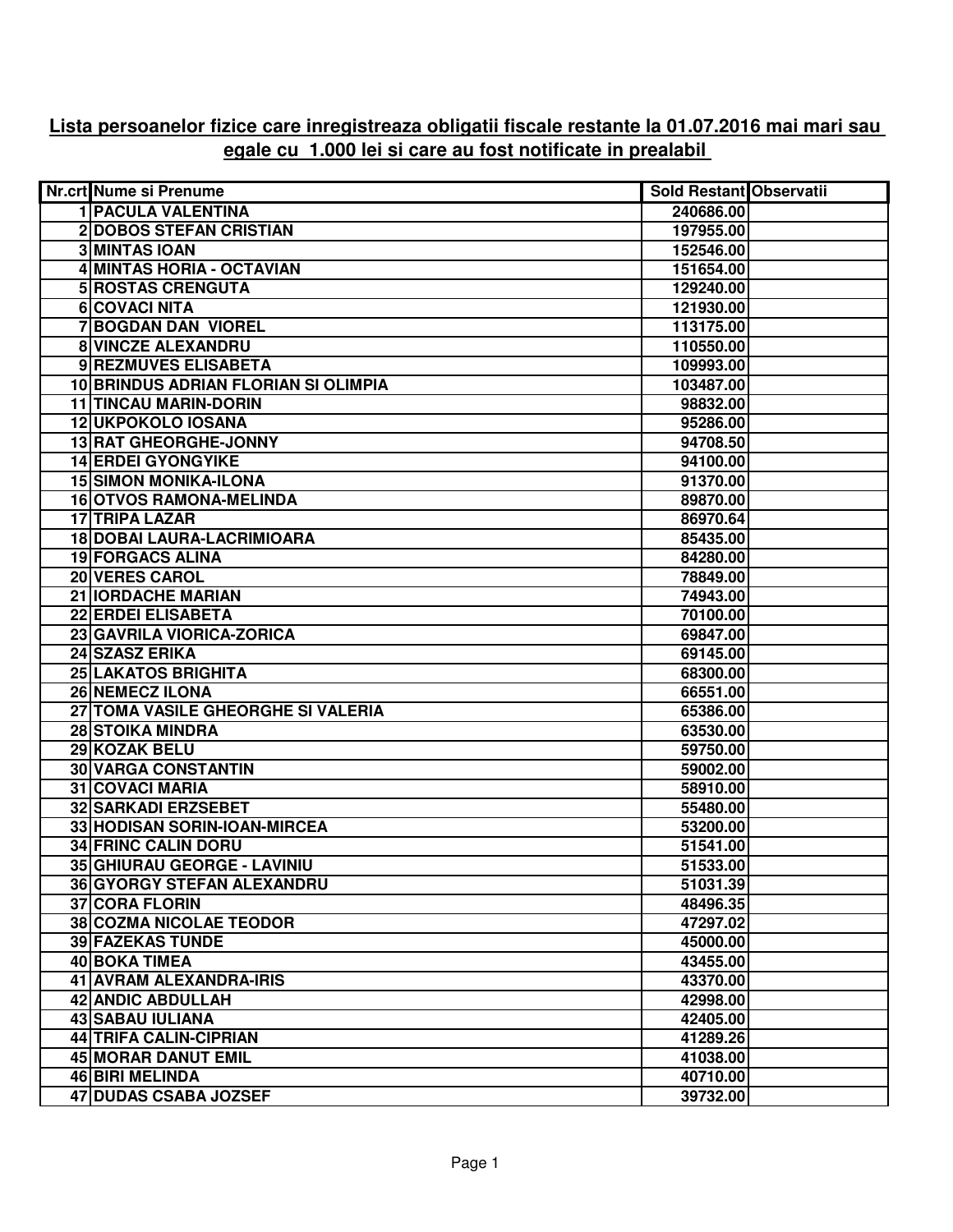| Nr.crt Nume si Prenume                 | <b>Sold Restant Observatii</b> |  |
|----------------------------------------|--------------------------------|--|
| <b>48 GABOR STEFAN SI TEREZIA</b>      | 38413.00                       |  |
| 49 GABOR MINDRA                        | 38269.00                       |  |
| 50 LUNKA EMOKE-CRUSITA                 | 38220.00                       |  |
| 51 PETREA HOREA COSMIN                 | 38115.00                       |  |
| 52 CLEPE FLORIN-SABIN                  | 36118.33                       |  |
| 53 CLOPCE GAVRIL SI LUCIA              | 35779.00                       |  |
| 54 CAPOTA PAVEL SI MARIA               | 35300.96                       |  |
| 55 BARANKA RUPI                        | 34559.00                       |  |
| 56 BERKE VASILE-MARIUS SI LAURA        | 34542.50                       |  |
| 57 COITA FLOARE-AURICA                 | 34468.00                       |  |
| <b>58 DOBAI MARIUS DAN</b>             | 34416.00                       |  |
| 59 TAUT SERGIU-CLAUDIU                 | 33910.00                       |  |
| 60 GHIURO IOAN                         | 33455.00                       |  |
| <b>61 BEKE ZOLTAN</b>                  | 33427.00                       |  |
| 62 PRODAN RIVANA                       | 32740.00                       |  |
| <b>63 SINKA ELISABETA</b>              | 32700.00                       |  |
| 64 GHIURAU LIA                         | 32651.00                       |  |
| 65 IVANOV C-TIN DANIEL-VASADI MAGD.    | 32171.00                       |  |
| 66 VARGA MONA                          | 31140.00                       |  |
| 67 SZENTGYORGYI LAJOS-JOZSEF           | 31004.00                       |  |
| 68 PERRIA CAMELIA-RAMONA               | 30849.40                       |  |
| 69 CABA DUMITRU                        | 30759.00                       |  |
| 70 OROSZ ANCA                          | 30680.00                       |  |
| 71 BABO KALMAN                         | 29981.00                       |  |
| <b>72 HORVATH SANDOR</b>               | 29942.00                       |  |
| 73 CARJAN DANIEL                       | 29892.00                       |  |
| 74 MADUTA IOANA ADINA                  | 29820.00                       |  |
| 75 COTUNA NICOLAE CRISTIAN             | 29403.00                       |  |
| 76 MANYI LASZLO-LEVENTE                | 29178.00                       |  |
| 77 VARGA MARGIT                        | 28800.00                       |  |
| <b>78 ROSTAS DITA</b>                  | 28524.44                       |  |
| <b>79 GALEA FLORIAN CALIN SI ENIKO</b> | 28388.00                       |  |
| 80 LACATOS PAMELA                      | 28355.00                       |  |
| <b>81 DEMETER ALEXANDRU</b>            | 28228.00                       |  |
| 82 BOCA MARIAN MARCEL SI MIRELA        | 27967.78                       |  |
| <b>83 STERIU VIOREL</b>                | 27938.00                       |  |
| <b>84 LAKATOS SZELURINA</b>            | 27915.00                       |  |
| 85 FREUNDLICH SAMUEL ADAM              | 27605.00                       |  |
| 86 KEREZSI EVA-KATALIN                 | 27419.00                       |  |
| 87 CSAKI KALMAN                        | 27418.00                       |  |
| 88 TASNADI LEVENTE SI CORINA           | 27306.10                       |  |
| 89 BABO PETRU                          | 27223.09                       |  |
| 90 MARTIN DUMITRU                      | 26624.00                       |  |
| 91 DUDLER GABOR                        | 26571.00                       |  |
| 92 CHIRILA ADRIAN FLORIN               | 26536.00                       |  |
| 93 SABAU DANIEL-IOSIF                  | 26074.00                       |  |
| 94 BARANKA RUPI                        | 25955.00                       |  |
| 95 LAKATOS BRIGITA-MELINDA             | 25700.00                       |  |
| 96 BALOG LADISLAU                      | 25520.00                       |  |
| 97 RUSU ADRIAN-ANDREI SI MARIANA       | 25300.58                       |  |
| 98 SIMINIC CALIN CIPRIAN               | 25094.00                       |  |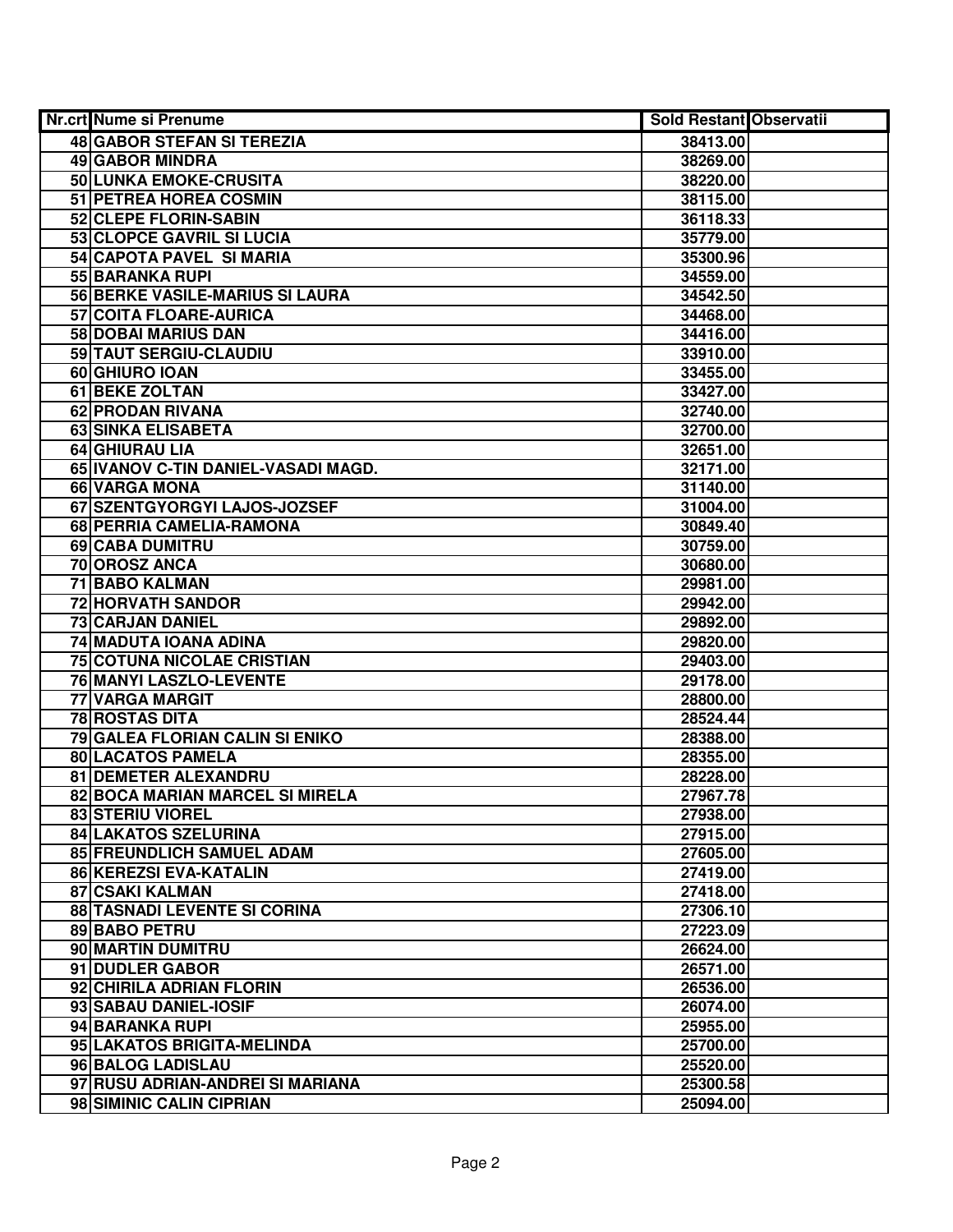| Nr.crt Nume si Prenume                     | <b>Sold Restant Observatii</b> |  |
|--------------------------------------------|--------------------------------|--|
| 99 CHIS FLORIAN DAN                        | 25078.00                       |  |
| <b>100 MATEIAS TEODOR MARIUS</b>           | 24991.00                       |  |
| 101 PINTEA EMILIA-VIORICA SI BLAGA DUMITRU | 24899.76                       |  |
| 102 TURBUCZ DALITA                         | 24760.00                       |  |
| 103 BUT ADRIAN-GYORGY                      | 24719.00                       |  |
| <b>104 TUDORAN MARCEL MARIUS</b>           | 24427.00                       |  |
| 105 TODERICI DORIN-CORNEL                  | 24398.92                       |  |
| 106 MOS ALINA LACRIMIOARA                  | 23932.00                       |  |
| <b>107 OPRIS OVIDIU</b>                    | 23918.00                       |  |
| <b>108 VAIDA RAUL FLAVIU</b>               | 23863.00                       |  |
| <b>109 FILIMON CALIN CLAUDIU</b>           | 22938.00                       |  |
| <b>110 BUHAS CARMEN-LAURA</b>              | 22901.00                       |  |
| <b>111 ERDEI ROMULUS MODIGLIANI</b>        | 22731.00                       |  |
| <b>112 MORGOS ADRIAN</b>                   | 22464.00                       |  |
| 113 SFERLE DANUT                           | 22225.00                       |  |
| 114 HANSEN JUHAS CORNEL                    | 22136.00                       |  |
| 115 TASI ROBERT-LASZLO                     | 22055.00                       |  |
| <b>116 NANASSY NORBERT CSABA</b>           | 22052.50                       |  |
| 117 BAN FLORIN-IOAN                        | 21927.00                       |  |
| <b>118 ROSTAS MIHALY</b>                   | 21924.00                       |  |
| 119 BELU ADRIAN                            | 21922.00                       |  |
| <b>120 VIDICAN IOAN</b>                    | 21853.12                       |  |
| <b>121 KONCSAG ARTHUR</b>                  | 21722.00                       |  |
| <b>122 PORCAR DUMITRU</b>                  | 21666.00                       |  |
| <b>123 LUPSE NICOLAE</b>                   | 21556.00                       |  |
| <b>124 PUSCAS AVRAM SI LIDIA</b>           | 21460.50                       |  |
| 125 RADU IOAN                              | 21267.00                       |  |
| <b>126 BALOGH BOBI-SZABOLCS</b>            | 21216.00                       |  |
| <b>127 MARICESCU GABRIEL IOAN</b>          | 21149.00                       |  |
| <b>128 MIHALCEA VASILE</b>                 | 21143.00                       |  |
| 129 POPA ELENA-ALEXANDRA                   | 21080.00                       |  |
| 130 POPA ADRIAN                            | 20741.00                       |  |
| 131 MORTAN GHEORGHE-SORIN                  | 20709.00                       |  |
| 132 UNGVARI GYULA ZOLTAN SI ELISABETA      | 20600.00                       |  |
| <b>133 BAKRO IBOLYA</b>                    | 20501.00                       |  |
| <b>134 HOTEA ADRIAN MIRCEA</b>             | 20383.00                       |  |
| 135 RAT EVA                                | 20300.00                       |  |
| <b>136 TUDOSE MIRCEA</b>                   | 20300.00                       |  |
| <b>137 GABOR GABRIEL</b>                   | 20298.00                       |  |
| <b>138 BOCSA LILIANA MONICA</b>            | 20176.00                       |  |
| <b>139 PATER SORIN</b>                     | 20030.00                       |  |
| <b>140 RATKAI ZOLTAN</b>                   | 20019.00                       |  |
| <b>141 SALAJAN CIPRIAN</b>                 | 19826.00                       |  |
| 142 GABOR MATEI                            | 19648.00                       |  |
| <b>143 MIHOC SILVIAN</b>                   | 19607.00                       |  |
| <b>144 GANTNER IUDITA IRINA SI CAROL</b>   | 19535.00                       |  |
| <b>145 HODUT NORBERT JANOS</b>             | 19360.00                       |  |
| <b>146 ZAHARIA MARIUS</b>                  | 19355.05                       |  |
| <b>147 TRIPA FRANCO-OVIDIU-MAURO</b>       | 19302.86                       |  |
| <b>148 SIMON ERZSEBET</b>                  | 19170.00                       |  |
| 149 TIRON ANDREEA-ALINA                    | 19142.00                       |  |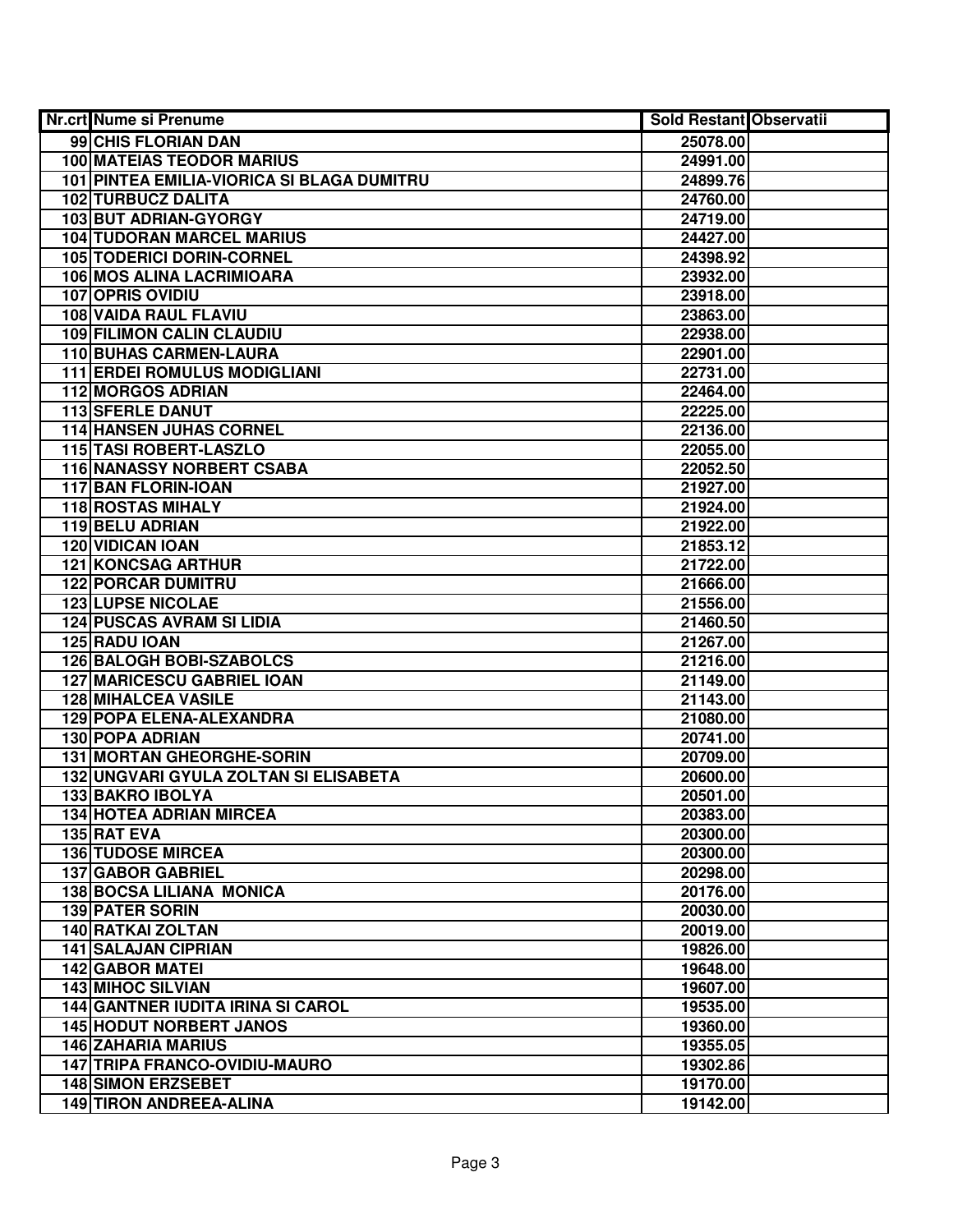| Nr.crt Nume si Prenume                       | <b>Sold Restant Observatii</b> |                               |
|----------------------------------------------|--------------------------------|-------------------------------|
| <b>150 RACOLTA MARIUS SORIN</b>              | 19047.00                       |                               |
| <b>151 FAUR NICUSOR-DARIUS</b>               | 19030.00                       |                               |
| 152 KHALFALLAH SAMI BEN KHALFALLAH           | 18983.00                       |                               |
| <b>153 LAKATOS ETELKA</b>                    | 18930.00                       |                               |
| <b>154 BELETCHI SIMONA</b>                   | 18833.00                       |                               |
| <b>155 SZALACSI ENIKO</b>                    | 18740.00                       |                               |
| <b>156 SERBAN DORIN IOAN</b>                 | 18730.00                       |                               |
| <b>157 FECHETE ZINA-MARIOARA</b>             | 18535.00                       |                               |
| <b>158 GABOR STEFAN</b>                      | 18506.00                       |                               |
| <b>159 BALOGH CSILLA</b>                     | 18500.00                       |                               |
| <b>160 REPCIUC SEBASTIAN</b>                 | 18423.00                       |                               |
| <b>161 FEKETE-BANDI-PISTA NARCIS</b>         | 18380.00                       |                               |
| <b>162 AVRAM DANIEL RADU</b>                 | 17986.00                       |                               |
| <b>163 HEPES FLORIN CLAUDIU</b>              | 17925.00                       |                               |
| <b>164 CUCIULA ADRIAN-LEONTIN</b>            | 17922.00                       |                               |
| <b>165 MELEG CSABA</b>                       | 17897.14                       |                               |
| <b>166 GABOR DUMITRU</b>                     | 17771.00                       |                               |
| <b>167 GABOR IANCU</b>                       | 17721.00                       |                               |
| 168 MERCE-SABAU DANIEL-LUCIAN                | 17701.00                       |                               |
| 169 SINKA JANOS                              | 17680.00                       |                               |
| 170 ZSISKU LAJOS                             |                                | <b>17577.00 PROCES PE ROL</b> |
| 171 MESAROS GABRIELA-MARCELA                 | 17561.00                       |                               |
| 172 BALIBAN MARCEL                           | 17446.00                       |                               |
| <b>173 MATEIAS IOAN</b>                      | 17444.00                       |                               |
| <b>174 ISZTOIKA STEFAN</b>                   | 17401.00                       |                               |
| 175 BRIZZI PAOLO                             | 17385.00                       |                               |
| <b>176 GABOR MATEI</b>                       | 17372.50                       |                               |
| 177 GUBA PAUL-CAROL SI CSILLA-ANGELA         | 17143.00                       |                               |
| 178 USVAT ADRIAN                             | 17122.00                       |                               |
| <b>179 NAGY DAVID-CRISTIAN</b>               | 17100.00                       |                               |
| <b>180 BOGDAN CRISTIAN DAN</b>               | 17067.00                       |                               |
| <b>181 ONACA TEODOR</b>                      | 17015.68                       |                               |
| <b>182 CIUCIU DUMITRU SI VIORICA</b>         | 17010.00                       |                               |
| 183 ROSTAS JAN                               | 16930.00                       |                               |
| <b>184 MITU CONSTANTIN</b>                   | 16910.00                       |                               |
| <b>185 KOVACS PETRU SI DOINA</b>             | 16887.00                       |                               |
| <b>186 ISZTOJKA ROZALIA</b>                  | 16858.00                       |                               |
| <b>187 GABOR MANDRA</b>                      | 16845.00                       |                               |
| <b>188 CORNEA GABRIEL</b>                    | 16808.81                       |                               |
| 189 KOZMA DENES-ANTAL                        | 16802.00                       |                               |
| <b>190 MUDURE VICTOR SI ADRIANA</b>          | 16782.00                       |                               |
| <b>191 PETROI SAMUIL</b>                     | 16772.00                       |                               |
| 192 FISCUTEAN TIBERIU-OCTAVIAN SI DANA-IOANA | 16769.00                       |                               |
| <b>193 DOBAI SIMONA MIRABELA</b>             | 16700.00                       |                               |
| <b>194 LAKATOS ERZSEBET</b>                  | 16685.00                       |                               |
| <b>195 AVRAM GAVRIL</b>                      | 16667.00                       |                               |
| 196 PAL INGRID BEATRIX                       | 16647.00                       |                               |
| <b>197 CIMERDEAN RARES - MIREL SI KLARA</b>  | 16635.00                       |                               |
| <b>198 DUDLER DAN-IOSIF</b>                  | 16610.00                       |                               |
| <b>199 LAKATOS SANDOR</b>                    | 16510.00                       |                               |
| 200 MIHUT OANA-BIANCA                        | 16464.97                       |                               |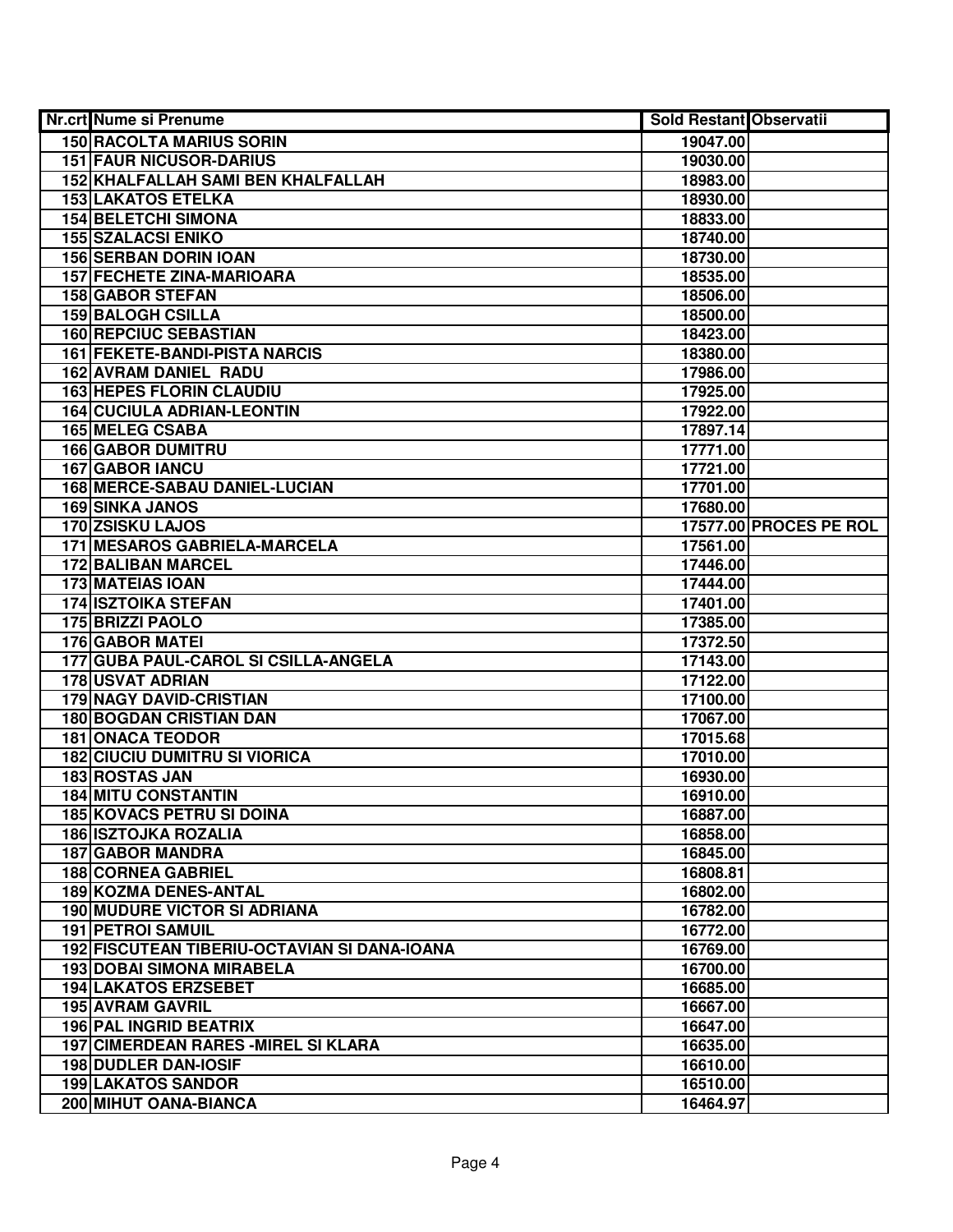| <b>Nr.crt Nume si Prenume</b>    | <b>Sold Restant Observatii</b> |                        |
|----------------------------------|--------------------------------|------------------------|
| <b>201 MURASAN VLAD CRISTIAN</b> | 16450.00                       |                        |
| 202 CIURAR ANTON                 | 16443.50                       |                        |
| 203 BUNGAU FLORIN                | 16441.50                       |                        |
| 204 LINGURAR MINISTRU            | 16380.00                       |                        |
| 205 KHAWALED ISSA                | 16331.00                       |                        |
| 206 LAZAR IOAN                   | 16310.00                       |                        |
| 207 FARKAS BOBY                  | 16250.00                       |                        |
| 208 SELES DIANA-CAMELIA          | 16207.00                       |                        |
| 209 LITA ANDREI                  | 16204.00                       |                        |
| 210 GHIURO RAUL-FABIAN           | 16192.00                       |                        |
| <b>211 SPRIDON CRISTIAN</b>      | 16113.00                       |                        |
| 212 CSEH MELANIA NADIA           | 16078.00                       |                        |
| 213 GAL IOAN                     | 16050.00                       |                        |
| 214 SAVA ADRIAN FELICIAN         | 16007.00                       |                        |
| 215 ROSCA LUCIA                  | 16000.00                       |                        |
| 216 BALAWI ISSAM                 | 15986.00                       |                        |
| 217 FAINA CRISTIAN-MANUEL        | 15966.50                       |                        |
| 218 PETRESCU CRISTIAN-GHEORGHE   | 15960.00                       |                        |
| 219 GABOR LUDOVIC                | 15840.00                       |                        |
| 220 SZTUFLIAK PETER              | 15800.00                       |                        |
| <b>221 HAISAN COSTICA</b>        | 15568.00                       |                        |
| 222 GABOR IOAN                   | 15526.00                       |                        |
| 223 DUDLER JANOS GYULA           | 15500.00                       |                        |
| 224 HEBRISTYAN MIA-OLIMPIA       | 15480.00                       |                        |
| 225 GABOR GAVRIL                 | 15456.00                       |                        |
| 226 COZMA BENIAMIN-RUBEN         | 15436.00                       |                        |
| 227 AMBRO CIPRIAN                | 15434.00                       |                        |
| <b>228 MICLE GHEORGHE</b>        | 15348.00                       |                        |
| 229 ROMOCEA DAN MIRCEA           | 15336.00                       |                        |
| 230 ROSTAS REMUS                 | 15327.00                       |                        |
| 231 COTRAU CORNELIA              | 15312.00                       |                        |
| 232 EDU MIREL-IONUT              | 15286.00                       |                        |
| <b>233 NICA LAURA SI EUGEN</b>   | 15259.00                       |                        |
| 234 SORODOC IONEL VIOREL         | 15246.50                       |                        |
| 235 IUHAS GHEORGHE SI FLOARE     | 15243.00                       |                        |
| 236 CRETU IOAN SI PETRUTA        |                                | 15201.00 PROCES PE ROL |
| 237 ISZTOJKA GAVRIL              | 15201.00                       |                        |
| 238 SERES GHIZELA                | 15200.00                       |                        |
| <b>239 ROSTAS RUMITA</b>         | 15181.00                       |                        |
| 240   IGNATESCU EDIT-SAROLTA     | 15174.00                       |                        |
| 241 MANEIA MARGHERITA            | 15161.00                       |                        |
| 242 COVACI MIRCEA-MIHAI          | 15147.00                       |                        |
| 243 BAT FLORICA                  | 15127.00                       |                        |
| 244 KISS ROTH MONICA SI LAJOS    | 15101.59                       |                        |
| 245 GABOR IOAN                   | 15095.51                       |                        |
| 246 TIRLA NICOLAE                | 15057.00                       |                        |
| 247 GABOR IOSIF SI SUSANA        | 15041.00                       |                        |
| 248 BACIU HOREA-SABIN            | 15025.00                       |                        |
| 249 SAIDI NADER                  | 15025.00                       |                        |
| 250 PETRUCA IOAN ALEXANDRU       | 15000.00                       |                        |
| 251 RUSU NICOLAE-ALEXANDRU       | 14992.99                       |                        |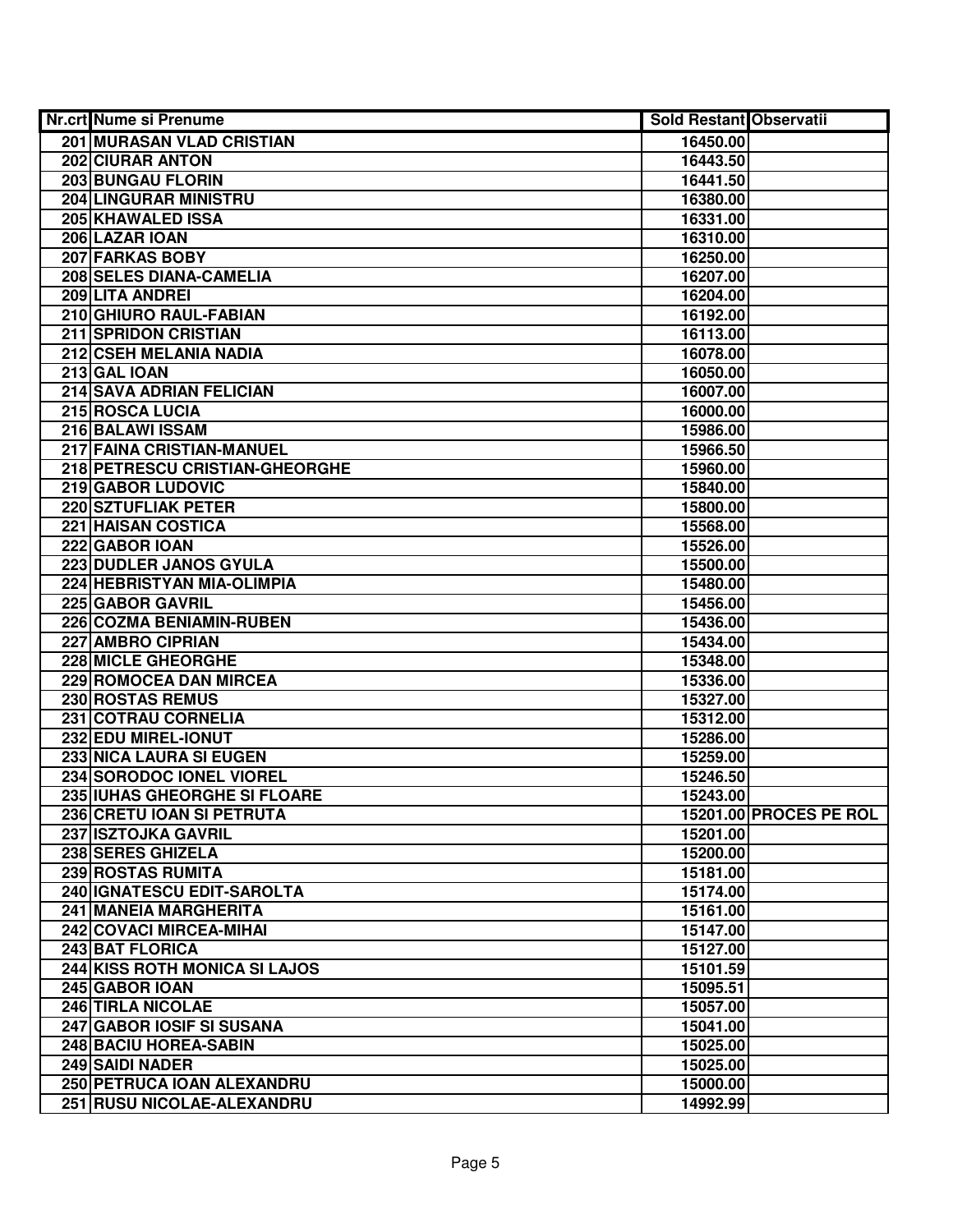| Nr.crt Nume si Prenume                                   | <b>Sold Restant Observatii</b> |  |
|----------------------------------------------------------|--------------------------------|--|
| 252 STANA VASILE-CALIN SI DANA-JANINA                    | 14882.00                       |  |
| 253 BODO NORBERT-ZSOLT                                   | 14870.00                       |  |
| 254 CHIRILA ALEXANDRA-MARIA                              | 14818.00                       |  |
| <b>255 RACZ SANDOR</b>                                   | 14815.00                       |  |
| 256 BANYA HAJNAL-CSILLA                                  | 14785.00                       |  |
| 257 MICULESCU DACIAN MIRCEA                              | 14779.15                       |  |
| 258 GABOR ELISABETA                                      | 14758.00                       |  |
| 259 MANGRA PETRU-LIVIU                                   | 14739.00                       |  |
| 260 FRENTIU CRISTIAN                                     | 14670.00                       |  |
| <b>261 BODIU NICOLAE SI DOMNICA</b>                      | 14586.00                       |  |
| 262 GEBER TUNDE                                          | 14565.00                       |  |
| 263 PETRUT IOAN                                          | 14558.00                       |  |
| 264 HIDEG PAL                                            | 14551.00                       |  |
| 265 TATAR ADRIAN-DACIAN                                  | 14503.54                       |  |
| 266 COLTE IOSIF MIRCEA                                   | 14451.00                       |  |
| 267 FAZEKAS LEVENTE-ERVIN                                | 14431.00                       |  |
| 268 BAR MARIOARA                                         | 14400.00                       |  |
| 269 TROISTA ION                                          | 14261.00                       |  |
| 270 GAVRILAS MIRELA-SILVIA                               | 14197.00                       |  |
| 271 SAVA ANDREA                                          | 14120.00                       |  |
| 272 COSTIN CRISTIAN                                      | 14115.00                       |  |
| 273 RATIU ADRIAN-CRISTIAN                                | 14078.00                       |  |
| 274 POP DANUT-AUREL                                      | 14077.00                       |  |
| 275 JURJAK PAUL-DAN                                      | 14014.00                       |  |
| 276 SERES JANOS ZSOLT                                    | 13992.00                       |  |
| 277 OPREA LACRAMIOARA-MARIANA                            | 13913.00                       |  |
| 278 BOROS IONEL-ALEXANDRU                                | 13892.00                       |  |
| 279 BRISCAN CALIN SORIN                                  | 13877.00                       |  |
| 280 REMES AUREL                                          | 13796.00                       |  |
| <b>281 ZETOCHA RAUL</b>                                  | 13691.00                       |  |
| 282 ZBIRCEA RADU-CRISTIAN SI CORNELIA                    | 13631.00                       |  |
| 283 CARLIG ILDIKO-CSILLA                                 | 13591.00                       |  |
| <b>284 MEZEI MARGIT</b>                                  | 13555.00                       |  |
| <b>285 PAUNESCU NICOLAE</b>                              | 13553.00                       |  |
| 286 ABRAHAM CALIN                                        | 13545.00                       |  |
| 287 ROSTAS AUGUSTIN                                      | 13475.00                       |  |
| 288 NAGY DANIIL                                          | 13362.00                       |  |
| 289 COPIL FLORIAN                                        | 13164.00                       |  |
| 290 GOLBAN NICUSOR - CONSTANTIN                          | 13163.50                       |  |
| 291 PANTIS GHEORGHE-CORNEL                               | 13140.00                       |  |
| 292 TODERICI IOAN OVIDIU                                 | 13126.00                       |  |
| 293 MOGYOROSI IULIANNA SI BIHARI PIROSKA SI PENZES IRENE | 13115.00                       |  |
| 294 SIMAN MARIUS-MIHAIL SI ANAMARIA                      | 13112.00                       |  |
| 295 LATA FLORIN                                          | 13100.00                       |  |
| 296 POPA OCTAVIAN                                        | 13080.00                       |  |
| 297 GABOR IOAN                                           | 13078.00                       |  |
| 298 ISZTOIKA MARIA                                       | 13070.00                       |  |
| 299 ROSTAS VISAN                                         | 13027.00                       |  |
| 300 VARGA LASZLO                                         | 13020.00                       |  |
| <b>301 CIURAR ANTON</b>                                  | 13000.00                       |  |
| 302 MOLDOVAN CALIN-GHEORGHE                              | 12995.00                       |  |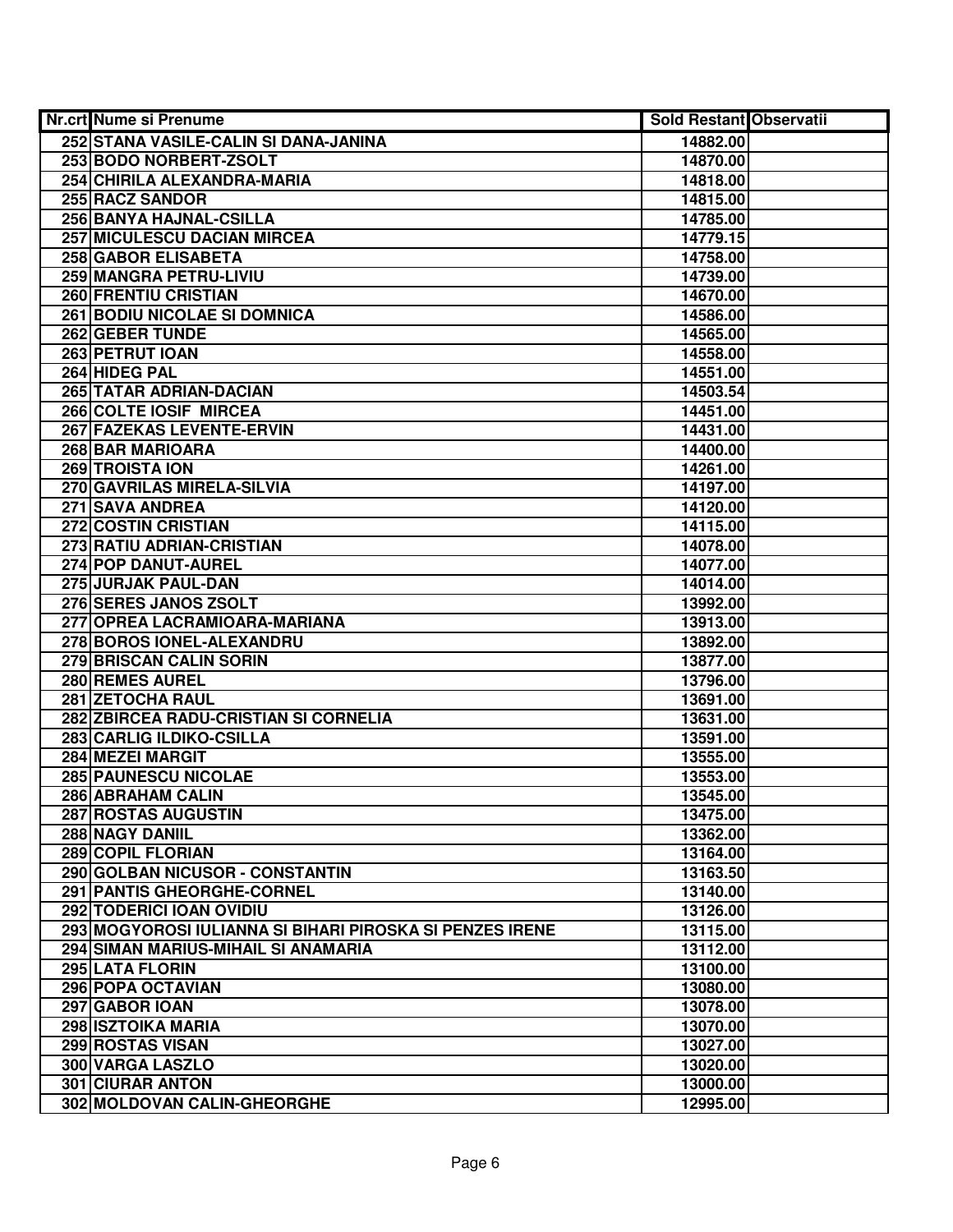| Nr.crt Nume si Prenume                          | <b>Sold Restant Observatii</b> |  |
|-------------------------------------------------|--------------------------------|--|
| 303 SEUCHE LUCIAN-GHEORGHE                      | 12965.00                       |  |
| 304 BODIU BOGDAN RADU                           | 12931.70                       |  |
| 305 BAUMANN VALERIA                             | 12924.00                       |  |
| 306 ANTOCI IOAN                                 | 12919.66                       |  |
| 307 MOGA CORINA SANDA                           | 12890.00                       |  |
| 308 SZTOJKA ISTVAN                              | 12872.00                       |  |
| 309 BOCA KALMAN JOZSEF                          | 12844.00                       |  |
| <b>310 CIURAR PEDONE</b>                        | 12826.00                       |  |
| <b>311 BLAGA VIOREL</b>                         | 12819.00                       |  |
| <b>312 TIRLEA LOREDANA</b>                      | 12809.00                       |  |
| 313 BUZATU MARIAN-NISTOR                        | 12805.00                       |  |
| 314 COSTIN FLORIN ALIN                          | 12793.00                       |  |
| 315 PRODAN ZAHARIA-ZOLTAN                       | 12775.00                       |  |
| 316 COMAN VASILE                                | 12759.00                       |  |
| 317 FUSCAS NICOLAE                              | 12726.00                       |  |
| 318 MATEAS GHEORGHE-ROMEO                       | 12720.00                       |  |
| 319 POP ROBERT                                  | 12716.00                       |  |
| 320 HORVATH NORBERT                             | 12594.00                       |  |
| 321 SUCIU GAVRIL SI CLAUDIA-GHEORGHINA          | 12587.23                       |  |
| 322 SZABO IBOLYA                                | 12541.00                       |  |
| 323 ROSTAS ANDRONICA SI AUGUSTIN                | 12539.00                       |  |
| 324 GHIT PETRU-ALEXANDRU                        | 12500.00                       |  |
| 325 KOSZTA SANDOR - ATTILA                      | 12440.00                       |  |
| 326 COTRAU GEORGE-REMUS                         | 12438.00                       |  |
| 327 TAKACS GEOSEFINA                            | 12400.00                       |  |
| 328 DUME VASILE-CORNELIU SI CORNELIA            | 12385.00                       |  |
| 329 MALAIES NICOLAE, MALAIES SUSANA, LAZAR MINA | 12342.00                       |  |
| 330 OTVOS KAROLY-MARIUS                         | 12340.00                       |  |
| 331 ROSTAS AUGUSTIN                             | 12340.00                       |  |
| 332 OLAH IOAN-IOSIF                             | 12301.00                       |  |
| 333 STANA OCTAVIAN                              | 12285.50                       |  |
| 334 SARAC AUREL DANUT                           | 12282.65                       |  |
| 335 GABOR TEREZIA                               | 12250.00                       |  |
| 336 MANAILA COSMIN-EUGEN                        | 12245.00                       |  |
| <b>337 BOSNYAK OTTO</b>                         | 12231.00                       |  |
| 338 GHEREG FLORIN-SORIN                         | 12229.00                       |  |
| 339 VARGA ERIKA ILDIKO                          | 12180.00                       |  |
| 340 STIUBEA IOAN                                | 12175.00                       |  |
| <b>341 HALUSKA ROBERT</b>                       | 12144.00                       |  |
| 342 BIGASZ IOSIF                                | 12122.00                       |  |
| 343 BARTA MIKLOS-ATTILA                         | 12120.00                       |  |
| 344 POP ALEXANDRU-SORIN                         | 12051.00                       |  |
| <b>345 BOCHIS CALIN PETRU</b>                   | 12046.00                       |  |
| 346 POP OLIMPIA LOREDANA                        | 12040.00                       |  |
| 347 ROSU VASILE                                 | 12016.00                       |  |
| <b>348 HIRTE CLAUDIA</b>                        | 12014.00                       |  |
| 349 GABOR AMBRUS                                | 12012.45                       |  |
| 350 LETEA VIOREL-LIVIU                          | 12012.00                       |  |
| 351 VIDICAN ELENA-OLIMPIA                       | 12008.00                       |  |
| 352 BURCSA RADU SI EVA                          | 11992.00                       |  |
| 353 DRIMBA MIHAI - SEBASTIAN                    | 11977.00                       |  |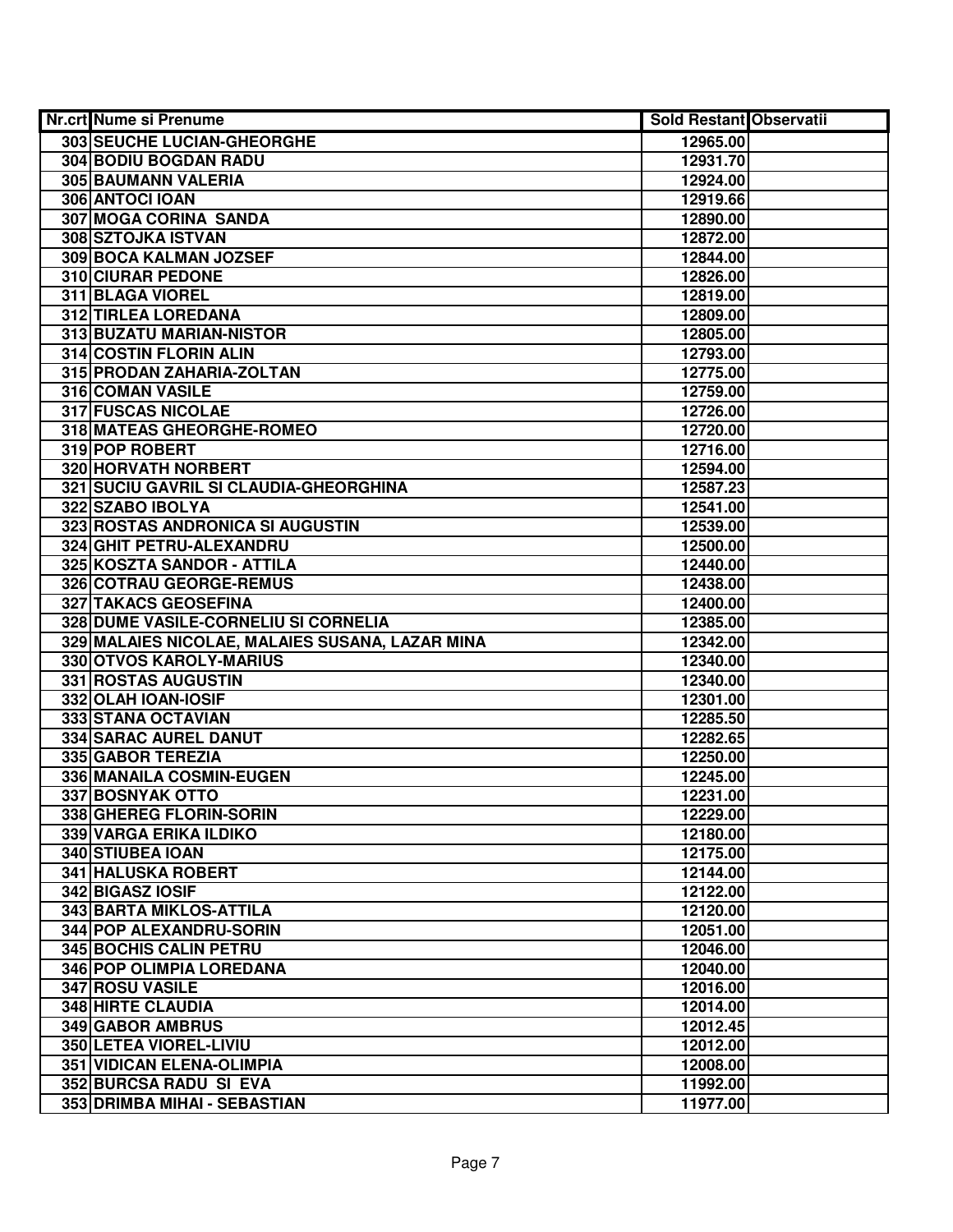| Nr.crt Nume si Prenume                 | <b>Sold Restant Observatii</b> |  |
|----------------------------------------|--------------------------------|--|
| 354 SABAU REMUS-ADRIAN                 | 11977.00                       |  |
| 355 MEER IOAN-PAUL                     | 11976.00                       |  |
| 356 POP GHEORGHE CLAUDIU               | 11944.00                       |  |
| 357 VLAD NICUSOR-MIREL                 | 11944.00                       |  |
| 358 GUIAS SERGIU-EMANUEL               | 11919.00                       |  |
| 359 FARKAS ALEXANDRU                   | 11913.00                       |  |
| 360 STOIKA RADU                        | 11908.00                       |  |
| <b>361 ELER CSABA-ROBERT</b>           | 11896.00                       |  |
| 362 LIDA CONSTANTIN - GHEORGHE         | 11896.00                       |  |
| 363 GANEA DORIN-ADRIAN                 | 11871.00                       |  |
| <b>364 POPA RADU ADRIAN</b>            | 11849.00                       |  |
| 365 VARGA GYULA                        | 11827.00                       |  |
| <b>366 FARTEA EDINA</b>                | 11784.00                       |  |
| 367 TOMA ADINA-VASILICA                | 11783.00                       |  |
| 368 GYEBNAR ADALBERT-ZSOLT             | 11780.00                       |  |
| <b>369 DEMIAN ISTVAN CSABA</b>         | 11742.00                       |  |
| 370 GLIGOR LAZAR-FLORIAN               | 11728.26                       |  |
| 371 POPA VASILE                        | 11724.00                       |  |
| 372 LUNG AURELIAN MIHAITA              | 11711.00                       |  |
| 373 KATONA ALEXANDRA-LOREDANA          | 11700.00                       |  |
| 374 MURVAI NORBERT-EUGEN               | 11669.00                       |  |
| 375 BURGHELEA SIMONA                   | 11632.00                       |  |
| 376 KESKENY CLARA SI RUDOLF            | 11612.91                       |  |
| <b>377 TICHILA FLORIAN</b>             | 11578.00                       |  |
| 378 SUPURAN CIPRIAN-ROMEO              | 11561.00                       |  |
| 379 MUNTEANU VALERIAN                  | 11535.00                       |  |
| 380 TARAU DAFIN - ANDREI               | 11514.49                       |  |
| 381 ARON GHERASIM-SORIN                | 11501.50                       |  |
| 382 SABAU SORIN                        | 11489.34                       |  |
| 383 SILAGHI SORIN-SILVIU               | 11483.00                       |  |
| <b>384 HRITAN STEFAN</b>               | 11390.00                       |  |
| 385 IANCU LORIN                        | 11379.96                       |  |
| <b>386 GALIS VIOREL</b>                | 11340.00                       |  |
| 387 CERCEL FLORIN-GHEORGHE SI RENATA   | 11327.00                       |  |
| 388 GHERMAN IOAN                       | 11325.00                       |  |
| 389 SZALAI CLAUDIUS-FELIX              | 11324.00                       |  |
| 390 BOGDAN JONAS-CSABA-OTTILA          | 11301.00                       |  |
| 391 BOSZORMENY MALVINA                 | 11300.00                       |  |
| 392 VESE FLORIAN SI ROSTAS FRANCISC.   | 11285.00                       |  |
| 393 TUDOR GHEORGHE SI HORTENSIA GABRIE | 11247.46                       |  |
| 394 GRIGORUT VASILE                    | 11244.00                       |  |
| <b>395 TENTEA CSEPEI SANDOR</b>        | 11225.00                       |  |
| <b>396 POPOVICIU RADU-FLORIN</b>       | 11215.00                       |  |
| <b>397 MOCA VIOREL SI VIORICA</b>      | 11190.14                       |  |
| 398 BRONT DAN IULIAN SI CLAUDIA STELA  | 11190.00                       |  |
| 399 ISZTOIKA EVA                       | 11189.96                       |  |
| 400 UNGUR GHEORGHE-DANIEL              | 11176.00                       |  |
| 401 CEARNAU OVIDIU DANIEL              | 11165.00                       |  |
| 402 RUGE IOAN                          | 11135.00                       |  |
| 403 GHIT GHEORGHE MIRCEA               | 11121.00                       |  |
| 404 GROZA SORIN-PETRU                  | 11050.00                       |  |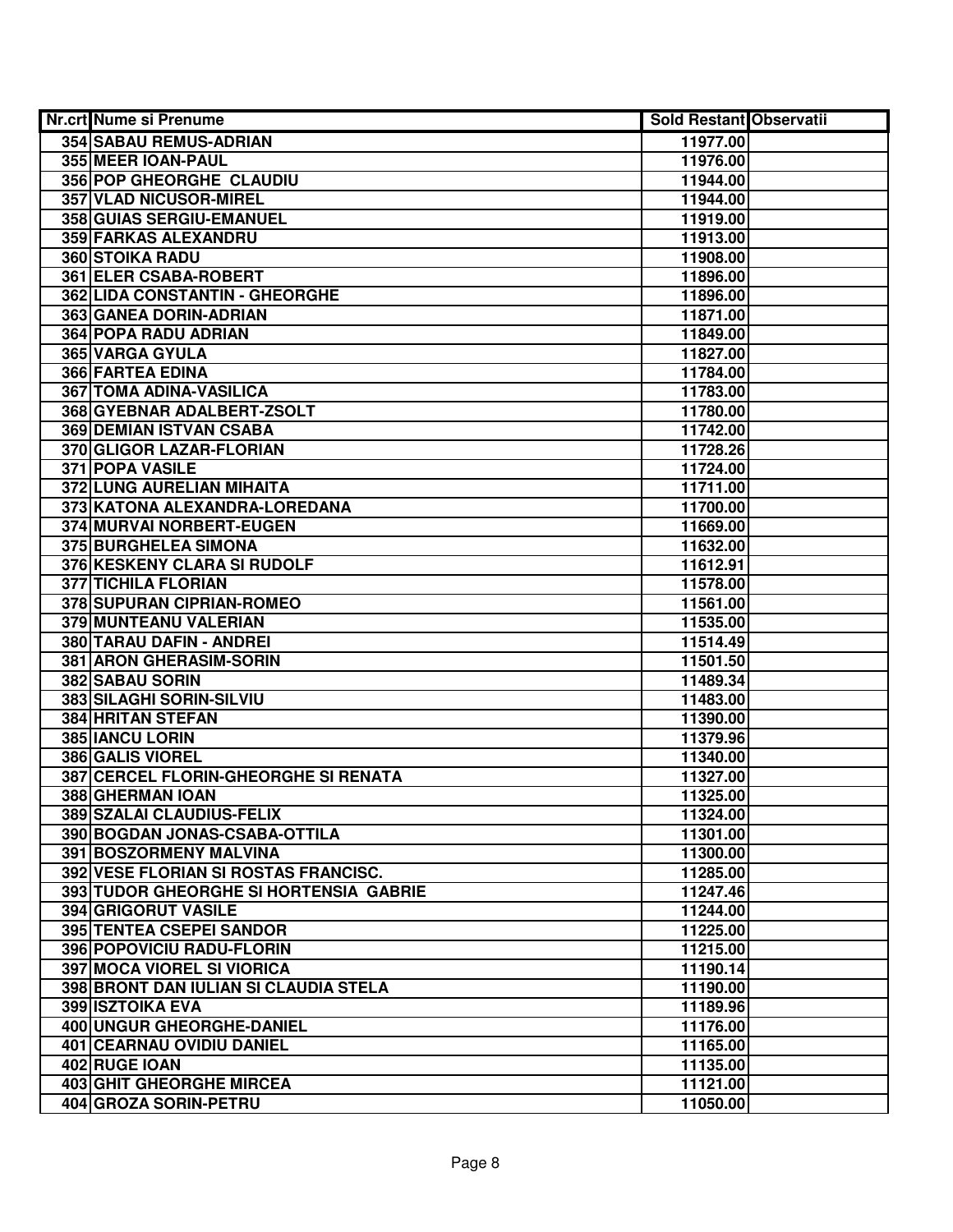| Nr.crt Nume si Prenume                   | <b>Sold Restant Observatii</b> |  |
|------------------------------------------|--------------------------------|--|
| <b>405 PANTIS AUREL</b>                  | 11032.00                       |  |
| 406 MADA DAN                             | 11029.94                       |  |
| <b>407 HAITA FLORIAN-GAVRIL</b>          | 11027.00                       |  |
| 408 RISNOVEANU VLAD                      | 11015.00                       |  |
| <b>409 GABOR RUPERT</b>                  | 11001.00                       |  |
| 410 PALATIN ILEANA                       | 11000.00                       |  |
| 411 MOCSAR LADISLAU                      | 10980.00                       |  |
| <b>412 MUNDRUCZ FLAMINGO-TONI</b>        | 10979.00                       |  |
| <b>413 KULCSAR STEFAN</b>                | 10969.00                       |  |
| 414 GABOR DUMITRU GABOR TEREZIA          | 10951.00                       |  |
| 415 GYENGE ISTVAN-ATTILA                 | 10950.00                       |  |
| 416 ROMOCSA-MORAR IONEL                  | 10950.00                       |  |
| 417 IGNAT MIHAI-MARIUS SI FELICIA-CARMEN | 10914.00                       |  |
| 418 FODOR PETER-LASZLO                   | 10907.00                       |  |
| 419 SZILAGYI FLORIN                      | 10899.00                       |  |
| 420 MESESAN CORIOLAN                     | 10895.00                       |  |
| 421 PUSCAU CORNEL                        | 10869.00                       |  |
| 422 PETRUT DANIEL-CIPRIAN                | 10856.00                       |  |
| 423 GAVRILAS ALIN-SORIN SI RENATA-ALINA  | 10784.00                       |  |
| 424 OROS DACIAN                          | 10779.00                       |  |
| 425 PATAKI EVA                           | 10772.00                       |  |
| 426 POP VASILE                           | 10741.00                       |  |
| 427 MARIAN FLORIN-MIRCEA-LUCIAN SI GRETA | 10733.00                       |  |
| 428 MOCIAN OVIDIU                        | 10718.00                       |  |
| 429 GYONGYOSI IOAN                       | 10700.00                       |  |
| 430 TARR MAGDOLNA BEATA                  | 10700.00                       |  |
| 431 FARKAS CAROL-ROBERT                  | 10690.00                       |  |
| 432 NEDELCU ANDREI                       | 10676.00                       |  |
| 433 BARANKA MINDRA                       | 10672.00                       |  |
| 434 MARTIN IONEL-PAUL SI LENUTA          | 10658.00                       |  |
| 435 HOSSZU DANIEL                        | 10647.00                       |  |
| 436 RACZ IOSIF                           | 10645.50                       |  |
| 437 POP MIHAI                            | 10626.00                       |  |
| <b>438 DOCZI SIGHISMUND</b>              | 10620.00                       |  |
| <b>439 IOVAN GHEORGHE SI MARIANA</b>     | 10610.00                       |  |
| 440 VARGA BELA IULIU                     | 10608.00                       |  |
| 441 APOSTOAEI PAUL-PETRU                 | 10600.00                       |  |
| 442 CIOCAN RAYMOND                       | 10555.00                       |  |
| <b>443 HEVESI MIHAI</b>                  | 10544.00                       |  |
| <b>444 VANCEA CORNELIA</b>               | 10528.00                       |  |
| 445 COSTACHE NICOLAE-ADRIAN              | 10517.00                       |  |
| 446 PAPP CONSTANTIN-RADU                 | 10500.00                       |  |
| 447 GYORGY - CSAKI JANOS                 | 10498.17                       |  |
| 448 ISZTOIKA MATEI                       | 10476.00                       |  |
| 449 MOLDOVAN GHEORGHE-CRISTIAN           | 10440.00                       |  |
| 450 GABOR LUDOVIC                        | 10398.00                       |  |
| 451 GABOR GHIZELA                        | 10380.00                       |  |
| 452 HULE OCTAVIAN-VALENTIN               | 10370.00                       |  |
| 453 BERE MUGUREL                         | 10369.42                       |  |
| 454 ROSTAS AUGUSTIN                      | 10359.00                       |  |
| 455 COSMA LENNON-LEVENTE-KRISZTIAN       | 10337.00                       |  |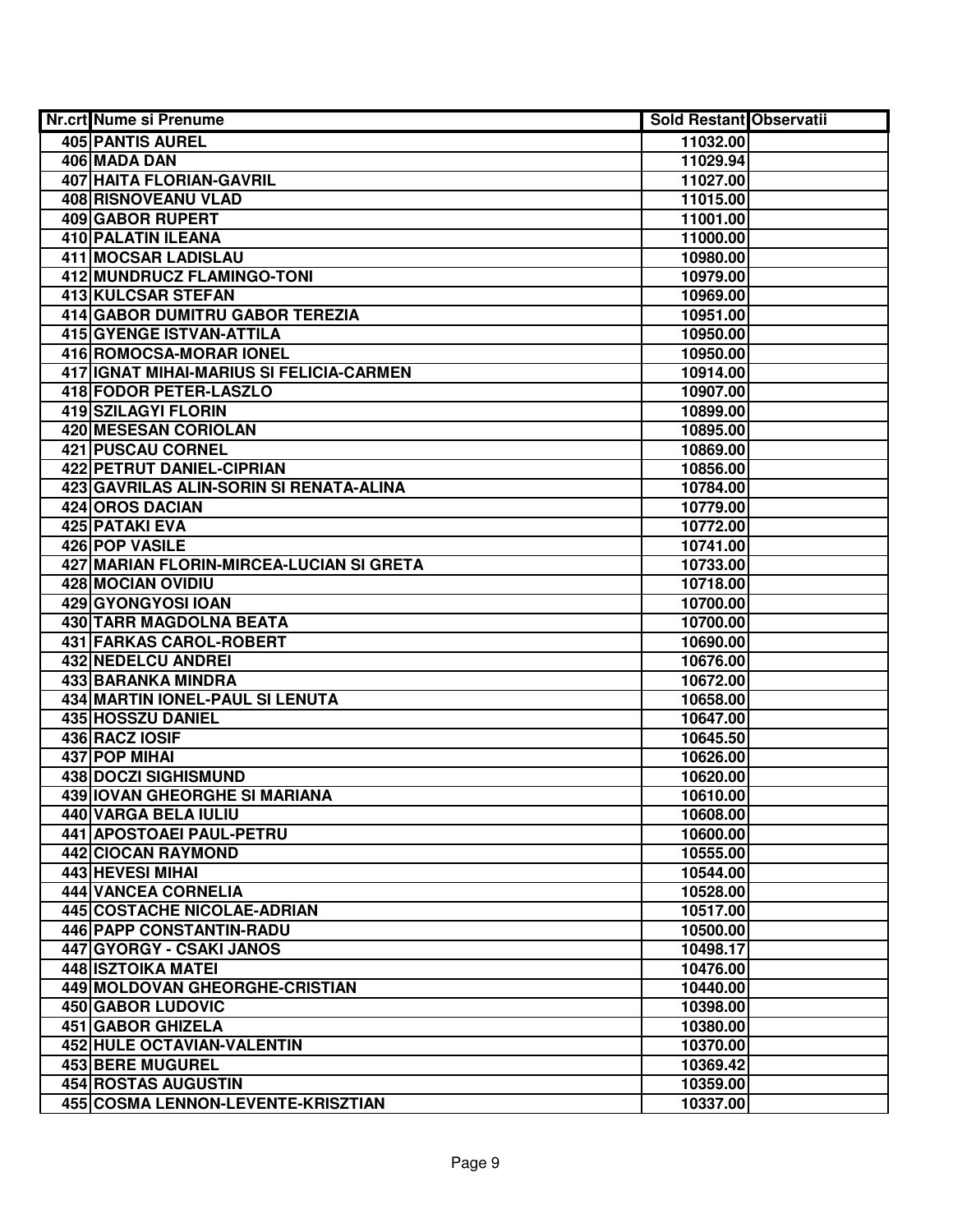| Nr.crt Nume si Prenume                         | <b>Sold Restant Observatii</b> |  |
|------------------------------------------------|--------------------------------|--|
| <b>456 SMEIRAT AHMAD NAYEF AHMAD</b>           | 10329.00                       |  |
| <b>457 DAVID CORNEL</b>                        | 10323.00                       |  |
| <b>458 DERECICHEI RAUL-VIOREL</b>              | 10321.00                       |  |
| <b>459 TODA CRISTIAN</b>                       | 10290.17                       |  |
| 460 CASAPU CRISTIAN-AURELIAN                   | 10255.00                       |  |
| 461 VEKERDI LEVENTE-CSABA                      | 10244.00                       |  |
| 462 ROSTAS CODRUT                              | 10232.00                       |  |
| 463 COSTEA EUGEN-PETRU                         | 10210.00                       |  |
| <b>464 ARDAI ALBERT-GYULA</b>                  | 10208.00                       |  |
| <b>465 SZTOJKA LAJOS</b>                       | 10195.00                       |  |
| 466 CABINET INDIVIDUAL AVOCATIAL COSTEA OVIDIU | 10184.00                       |  |
| 467 KOSZTIN VASILE-ANDREI                      | 10180.00                       |  |
| 468 BONDAR ALEXANDRU-RAZVAN                    | 10179.00                       |  |
| <b>469 ISTOIKA MATE</b>                        | 10170.00                       |  |
| 470 LUNKA ADAM-NORBERT                         | 10160.00                       |  |
| <b>471 MIKLOS GABOR</b>                        | 10158.00                       |  |
| 472 SLEIDER NORBERT-ISTVAN                     | 10148.00                       |  |
| <b>473 SANDOR CRISTIAN</b>                     | 10134.00                       |  |
| 474 MOCA FLORENTINA-ELENA                      | 10112.00                       |  |
| 475 POPA MARIANA                               | 10106.00                       |  |
| 476 CALIN ROBERT                               | 10100.00                       |  |
| 477 GAVRILAS VIOREL TRAIAN                     | 10093.00                       |  |
| 478 VIDICAN MARIUS SI FELICIA                  | 10070.00                       |  |
| 479 ROMANIUC ADRIAN-NICOLAE                    | 10051.95                       |  |
| 480 GALIS LAZAR                                | 10038.00                       |  |
| 481 COMAN TIMEA-REBEKA                         | 10006.00                       |  |
| 482 NICULESCU TRAIAN                           | 10001.00                       |  |
| 483 SIMONYI GYORGY                             | 10000.00                       |  |
| 484 VARGA OVIDIU-FLORIN                        | 10000.00                       |  |
| <b>485 BUKSA STEFAN OVIDIU</b>                 | 9970.00                        |  |
| 486 CABAU ANDREI-VLAD                          | 9964.00                        |  |
| 487 FABIAN MONIKA-ZSUZSANNA                    | 9952.00                        |  |
| <b>488 STOJKA GAVRIL</b>                       | 9920.00                        |  |
| <b>489 OPREA ECATERINA</b>                     | 9900.00                        |  |
| 490 SCHITTENHELM LASZLO-ATTILA                 | 9900.00                        |  |
| 491 SEICA IOANA-CODRUTA-EVA                    | 9900.00                        |  |
| <b>492 BELCEA FLAVIUS-ROBERT</b>               | 9899.00                        |  |
| <b>493 CRISAN GHEORGHE DANIEL</b>              | 9896.00                        |  |
| 494 MARC IOSIF                                 | 9836.00                        |  |
| 495 RATIU IOAN ADRIAN                          | 9832.00                        |  |
| 496 OPRIS CORNELIA-MIRELA                      | 9766.00                        |  |
| 497 BAUMAN RAYMOND                             | 9750.00                        |  |
| 498 PLOSCARIU FLORINEL SI HADNAGY SIMONA       | 9747.00                        |  |
| <b>499 DASCAL ALEXANDRU DUMITRU</b>            | 9746.00                        |  |
| 500 TIPLEA COSMIN-NICOLAE                      | 9736.29                        |  |
| 501 FETEA IOAN                                 | 9725.00                        |  |
| 502 CHIRICHEU DACIAN SI DANA                   | 9707.00                        |  |
| 503 ADORJAN TIBERIU ALEXANDRU SI ILDIKO        | 9695.00                        |  |
| 504 BARNA CALIN MARIUS                         | 9691.00                        |  |
| 505 SANDIKCI KASIM                             | 9667.00                        |  |
| 506 STOKKER GHEORGHE                           | 9660.00                        |  |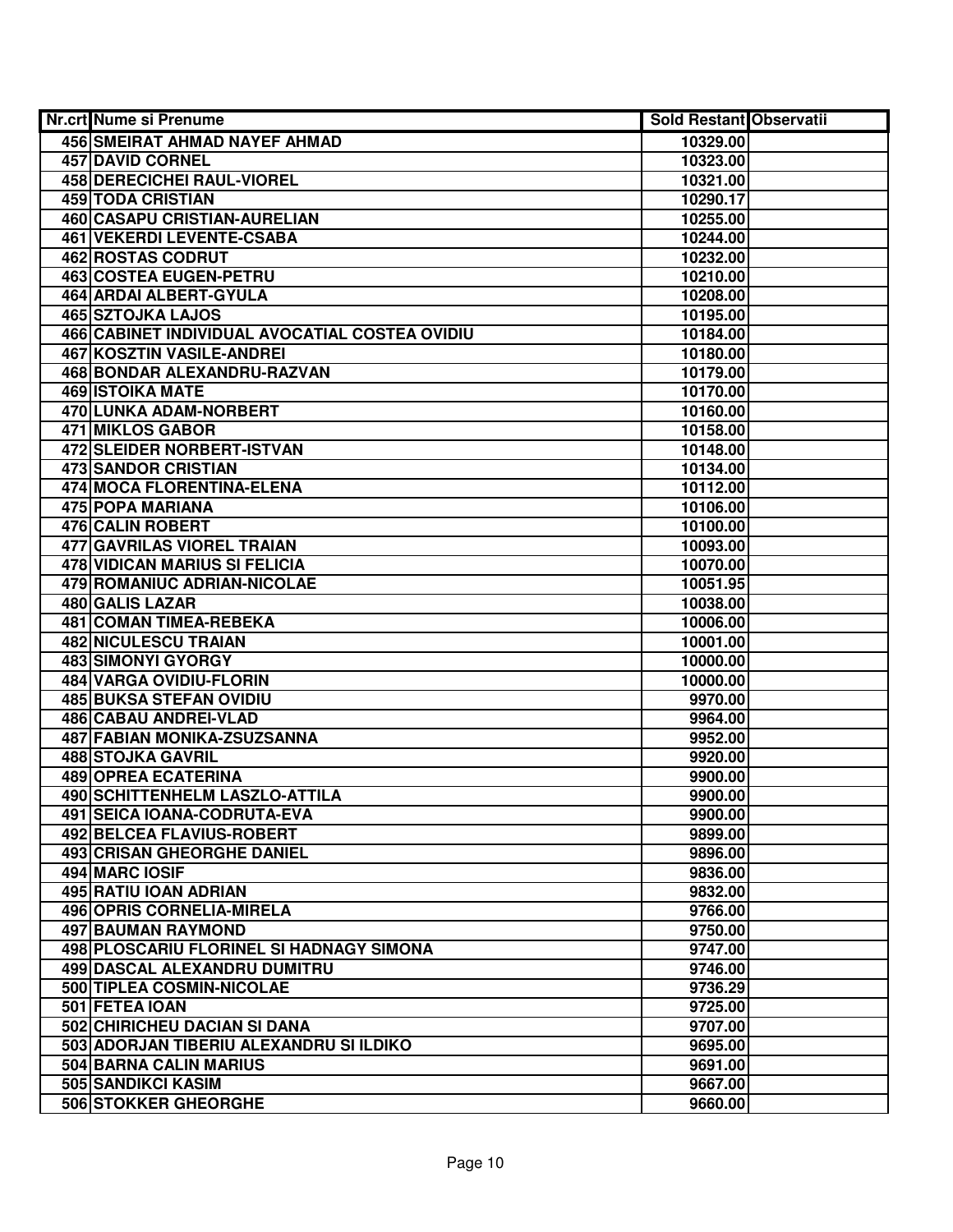| <b>Nr.crt Nume si Prenume</b>     | <b>Sold Restant Observatii</b> |  |
|-----------------------------------|--------------------------------|--|
| 507 HARAGOS RENE LASZLO           | 9648.00                        |  |
| 508 COMAN LUCIAN VALENTIN         | 9631.00                        |  |
| 509 KERESZTESY ROMEO-EMIL         | 9617.00                        |  |
| 510 BIVOL GHENADIE                | 9613.16                        |  |
| 511 BORZ IOAN-VASILE              | 9607.00                        |  |
| 512 PELE CALIN OVIDIU             | 9604.00                        |  |
| 513 GOGAN CLAUDIU - CRISTIAN      | 9600.00                        |  |
| 514 PUSKAS ALEXANDRU              | 9600.00                        |  |
| 515 MANGRA ADINA FLORINA          | 9599.00                        |  |
| 516 HORVATH COLOMAN               | 9597.00                        |  |
| 517 VASILE ANITA                  | 9597.00                        |  |
| 518 LAKATOS ERZSEBET              | 9575.00                        |  |
| 519 TOMA SILVIU-MARIAN            | 9570.00                        |  |
| 520 MERCE-PASCA MARIUS-LUCIAN     | 9559.00                        |  |
| 521 SUKOSD CSABA SI CRISTINA      | 9555.00                        |  |
| 522 BAK MARIA                     | 9554.00                        |  |
| 523 BUNGO ANDRAS                  | 9548.00                        |  |
| 524 BUSANU VERONICA               | 9518.53                        |  |
| 525 FULOP NORBERT-ATILA           | 9500.00                        |  |
| 526 NAGY ZOLTAN(CRAMEI 18)        | 9499.00                        |  |
| 527 TENT SORIN-MARIUS SI ADRIANA  | 9498.00                        |  |
| 528 CRACIUN FLORIN                | 9497.66                        |  |
| 529 VASARI ILEANA-VERONICA        | 9493.00                        |  |
| 530 GALIS DELIA-ELENA             | 9486.00                        |  |
| 531 OLTEAN MIRCEA                 | 9486.00                        |  |
| 532 LINGURAR GETA                 | 9465.00                        |  |
| 533 CHIRODEA CRISTIAN             | 9459.00                        |  |
| 534 ISZTOIKA STEFAN               | 9450.00                        |  |
| 535 MOROCA MARIA                  | 9445.00                        |  |
| 536 IENCIU NICOLAE                | 9425.00                        |  |
| 537 SELEJEAN AURICA               | 9413.00                        |  |
| 538 FAZACAS DUMITRU CIPRIAN       | 9378.92                        |  |
| 539 PALOS FLORIN-MIHAI            | 9377.00                        |  |
| <b>540 MOS TEODOR</b>             | 9369.00                        |  |
| 541 MARTIN CRISTIAN PAUL          | 9360.90                        |  |
| 542 CIOCAN GHEORGHE SI ANA        | 9322.00                        |  |
| 543 TOIA GHEORGHE                 | 9320.00                        |  |
| <b>544 IACOBITA MARIAN</b>        | 9300.00                        |  |
| 545 BOTA MARIUS-SORIN-OVIDIU      | 9293.00                        |  |
| 546 MOLNAR ATTILA-JANOS           | 9288.00                        |  |
| 547 JARCA-RUGAN IOANA-RAMONA      | 9283.03                        |  |
| 548 COPIL PETRU-MARIUS            | 9283.00                        |  |
| 549 OPRIS RADU OVIDIU             | 9274.00                        |  |
| 550 TURCAS LIVIU                  | 9250.00                        |  |
| 551 II.IND. ANTAL ROBERT          | 9244.00                        |  |
| 552 FARKAS MARIA                  | 9217.00                        |  |
| 553 PUIEA FELICIA                 | 9214.00                        |  |
| 554 PANTEA ARTHUR CORNEL          | 9205.00                        |  |
| 555 BAT MIRCEA SI FLORICA         | 9198.00                        |  |
| 556 RUJE - TUDOR CECILIA SI EUGEN | 9185.00                        |  |
| <b>557 FODOR MIRCEA</b>           | 9178.00                        |  |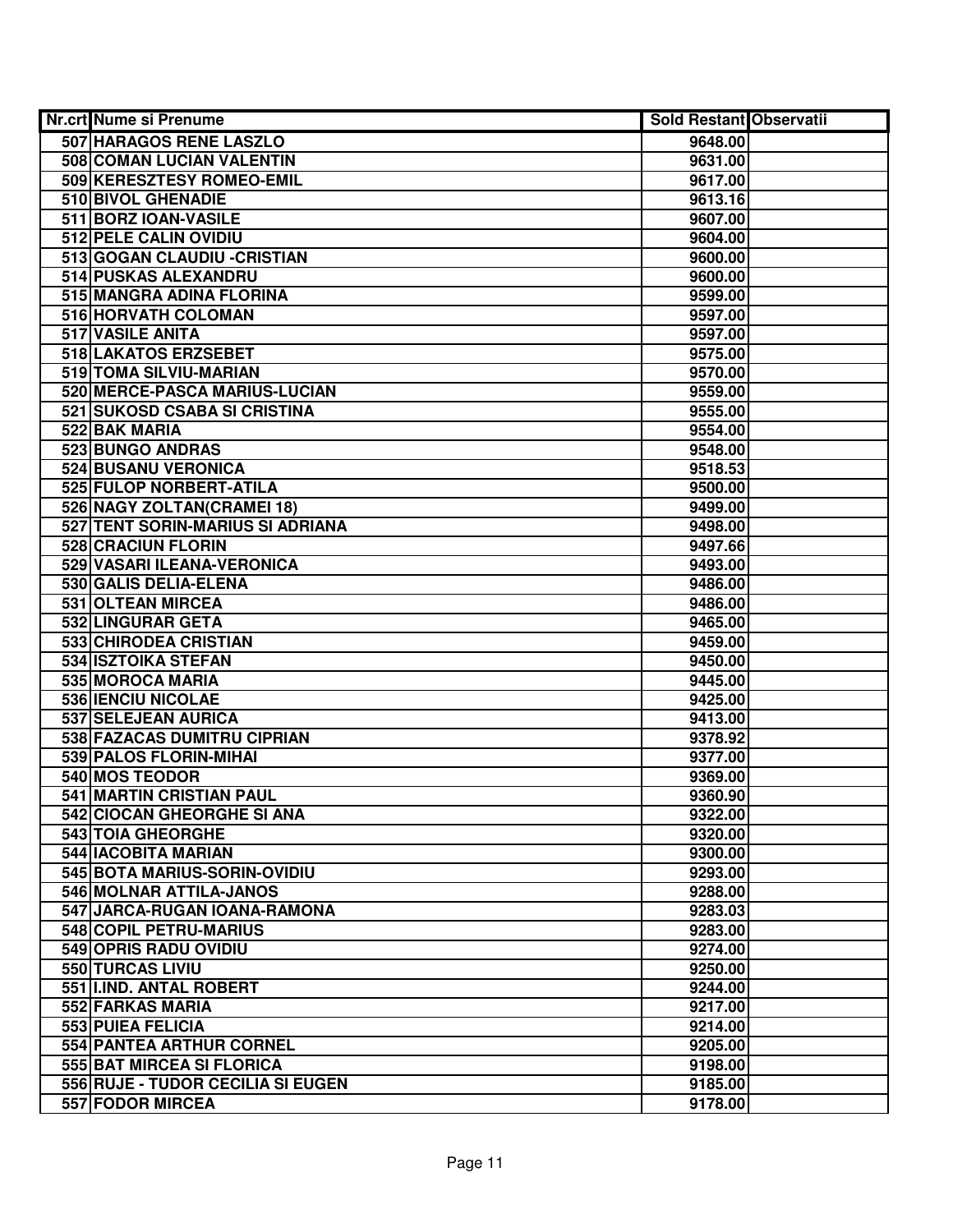| Nr.crt Nume si Prenume                    | <b>Sold Restant Observatii</b> |  |
|-------------------------------------------|--------------------------------|--|
| 558 VARGA IOAN                            | 9166.00                        |  |
| 559 PAL LUDOVIC                           | 9150.98                        |  |
| <b>560 DAJKA CORNELIA</b>                 | 9148.00                        |  |
| 561 LASCU PETRU-FLORIN                    | 9143.00                        |  |
| 562 SICOE NELU DORU                       | 9143.00                        |  |
| 563 BIRAU CRISTIAN                        | 9130.50                        |  |
| 564 LAZAR ARDELEAN SI LENUTA              | 9130.00                        |  |
| 565 CORBUT DANIEL                         | 9124.00                        |  |
| <b>566 DEMIAN GAVRIL</b>                  | 9108.00                        |  |
| 567 GOVOREANU ION SI MIHAELA              | 9104.24                        |  |
| 568 SAVAN HORIA-ADRIAN                    | 9104.00                        |  |
| <b>569 HUSZTI VASILE</b>                  | 9101.39                        |  |
| 570 CSASZAR TAMAS                         | 9083.00                        |  |
| 571 LUNG - MITRICA DORU                   | 9080.00                        |  |
| 572 COSMA OVIDIU SORIN                    | 9067.49                        |  |
| 573 MAJER FELIX SI EDINA                  | 9060.28                        |  |
| 574 ZANCA IONUT-MARIUS                    | 9048.00                        |  |
| 575 BONACIU LUCIAN-GHEORGHE SI FLOARE     | 9044.00                        |  |
| 576 BOSNYAK CSILLA-KATALIN                | 9043.00                        |  |
| <b>577 FILIP MARIUS CORNEL</b>            | 9023.00                        |  |
| 578 GABOR ROBERT                          | 9015.00                        |  |
| 579 SECARA MIRCEA-EMIL                    | 9009.00                        |  |
| 580 MORAR BOGDAN-MIHAI                    | 9007.00                        |  |
| 581 BOLDIS MONICA-IRINA                   | 9000.00                        |  |
| 582 GABOR GITA                            | 9000.00                        |  |
| 583 GHIT NICOLETA                         | 9000.00                        |  |
| 584 MARCUTIU LEONTIN<br>585 SZUCS LEVENTE | 9000.00                        |  |
| 586 VARGA-SEBESTYEN IMRE                  | 9000.00<br>9000.00             |  |
| 587 KULCSAR JENO-ELEMER                   | 8993.00                        |  |
| 588 GABOR CRISTIAN FLORIN                 | 8988.00                        |  |
| 589 SZABO LASZLO-IOZSEF                   | 8973.00                        |  |
| 590 NEMES ROBERT-SANDOR                   | 8966.00                        |  |
| 591 BOLONI EMANUELA-MONICA                | 8930.00                        |  |
| 592 CUPSA PADUREAN SI ASOCIATII, SCA      | 8927.00                        |  |
| 593 GABOR DUMITRU                         | 8926.00                        |  |
| 594 DUMEA OVIDIU-IOSIF                    | 8924.40                        |  |
| 595 BOCHIS VALENTIN FLORIN                | 8922.00                        |  |
| 596 BUTCOVAN LIVIU-IONEL                  | 8918.00                        |  |
| 597 GABOR ZSUZSA                          | 8910.00                        |  |
| 598 ROSTAS ANTON                          | 8907.00                        |  |
| 599 SAS MARIA GABRIELA                    | 8900.00                        |  |
| 600 MLADIN COSMIN GHEORGHE                | 8893.07                        |  |
| 601 HUBERT JOZSEF                         | 8879.20                        |  |
| 602 DIACONESCU CONSTANTIN                 | 8878.00                        |  |
| 603 MOISIL PAMFIL SI NASTASIA             | 8873.00                        |  |
| 604 BALOG DUMITRU ANDREI                  | 8860.00                        |  |
| 605 KOROSI BARNA                          | 8836.00                        |  |
| 606 BULGARU VIOREL NUTU                   | 8830.00                        |  |
| 607 POPOVICI GHEORGHE-FLORIAN             | 8827.00                        |  |
| 608 POPA MIHAI                            | 8825.00                        |  |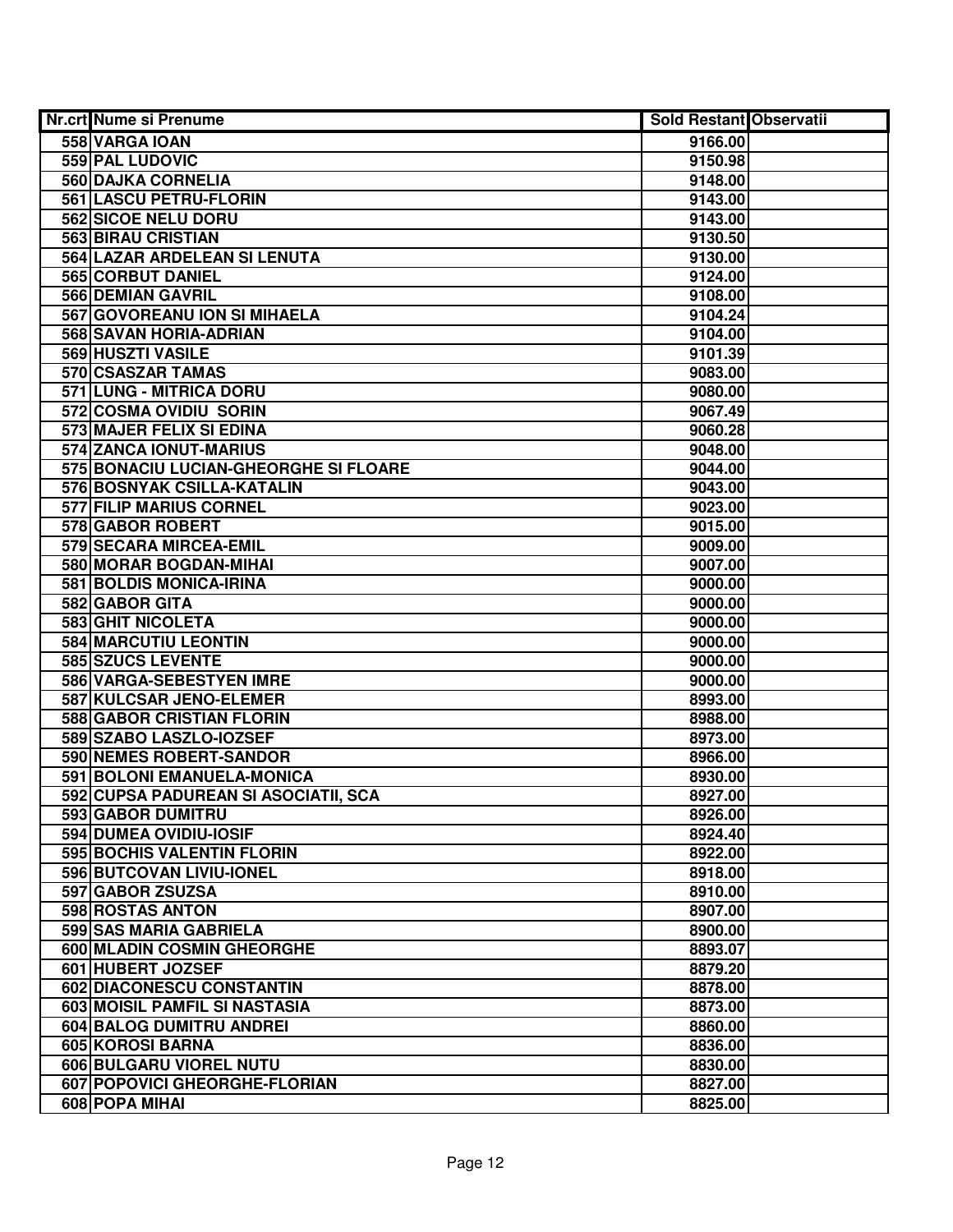| 609 PARA CLAUDIU-CRISTIAN<br>8815.00<br>610 BAJOR NORBERT<br>8812.00<br>611 BOLOCAN CRISTIAN<br>8806.00<br>612 HOLLEIS FRIEDRICH<br>8800.00<br>613 POPESCU BALAZS FLORIN<br>8799.00<br>614 BOGDAN ADRIAN-FLORIN<br>8790.00<br>615 LUNKA ERIKA<br>8790.00<br>616 BACIU RAZVAN-COSMIN<br>8789.00<br><b>617 GENCSI ATTILA</b><br>8772.00<br><b>618 JUHASZ ILDIKO</b><br>8765.00<br><b>619 MALEK MARTON</b><br>8750.00<br>620 BORBELY MAGDALENA SI LUDOVIC<br>8749.00<br>621 MATES MARIAN<br>8747.00<br>622 TURCAN EUGENIU<br>8747.00<br>623 ENACHE MELANIA-ANTONIA<br>8734.96<br>624 FLORIAN GHEORGHE<br>8724.00<br>625 TODERICI MIHAIU SI GEORGETA<br>8724.00<br>626 LACATUS ALINA-FELICIA<br>8713.00<br>627 SIRB AGOTA<br>8711.00<br>628 COVACI MIHAI<br>8700.00<br>629 VARGA IOAN<br>8700.00<br>630 GACEU GABRIEL ALIN<br>8693.00<br>631 TAUT DUMITRU NICOLAE<br>8692.00<br>632 ILE VALERIU DOVADOR<br>8690.00<br>633 GABOR STEFAN<br>8688.00<br>634 BELE NICOLAE-IOAN SI DANA-ELENA<br>8654.00<br>635 ISTOICA MATEI<br>8646.00<br>636 OLTEANU GEORGETA DORINA<br>8620.00<br>637 KOCSIS ATTILA-ROMULUS<br>8615.00<br>638 COITA ADRIAN CALIN<br>8612.00<br>639 PAUL GERARDO-ROMULUS<br>8600.00<br>640 IANCEU SORINA-LILIANA<br>8579.00<br>641 HUNYADI GHEORGHE<br>8572.00<br>642 GAVRUTA MARIANA SILVIA<br>8569.00<br>643 COPIL DANIEL-EMIL<br>8563.00<br>644 NAGY NICOLAE-ALEXANDRU<br>8537.00 |
|------------------------------------------------------------------------------------------------------------------------------------------------------------------------------------------------------------------------------------------------------------------------------------------------------------------------------------------------------------------------------------------------------------------------------------------------------------------------------------------------------------------------------------------------------------------------------------------------------------------------------------------------------------------------------------------------------------------------------------------------------------------------------------------------------------------------------------------------------------------------------------------------------------------------------------------------------------------------------------------------------------------------------------------------------------------------------------------------------------------------------------------------------------------------------------------------------------------------------------------------------------------------------------------------------------------------------------------------------------------------------------------------|
|                                                                                                                                                                                                                                                                                                                                                                                                                                                                                                                                                                                                                                                                                                                                                                                                                                                                                                                                                                                                                                                                                                                                                                                                                                                                                                                                                                                                |
|                                                                                                                                                                                                                                                                                                                                                                                                                                                                                                                                                                                                                                                                                                                                                                                                                                                                                                                                                                                                                                                                                                                                                                                                                                                                                                                                                                                                |
|                                                                                                                                                                                                                                                                                                                                                                                                                                                                                                                                                                                                                                                                                                                                                                                                                                                                                                                                                                                                                                                                                                                                                                                                                                                                                                                                                                                                |
|                                                                                                                                                                                                                                                                                                                                                                                                                                                                                                                                                                                                                                                                                                                                                                                                                                                                                                                                                                                                                                                                                                                                                                                                                                                                                                                                                                                                |
|                                                                                                                                                                                                                                                                                                                                                                                                                                                                                                                                                                                                                                                                                                                                                                                                                                                                                                                                                                                                                                                                                                                                                                                                                                                                                                                                                                                                |
|                                                                                                                                                                                                                                                                                                                                                                                                                                                                                                                                                                                                                                                                                                                                                                                                                                                                                                                                                                                                                                                                                                                                                                                                                                                                                                                                                                                                |
|                                                                                                                                                                                                                                                                                                                                                                                                                                                                                                                                                                                                                                                                                                                                                                                                                                                                                                                                                                                                                                                                                                                                                                                                                                                                                                                                                                                                |
|                                                                                                                                                                                                                                                                                                                                                                                                                                                                                                                                                                                                                                                                                                                                                                                                                                                                                                                                                                                                                                                                                                                                                                                                                                                                                                                                                                                                |
|                                                                                                                                                                                                                                                                                                                                                                                                                                                                                                                                                                                                                                                                                                                                                                                                                                                                                                                                                                                                                                                                                                                                                                                                                                                                                                                                                                                                |
|                                                                                                                                                                                                                                                                                                                                                                                                                                                                                                                                                                                                                                                                                                                                                                                                                                                                                                                                                                                                                                                                                                                                                                                                                                                                                                                                                                                                |
|                                                                                                                                                                                                                                                                                                                                                                                                                                                                                                                                                                                                                                                                                                                                                                                                                                                                                                                                                                                                                                                                                                                                                                                                                                                                                                                                                                                                |
|                                                                                                                                                                                                                                                                                                                                                                                                                                                                                                                                                                                                                                                                                                                                                                                                                                                                                                                                                                                                                                                                                                                                                                                                                                                                                                                                                                                                |
|                                                                                                                                                                                                                                                                                                                                                                                                                                                                                                                                                                                                                                                                                                                                                                                                                                                                                                                                                                                                                                                                                                                                                                                                                                                                                                                                                                                                |
|                                                                                                                                                                                                                                                                                                                                                                                                                                                                                                                                                                                                                                                                                                                                                                                                                                                                                                                                                                                                                                                                                                                                                                                                                                                                                                                                                                                                |
|                                                                                                                                                                                                                                                                                                                                                                                                                                                                                                                                                                                                                                                                                                                                                                                                                                                                                                                                                                                                                                                                                                                                                                                                                                                                                                                                                                                                |
|                                                                                                                                                                                                                                                                                                                                                                                                                                                                                                                                                                                                                                                                                                                                                                                                                                                                                                                                                                                                                                                                                                                                                                                                                                                                                                                                                                                                |
|                                                                                                                                                                                                                                                                                                                                                                                                                                                                                                                                                                                                                                                                                                                                                                                                                                                                                                                                                                                                                                                                                                                                                                                                                                                                                                                                                                                                |
|                                                                                                                                                                                                                                                                                                                                                                                                                                                                                                                                                                                                                                                                                                                                                                                                                                                                                                                                                                                                                                                                                                                                                                                                                                                                                                                                                                                                |
|                                                                                                                                                                                                                                                                                                                                                                                                                                                                                                                                                                                                                                                                                                                                                                                                                                                                                                                                                                                                                                                                                                                                                                                                                                                                                                                                                                                                |
|                                                                                                                                                                                                                                                                                                                                                                                                                                                                                                                                                                                                                                                                                                                                                                                                                                                                                                                                                                                                                                                                                                                                                                                                                                                                                                                                                                                                |
|                                                                                                                                                                                                                                                                                                                                                                                                                                                                                                                                                                                                                                                                                                                                                                                                                                                                                                                                                                                                                                                                                                                                                                                                                                                                                                                                                                                                |
|                                                                                                                                                                                                                                                                                                                                                                                                                                                                                                                                                                                                                                                                                                                                                                                                                                                                                                                                                                                                                                                                                                                                                                                                                                                                                                                                                                                                |
|                                                                                                                                                                                                                                                                                                                                                                                                                                                                                                                                                                                                                                                                                                                                                                                                                                                                                                                                                                                                                                                                                                                                                                                                                                                                                                                                                                                                |
|                                                                                                                                                                                                                                                                                                                                                                                                                                                                                                                                                                                                                                                                                                                                                                                                                                                                                                                                                                                                                                                                                                                                                                                                                                                                                                                                                                                                |
|                                                                                                                                                                                                                                                                                                                                                                                                                                                                                                                                                                                                                                                                                                                                                                                                                                                                                                                                                                                                                                                                                                                                                                                                                                                                                                                                                                                                |
|                                                                                                                                                                                                                                                                                                                                                                                                                                                                                                                                                                                                                                                                                                                                                                                                                                                                                                                                                                                                                                                                                                                                                                                                                                                                                                                                                                                                |
|                                                                                                                                                                                                                                                                                                                                                                                                                                                                                                                                                                                                                                                                                                                                                                                                                                                                                                                                                                                                                                                                                                                                                                                                                                                                                                                                                                                                |
|                                                                                                                                                                                                                                                                                                                                                                                                                                                                                                                                                                                                                                                                                                                                                                                                                                                                                                                                                                                                                                                                                                                                                                                                                                                                                                                                                                                                |
|                                                                                                                                                                                                                                                                                                                                                                                                                                                                                                                                                                                                                                                                                                                                                                                                                                                                                                                                                                                                                                                                                                                                                                                                                                                                                                                                                                                                |
|                                                                                                                                                                                                                                                                                                                                                                                                                                                                                                                                                                                                                                                                                                                                                                                                                                                                                                                                                                                                                                                                                                                                                                                                                                                                                                                                                                                                |
|                                                                                                                                                                                                                                                                                                                                                                                                                                                                                                                                                                                                                                                                                                                                                                                                                                                                                                                                                                                                                                                                                                                                                                                                                                                                                                                                                                                                |
|                                                                                                                                                                                                                                                                                                                                                                                                                                                                                                                                                                                                                                                                                                                                                                                                                                                                                                                                                                                                                                                                                                                                                                                                                                                                                                                                                                                                |
|                                                                                                                                                                                                                                                                                                                                                                                                                                                                                                                                                                                                                                                                                                                                                                                                                                                                                                                                                                                                                                                                                                                                                                                                                                                                                                                                                                                                |
|                                                                                                                                                                                                                                                                                                                                                                                                                                                                                                                                                                                                                                                                                                                                                                                                                                                                                                                                                                                                                                                                                                                                                                                                                                                                                                                                                                                                |
|                                                                                                                                                                                                                                                                                                                                                                                                                                                                                                                                                                                                                                                                                                                                                                                                                                                                                                                                                                                                                                                                                                                                                                                                                                                                                                                                                                                                |
|                                                                                                                                                                                                                                                                                                                                                                                                                                                                                                                                                                                                                                                                                                                                                                                                                                                                                                                                                                                                                                                                                                                                                                                                                                                                                                                                                                                                |
| 645 POP TEODORA MARINELA<br>8532.00                                                                                                                                                                                                                                                                                                                                                                                                                                                                                                                                                                                                                                                                                                                                                                                                                                                                                                                                                                                                                                                                                                                                                                                                                                                                                                                                                            |
| 646 ZBIRCEA MIRCEA-NICOLAE SI CORINA-NICOLETA<br>8530.79                                                                                                                                                                                                                                                                                                                                                                                                                                                                                                                                                                                                                                                                                                                                                                                                                                                                                                                                                                                                                                                                                                                                                                                                                                                                                                                                       |
| 647 BOT FLORINA<br>8528.00                                                                                                                                                                                                                                                                                                                                                                                                                                                                                                                                                                                                                                                                                                                                                                                                                                                                                                                                                                                                                                                                                                                                                                                                                                                                                                                                                                     |
| 648 BURCSA JANKO SI GITA<br>8525.00                                                                                                                                                                                                                                                                                                                                                                                                                                                                                                                                                                                                                                                                                                                                                                                                                                                                                                                                                                                                                                                                                                                                                                                                                                                                                                                                                            |
| 649 SUPARARE BOGDAN-SEBASTIAN<br>8525.00                                                                                                                                                                                                                                                                                                                                                                                                                                                                                                                                                                                                                                                                                                                                                                                                                                                                                                                                                                                                                                                                                                                                                                                                                                                                                                                                                       |
| 650 MATEI MARIANA<br>8516.00                                                                                                                                                                                                                                                                                                                                                                                                                                                                                                                                                                                                                                                                                                                                                                                                                                                                                                                                                                                                                                                                                                                                                                                                                                                                                                                                                                   |
| 651 ASZTALOS ILDIKO<br>8515.00                                                                                                                                                                                                                                                                                                                                                                                                                                                                                                                                                                                                                                                                                                                                                                                                                                                                                                                                                                                                                                                                                                                                                                                                                                                                                                                                                                 |
| 652 SZALKAI GHEORGHE<br>8508.00                                                                                                                                                                                                                                                                                                                                                                                                                                                                                                                                                                                                                                                                                                                                                                                                                                                                                                                                                                                                                                                                                                                                                                                                                                                                                                                                                                |
| 653 HIRI FRANCIS<br>8500.00                                                                                                                                                                                                                                                                                                                                                                                                                                                                                                                                                                                                                                                                                                                                                                                                                                                                                                                                                                                                                                                                                                                                                                                                                                                                                                                                                                    |
| 654 KEREKES ZOLTAN SI MAGDOLNA<br>8500.00                                                                                                                                                                                                                                                                                                                                                                                                                                                                                                                                                                                                                                                                                                                                                                                                                                                                                                                                                                                                                                                                                                                                                                                                                                                                                                                                                      |
| 655 OROSZ FERENC<br>8500.00                                                                                                                                                                                                                                                                                                                                                                                                                                                                                                                                                                                                                                                                                                                                                                                                                                                                                                                                                                                                                                                                                                                                                                                                                                                                                                                                                                    |
| 656 PIERSUNARU CRISMARITA<br>8500.00                                                                                                                                                                                                                                                                                                                                                                                                                                                                                                                                                                                                                                                                                                                                                                                                                                                                                                                                                                                                                                                                                                                                                                                                                                                                                                                                                           |
| 657 GALEA DORINA SI LAZAR<br>8488.00                                                                                                                                                                                                                                                                                                                                                                                                                                                                                                                                                                                                                                                                                                                                                                                                                                                                                                                                                                                                                                                                                                                                                                                                                                                                                                                                                           |
| 658 ISZTOIKA GAVRIL<br>8481.00                                                                                                                                                                                                                                                                                                                                                                                                                                                                                                                                                                                                                                                                                                                                                                                                                                                                                                                                                                                                                                                                                                                                                                                                                                                                                                                                                                 |
| 659 KISS FERENC<br>8480.00                                                                                                                                                                                                                                                                                                                                                                                                                                                                                                                                                                                                                                                                                                                                                                                                                                                                                                                                                                                                                                                                                                                                                                                                                                                                                                                                                                     |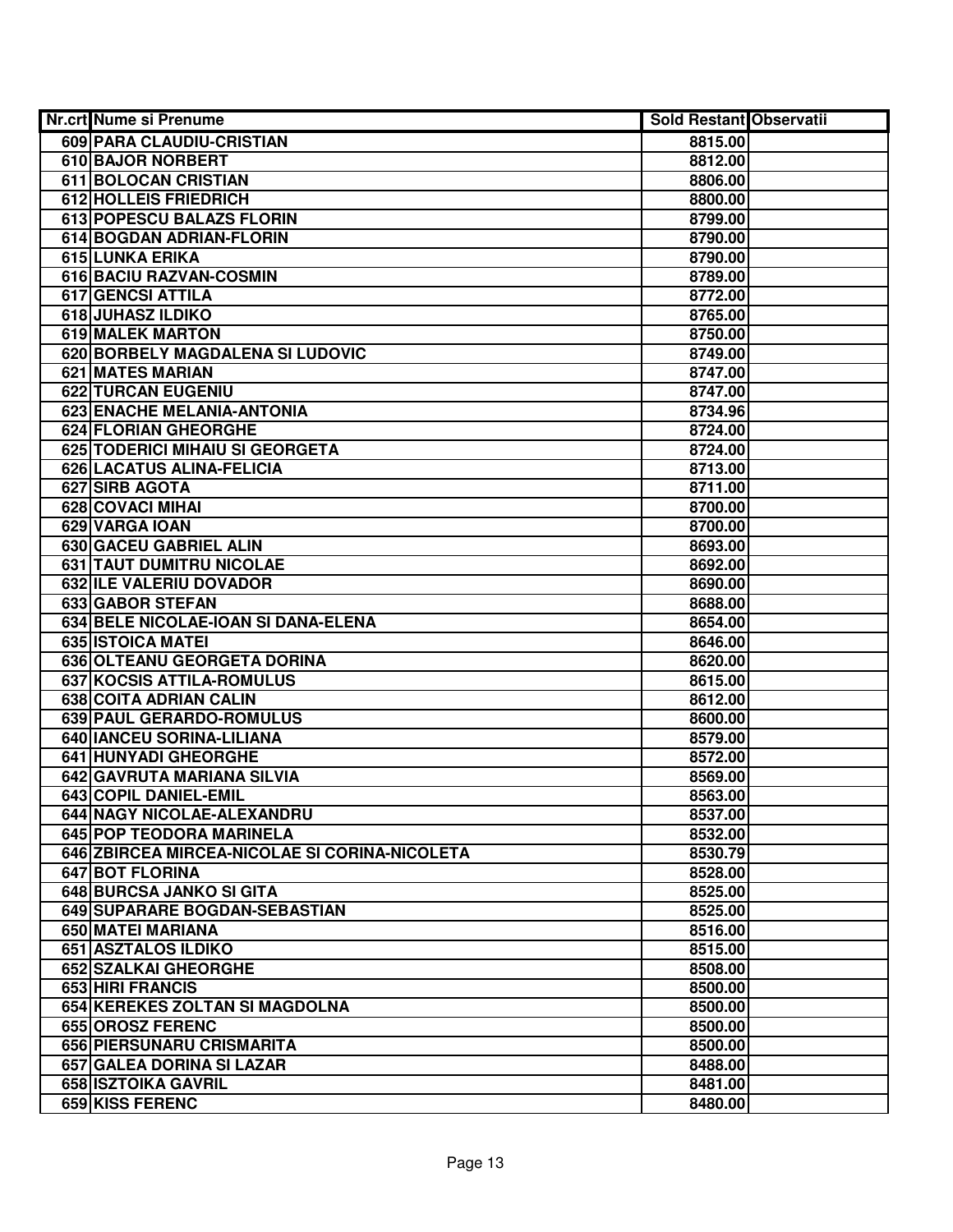| <b>Nr.crt Nume si Prenume</b>                  | <b>Sold Restant Observatii</b> |  |
|------------------------------------------------|--------------------------------|--|
| <b>660 ROSTAS FRANCISC</b>                     | 8470.00                        |  |
| 661 POP FLORINA-CRISTINA                       | 8456.74                        |  |
| 662 SZTOJKA DEMETER                            | 8447.00                        |  |
| 663 PLATONA NICOLAE MARIUS                     | 8432.00                        |  |
| 664 BALAIAN OVIDIU-GABRIEL                     | 8409.00                        |  |
| 665 MURESAN IOAN                               | 8405.00                        |  |
| 666 MARTIN CLAUDIU-GABRIEL                     | 8400.00                        |  |
| 667 PUIE RAZVAN-GEORGE                         | 8394.00                        |  |
| 668 TARAU CLAUDIU-FLORENTIN                    | 8394.00                        |  |
| <b>669 TURCAS DANIEL MARIUS</b>                | 8381.00                        |  |
| 670 GABOR BANO                                 | 8374.00                        |  |
| 671 BAKO ZOLTAN                                | 8370.00                        |  |
| 672 OLAH EMERIC                                | 8362.00                        |  |
| 673 NOVAK NORBERT                              | 8360.00                        |  |
| 674 TURCUT SERGIU-BOGDAN                       | 8360.00                        |  |
| 675 ONACA LUMINITA-CARMEN                      | 8352.00                        |  |
| 676 IAKOB NICOLAE                              | 8346.00                        |  |
| 677 PASALAU (FOSTA MERCA) DANIELA              | 8342.00                        |  |
| 678 BODOG TEOFIL-PAVEL                         | 8335.00                        |  |
| 679 BIRTA IONUT-VALENTIN                       | 8334.00                        |  |
| 680 BACUS FLORENTINA-ADANA                     | 8330.00                        |  |
| <b>681 BOCRA MIRCEA</b>                        | 8325.00                        |  |
| 682 KISS LADISLAU-ANDREI-IOSIF                 | 8325.00                        |  |
| 683 SAJO LASZLO                                | 8314.00                        |  |
| 684 GABOR MATE                                 | 8306.00                        |  |
| 685 LAURENTIU IOAN LUCRETIU SI MADALINA-RAMONA | 8296.00                        |  |
| 686 BORRI SATURNO                              | 8289.00                        |  |
| <b>687 NICORUT FLORICA</b>                     | 8273.00                        |  |
| 688 BRINZAS DACIAN                             | 8271.03                        |  |
| 689 RADOI NICOLAE                              | 8271.00                        |  |
| 690 SECARA CORIOLAN                            | 8266.00                        |  |
| 691 BULZAN IOANA-ANDREEA                       | 8252.00                        |  |
| 692 VARGA KRISTIAN                             | 8250.50                        |  |
| 693 BOROS RAMONA-CAMELIA                       | 8250.00                        |  |
| <b>694 RUSU IOAN MARIUS</b>                    | 8245.00                        |  |
| <b>695 IUHAS MARIANA</b>                       | 8240.00                        |  |
| <b>696 CATANA MIHAIL</b>                       | 8234.00                        |  |
| 697 VAIDA FLORIN - EMANUEL                     | 8234.00                        |  |
| 698 BOLDIS CALIN-MIHAI                         | 8207.50                        |  |
| 699 AL HOSIN GHAZIE                            | 8200.00                        |  |
| 700 BANCIU ALINA                               | 8200.00                        |  |
| 701 HAISZLER ATTILA-ZSOLT                      | 8198.00                        |  |
| <b>702 FARCUTA NICOLAE</b>                     | 8195.00                        |  |
| 703 LIBANT KATALIN SAROLTA                     | 8194.97                        |  |
| <b>704 ISZTOIKA EVA</b>                        | 8190.69                        |  |
| 705 GHEMIS MONICA-FLORINA                      | 8188.00                        |  |
| 706 KESKENY RUDOLF SI CLARA                    | 8187.62                        |  |
| 707 VARGA ALEXANDRU-VALENTIN-SEBASTIAN         | 8185.00                        |  |
| 708 HERCUT VIOREL                              | 8167.00                        |  |
| 709 TIPLEA PETRU-AUREL                         | 8159.00                        |  |
| 710 POPESCU COSTEL                             | 8153.00                        |  |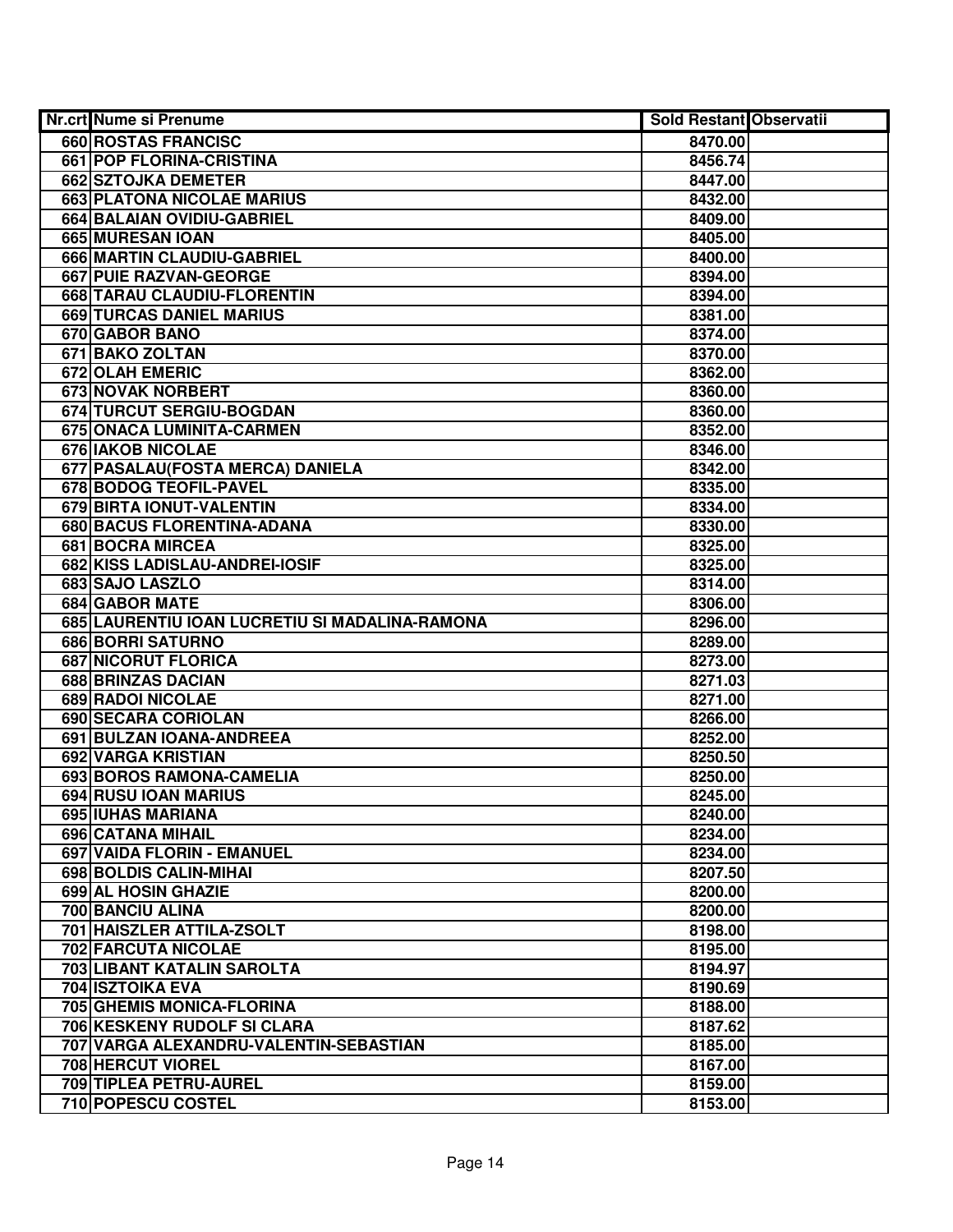| Nr.crt Nume si Prenume              | <b>Sold Restant Observatii</b> |  |
|-------------------------------------|--------------------------------|--|
| <b>711 UNGUR MIRCEA ADRIAN</b>      | 8151.00                        |  |
| <b>712 BIRAU CRISTIAN</b>           | 8131.50                        |  |
| 713 MAGHIAR DIANA CAMELIA           | 8119.00                        |  |
| 714 DEMETER SANDA                   | 8118.00                        |  |
| 715 COZAC IOAN SI CONSTANTA LUCIA   | 8113.00                        |  |
| <b>716 MOCEAN AUGUSTIN GABRIEL</b>  | 8103.48                        |  |
| 717 MARNEA DAN-FLORIN               | 8098.00                        |  |
| 718 KOTVAN ELISABETA                | 8095.00                        |  |
| <b>719 BARANYKA IANOS</b>           | 8084.00                        |  |
| 720 TOLAS MARIA - ANGELICA          | 8083.00                        |  |
| <b>721 CACIAUNU VALENTIN COSMIN</b> | 8080.00                        |  |
| 722 GYONGYOSI NORBERT               | 8070.00                        |  |
| 723 VIDICAN COSMIN-MARIUS           | 8068.00                        |  |
| <b>724 BARANYKA CLARA</b>           | 8060.00                        |  |
| 725 RUJE-TUDOR EUGEN-AUREL          | 8058.00                        |  |
| 726 PARFENE RAZVAN-OLIMPIU          | 8054.00                        |  |
| 727 BARBURAS PAUL-MIRCEA            | 8032.00                        |  |
| 728 URUGIUC-APATI LIVIU-PAUL        | 8020.00                        |  |
| 729 PAUR NORBERT ATTILA             | 8016.14                        |  |
| 730 LUNCAN AXENIA                   | 8014.00                        |  |
| 731 SZMERCSANYI ELENA-IRINA         | 8011.00                        |  |
| 732 PAP ZOLTAN IULIU                | 8010.00                        |  |
| 733 VARGA MIKLOS-GABOR              | 8006.21                        |  |
| 734 ALBUI MARIN                     | 8001.98                        |  |
| 735 BARANYKA ECATERINA              | 8000.00                        |  |
| 736 BOGDAN IOAN-NICOLAE             | 8000.00                        |  |
| <b>737 BUCIAS MARGIT</b>            | 8000.00                        |  |
| 738 BUNGO LASZLO                    | 8000.00                        |  |
| 739 COZMA MARIANA                   | 8000.00                        |  |
| 740 CUCCIA FLORICA                  | 8000.00                        |  |
| 741 FARCAS CORNELIA-FLORINA         | 8000.00                        |  |
| 742 HANIS ALEXANDRU                 | 8000.00                        |  |
| 743 HIRIS LOREDANA-MARIA            | 8000.00                        |  |
| 744 MADA ELISABETA                  | 8000.00                        |  |
| 745 MIHELE LIDIA-ANA                | 8000.00                        |  |
| 746 NAGY IMRE                       | 8000.00                        |  |
| <b>747 NEMETH GABOR</b>             | 8000.00                        |  |
| 748 PETRICAU MIHAELA-CRISTINA       | 8000.00                        |  |
| <b>749 ROBOS DORIN FLORIN</b>       | 8000.00                        |  |
| 750 SZABO BEATRIX- IVETT            | 8000.00                        |  |
| 751 TIAR IOANA-MARIANA              | 8000.00                        |  |
| <b>752 TOCAI FLORICA</b>            | 8000.00                        |  |
| 753 TOTH ATTILA                     | 8000.00                        |  |
| 754 VARGA OVIDIU MARIAN             | 8000.00                        |  |
| 755 ZALAI EDITH                     | 8000.00                        |  |
| 756 BALINT ARPAD                    | 7997.00                        |  |
| 757 KERESZTURI GABRIELA             | 7991.00                        |  |
| 758 TUNDUC ADRIAN                   | 7990.55                        |  |
| 759 POPESCU TITUS-MARIAN            | 7972.00                        |  |
| <b>760 PAHONTU CRISTIAN</b>         | 7963.00                        |  |
| 761 ULICI FOCSA RUXANDRA            | 7960.00                        |  |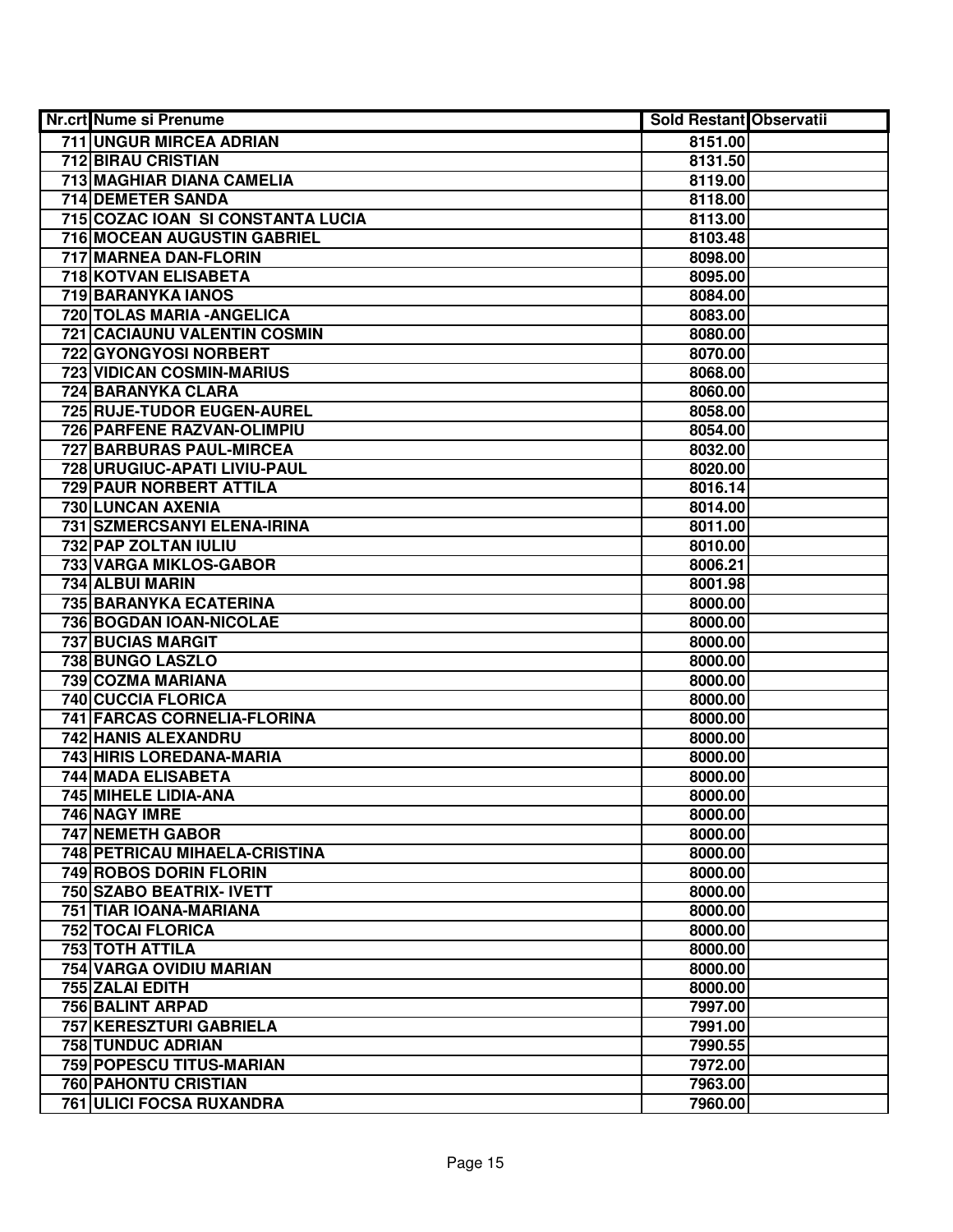| <b>Nr.crt Nume si Prenume</b>             | <b>Sold Restant Observatii</b> |  |
|-------------------------------------------|--------------------------------|--|
| <b>762 LUKACS ATTILA SANDOR</b>           | 7948.00                        |  |
| <b>763 DUNAI CRISTIAN SI GABRIELA</b>     | 7947.00                        |  |
| <b>764 SILAGHI MARIUS-GHEORGHE</b>        | 7927.00                        |  |
| 765 SIMON JULIETA-LACRIMIOARA             | 7926.00                        |  |
| 766 ORBAI LUCIAN-FLORIN                   | 7913.00                        |  |
| 767 CIGAN CATALINA MARIA                  | 7900.00                        |  |
| 768 VADAS CSABA-IMRE                      | 7883.00                        |  |
| <b>769 STOIKA GABOR</b>                   | 7877.00                        |  |
| 770 TODORAN MARCEL-MARIUS                 | 7851.00                        |  |
| 771 SLIEDER IRINA                         | 7839.00                        |  |
| 772 VAKAR LUCIAN-MIHAI                    | 7825.00                        |  |
| 773 DRAGAN ANTONIO-DANIEL                 | 7806.00                        |  |
| 774 KOVARI JOZSEF-CSABA                   | 7805.00                        |  |
| 775 MALAN MARIUS SI CARMEN                | 7795.00                        |  |
| 776 TICU CONSTANTIN-IONEL                 | 7790.00                        |  |
| 777 POPESCU EMIL MIHAIL                   | 7782.00                        |  |
| 778 CIURAR NUTU                           | 7775.00                        |  |
| 779 TENT MIRCEA SI MARIA                  | 7775.00                        |  |
| 780 BUDAU DANIEL                          | 7766.00                        |  |
| 781 MARINAU GHEORGHE DUMITRU              | 7746.00                        |  |
| 782 VARGA ISTVAN JOZSEF                   | 7736.27                        |  |
| 783 ROSTAS ATTILA STEFAN                  | 7735.00                        |  |
| 784 TIMAR OLIVER VALENTIN SI AUGUSTINA    | 7732.00                        |  |
| 785 RADEANU SORIN-IOAN                    | 7721.00                        |  |
| 786 KOVACS ERZSEBET                       | 7720.00                        |  |
| 787 CIRIL ALEXANDRU                       | 7712.00                        |  |
| 788 BORZA LILIANA DORINA                  | 7699.00                        |  |
| 789 FALUB COSMIN-BIR. IND. DE ARHITECTURA | 7691.00                        |  |
| 790 MIRON TRAIAN REMUS SI IOANA           | 7687.00                        |  |
| 791 BOROS ZOLTAN                          | 7685.00                        |  |
| <b>792 STOICA MARIA</b>                   | 7665.00                        |  |
| 793 ECSEDI STEFAN-EMERIC                  | 7657.64                        |  |
| <b>794 BELENES TRAIAN</b>                 | 7656.90                        |  |
| <b>795 CRET OVIDIU NICOLAE</b>            | 7628.50                        |  |
| <b>796 ISAK ADAM</b>                      | 7627.00                        |  |
| <b>797 MIHUT ECATERINA-CARMEN</b>         | 7621.00                        |  |
| 798 SZABADOS ALEXANDRU                    | 7616.00                        |  |
| 799 RUSU ANDREI                           | 7610.00                        |  |
| 800 JUSCA VIRGIL-VASILE                   | 7600.00                        |  |
| 801 MARIAN IOAN-IOSIF                     | 7600.00                        |  |
| 802 FIT NICOLAE                           | 7592.50                        |  |
| 803 ARON TIBOR                            | 7591.00                        |  |
| 804 GEUDENS PHILIPPE                      | 7588.00                        |  |
| 805 PUSZTAI ISTVAN-JOZSEF                 | 7588.00                        |  |
| 806 VARGA ALEXANDRU SI PIROSKA            | 7575.00                        |  |
| 807 VARGA ZOLTAN                          | 7563.36                        |  |
| 808 CIGAN CRISTIAN VASILE                 | 7550.00                        |  |
| 809 SIMON ROBERT                          | 7535.00                        |  |
| 810 POP VASILE OVIDIU                     | 7523.00                        |  |
| 811 MANEA ADRIAN SI FELICIA               | 7506.00                        |  |
| 812 COZAC ANDREA-SIDONIA                  | 7500.00                        |  |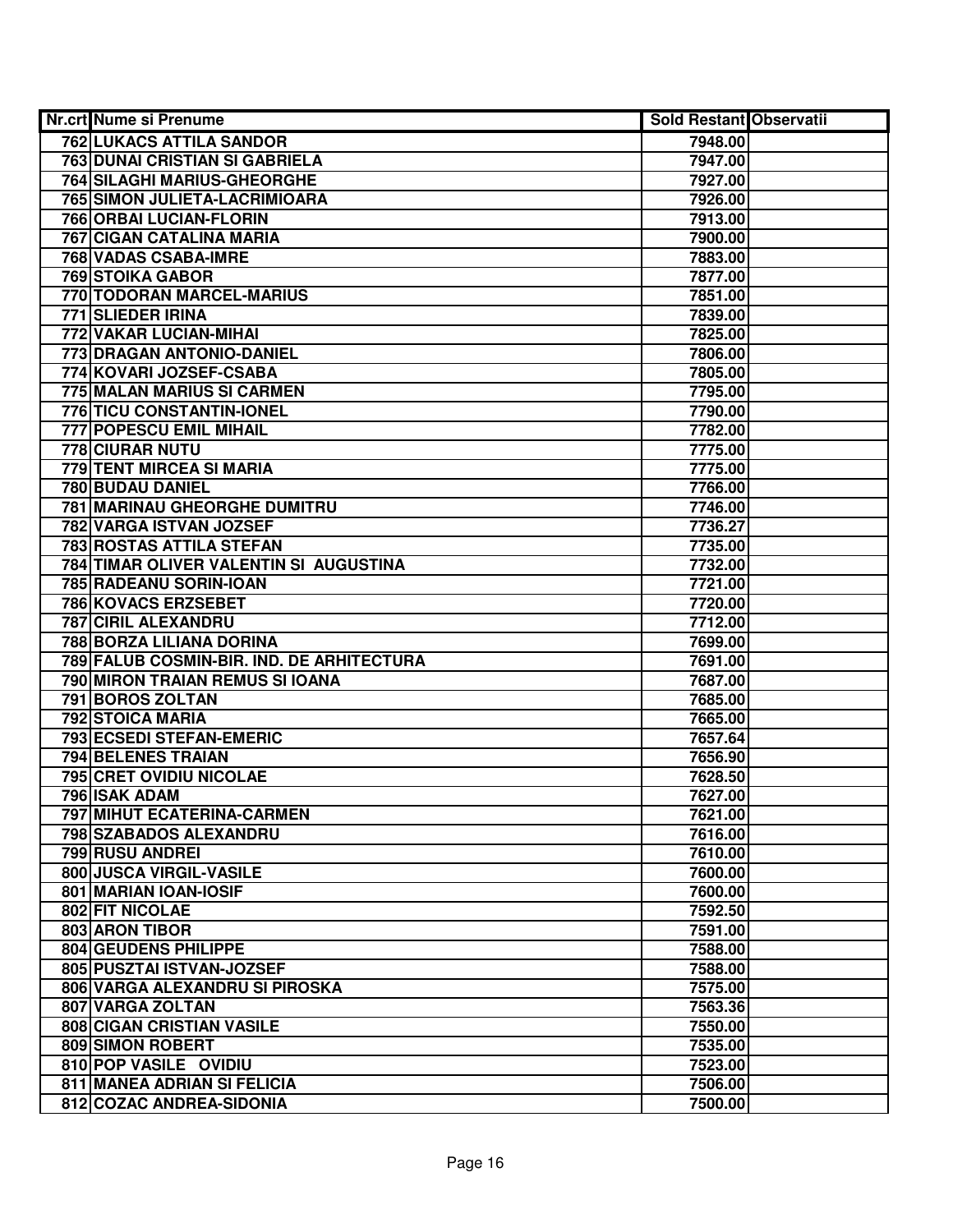| Nr.crt Nume si Prenume                      | <b>Sold Restant Observatii</b> |  |
|---------------------------------------------|--------------------------------|--|
| 813 OROSZ SANDOR SI VIOLETA                 | 7483.00                        |  |
| 814 MOLDOVAN IONUT                          | 7473.00                        |  |
| 815 NEGREAN ADRIAN NISTOR                   | 7467.00                        |  |
| 816 DAN NICOLAE                             | 7465.00                        |  |
| 817 ROSTAS CONSTANTIN                       | 7453.00                        |  |
| 818 IAS ALEXANDRU                           | 7434.00                        |  |
| 819 ISTOICA IOAN                            | 7428.50                        |  |
| 820 SAS IONUT-ANDREI                        | 7425.00                        |  |
| <b>821 MICLOS GHEORGHINA</b>                | 7424.00                        |  |
| 822 SZOKE GYONGYI-PIROSKA SI VASILE         | 7420.00                        |  |
| 823 LELE CLAUDIU-MARIUS                     | 7401.00                        |  |
| 824 DAN REMUS-CLAUDIU                       | 7397.00                        |  |
| 825 TRANDAFIR CLAUDIA-CRISTINA              | 7391.00                        |  |
| 826 SCHOLLER IOSIF LEVENTE                  | 7387.62                        |  |
| 827 ORAS GHEORGHE-VASILE                    | 7384.00                        |  |
| 828 HOEFSMIT LILIANA-STEFANIA               | 7372.00                        |  |
| 829 SIM REMUS VIOREL                        | 7360.00                        |  |
| 830 BARTA ANDREA-MONIKA                     | 7358.00                        |  |
| 831 HALASZ STEFAN MARIA                     | 7349.00                        |  |
| 832 IOVAN IOAN                              | 7345.00                        |  |
| 833 TASEDAN CIPRIAN-IOAN                    | 7340.00                        |  |
| 834 ROSCA TIBERIU SI MIOARA                 | 7327.33                        |  |
| 835 BANDICI MARCEL-GEORGE                   | 7309.00                        |  |
| 836 GABOR LUJZA, GABOR, IANCU, MATEI, LUIZA | 7278.00                        |  |
| <b>837 CICORTAS DORINICA</b>                | 7270.00                        |  |
| 838 POPOVICI ANNA-MARIA                     | 7268.00                        |  |
| 839 JUNC IOAN                               | 7260.50                        |  |
| 840 GABOR GAVRIL                            | 7257.50                        |  |
| 841 GABOR STEFAN                            | 7240.00                        |  |
| 842 NICA EUGEN-CATALIN                      | 7233.00                        |  |
| 843 HAINAL LUCIAN-CALIN                     | 7232.00                        |  |
| 844 BACIU IRINA                             | 7228.97                        |  |
| 845 GABOR TEREZ                             | 7217.00                        |  |
| 846 GAVRUTA ADRIAN                          | 7217.00                        |  |
| 847 PASKA MARIAN-VIRGIL                     | 7205.00                        |  |
| 848 BORBELYI ALEXANDRU                      | 7200.00                        |  |
| 849 CIRNU RAUL-TIBERIU                      | 7200.00                        |  |
| 850 VARGA ADRIAN-IOAN SI MARIA              | 7200.00                        |  |
| 851 BERINDEI PETRU                          | 7197.00                        |  |
| 852 BACIU LIVIA-NICOLETA                    | 7194.00                        |  |
| 853 HALACU TITUS SIMION                     | 7193.00                        |  |
| 854 VAIDA DANIELA                           | 7189.00                        |  |
| 855 CIRGE GHEORGHE JUN                      | 7180.00                        |  |
| 856 ROSTAS CODRUT                           | 7178.50                        |  |
| 857 CHELEMEN COSMIN MARIUS                  | 7178.00                        |  |
| 858 GABOR CLARA                             | 7175.00                        |  |
| 859 MOLNAR DOMINIQUE ANGELLO                | 7170.00                        |  |
| 860 URS LIDIA-FLORICA                       | 7167.00                        |  |
| 861 GABOR MATEI                             | 7160.00                        |  |
| 862 CRACIUN CALIN-IONEL                     | 7159.00                        |  |
| 863 SZEKRENYES LAJOS                        | 7153.00                        |  |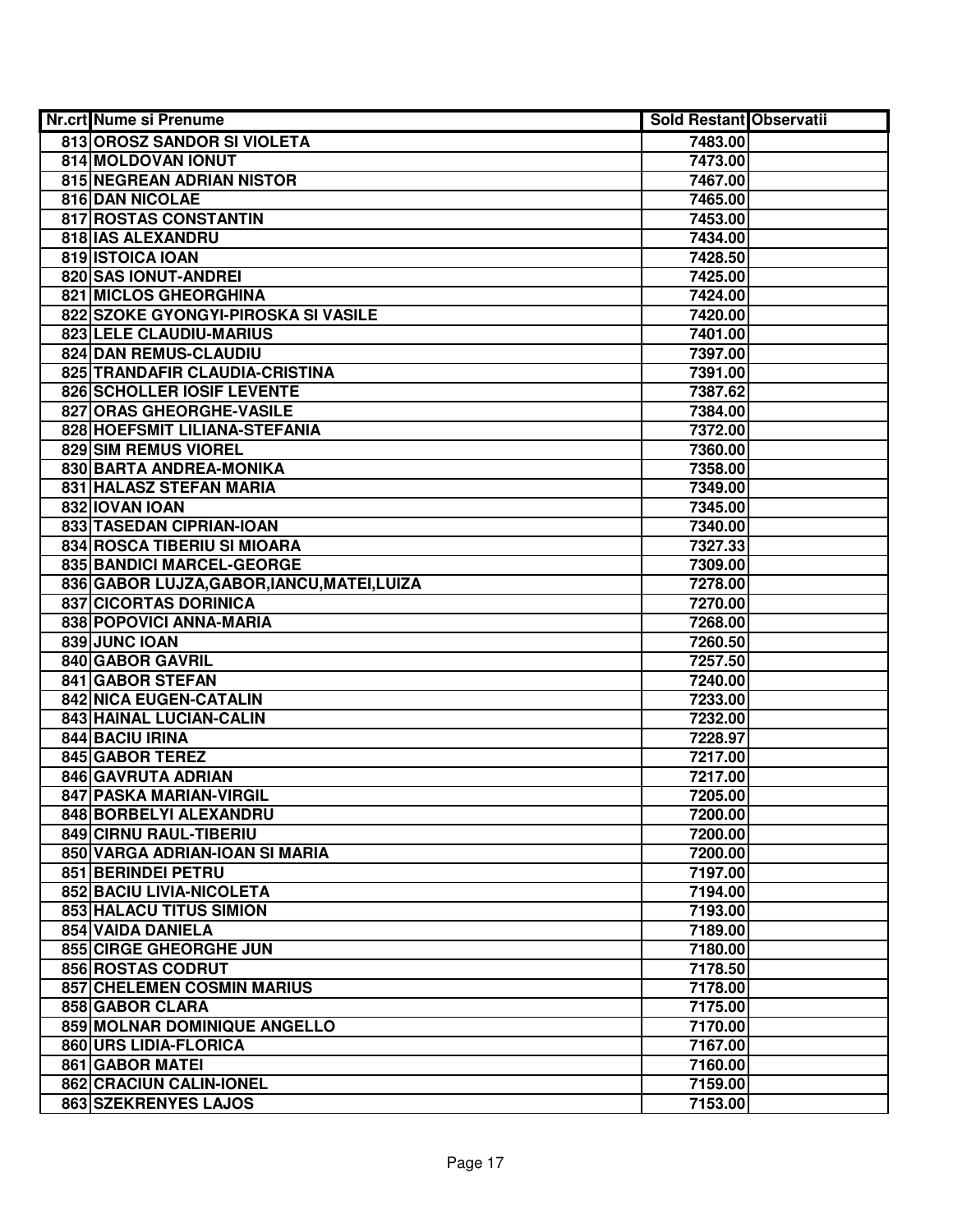| Nr.crt Nume si Prenume           | <b>Sold Restant Observatii</b> |  |
|----------------------------------|--------------------------------|--|
| 864 GAVITA GABRIEL               | 7131.00                        |  |
| 865 GABOR RUPI                   | 7123.00                        |  |
| 866 FARKAS GUSZTAV               | 7117.00                        |  |
| 867 IZSAK JOZSEF                 | 7100.00                        |  |
| <b>868 ROSTAS LUCRETIA</b>       | 7100.00                        |  |
| 869 COSTIN ALEXANDRU IOSIF       | 7098.82                        |  |
| 870 GHENGHIU IOAN-DANUT          | 7069.00                        |  |
| 871 AMBUDAN ILONA                | 7067.00                        |  |
| 872 KISS GEZA BOBI               | 7064.00                        |  |
| 873 RICCIO ROBERTO               | 7061.00                        |  |
| 874 SABAU MIHAELA-FLORINA        | 7058.00                        |  |
| 875 STIOP CALIN IONEL            | 7050.90                        |  |
| 876 GABOR LAJOS                  | 7050.00                        |  |
| 877 APOSTOL CORNEL               | 7049.00                        |  |
| 878 TIPOS NICOLAE                | 7045.30                        |  |
| 879 GABOR MATEI                  | 7038.44                        |  |
| 880 BAROTI ATTILA                | 7034.00                        |  |
| 881 GUTILA RAMONA-LAURA          | 7029.00                        |  |
| 882 CIOACA FLORINEL              | 7025.29                        |  |
| 883 SEBESTYEN ADRIAN             | 7025.00                        |  |
| 884 MIRZA DARIUS-GELU            | 7020.00                        |  |
| 885 GABOR IANCU                  | 7014.00                        |  |
| 886 KISS CLAUDIU VASILE          | 7013.00                        |  |
| 887 MOLDOVAN FLORIN ANDREI       | 7007.00                        |  |
| 888 BRETAN MARIA                 | 7000.00                        |  |
| 889 IANOSDAN ANAMARIA-RAMONA     | 7000.00                        |  |
| 890 SATRAN CAROL                 | 7000.00                        |  |
| 891 MAILINGER IOSIF              | 6999.00                        |  |
| 892 PASCA FLORIN                 | 6976.10                        |  |
| 893 GABOR SUSANA                 | 6970.00                        |  |
| 894 GANA IONUT-GABRIEL           | 6968.00                        |  |
| <b>895 ISZTOIKA LUDOVIC</b>      | 6962.00                        |  |
| 896 RUS CALIN-DUMITRU            | 6956.00                        |  |
| 897 NYUZO JANOS                  | 6948.00                        |  |
| 898 DANELIUC NATALIA             | 6940.59                        |  |
| 899 BARANKA STEFAN               | 6933.00                        |  |
| 900 LASZLO CSABA                 | 6932.00                        |  |
| 901 VARODI LEONTIN               | 6927.00                        |  |
| 902 GABOR STEFAN                 | 6920.00                        |  |
| 903 RACHITA ANDI-ALIN            | 6908.00                        |  |
| 904 TARNOVETCHI GEORGE-IOAN      | 6905.00                        |  |
| 905 IGNATESCU-SABAU ALBERT-CSABA | 6895.00                        |  |
| 906 VANCEA ANA                   | 6895.00                        |  |
| 907 CIURAR RADU                  | 6891.00                        |  |
| 908 TUDORAN ILIE-MARCEL          | 6883.00                        |  |
| 909 DOBLE RADU EUGEN             | 6881.00                        |  |
| 910 VARY ELISABETA SI GHERASIM   | 6872.00                        |  |
| 911 BALOGH TIBOR                 | 6870.00                        |  |
| 912 VERES TIBERIU                | 6869.00                        |  |
| 913 SAPI JANOS                   | 6865.00                        |  |
| 914 MOISI TEODOR-DOREL           | 6859.00                        |  |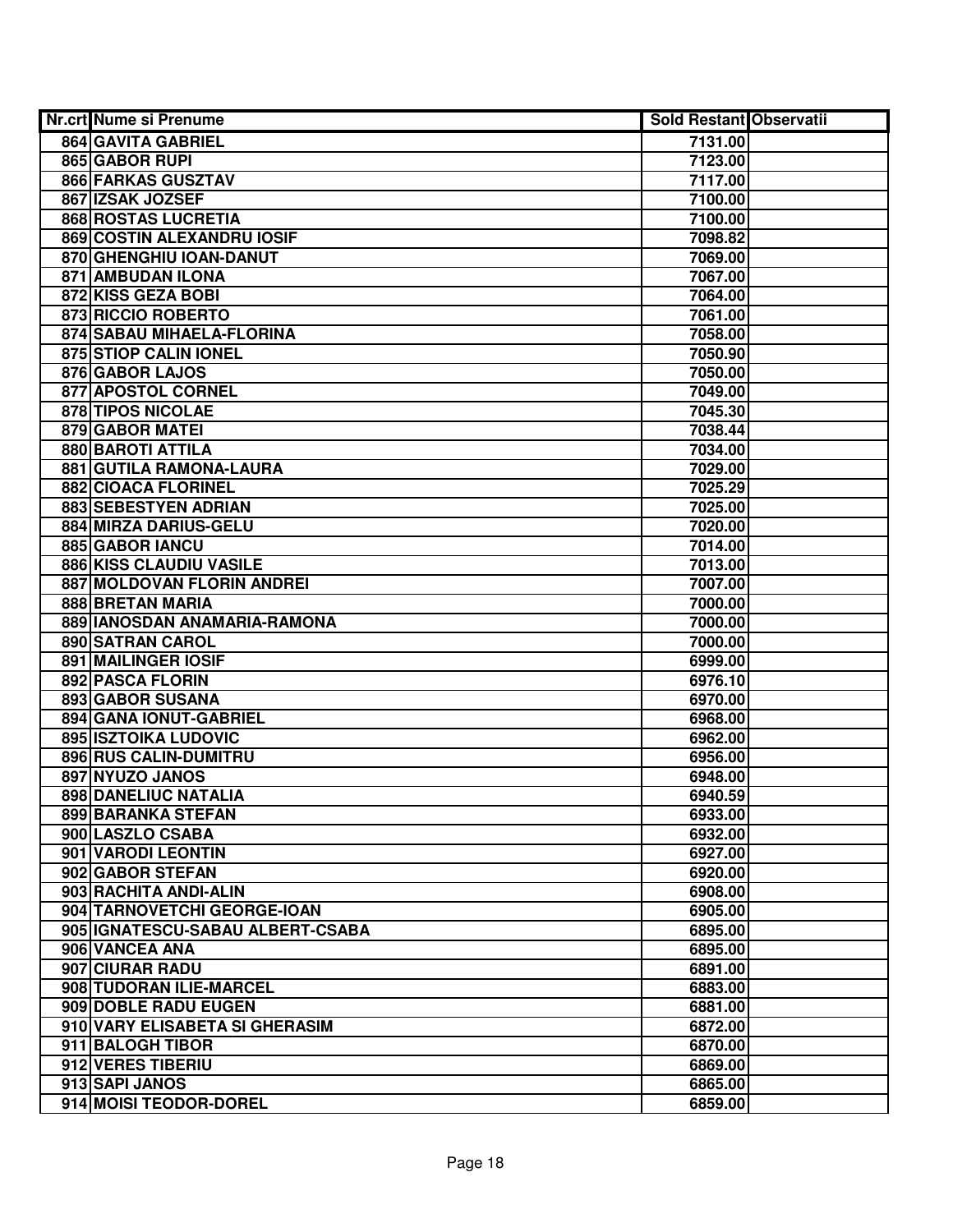| Nr.crt Nume si Prenume                 | <b>Sold Restant Observatii</b> |  |
|----------------------------------------|--------------------------------|--|
| 915 TOROK IULIU SI ILONA               | 6854.15                        |  |
| 916 BERE VIOREL                        | 6850.00                        |  |
| 917 LAKATOS TIBOR                      | 6850.00                        |  |
| 918 LORINCZ LAJOS                      | 6848.00                        |  |
| 919 SZULCSIK ISTVAN                    | 6847.00                        |  |
| 920 STOIA BOGDAN-MIHAI                 | 6846.00                        |  |
| 921 HOMMER SANDOR ZOLTAN               | 6841.00                        |  |
| 922 NAGY SANDOR                        | 6834.00                        |  |
| 923 ASZTALOS ZSOLT-FERENCZ             | 6828.00                        |  |
| 924 LAPUSCA VALENTIN                   | 6828.00                        |  |
| 925 PERNES IOAN CALIN                  | 6826.75                        |  |
| 926 PIERSUNARU DUMITRU                 | 6823.00                        |  |
| 927 CODRIEANU IOAN                     | 6810.00                        |  |
| 928 ROSTAS MIRCEA SI LUCRETIA          | 6805.00                        |  |
| 929 IUONAS DANA-MIRELA, VIVIEN SI MARK | 6803.50                        |  |
| 930 POPA DANIELA VIOLETA               | 6801.00                        |  |
| 931 STURZ CIPRIAN-IOAN SI CRINA-IOANA  | 6792.00                        |  |
| 932 GABOR GAVRIL                       | 6784.00                        |  |
| 933 MARIAN MIRCEA                      | 6783.00                        |  |
| 934 VARGA IDA                          | 6780.00                        |  |
| 935 BORZA EMILIAN                      | 6777.00                        |  |
| 936 BALAN SERGIU-VIRGIL                | 6774.00                        |  |
| 937 SCORTARI ILIE-CONSTANTIN           | 6749.00                        |  |
| 938 ONICA ADRIAN-DORU                  | 6742.00                        |  |
| 939 KISS NORBERT                       | 6740.00                        |  |
| 940 VESA DANIEL                        | 6737.00                        |  |
| 941 SUCIU HOREA MIHAI                  | 6728.00                        |  |
| 942 LUNGU VIRGIL SI IBOLYA             | 6723.00                        |  |
| 943 MARTIN FLORICA-MARIOARA            | 6712.00                        |  |
| 944 HRINCA COSTICA                     | 6703.00                        |  |
| 945 SUTA VASILE-SEBASTIAN              | 6700.50                        |  |
| 946 MOLDOVAN FLORIN-EUGEN              | 6700.00                        |  |
| 947 MICLE CONSTANTIN                   | 6664.50                        |  |
| 948 IUHAS GAVRIL                       | 6662.00                        |  |
| 949 BABOS ERZSEBET                     | 6653.00                        |  |
| 950 GUG PAVEL SI RAVEICA               | 6652.00                        |  |
| 951 GABOR STEFAN                       | 6649.40                        |  |
| 952 ERDEI ADALBERT EMERIC              | 6649.00                        |  |
| 953 BIROUAS RADU                       | 6648.00                        |  |
| 954 HURMUZ SURAJ                       | 6644.00                        |  |
| 955 BALAZS ZOLTAN - GYORGY             | 6623.00                        |  |
| 956 MIHELE FLORIAN                     | 6616.00                        |  |
| 957 GABOR ROZALIA                      | 6615.00                        |  |
| 958 BALOG PETRU                        | 6614.00                        |  |
| 959 GYORI MONIKA                       | 6610.00                        |  |
| 960 BOB IOAN RADU                      | 6607.00                        |  |
| 961 RADAC AUREL-GHEORGHE               | 6601.92                        |  |
| 962 MOISIN ALEXANDRU                   | 6600.00                        |  |
| 963 DARABAN DOREL PETRU                | 6599.00                        |  |
| 964 CHERECHES RAZVAN-ARMAND            | 6595.00                        |  |
| 965 BACIU CORNEL-CIPRIAN               | 6593.00                        |  |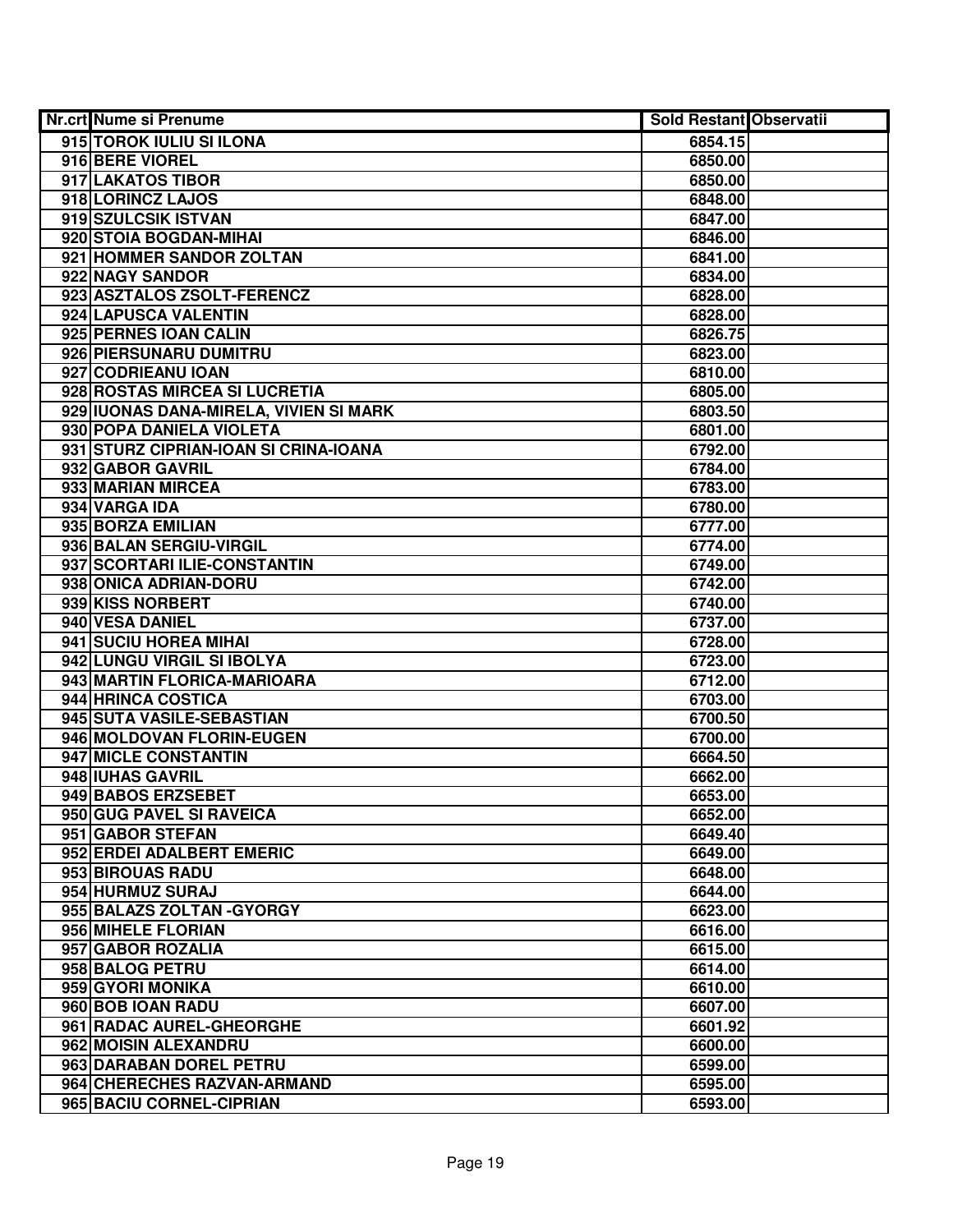| Nr.crt Nume si Prenume                    | Sold Restant Observatii |  |
|-------------------------------------------|-------------------------|--|
| 966 CIOBANIDIS PETROS                     | 6593.00                 |  |
| 967 CIOCOIU RODICA SI PETRU MARIAN        | 6593.00                 |  |
| 968 MOCSAR JOZSEF                         | 6590.00                 |  |
| 969 PASCA IOAN                            | 6588.50                 |  |
| 970 DOBA NICOLAE                          | 6588.00                 |  |
| 971 PURICE IOAN CRISTIAN                  | 6583.00                 |  |
| 972 REDNIC LYNDA                          | 6581.00                 |  |
| 973 NAGY ZSOLT BARNABAS SI AGOTA ANDREA   | 6580.00                 |  |
| 974 PALLO IZABELLA                        | 6577.00                 |  |
| 975 LAZAR GHEORGHE                        | 6573.00                 |  |
| 976 ILIES THOMAS BECKET                   | 6559.00                 |  |
| 977 MICLOS MIRCEA SI GHEORGHINA           | 6559.00                 |  |
| 978 DOCI STEFAN                           | 6557.00                 |  |
| 979 CIUCA CRISTIAN-ADRIAN                 | 6556.00                 |  |
| 980 BODNAR CARMEN-ILDIKO                  | 6555.00                 |  |
| 981 CHERECHES FLOARE                      | 6550.00                 |  |
| 982 SARACUT CLAUDIA MONICA                | 6548.00                 |  |
| 983 LORINCZ VIENTIN IOLANDA               | 6546.00                 |  |
| 984 POPA DANIEL-CIPRIAN                   | 6543.00                 |  |
| 985 DERBAN FLORIN-NICOLAE                 | 6535.00                 |  |
| 986 TAKACS RENATTA-EDINA                  | 6513.00                 |  |
| 987 VALCEANU ALEXANDRU-VLAD               | 6510.00                 |  |
| 988 POSZTOS ZSOLT-FERENCZ                 | 6505.00                 |  |
| 989 LATA IOAN ALEXANDRU                   | 6504.00                 |  |
| 990 SILAGHI COSMIN-EMANUEL                | 6504.00                 |  |
| 991 BUDAI IOSIF                           | 6500.00                 |  |
| 992 CAVASDAN REMUS                        | 6500.00                 |  |
| 993 LELEA VIOREL                          | 6500.00                 |  |
| 994 PFA GHEORGHES ILPIU                   | 6500.00                 |  |
| 995 PINTYE BRIGITTE-ANTONIA               | 6500.00                 |  |
| 996 SASS SANDOR-JOZSEF                    | 6500.00                 |  |
| 997 DEZSI GEZA                            | 6497.00                 |  |
| 998 MAKAI CAROL                           | 6490.00                 |  |
| 999 PATAKI HASAS EMIL                     | 6490.00                 |  |
| 1000 BICA ANGELA-CLAUDIA                  | 6480.00                 |  |
| 1001 UNGUR CLAUDIU-LIVIU                  | 6476.00                 |  |
| <b>1002 MOCA SORIN VICTOR SI FLORINA</b>  | 6475.00                 |  |
| 1003 POPA ROMEO                           | 6471.00                 |  |
| 1004 JOUNAS ANTAL-FRANCISC                | 6468.40                 |  |
| 1005 POP VALERIA                          | 6465.00                 |  |
| <b>1006 CIURAR ROBERT</b>                 | 6460.00                 |  |
| 1007 BUHAS CALIN-OVIDIU                   | 6449.00<br>6449.00      |  |
| 1008 RUSKA-BANDA LASZLO                   | 6444.00                 |  |
| 1009 CSERNYI MARIA<br>1010 DRAGHICI MIHAI |                         |  |
| <b>1011 MORUS CRISTIAN CLAUDIU</b>        | 6441.00                 |  |
| 1012 PAP ZSOLT PETER                      | 6441.00<br>6431.00      |  |
| 1013 BUDA RUBEN                           | 6427.00                 |  |
| <b>1014 DEMETER FLORINA</b>               | 6420.00                 |  |
| <b>1015 MIHAI GHEORGHE</b>                |                         |  |
| 1016 CARAIANI BENONI MARIAN               | 6420.00                 |  |
|                                           | 6418.00                 |  |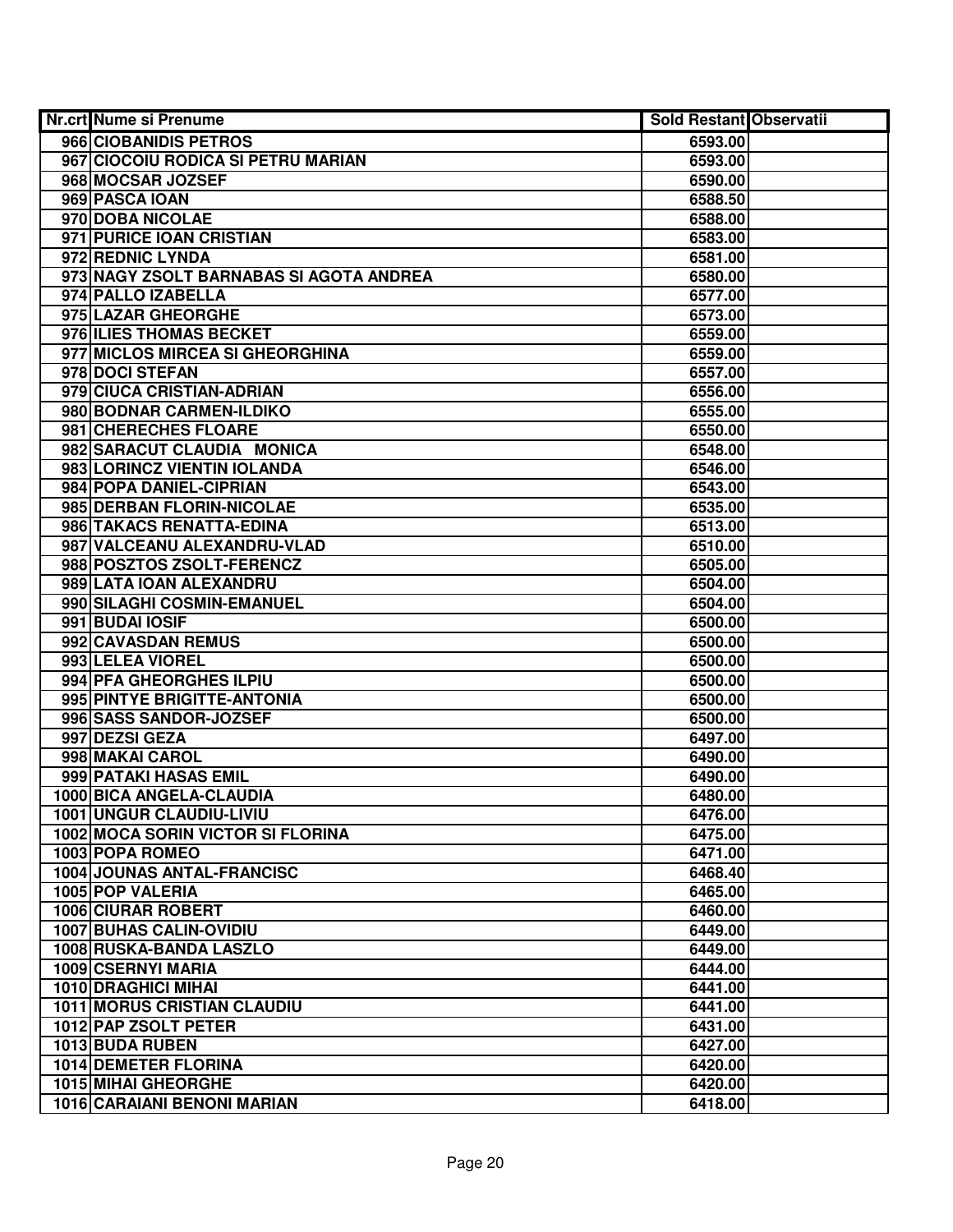| Nr.crt Nume si Prenume                  | <b>Sold Restant Observatii</b> |  |
|-----------------------------------------|--------------------------------|--|
| <b>1017 BOROS IOAN-MARIUS SI LENUTA</b> | 6412.00                        |  |
| 1018 MONE RAZVAN-MADALIN                | 6411.00                        |  |
| <b>1019 SIMINIC VASILE SI MARIA</b>     | 6410.24                        |  |
| 1020 STAFIE SORIN                       | 6405.17                        |  |
| 1021 CORA CRISTIAN-IOAN                 | 6402.00                        |  |
| 1022 COSTA MIRCEA-ADRIAN                | 6400.00                        |  |
| 1023 HANIS ZSOLT                        | 6400.00                        |  |
| 1024 ITTU MONICA-DORINA                 | 6391.00                        |  |
| <b>1025 LEURINTIU GAVRIL</b>            | 6390.00                        |  |
| <b>1026 BONDICI CRINA-FELICIA</b>       | 6389.04                        |  |
| <b>1027 LAZAR SEBASTIAN CONSTANTIN</b>  | 6376.00                        |  |
| 1028 GABOR IANCU                        | 6367.00                        |  |
| <b>1029 STROIU TANASE</b>               | 6367.00                        |  |
| 1030 BARNA LASZLO-AURELIAN              | 6363.00                        |  |
| 1031 BALINT FLORIN SI FLOARE            | 6359.00                        |  |
| 1032 VAIDA DORIN SI DANIELA             | 6353.00                        |  |
| 1033 FERARIU BOGDAN IOAN                | 6351.50                        |  |
| 1034 GABOR MINDRA                       | 6351.00                        |  |
| 1035 GRAUR CSABA-ALEXANDRU              | 6341.00                        |  |
| 1036 KELEMEN IOAN SI ROZALIA            | 6341.00                        |  |
| 1037 ABRUDAN ADRIAN                     | 6338.00                        |  |
| 1038 COZMA ANA                          | 6338.00                        |  |
| 1039 NECULAI DANIEL                     | 6321.07                        |  |
| 1040 MIHAI MARIUS                       | 6321.00                        |  |
| <b>1041 TIRITEU FRANCISC</b>            | 6316.53                        |  |
| 1042 BOGDAN IOAN                        | 6315.00                        |  |
| 1043 DEAC OLIMPIU                       | 6312.00                        |  |
| 1044 TRIPE IULIANA-NICOLETA             | 6306.00                        |  |
| <b>1045 IONESCU DORIN SI GABRIELA</b>   | 6303.00                        |  |
| 1046 IUONAS VIVIEN-VANDA                | 6289.00                        |  |
| 1047 RAT SORIN                          | 6289.00                        |  |
| 1048 TARA VLAD GELU                     | 6282.00                        |  |
| <b>1049 STIUBE DANIEL RADU</b>          | 6280.00                        |  |
| <b>1050 MIHAI TEODOR-FLORIAN</b>        | 6268.00                        |  |
| <b>1051 TAPU VALERIU COSMIN</b>         | 6256.00                        |  |
| 1052 CZAPP IOSIF                        | 6254.70                        |  |
| <b>1053 SIMON ANDREI</b>                | 6250.00                        |  |
| <b>1054 BIRTA VASILE-CATALIN</b>        | 6245.00                        |  |
| 1055 BREK GAVRIL-ZOLTAN                 | 6244.00                        |  |
| <b>1056 PINTEAN GHEORGHE</b>            | 6243.35                        |  |
| 1057 NAGY ATTILA                        | 6240.00                        |  |
| 1058 RUBINO ANGELO                      | 6237.00                        |  |
| 1059 ARDELEAN IOANA - MARIA             | 6234.00                        |  |
| <b>1060 DRIMBA CIPRIAN MARIUS</b>       | 6222.00                        |  |
| 1061 POPA OCTAVIAN                      | 6222.00                        |  |
| 1062 BAROTHI ANCA                       | 6221.00                        |  |
| 1063 GILAU GHEORGHE-CAROL               | 6214.00                        |  |
| 1064 VILHAM GABRIELLA-ENIKO             | 6204.00                        |  |
| 1065 ALEXANDRU FANEL                    | 6200.00                        |  |
| 1066 ASTEFANOAEI LUCIAN-FLORENTIN       | 6200.00                        |  |
| 1067 MUNTEAN IULIU                      | 6200.00                        |  |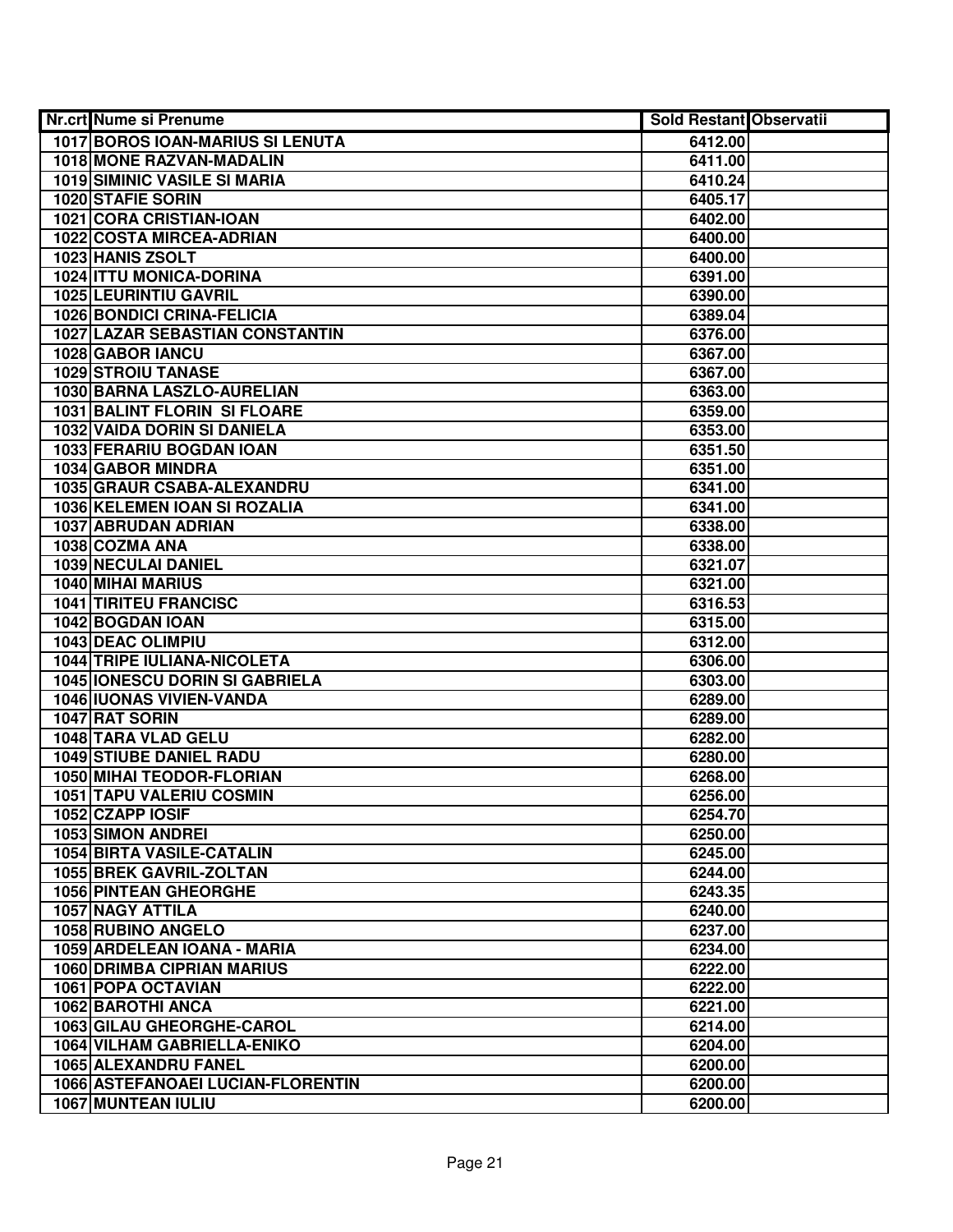| <b>Nr.crt Nume si Prenume</b>                      | <b>Sold Restant Observatii</b> |  |
|----------------------------------------------------|--------------------------------|--|
| <b>1068 POPA ADRIAN CRISTIAN</b>                   | 6200.00                        |  |
| <b>1069 CIUCIUMIS STEFAN-DUMITRU</b>               | 6199.00                        |  |
| 1070 BALAN IOAN-CRISTIAN                           | 6195.00                        |  |
| 1071 DEIBEL SIEGFRIED                              | 6195.00                        |  |
| 1072 BELENESI GHEORGHE GABRIEL CIPRIAN             | 6194.00                        |  |
| 1073 CSERVAK MIKLOS ZSOLT                          | 6192.00                        |  |
| 1074 MOLDOVAN VASILE                               | 6188.00                        |  |
| <b>1075 ELENES CIPRIAN-IONEL</b>                   | 6182.15                        |  |
| 1076 BALAZS ALEXANDRU-LADISLAU                     | 6180.00                        |  |
| <b>1077 ISZTOIKA MATEI</b>                         | 6170.00                        |  |
| 1078 KARACSONYI MARGARETA                          | 6167.00                        |  |
| 1079 STAN MARIN                                    | 6165.00                        |  |
| <b>1080 POPA CIPRIAN-DUMITRU</b>                   | 6150.00                        |  |
| 1081 CRACIUN SORIN-IOAN                            | 6134.00                        |  |
| 1082 KAJCZA ANTON GIULIO                           | 6134.00                        |  |
| 1083 ZIGA EMANUEL-VIOREL                           | 6130.00                        |  |
| <b>1084 ISTOICA LUDOVIC</b>                        | 6121.00                        |  |
| 1085 MARIAN CALIN OLIVIU                           | 6121.00                        |  |
| 1086 LAJOS ANDREA - NICULINA                       | 6120.00                        |  |
| 1087 RACZ ELVIRA                                   | 6113.00                        |  |
| 1088 LOLO ISTVAN                                   | 6109.00                        |  |
| <b>1089 SOLOMIE IONUT GABRIEL</b>                  | 6106.00                        |  |
| 1090 DRIMBA ADRIAN-MIHAI                           | 6100.00                        |  |
| 1091 LESAC ROBERT                                  | 6100.00                        |  |
| 1092 MINDRUT TEODOR                                | 6100.00                        |  |
| <b>1093 MUTIU CRISTIAN</b>                         | 6098.00                        |  |
| 1094 POPA TEOFIL-DANIEL                            | 6091.00                        |  |
| 1095 POP IOAN-GHEORGHE                             | 6074.57                        |  |
| 1096 ALBUTIU DOREL-DUMITRU                         | 6073.00                        |  |
| 1097 BOLONI ARON                                   | 6070.00                        |  |
| <b>1098 BERINDE RADU SI DIANA</b>                  | 6053.50                        |  |
| 1099 BALOGH OLGA                                   | 6050.00                        |  |
| 1100 GABOR GABOR                                   | 6049.02                        |  |
| 1101 BARA MIRELA AURELIA                           | 6044.00                        |  |
| 1102 ANCSAN VASILE CIPRIAN SI AURICA               | 6043.00                        |  |
| 1103 VARGA STEFAN                                  | 6033.00                        |  |
| <b>1104 FEHER PIROSCA</b>                          | 6029.00                        |  |
| 1105 GHIT IONUT-ALEXANDRU                          | 6021.00                        |  |
| 1106 GHENGHIU LAURENTIU-RADU<br>1107 SZABO LEVENTE | 6012.08                        |  |
| 1108 ANDOR ALIN-IOAN                               | 6010.00<br>6002.50             |  |
| <b>1109 PETRILA MARIUS SORIN</b>                   |                                |  |
| 1110 AL EZZEH TAREQ AHMAD TALAB                    | 6001.06<br>6000.00             |  |
| 1111 AMBRUS CLAUDIA                                |                                |  |
| 1112 BAGHE MARIA                                   | 6000.00<br>6000.00             |  |
| 1113 BARABAS IOAN                                  | 6000.00                        |  |
| 1114 BARNA PETRU-GHEORGHE                          | 6000.00                        |  |
| 1115 BIRTA CRISTINA-IOANA                          | 6000.00                        |  |
| 1116 BODNAR DANIELA                                | 6000.00                        |  |
| <b>1117 BODNAR GAVRIL EUGEN</b>                    | 6000.00                        |  |
| <b>1118 BRINDUS OLIMPIA</b>                        | 6000.00                        |  |
|                                                    |                                |  |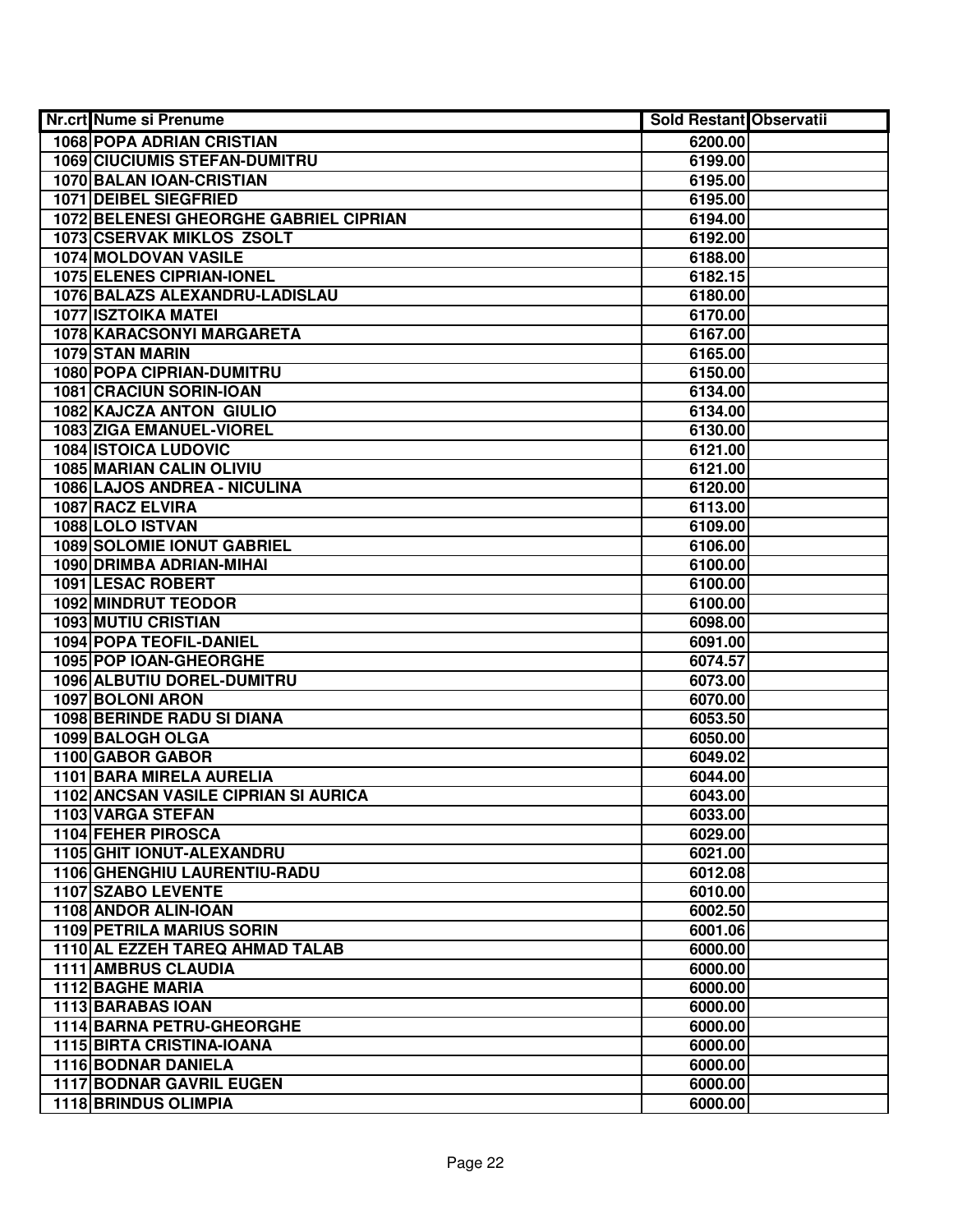| Nr.crt Nume si Prenume                | Sold Restant Observatii |  |
|---------------------------------------|-------------------------|--|
| 1119 BUDAI KAROLY-ROBERT              | 6000.00                 |  |
| <b>1120 BULGARU FLORIN</b>            | 6000.00                 |  |
| 1121 BUNTA DAN-PETRU                  | 6000.00                 |  |
| 1122 CAMPAN NELU-FLORIN               | 6000.00                 |  |
| 1123 CIOCANARU HOREA-ALEXANDRU        | 6000.00                 |  |
| 1124 CONTINI SILVIA-GEORGETA          | 6000.00                 |  |
| 1125 CSER JANOS-ATTILA                | 6000.00                 |  |
| 1126 CSETE ZOLTAN IANOS               | 6000.00                 |  |
| 1127 DE SMET MEDA                     | 6000.00                 |  |
| 1128 DOMJAN CAROL ZSOLT               | 6000.00                 |  |
| <b>1129 EPUREANU DORIN</b>            | 6000.00                 |  |
| 1130 FLONTA DANIEL                    | 6000.00                 |  |
| <b>1131 FOIT DANUT VIOREL</b>         | 6000.00                 |  |
| 1132 GALASSINI NATALINO-FERRUCCIO     | 6000.00                 |  |
| 1133 GERZON RUDOLF                    | 6000.00                 |  |
| 1134 GIBOI EMILIA                     | 6000.00                 |  |
| 1135 GOIA ANGELA-HAJNALKA             | 6000.00                 |  |
| 1136 HALASZ GYONGYI                   | 6000.00                 |  |
| 1137 HARAGOS ORSOLYA                  | 6000.00                 |  |
| 1138 IOVA MARTA                       | 6000.00                 |  |
| 1139 IVAN LUCIAN-ARON                 | 6000.00                 |  |
| 1140 JUCAN AUGUSTIN-DOREL             | 6000.00                 |  |
| 1141 KALLAI EVA-PIROSKA               | 6000.00                 |  |
| <b>1142 KORPAS FLORIAN</b>            | 6000.00                 |  |
| 1143 KUN LAVINIA-ALIETA               | 6000.00                 |  |
| <b>1144 LAKATOS SANDOR</b>            | 6000.00                 |  |
| 1145 LASCAU IOANA-PATRICIA            | 6000.00                 |  |
| <b>1146 LICOIU LUDOVIC-ATTILA</b>     | 6000.00                 |  |
| <b>1147 MEZEI PETRU FRANCISC</b>      | 6000.00                 |  |
| 1148 MOCA FLORINA-CRISTINA            | 6000.00                 |  |
| 1149 MOLDOVAN FLAVIU                  | 6000.00                 |  |
| 1150 MOS MIHAI-SILVIU                 | 6000.00                 |  |
| 1151 OKOS ISTVAN-JOZSEF               | 6000.00                 |  |
| 1152 POPA FLORIN-GHEORGHE             | 6000.00                 |  |
| <b>1153 POPA NICOLAE CALIN</b>        | 6000.00                 |  |
| 1154 POPA RAMONA-IOANA                | 6000.00                 |  |
| <b>1155 PUSCAS ALINA-TATIANA</b>      | 6000.00                 |  |
| 1156 RODA PAOLO                       | 6000.00                 |  |
| <b>1157 ROSTAS MARIA</b>              | 6000.00                 |  |
| 1158 SAMANIEGO SOTO EDUARDO ARMANDO   | 6000.00                 |  |
| 1159 SARAZ ANGELA                     | 6000.00                 |  |
| <b>1160 SIFT GABRIELA-CORINA</b>      | 6000.00                 |  |
| <b>1161 STANCIU EUGEN</b>             | 6000.00                 |  |
| 1162 SZABO JOZSEF                     | 6000.00                 |  |
| 1163 SZILAGYI ANIKO                   | 6000.00                 |  |
| 1164 TINCAU IOANA-NICOLETA            | 6000.00                 |  |
| <b>1165 TOROK LEVENTE-LORANT</b>      | 6000.00                 |  |
| 1166 TOTH ATTILA                      | 6000.00                 |  |
| <b>1167 TOTH SANDOR</b>               | 6000.00                 |  |
| 1168 VAKAR MARIA-LIANA                | 6000.00                 |  |
| <b>1169 VAN GELEEN ELENA CRISTINA</b> | 6000.00                 |  |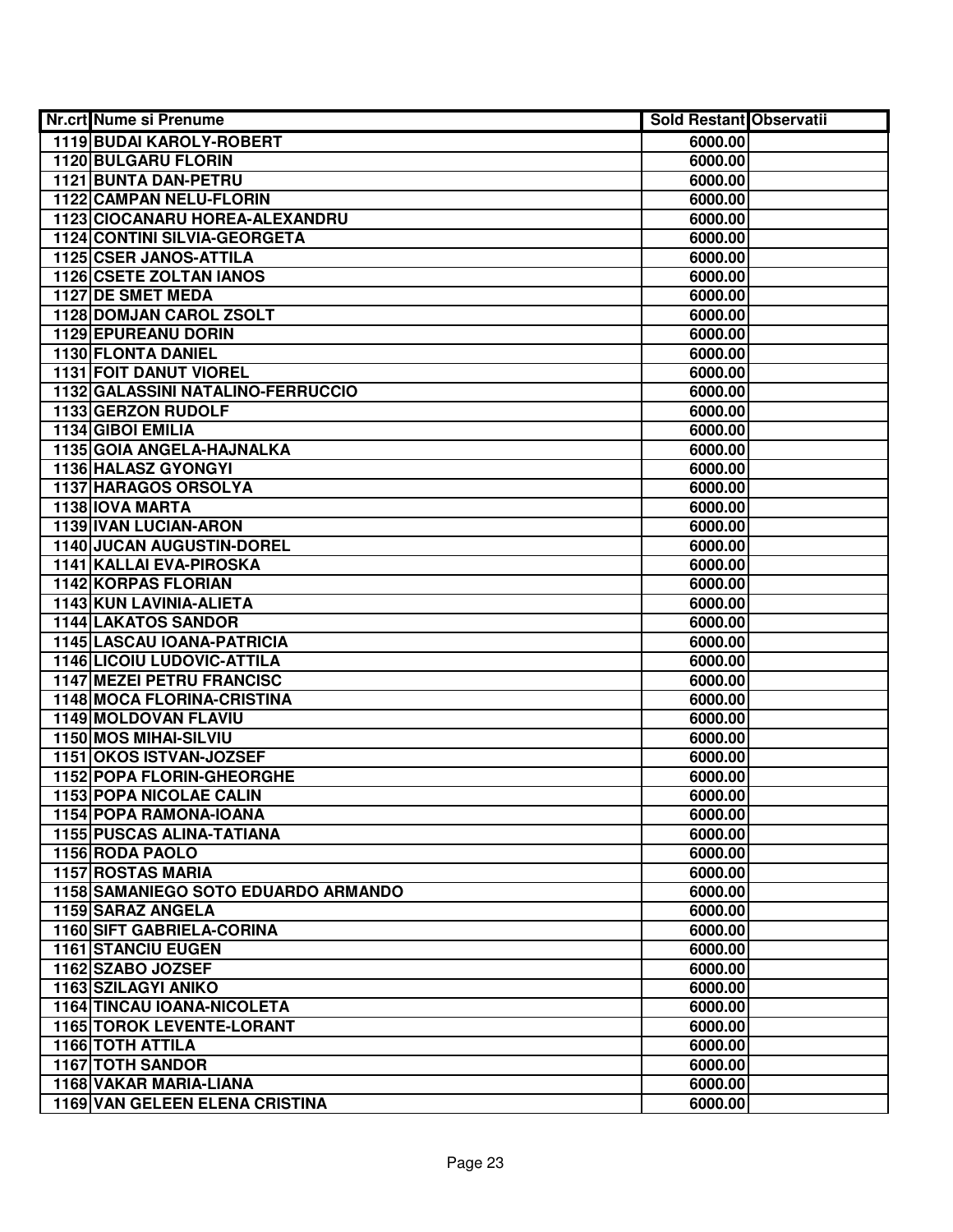| Nr.crt Nume si Prenume                                  | <b>Sold Restant Observatii</b> |  |
|---------------------------------------------------------|--------------------------------|--|
| <b>1170 VANCEA ALIN DANIEL</b>                          | 6000.00                        |  |
| <b>1171 VARDAI ANDREEA MARIA</b>                        | 6000.00                        |  |
| 1172 VASILE DIANA-ANCA                                  | 6000.00                        |  |
| <b>1173 VIGLIONE MICHELLE</b>                           | 6000.00                        |  |
| <b>1174 IOVANOVICI MILAN IONUT</b>                      | 5998.40                        |  |
| <b>1175 ISZTOIKA GABOR SI EVA</b>                       | 5998.40                        |  |
| <b>1176 CIOTIR CIPRIAN GEORGE</b>                       | 5997.00                        |  |
| <b>1177 PADUREAN MARIN FLORIN</b>                       | 5994.00                        |  |
| <b>1178 RASCU LAURENTIU-PETRE</b>                       | 5994.00                        |  |
| <b>1179 MERCEA ADRIAN SI SANDA</b>                      | 5991.45                        |  |
| <b>1180 COSTEA FLAVIU</b>                               | 5987.50                        |  |
| <b>1181 KOVACS ISTVAN</b>                               | 5985.00                        |  |
| <b>1182 SANDOR-BARLEA ZOLTAN</b>                        | 5982.00                        |  |
| 1183 FARKAS TIBOR                                       | 5977.00                        |  |
| 1184 NAGY LASZLO                                        | 5977.00                        |  |
| 1185 NAGY LAJOS                                         | 5966.00                        |  |
| 1186 COSAC MATEI-ROMEO                                  | 5960.00                        |  |
| <b>1187 TIRTIU REMUS-CRISRIAN</b>                       | 5960.00                        |  |
| 1188 BORSI MIHAELA-VIRGINIA                             | 5951.00                        |  |
| 1189 CHEREGI GEORGE RAZVAN                              | 5950.50                        |  |
| 1190 MILLE ROMEO                                        | 5945.00                        |  |
| 1191 RADU TEODOR SI ANA                                 | 5941.00                        |  |
| 1192 SARB ADRIAN-DANIEL                                 | 5940.00                        |  |
| 1193 GONCZE ATTILA-BELA                                 | 5936.00                        |  |
| 1194 DAVID DANIEL-VIRGIL                                | 5922.00                        |  |
| 1195 GIRZ ELISABETA                                     | 5922.00                        |  |
| 1196 ILE DORIN-ILIE                                     | 5920.40                        |  |
| <b>1197 MONENCIU FLORIAN OVIDIU</b>                     | 5916.00                        |  |
| 1198 GABOR GABOR                                        | 5909.28                        |  |
| 1199 OTVOS CLAUDIU PETRU<br>1200 POPOVICI LIVIU NICOLAE | 5907.00                        |  |
| 1201 VERES GEORGETA                                     | 5905.00                        |  |
| 1202 IUONAS CORNELIU-REMUS SI ILDIKO GYONGYI            | 5905.00<br>5901.00             |  |
| 1203 KHAN FARAZ                                         | 5901.00                        |  |
| <b>1204 WEKERLE IACOB</b>                               | 5901.00                        |  |
| <b>1205 KOVACS RICHARD ZSOLT</b>                        | 5896.00                        |  |
| <b>1206 GABOR IOAN ADRIAN</b>                           | 5891.24                        |  |
| <b>1207 SIMO MARIA-MAGDALENA</b>                        | 5889.00                        |  |
| 1208 BONCEA IOAN-LAVINIU                                | 5888.28                        |  |
| <b>1209 ISZTOIKA STEFAN</b>                             | 5888.00                        |  |
| <b>1210 BRATA MARIA</b>                                 | 5883.00                        |  |
| 1211 COSMA FLORIN-CALIN                                 | 5882.00                        |  |
| 1212 HEBRISTEAN VIOREL-LAURIAN                          | 5881.00                        |  |
| <b>1213 PRAHOVEANU CRISTINA</b>                         | 5880.00                        |  |
| 1214 GYORI FLORIN-MARIUS                                | 5874.00                        |  |
| 1215 CORBUT PAUL-SEBASTIAN                              | 5863.00                        |  |
| <b>1216 TOTH STEFAN SI KATALIN</b>                      | 5861.00                        |  |
| 1217 KUDELASZ LEVENTE-TIBOR                             | 5860.00                        |  |
| <b>1218 HIRTEA CRISTIAN GABRIEL</b>                     | 5859.00                        |  |
| 1219 FERARU ANNAMARIA-GABRIELLA                         | 5858.00                        |  |
| 1220 CIURAR LAIE                                        | 5855.00                        |  |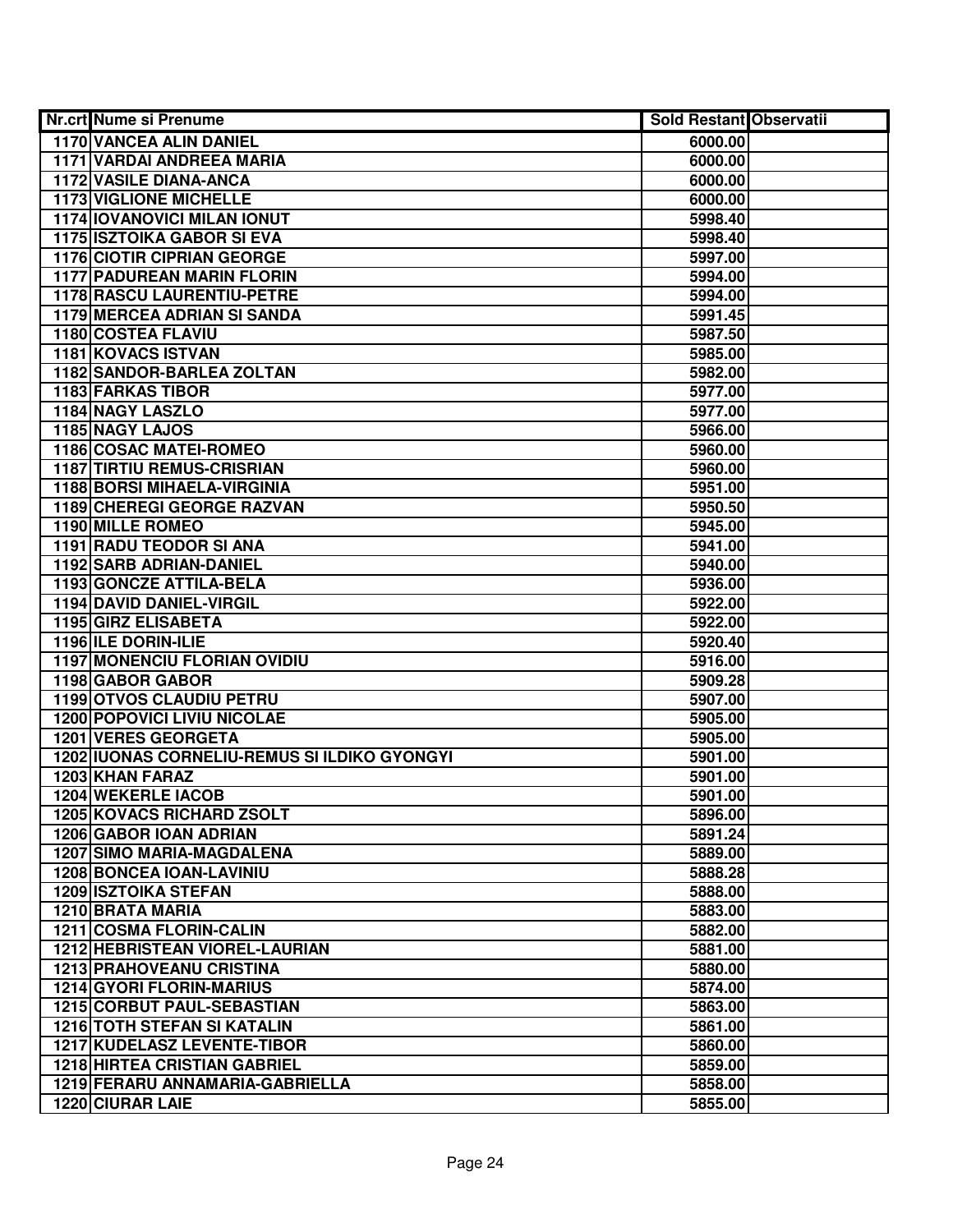| Nr.crt Nume si Prenume                   | <b>Sold Restant Observatii</b> |  |
|------------------------------------------|--------------------------------|--|
| <b>1221 CIURBA GABRIEL</b>               | 5855.00                        |  |
| 1222 IONESCU GABRIEL RAZVAN              | 5853.00                        |  |
| 1223 GABOR STEFAN                        | 5836.00                        |  |
| <b>1224 GAIDOS SAMUEL SIMION</b>         | 5830.00                        |  |
| 1225 BULZAN MARIA                        | 5826.00                        |  |
| 1226 LINGURAR MARIN                      | 5823.00                        |  |
| <b>1227 MEZE DANIELA-VIORICA</b>         | 5821.35                        |  |
| 1228 CHEREGI RAMONA-VETA                 | 5814.00                        |  |
| <b>1229 SAMU SORIN MIHAI</b>             | 5811.00                        |  |
| <b>1230 BOUANANE CHARAF</b>              | 5810.00                        |  |
| <b>1231 GOLDENBERG CRISTIAN-RADU</b>     | 5805.00                        |  |
| 1232 ANECHIFORESEI CATALIN-CONSTANTIN    | 5800.00                        |  |
| 1233 TICOSI MIRCEA-CALIN                 | 5800.00                        |  |
| 1234 GABOR GABRIEL                       | 5795.00                        |  |
| 1235 PASCA-TANC BIANCA-CLARA             | 5795.00                        |  |
| <b>1236 DRUGAS TEODOR</b>                | 5790.00                        |  |
| 1237 FIZESAN RAMONA NICOLETA             | 5788.40                        |  |
| 1238 DERECICHEI FLORIN                   | 5782.00                        |  |
| 1239 GABOR SUSANA                        | 5777.00                        |  |
| 1240 CELIK BIROL                         | 5774.00                        |  |
| 1241 VINCZE-NAGY LADISLAU                | 5767.00                        |  |
| 1242 BLAGOE-BREDICEANU CRISTIAN-FLAVIUS  | 5751.00                        |  |
| 1243 LIPTAK ZOLTAN                       | 5750.17                        |  |
| 1244 TINC ALIN-FLORIN                    | 5750.00                        |  |
| <b>1245 BURCSA MIHAI</b>                 | 5740.00                        |  |
| <b>1246 APETREI DANIEL</b>               | 5734.00                        |  |
| 1247 BUT PETRU-FRANCISC                  | 5730.00                        |  |
| <b>1248 POPA OCTAVIAN</b>                | 5725.00                        |  |
| 1249 GABOR PETRU                         | 5721.00                        |  |
| 1250 UNGUR GYORGY-JOZSEF                 | 5720.00                        |  |
| <b>1251 SIME RADU HORIA</b>              | 5714.00                        |  |
| <b>1252 DUME MIRCEA VASILE</b>           | 5710.45                        |  |
| <b>1253 NAGY LORANT</b>                  | 5706.00                        |  |
| <b>1254 VARGA ISTVAN ROBERT</b>          | 5702.00                        |  |
| <b>1255 GABOR IANOS</b>                  | 5700.00                        |  |
| 1256 POPOVICI IOAN                       | 5699.00                        |  |
| <b>1257 CORDA IONAS</b>                  | 5693.00                        |  |
| <b>1258 ISTOICA IOAN SI TEREZ</b>        | 5691.00                        |  |
| <b>1259 CHISVARI REKA</b>                | 5689.00                        |  |
| 1260 COVACIU ALEXANDRU                   | 5680.00                        |  |
| 1261 ANDOR ALEXANDRU DAN                 | 5672.00                        |  |
| 1262 AVRAM AMALIA-MELINDA SI GAVRIL      | 5666.00                        |  |
| <b>1263 BARBONTA TRAIAN</b>              | 5651.36                        |  |
| <b>1264 ISZTOICA PETRU</b>               | 5650.00                        |  |
| <b>1265 ISZTOYKA GABOR</b>               | 5650.00                        |  |
| <b>1266 LAZAU CIPRIAN VLADUT</b>         | 5650.00                        |  |
| <b>1267 BACIU DACIAN-CONSTANTIN</b>      | 5644.00                        |  |
| <b>1268 BAICAN PETRU CORNEL SI MARIA</b> | 5644.00                        |  |
| 1269 CABA DANIELA                        | 5644.00                        |  |
| <b>1270 GRIGORAS DUMITRU</b>             | 5637.00                        |  |
| <b>1271 SILAGHI ADRIAN-GABRIEL</b>       | 5629.00                        |  |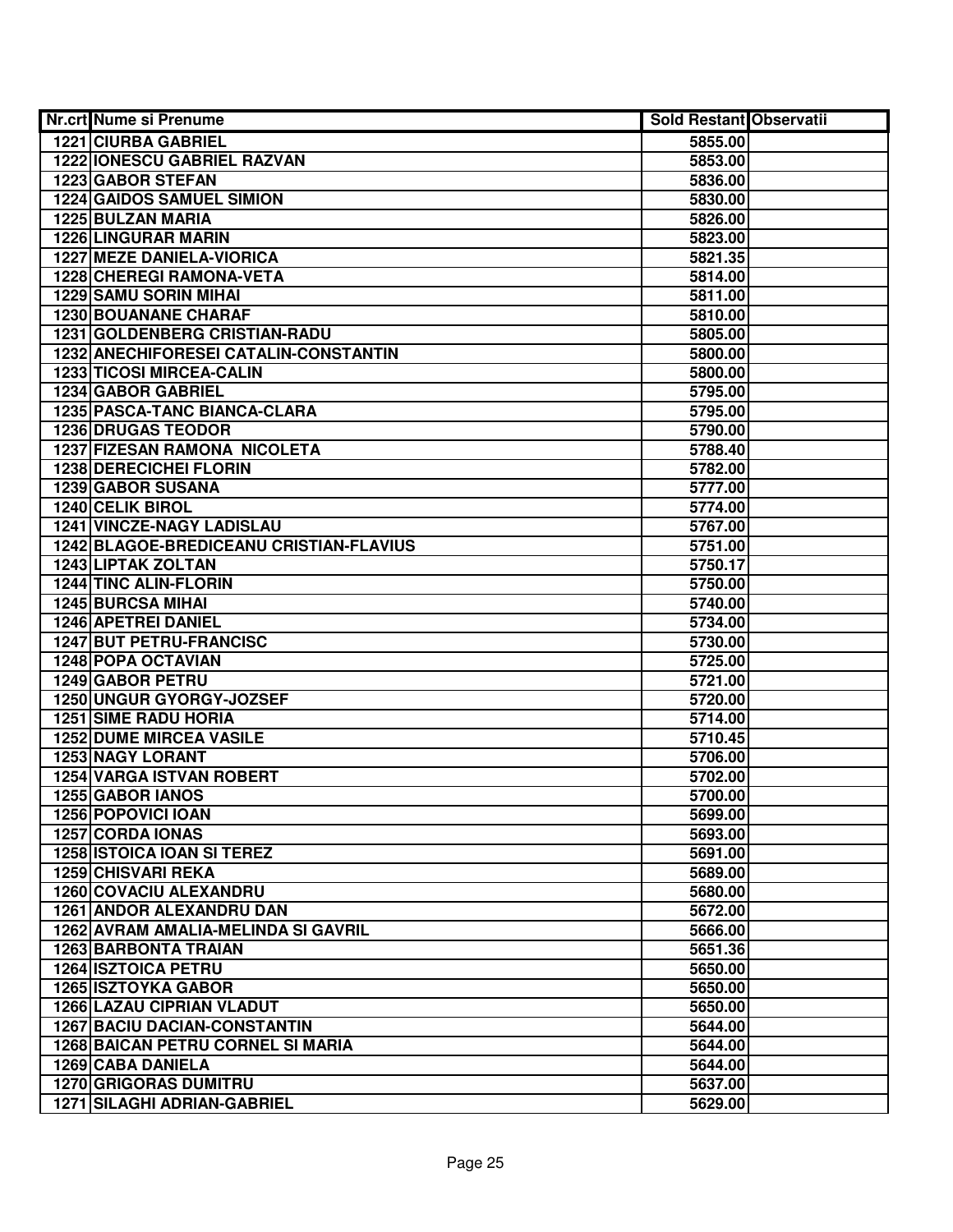| Nr.crt Nume si Prenume                     | <b>Sold Restant Observatii</b> |  |
|--------------------------------------------|--------------------------------|--|
| <b>1272 DAVID VASILE LUCIAN</b>            | 5627.00                        |  |
| <b>1273 SIPOS EVA ELISABETA</b>            | 5625.00                        |  |
| 1274 KAPALAI LORANT BELA                   | 5620.00                        |  |
| <b>1275 VESEA CARMEN ALINA</b>             | 5616.95                        |  |
| 1276 HRIN GHEORGHE-DORIN                   | 5602.88                        |  |
| <b>1277 FOGHIS TRAIAN</b>                  | 5602.00                        |  |
| 1278 COVACIU ANGELA                        | 5600.00                        |  |
| 1279 PETRICAU ALINA-VASILICA               | 5595.00                        |  |
| 1280 POP MARIUS                            | 5595.00                        |  |
| <b>1281 RASVANTA CORNEL</b>                | 5590.00                        |  |
| <b>1282 HORVATH GHEORGHE</b>               | 5585.00                        |  |
| <b>1283 LAKATOS AUGUSTIN</b>               | 5580.00                        |  |
| 1284 SZUCS STEFAN-OLGA                     | 5580.00                        |  |
| <b>1285 CHIOREAN-VAGNER MARIUS-OVIDIU</b>  | 5576.00                        |  |
| <b>1286 MOTOS MIHAI</b>                    | 5573.00                        |  |
| <b>1287 SIME IONUT-VLAD</b>                | 5557.00                        |  |
| <b>1288 BUDA CRISTIAN AUREL</b>            | 5554.00                        |  |
| 1289 POP RODICA-ANDREEA                    | 5550.00                        |  |
| 1290 POP MIHAELA-LILIANA                   | 5549.00                        |  |
| <b>1291 PRECUP TRAIAN</b>                  | 5549.00                        |  |
| <b>1292 DRAGAN HORATIU-CHRISTIAN</b>       | 5542.00                        |  |
| <b>1293 ROSTAS STEFAN SI DRENA</b>         | 5539.00                        |  |
| 1294 ZARAU GABRIEL                         | 5537.00                        |  |
| 1295 VARGA IOZSEF                          | 5536.00                        |  |
| 1296 SABAU KAROLY                          | 5529.00                        |  |
| <b>1297 TOTH SANDOR SI LIDIA</b>           | 5520.19                        |  |
| 1298 AGOSTON EMIL IOAN                     | 5520.00                        |  |
| 1299 URSU MIHAI-ADRIAN                     | 5507.50                        |  |
| 1300 ARON ANA IULIA                        | 5507.00                        |  |
| 1301 HEREDEA DANIEL IONUT                  | 5505.00                        |  |
| 1302 ARDELEAN GHEORGHE-SORIN               | 5503.00                        |  |
| 1303 ONITA DANIEL                          | 5500.83                        |  |
| <b>1304 GROZE TRAIAN</b>                   | 5500.00                        |  |
| 1305 GYONGYOSI FERDINAND-GHEORGHE          | 5500.00                        |  |
| 1306 INDRIE GHEORGHE-FLORIN                | 5500.00                        |  |
| <b>1307 FOCOS GABRIEL-RAZVAN</b>           | 5483.17                        |  |
| <b>1308 ALDEA ADRIAN-CONSTANTIN</b>        | 5482.50                        |  |
| 1309 LUPSE IONEL                           | 5476.00                        |  |
| <b>1310 BANO TUNDE VIORICA</b>             | 5472.00                        |  |
| 1311 CORDOVAN JENO                         | 5470.00                        |  |
| 1312 JEBEREAN ALINA IOANA                  | 5469.00                        |  |
| 1313 RADUCANU VASILE RAJ                   | 5463.00                        |  |
| <b>1314 CABA DOINA</b>                     | 5461.00                        |  |
| 1315 GABOR RUPERT                          | 5461.00                        |  |
| 1316 ROSTAS IOAN-DOLAR                     | 5460.00                        |  |
| <b>1317 PANCU NICOLAE VIRGIL SI LENUTA</b> | 5451.00                        |  |
| 1318 HODISAN ELISABETA                     | 5448.00                        |  |
| <b>1319 SCHUSTER HANZ</b>                  | 5448.00                        |  |
| <b>1320 COCIUBAN ENIKO-ANDREA</b>          | 5446.00                        |  |
| 1321 ANDOR STEFAN                          | 5445.00                        |  |
| <b>1322 CRETU VIOREL REMUS</b>             | 5432.00                        |  |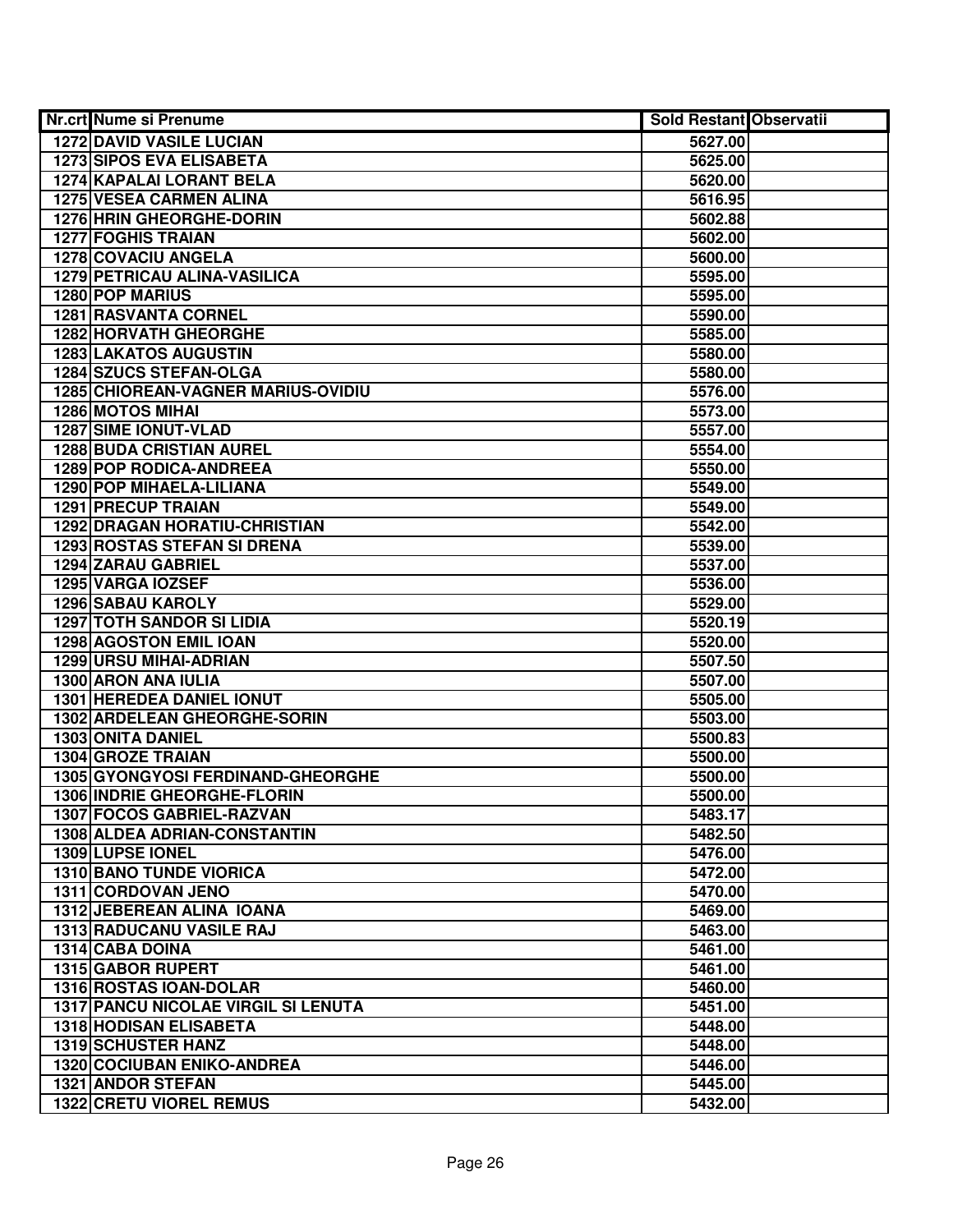| <b>Nr.crt Nume si Prenume</b>                  | Sold Restant Observatii |  |
|------------------------------------------------|-------------------------|--|
| <b>1323 VLAD DUMITRU</b>                       | 5425.53                 |  |
| 1324 MIHUT AUREL                               | 5425.00                 |  |
| 1325 POPA FLORIAN                              | 5424.00                 |  |
| 1326 BRIZZI MICHELE                            | 5412.00                 |  |
| 1327 GABOR RUPI                                | 5411.98                 |  |
| 1328 MALAIES OCTAVIAN                          | 5407.00                 |  |
| 1329 PORUMB CORNELIA                           | 5400.18                 |  |
| 1330 KISS LASZLO                               | 5400.00                 |  |
| 1331 KISS MARIA-MAGDALENA                      | 5400.00                 |  |
| 1332 VIDICAN DAN                               | 5400.00                 |  |
| <b>1333 SATMARI IOAN GHEORGHE</b>              | 5396.47                 |  |
| 1334 SZABO IOSIF SI VIORICA(BASTIANELLI SAURO) | 5392.00                 |  |
| 1335 MINDRUTIU MARIUS                          | 5384.00                 |  |
| 1336 HATTAB MOHAMED AMINE                      | 5381.00                 |  |
| 1337 NOVAK ZSOLT-ISTVAN                        | 5370.00                 |  |
| 1338 ZANONI PAOLO                              | 5370.00                 |  |
| <b>1339 BURLE DUMITRU SI VICTORIA</b>          | 5369.00                 |  |
| 1340 NEAGA NICOLETA-FELICIA                    | 5369.00                 |  |
| <b>1341 LINGURAR IOAN-CALIN</b>                | 5367.00                 |  |
| <b>1342 TRIFAN DUMITRU</b>                     | 5365.00                 |  |
| 1343 FARKAS ATTILA-NORBERT                     | 5355.00                 |  |
| 1344 GAL EMERIC                                | 5350.00                 |  |
| 1345 MOT RELU SEBASTIAN                        | 5340.00                 |  |
| <b>1346 SARATOC ADRIAN-PAUL</b>                | 5340.00                 |  |
| <b>1347 URS AUGUSTIN SI VALERIA</b>            | 5340.00                 |  |
| 1348 NUTAS ANTONIA-BIANCA                      | 5338.00                 |  |
| 1349 DURMAZ HAMZA                              | 5337.00                 |  |
| 1350 VIDICAN RAZVAN - SERGIU                   | 5327.50                 |  |
| 1351 ERDEI ATTILA                              | 5320.00                 |  |
| 1352 DUDOMA IOSIF                              | 5318.00                 |  |
| 1353 SILAGHI ANA INTREP.FAM                    | 5313.00                 |  |
| 1354 TENT IOAN                                 | 5311.00                 |  |
| <b>1355 VIERU PETRICA SI LIOARA</b>            | 5307.00                 |  |
| 1356 CALAU DUMITRU                             | 5306.00                 |  |
| 1357 POTRA IOAN - INTREPRINDERE INDIVIDUALA    | 5306.00                 |  |
| 1358 LASCAU MARINA-LUCICA                      | 5300.00                 |  |
| <b>1359 POP RAZVAN</b>                         | 5300.00                 |  |
| <b>1360 BIRTAS MIHAI GABRIEL</b>               | 5297.00                 |  |
| <b>1361 IONESCU MARIN</b>                      | 5295.00                 |  |
| <b>1362 CHIS MARIOARA</b>                      | 5294.00                 |  |
| <b>1363 COSTEA FLORIAN DAVID</b>               | 5293.00                 |  |
| <b>1364 URSADAN EMIL SI CORNELIA</b>           | 5288.00                 |  |
| 1365 IUDEAN RAMONA-CLAUDIA                     | 5284.00                 |  |
| 1366 TINCAU LIVIU-CORNEL SI ELZA               | 5283.00                 |  |
| <b>1367 POPUTE TEODOR</b>                      | 5282.00                 |  |
| <b>1368 MIKUCZ MATILDA</b>                     | 5277.67                 |  |
| 1369 AVRAM DINU-CATALIN                        | 5276.00                 |  |
| 1370 ROSTAS RIBILA                             | 5274.50                 |  |
| <b>1371 STATE VASILE</b>                       | 5272.00                 |  |
| 1372 GHETI RAUL-EMANUEL                        | 5265.00                 |  |
| 1373 LASCU FLORENTINA-ALINA                    | 5259.00                 |  |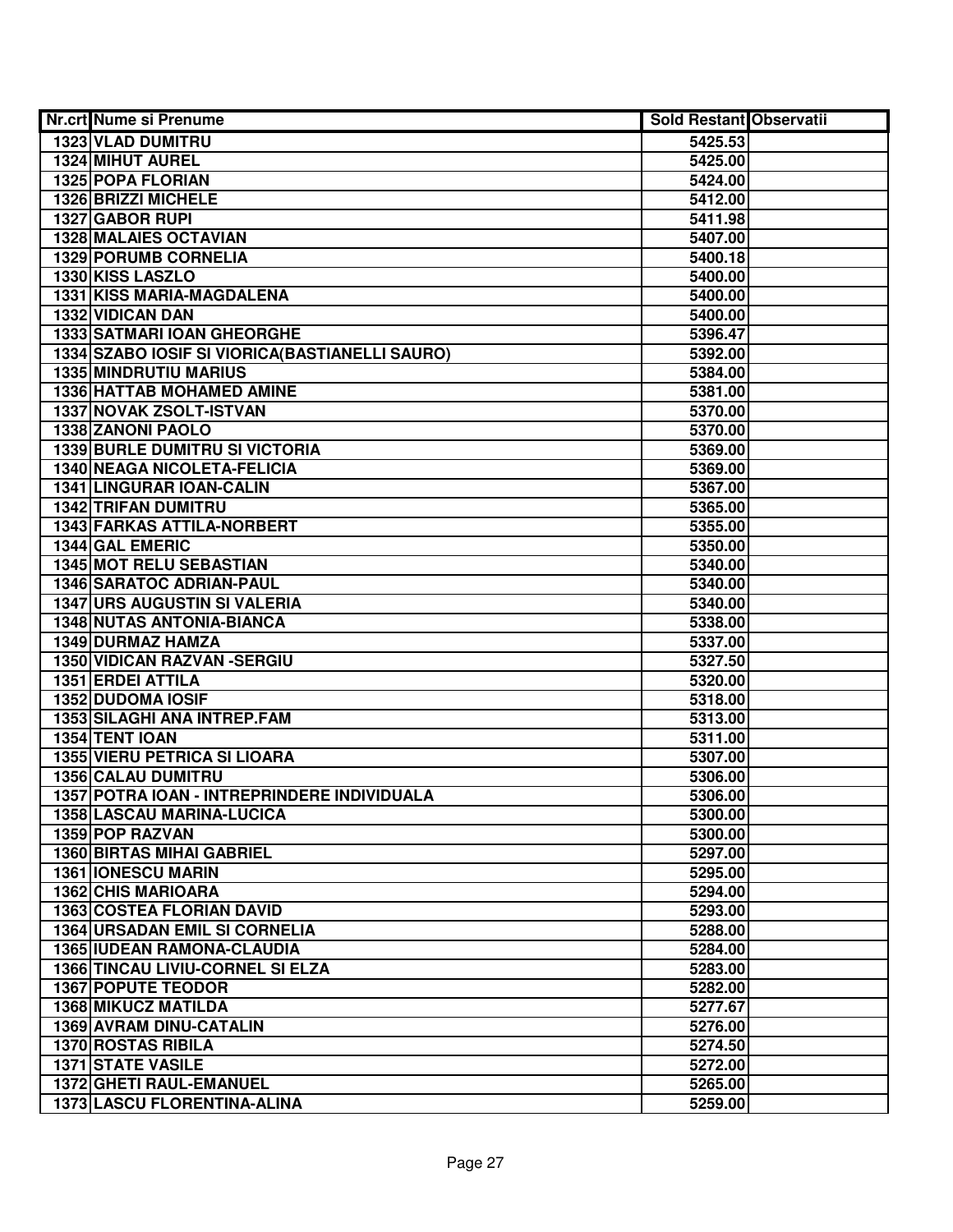| Nr.crt Nume si Prenume                    | Sold Restant Observatii |  |
|-------------------------------------------|-------------------------|--|
| <b>1374 SUCIU EVA VIORICA</b>             | 5259.00                 |  |
| <b>1375 CABAU GABRIEL BENIAMIN</b>        | 5256.11                 |  |
| 1376 SALAGEAN DANIEL-OLIMPIU              | 5246.00                 |  |
| 1377 PAP HAJNALKA                         | 5245.00                 |  |
| <b>1378 STOICA LUDOVIC</b>                | 5241.00                 |  |
| 1379 ULMARU PETRACHE                      | 5237.00                 |  |
| 1380 CORENIUC CLAUDIU-EMIL                | 5220.00                 |  |
| 1381 MATE RUDOLF                          | 5219.00                 |  |
| <b>1382 CABA CALIN FLORENTIN</b>          | 5211.00                 |  |
| 1383 MOGA SORIN-HORATIU-IOAN              | 5207.00                 |  |
| <b>1384 FLORIAN IOSIF</b>                 | 5204.00                 |  |
| <b>1385 DANO GYORGY-KALMAN</b>            | 5200.00                 |  |
| <b>1386 GABOR KATALIN</b>                 | 5200.00                 |  |
| 1387 KOMAREK GYULA-MIHALY                 | 5200.00                 |  |
| 1388 PELE EUGEN-CATALIN                   | 5200.00                 |  |
| 1389 LAKATOS ERZSEBET-NOEMI               | 5199.00                 |  |
| 1390 CIOBOTARIU CRISTIAN SI CLAUDIA       | 5192.00                 |  |
| 1391 CIOLOS CRISTIAN-VICTOR               | 5190.00                 |  |
| 1392 KATI ALEXANDRU                       | 5189.00                 |  |
| <b>1393 BORZA AUREL MARIUS</b>            | 5184.00                 |  |
| 1394 FRUNZA ANDREI-MARIAN                 | 5183.00                 |  |
| <b>1395 MUSET MARIN CONSTANTIN</b>        | 5180.00                 |  |
| 1396 TAUT AURELIA                         | 5175.00                 |  |
| 1397 GORGOZ SERVET                        | 5174.00                 |  |
| 1398 KALLOS LORAND ALBERT SI RAMONA IOANA | 5163.00                 |  |
| 1399 STROE MIRCEA-DANIEL SI RAMONA TEREZ  | 5154.52                 |  |
| 1400 GABOR DUMITRU                        | 5154.00                 |  |
| 1401 STAN VIOREL                          | 5150.00                 |  |
| 1402 BAR GABRIEL                          | 5144.00                 |  |
| 1403 BARANOSCHI MIHAI-FLORIN              | 5133.00                 |  |
| <b>1404 TIRIL RADU-MARIUS SI GABRIELA</b> | 5130.00                 |  |
| 1405 CIARNAU IOAN                         | 5110.00                 |  |
| 1406 MLADIN MIHAELA ANCA                  | 5110.00                 |  |
| 1407 NAGY-PRATA ZOLTAN GYORGY             | 5110.00                 |  |
| 1408 PRODAN MIRELA-LOREDANA               | 5106.00                 |  |
| <b>1409 GEREBENES DUMITRU</b>             | 5105.51                 |  |
| <b>1410 CRACIUN ADRIAN DANIEL</b>         | 5105.00                 |  |
| <b>1411 DURGHEU MIRCEA IONEL</b>          | 5104.00                 |  |
| <b>1412 BOROS STEFAN</b>                  | 5103.00                 |  |
| <b>1413 DUMITRIU STEFAN</b>               | 5100.00                 |  |
| <b>1414 LUNCAN LUCIA</b>                  | 5100.00                 |  |
| 1415 PRAJA LEVENTE-VASILE                 | 5100.00                 |  |
| <b>1416 JIANU-GEROCS MARIUS-DORIN</b>     | 5097.00                 |  |
| <b>1417 DOMOCOS FLORIN</b>                | 5095.00                 |  |
| 1418 CHITARU ALEXANDRA - RAMONA           | 5092.00                 |  |
| 1419 CZEGLEDI NORBERT                     | 5091.00                 |  |
| 1420 IOVAN ALEXANDRU                      | 5090.00                 |  |
| 1421 VAD MARIN-LASZLO                     | 5085.00                 |  |
| <b>1422 TOIE GEORGIANA-BIANCA</b>         | 5084.00                 |  |
| 1423 TOIA VIOREL                          | 5080.00                 |  |
| 1424 DUDAS IMRE-LASZLO                    | 5070.00                 |  |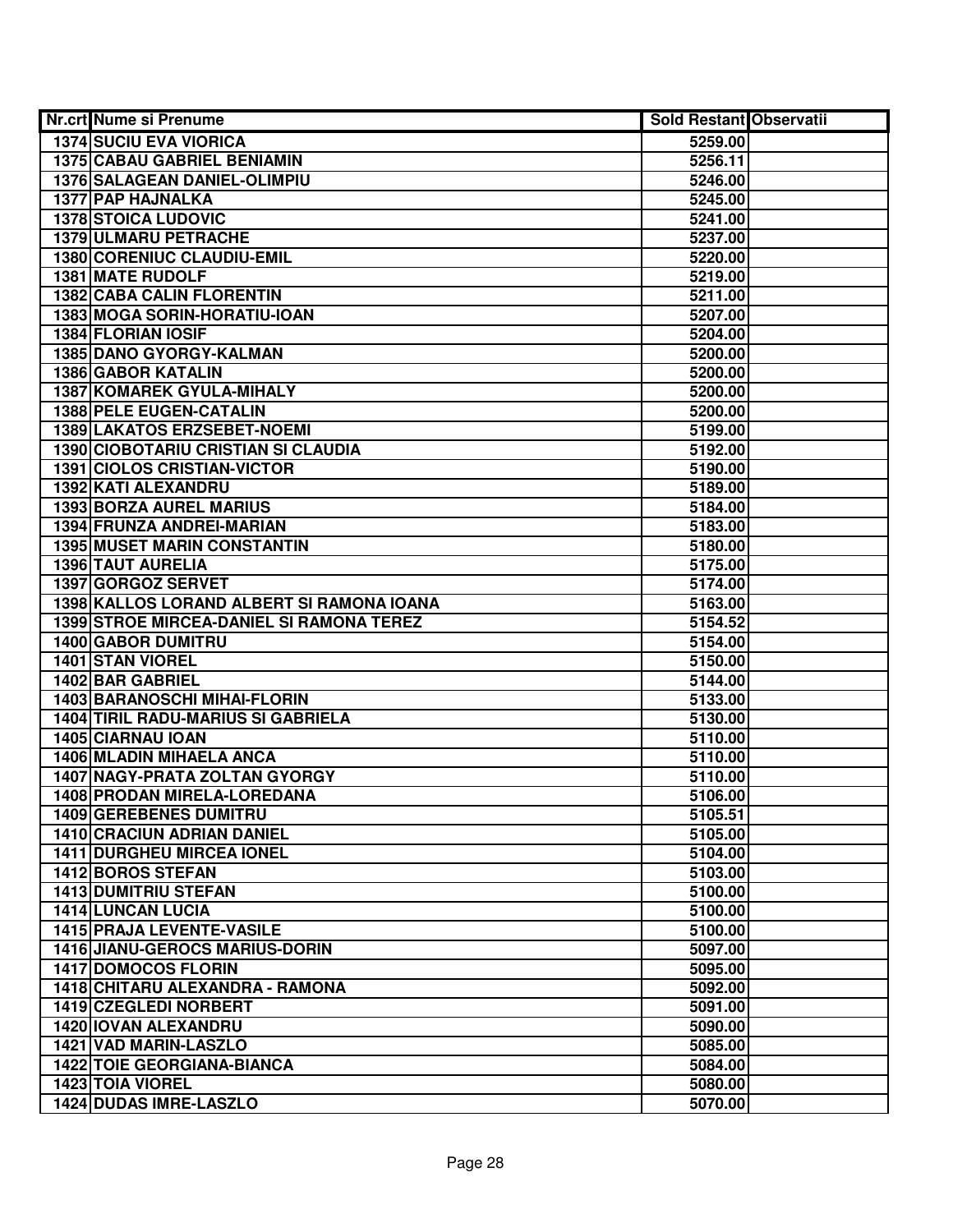| Nr.crt Nume si Prenume                          | Sold Restant Observatii |  |
|-------------------------------------------------|-------------------------|--|
| <b>1425 MAGHIAR TRAIAN SI GABRIELA NICOLETA</b> | 5062.00                 |  |
| <b>1426 JANCSEK ERVIN GYULA</b>                 | 5057.00                 |  |
| <b>1427 DEMETER TRAIAN</b>                      | 5054.29                 |  |
| 1428 LEU ZOLTAN-DAN                             | 5051.00                 |  |
| <b>1429 SGINDAR DANIEL</b>                      | 5048.50                 |  |
| <b>1430 LAZAR CRISTINEL FLORIN</b>              | 5046.00                 |  |
| <b>1431 VERES MARIAN CASIAN</b>                 | 5039.00                 |  |
| 1432 LEABU CARLA-LAURA                          | 5032.00                 |  |
| <b>1433 COCIUBAN PAUL-CRISTIAN</b>              | 5027.00                 |  |
| 1434 TINCAU MARINA-FLORENTINA                   | 5025.00                 |  |
| 1435 GALCA DUMITRU-NICOLAE-DAN                  | 5022.00                 |  |
| <b>1436 NICORUT DOINA-ELENA</b>                 | 5021.00                 |  |
| <b>1437 TARAU TEODOR</b>                        | 5017.00                 |  |
| <b>1438 KOPAR ROBERT-NICOLAE</b>                | 5014.00                 |  |
| 1439 VAKAR CLAUDIU-NOEL                         | 5002.00                 |  |
| 1440 HEREDEA DANIEL                             | 5001.00                 |  |
| 1441 KISS JANOS                                 | 5000.00                 |  |
| 1442 PANTEA MARIANA-DANIELA                     | 5000.00                 |  |
| 1443 ROMAN FLORIN                               | 5000.00                 |  |
| <b>1444 TARAU IONEL-MADALIN</b>                 | 4999.00                 |  |
| 1445 DARIDA LIVIU                               | 4997.00                 |  |
| 1446 GADOLA RADU-DAN                            | 4994.00                 |  |
| 1447 KISS LAJOS                                 | 4991.00                 |  |
| 1448 RAT MARCEL-NICOLAE                         | 4989.13                 |  |
| <b>1449 NEMET BENIAMIN</b>                      | 4989.00                 |  |
| <b>1450 JURGIU LENUTA-MARIA</b>                 | 4988.91                 |  |
| <b>1451 VOLGYESI ROBERT-ATTILA</b>              | 4987.00                 |  |
| 1452 BOITOR CAROL                               | 4981.00                 |  |
| 1453 LENCAR LEONTINA                            | 4981.00                 |  |
| <b>1454 MIHUT CRISTIAN-MARIAN</b>               | 4975.00                 |  |
| 1455 BOROD GHEORGHE                             | 4974.00                 |  |
| <b>1456 KUKLA ISTVAN ROBERT</b>                 | 4970.00                 |  |
| <b>1457 MEDREA COSMIN-GABRIEL</b>               | 4964.00                 |  |
| 1458 KISS CSABA                                 | 4956.00                 |  |
| <b>1459 GABOR IANCU</b>                         | 4955.00                 |  |
| 1460 JURCUT RADU                                | 4955.00                 |  |
| <b>1461 POP EMIL-GAVRIL SI RALUCA</b>           | 4955.00                 |  |
| <b>1462 POP MARCEL CRISTIAN</b>                 | 4955.00                 |  |
| 1463 TRIFA IULIU                                | 4953.00                 |  |
| <b>1464 KHALL FALLAH MOSBAH</b>                 | 4949.80                 |  |
| 1465 ROMOCEA ROXANA-NICOLETA                    | 4945.00                 |  |
| <b>1466 GORDAN VESTIAN SI RODICA</b>            | 4940.00                 |  |
| <b>1467 BERNATH CATALINA</b>                    | 4936.00                 |  |
| 1468 CIUCIU IACOB-CORNEL                        | 4932.73                 |  |
| <b>1469 FURTOS STELIAN ADRIAN</b>               | 4930.00                 |  |
| 1470 LUNCAN PETRU SORIN                         | 4930.00                 |  |
| <b>1471 SEBESTYEN MARIN</b>                     | 4925.00                 |  |
| <b>1472 PARASCHIVA CONSTANTIN-EMIL</b>          | 4922.00                 |  |
| 1473 DOBOVAN ALEXANDRU                          | 4921.00                 |  |
| 1474 KAHILOGULLARI SEDAT                        | 4918.00                 |  |
| <b>1475 UNGUR CRACIUN</b>                       | 4917.50                 |  |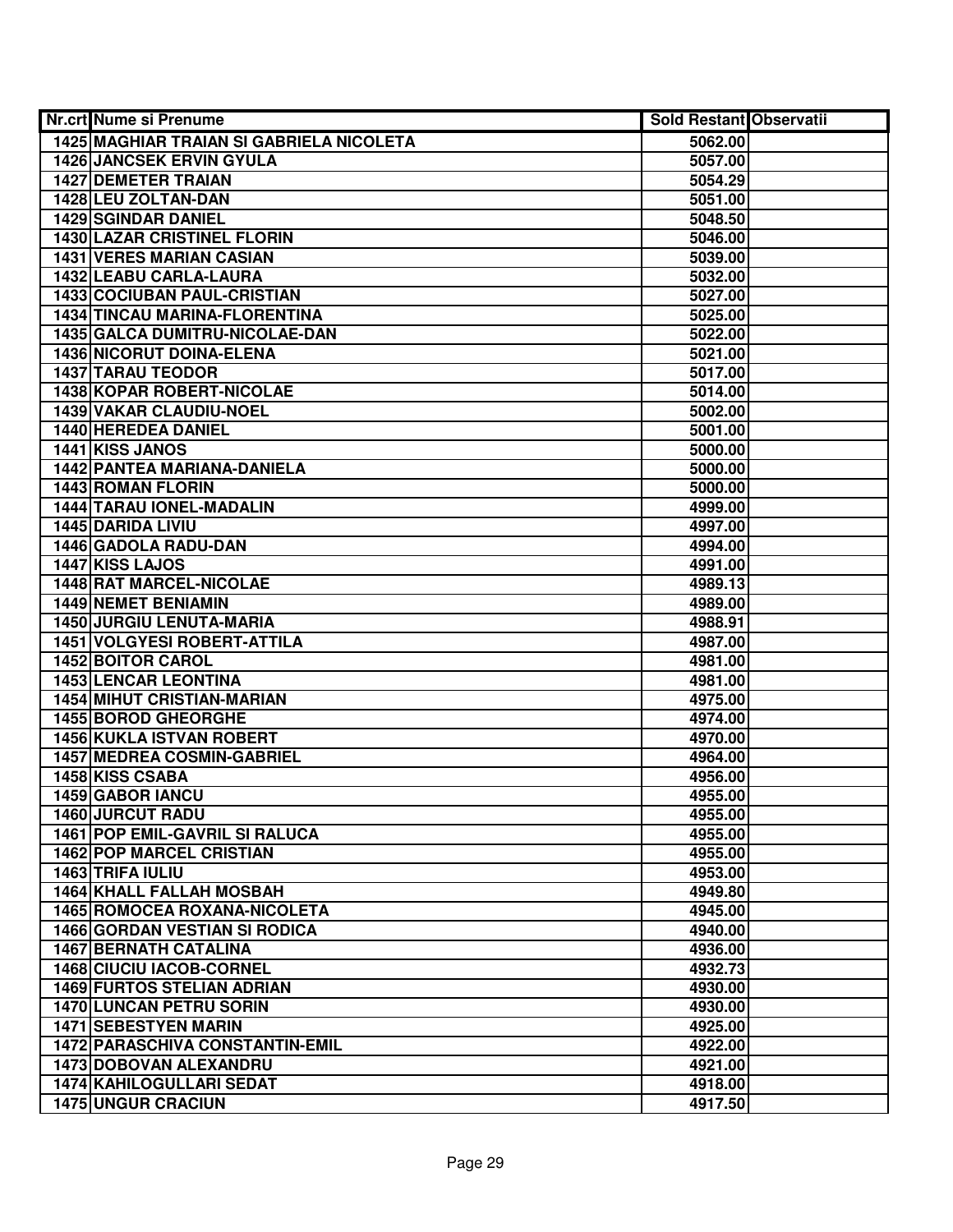| Nr.crt Nume si Prenume                                  | Sold Restant Observatii |  |
|---------------------------------------------------------|-------------------------|--|
| <b>1476 BALINT FLORIAN</b>                              | 4915.00                 |  |
| <b>1477 ONUT-TOMA PETRU</b>                             | 4915.00                 |  |
| <b>1478 VEGVARI ESTERA</b>                              | 4913.00                 |  |
| 1479 KOVACS ELVIRA                                      | 4910.00                 |  |
| 1480 SZABO ROBERT                                       | 4902.00                 |  |
| 1481 VANCIA VALENTIN                                    | 4902.00                 |  |
| 1482 ILUTA FLORIN                                       | 4901.00                 |  |
| <b>1483 CAPOTA OVIDIU</b>                               | 4900.00                 |  |
| 1484 GEREBENES EVA                                      | 4900.00                 |  |
| 1485 SZABO IOZSEF                                       | 4900.00                 |  |
| 1486 IVAN SEBASTIAN-DAN                                 | 4892.50                 |  |
| <b>1487 BERECZKI CSABA-IOSIF</b>                        | 4891.00                 |  |
| <b>1488 SULUGIUC SADCO-GEORGE SI RALUCA CODRUTA</b>     | 4890.00                 |  |
| <b>1489 DOVLETE ADRIAN</b>                              | 4888.00                 |  |
| 1490 VARGA BARNA ATTILA                                 | 4883.00                 |  |
| 1491 FORGACIU SEBASTIAN                                 | 4881.00                 |  |
| 1492 KOVACS OLGA                                        | 4870.00                 |  |
| 1493 KUCHEL REMUS                                       | 4870.00                 |  |
| <b>1494 RAZVANTA COSMIN PAUL</b>                        | 4870.00                 |  |
| <b>1495 TOTORAN FLORINA</b>                             | 4867.14                 |  |
| <b>1496 NYIKA CRISTIAN-MARCEL</b>                       | 4858.00                 |  |
| 1497 POPA HORIA-RADU SI MIHAELA                         | 4852.00                 |  |
| 1498 BITIS IOAN                                         | 4851.00                 |  |
| 1499 IURCA VALERIU-FLAVIUS                              | 4850.00                 |  |
| <b>1500 GALL ISTVAN CSABA</b>                           | 4846.00                 |  |
| <b>1501 HORVATH JENO ZOLTAN</b>                         | 4844.00                 |  |
| <b>1502 KISS LADISLAU</b>                               | 4844.00                 |  |
| 1503 CHERECHES DINU-SERBAN                              | 4840.00                 |  |
| <b>1504 NEMES ALEXANDRU</b>                             | 4840.00                 |  |
| 1505 CABINET DE AVOCATURA- LAZEA COSMIN                 | 4839.00                 |  |
| <b>1506 REZMIVES SAMUIL</b>                             | 4831.00                 |  |
| <b>1507 ISZTOIKA LUDOVIC</b>                            | 4830.00                 |  |
| <b>1508 BURCSA MATEI</b>                                | 4829.00                 |  |
| 1509 TORZSA IOSIF                                       | 4826.00                 |  |
| 1510 HORVATH ADALBERT                                   | 4808.00                 |  |
| 1511 DEAK ISTVAN<br><b>1512 FORGACIU DUMITRU ROMICA</b> | 4803.00                 |  |
| <b>1513 DIMENY NICOLESCU MIHAELA SILVIA</b>             | 4803.00                 |  |
| <b>1514 LENCAR IOAN-CALIN</b>                           | 4802.00<br>4801.00      |  |
| 1515 GABOR LUDOVIC                                      | 4796.00                 |  |
| 1516 GABOR IOAN                                         | 4793.00                 |  |
| <b>1517 CIMERDEAN KLARA</b>                             | 4792.06                 |  |
| 1518 DAROCZI VASILE                                     | 4792.00                 |  |
| <b>1519 DARABAN MARIUS MIHAI</b>                        | 4786.84                 |  |
| 1520 KELEMEN LASZLO                                     | 4780.00                 |  |
| 1521 BORA-GUT ILIE                                      | 4779.00                 |  |
| <b>1522 RADAC DANIELA</b>                               | 4775.00                 |  |
| 1523 SERBA MARIA                                        | 4775.00                 |  |
| <b>1524 DEACONESCU VIOREL</b>                           | 4773.00                 |  |
| 1525 SZFERLE OVIDIU                                     | 4771.00                 |  |
| <b>1526 NEMES DUMITRU SI VIORICA</b>                    | 4766.90                 |  |
|                                                         |                         |  |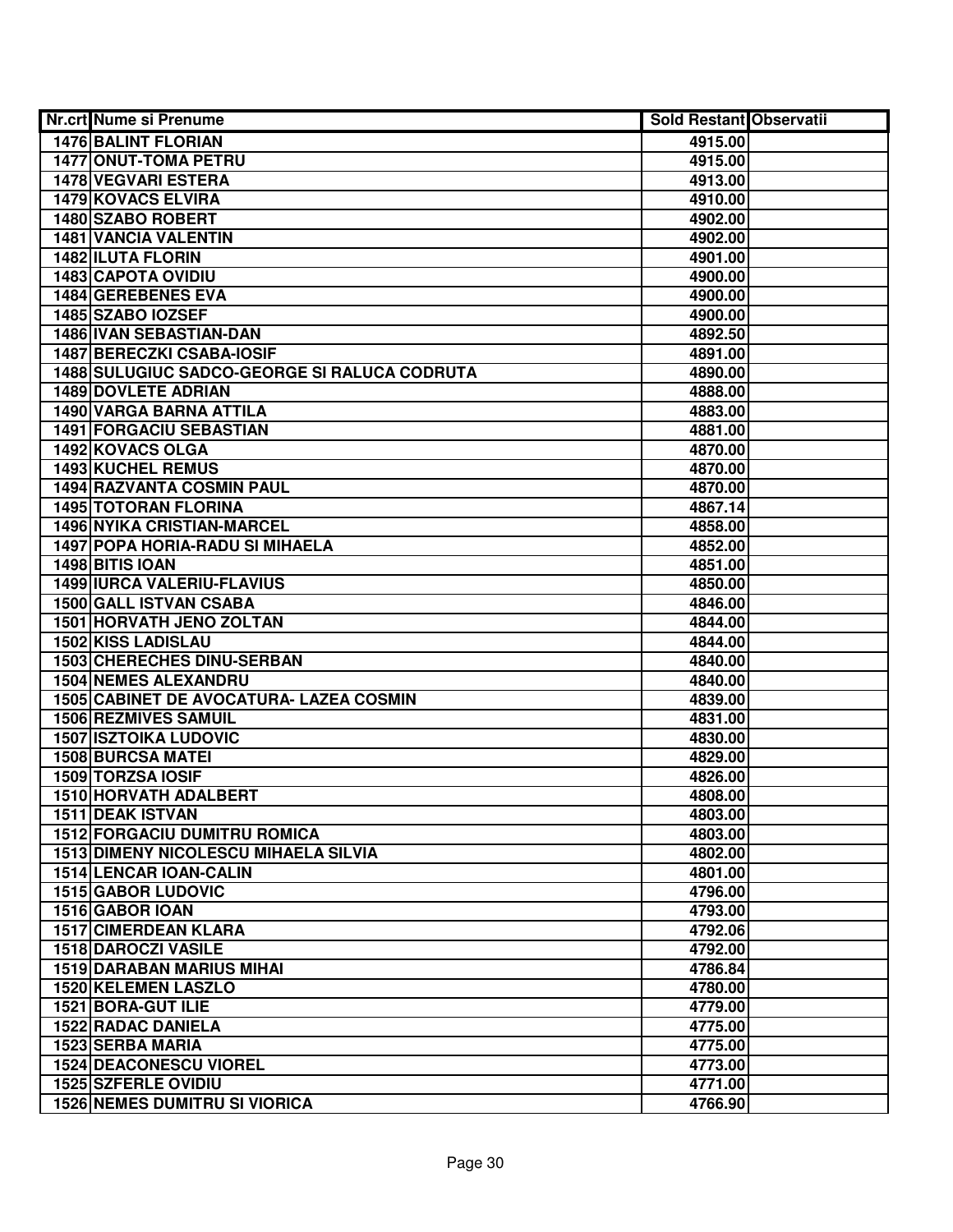| Nr.crt Nume si Prenume                                                          | <b>Sold Restant Observatii</b> |  |
|---------------------------------------------------------------------------------|--------------------------------|--|
| <b>1527 CHIRILA SERGIU DANIEL</b>                                               | 4766.00                        |  |
| <b>1528 MIHAI DOREL-CONSTANTIN</b>                                              | 4760.00                        |  |
| 1529 CABA FLORICA-DANIELA                                                       | 4752.00                        |  |
| 1530 VARGA TIBOR                                                                | 4741.00                        |  |
| <b>1531 FOGHIS CATALIN-VIOREL</b>                                               | 4737.50                        |  |
| <b>1532 BAICAN EMOKE-IZABELLA</b>                                               | 4735.00                        |  |
| <b>1533 FECHETE OCTAV LUCRETIU</b>                                              | 4734.00                        |  |
| <b>1534 MARINCEAN COSMIN RARES</b>                                              | 4732.00                        |  |
| 1535 ISTOICA IOAN                                                               | 4726.00                        |  |
| <b>1536 POP IONEL MARCEL</b>                                                    | 4718.00                        |  |
| <b>1537 IUGA MARIA</b>                                                          | 4715.00                        |  |
| <b>1538 KOVARI TIBERIU</b>                                                      | 4714.00                        |  |
| 1539 SASU SEXTIL RAUL                                                           | 4714.00                        |  |
| 1540 STEF IOAN                                                                  | 4711.00                        |  |
| <b>1541 ARDELEANU CRISTINA CARMEN</b>                                           | 4710.00                        |  |
| 1542 CAMPAN OCTAVIAN-IOAN                                                       | 4702.00                        |  |
| 1543 MARCU GHEORGHE                                                             | 4701.54                        |  |
| <b>1544 LERNER FRIDA</b>                                                        | 4701.00                        |  |
| <b>1545 BENTAN CONSTANTIN</b>                                                   | 4700.00                        |  |
| 1546 FOTA SEBASTIAN-EUGEN                                                       | 4700.00                        |  |
| <b>1547 LUNCAN PETRU</b>                                                        | 4700.00                        |  |
| <b>1548 BOGDAN GHEORGHE</b>                                                     | 4698.00                        |  |
| 1549 SZUCS ARPAD JOZSEF                                                         | 4695.50                        |  |
| 1550 HAMZA GHEORGHE-ROMEO                                                       | 4694.00                        |  |
| <b>1551 GEREBENES ZSUZSANNA</b>                                                 | 4690.00                        |  |
| <b>1552 MITRASCA ANDREI-NICOLAE</b>                                             | 4688.00                        |  |
| <b>1553 VEG LADISLAU-EMERIC</b>                                                 | 4688.00                        |  |
| <b>1554 BARBU CORNEL</b>                                                        | 4685.00                        |  |
| 1555 KOVACS-SZALAKNAI ESZTER SI LUDOVIC                                         | 4680.00                        |  |
| <b>1556 ZAHARIE TIBOR</b>                                                       | 4680.00                        |  |
| <b>1557 VANCSA ARPAD-OLIVER</b>                                                 | 4677.00                        |  |
| 1558 DRAJAN BOGDAN ALEXANDRU                                                    | 4673.00                        |  |
| <b>1559 BOGDAN FELIX ROLAND</b>                                                 | 4670.00                        |  |
| <b>1560 MOCIAN GHEORGHE</b>                                                     | 4669.00                        |  |
| <b>1561 MICH AGNETA</b>                                                         | 4667.00                        |  |
| <b>1562 ANDREI CATALIN-GAVRIL</b>                                               | 4666.39                        |  |
| 1563 BADEA FLORIN-GABRIEL                                                       | 4660.00                        |  |
| <b>1564 FLORIAN GHEORGHE</b>                                                    | 4660.00                        |  |
| 1565 IVASCA IOAN - DANIEL                                                       | 4660.00                        |  |
| <b>1566 PATAKI MAGDALENA SI ENIKO</b><br><b>1567 KERESZTESI AURELIA MIHAELA</b> | 4648.00                        |  |
| <b>VIERU</b><br><b>1568 NICORUT FLORIN</b>                                      | 4646.00                        |  |
| <b>1569 DUMITRESCU RAVECA</b>                                                   | 4645.00                        |  |
|                                                                                 | 4644.00                        |  |
| <b>1570 SABAU CARMEN-VIORICA</b><br><b>1571 SANDOR TEODOR MIHAI</b>             | 4644.00                        |  |
| <b>1572 DEMETER LADISLAU</b>                                                    | 4644.00<br>4643.00             |  |
| 1573 GALIS ALIN-HADRIAN                                                         | 4642.00                        |  |
| <b>1574 TATAR MARIAN-GEORGE</b>                                                 | 4637.00                        |  |
| 1575 BALOGH CARLA - ETELKA                                                      | 4633.00                        |  |
| 1576 TIRTEU IOAN                                                                | 4629.00                        |  |
|                                                                                 |                                |  |
| 1577 HERMAN IOAN                                                                | 4624.30                        |  |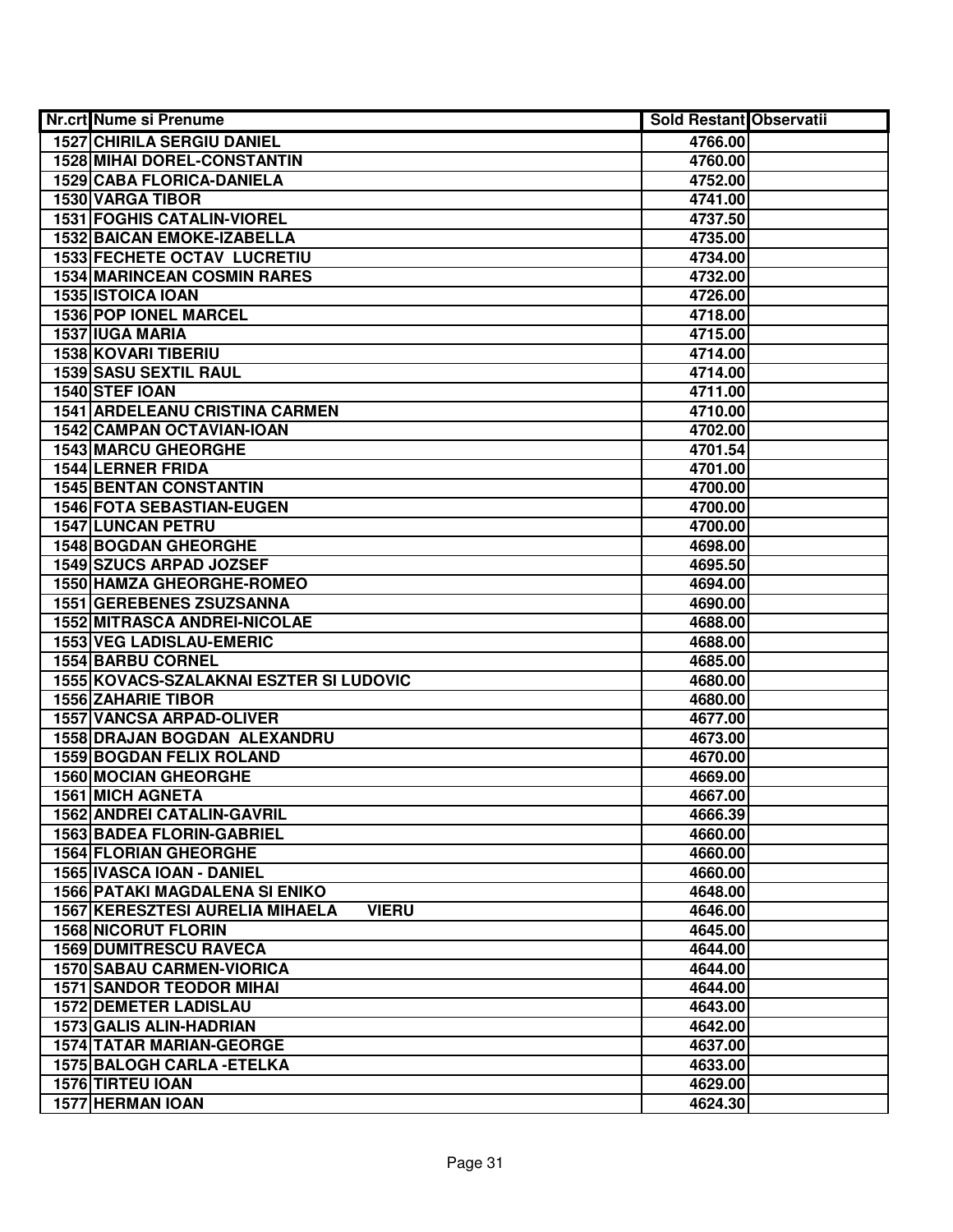| Nr.crt Nume si Prenume                    | <b>Sold Restant Observatii</b> |  |
|-------------------------------------------|--------------------------------|--|
| 1578 DASCALESCU ADELA-ELENA               | 4622.00                        |  |
| <b>1579 MUSCA IOSIF ANTON</b>             | 4619.00                        |  |
| 1580 TEM STEFAN-PETRU-EMERIC              | 4615.00                        |  |
| <b>1581 SUSTER GHEORGHE</b>               | 4610.50                        |  |
| <b>1582 MIKLOS TEREZ MARGIT</b>           | 4610.00                        |  |
| 1583 MIHAILA DAN                          | 4609.00                        |  |
| <b>1584 JURESCHI VERONICA-AURELIA</b>     | 4604.00                        |  |
| 1585 ALBUTIU ANGELA                       | 4600.00                        |  |
| <b>1586 CHIRICA EMERIC ZSOLT</b>          | 4600.00                        |  |
| 1587 NYUZO ERZSEBET                       | 4600.00                        |  |
| <b>1588 DOMOCOS CRISTIAN-VLAD</b>         | 4596.00                        |  |
| <b>1589 STANCU MARINELA</b>               | 4595.31                        |  |
| <b>1590 FEKETE DOREL</b>                  | 4588.00                        |  |
| <b>1591 PAINA GHEORGHE</b>                | 4587.00                        |  |
| 1592 ZAHA NICOLAE-IONUT                   | 4586.00                        |  |
| <b>1593 GAVRUTA GAVRAS TEODOR MARIUS</b>  | 4582.00                        |  |
| <b>1594 LEUCA VIOREL</b>                  | 4580.00                        |  |
| <b>1595 ISZTOIKA STEFAN</b>               | 4565.00                        |  |
| 1596 TORDAI ELISABETA                     | 4564.75                        |  |
| <b>1597 BORSE ALEXANDRU</b>               | 4561.00                        |  |
| <b>1598 GABOR MARIA</b>                   | 4560.00                        |  |
| <b>1599 CURTMAN DANIEL</b>                | 4558.00                        |  |
| 1600 VARGA MIRCEA-GIONI                   | 4558.00                        |  |
| <b>1601 PUSKAS MIKLOS</b>                 | 4554.00                        |  |
| <b>1602 COSTE ALEXANDRU VASILE</b>        | 4553.00                        |  |
| 1603 MUDURA ALIN IOAN                     | 4548.00                        |  |
| <b>1604 CIOCAN FLORIAN LUCIAN</b>         | 4542.00                        |  |
| <b>1605 HENDRE LENUTA</b>                 | 4540.00                        |  |
| 1606 KOSZEGHI VIOREL SI FLOARE            | 4539.00                        |  |
| <b>1607 STANA GHEORGHE</b>                | 4536.00                        |  |
| <b>1608 BALOGH DORINA SI GHEORGHE</b>     | 4535.00                        |  |
| <b>1609 ORBAI EUSEBIU</b>                 | 4530.00                        |  |
| 1610 BENKO GABOR-ATTILA                   | 4529.00                        |  |
| 1611 HOTOPAN LOREDANA-MARIANA             | 4528.00                        |  |
| 1612 GROSU CONSTANTIN                     | 4527.00                        |  |
| <b>1613 STROIU VASILE</b>                 | 4518.00                        |  |
| <b>1614 PETRILA CRISTIAN-OVIDIU</b>       | 4515.00                        |  |
| <b>1615 UNGUR FLORIN-GHEORGHE</b>         | 4513.00                        |  |
| <b>1616 BIRTA SORIN VASILE SI CLAUDIA</b> | 4509.00                        |  |
| <b>1617 CHERMAN BOGDAN-MADALIN</b>        | 4509.00                        |  |
| <b>1618 TORJOC LUCIAN</b>                 | 4509.00                        |  |
| 1619 CHEREGI GHEORGHE - ADRIAN            | 4505.00                        |  |
| <b>1620 NAGY SANDOR</b>                   | 4505.00                        |  |
| 1621 SZENTGYORGYI LASZLO                  | 4502.00                        |  |
| <b>1622 MAGHIAR CATALIN-GEORGE</b>        | 4501.44                        |  |
| 1623 TANC VLAD                            | 4501.00                        |  |
| 1624 AGH FERENCZ OSZKAR                   | 4500.00                        |  |
| 1625 CALIN ANITA                          | 4500.00                        |  |
| <b>1626 CHILBA DENISA-KRISZTINA</b>       | 4500.00                        |  |
| 1627 DASCAL VIVIANA-IOANA                 | 4500.00                        |  |
| <b>1628 DRUGAS CRISTINA</b>               | 4500.00                        |  |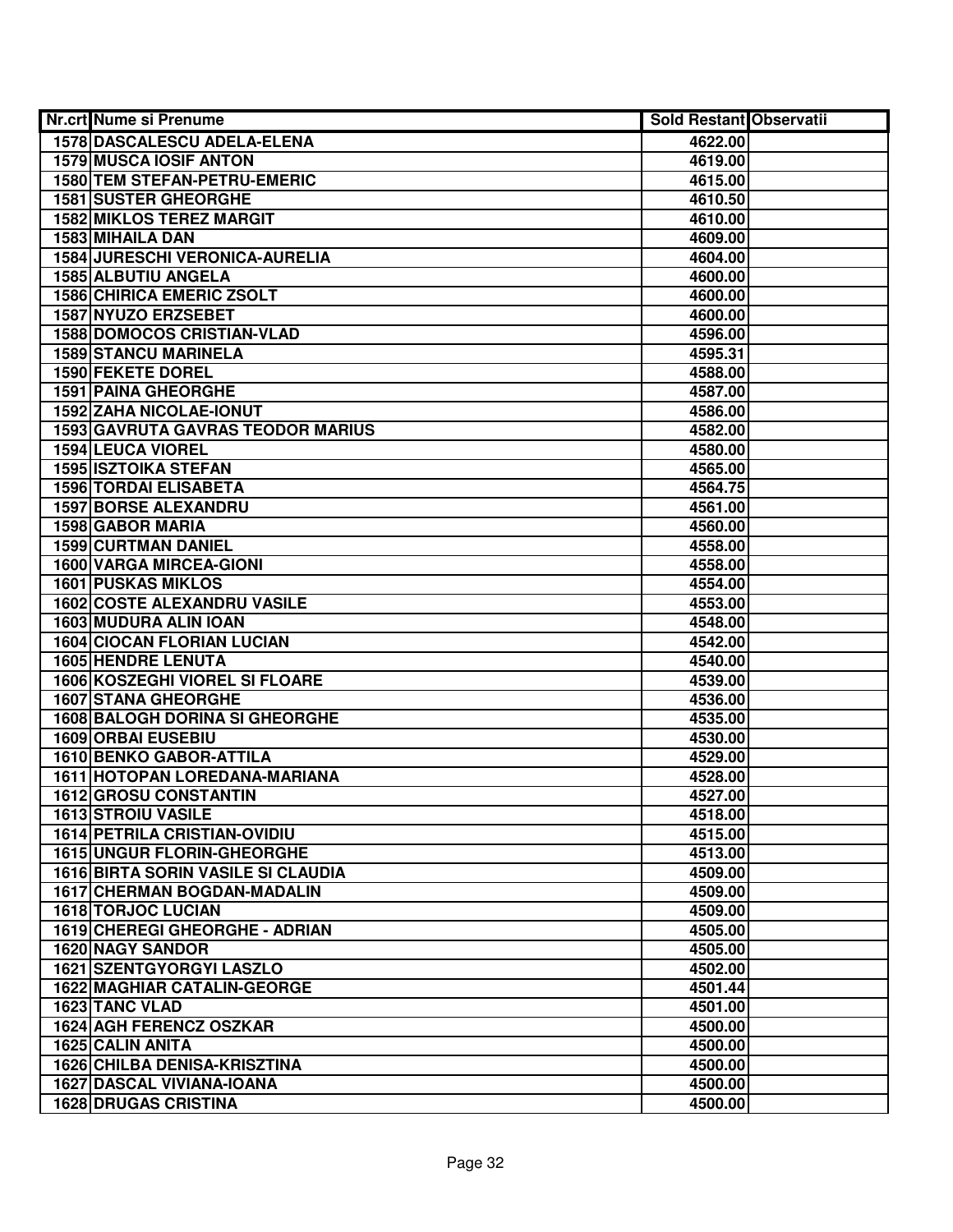| Nr.crt Nume si Prenume                          | <b>Sold Restant Observatii</b> |                       |
|-------------------------------------------------|--------------------------------|-----------------------|
| <b>1629 HOTEA IONUT-CIPRIAN</b>                 | 4500.00                        |                       |
| 1630 MADAU IOAN MIRCEA                          | 4500.00                        |                       |
| <b>1631 MIHAILA NICULINA-STEFANA</b>            |                                | 4500.00 PROCES PE ROL |
| 1632 NAGY EVA                                   | 4500.00                        |                       |
| 1633 OSAN ALIN                                  | 4500.00                        |                       |
| <b>1634 OTVOS REMUS TIBERIU</b>                 | 4500.00                        |                       |
| 1635 PANTAZI NICOLETA                           | 4500.00                        |                       |
| <b>1636 SILAGHI ARPAD</b>                       | 4500.00                        |                       |
| <b>1637 TODINCA ANDREA-MARIA</b>                | 4500.00                        |                       |
| <b>1638 CAPUS FLORIN SI MARGARETA CLAUDIA</b>   | 4499.00                        |                       |
| 1639 FARKAS CLAUDIA-MIHAELA, INTREP.INDIVIDUALA | 4496.00                        |                       |
| <b>1640 SOLYOM ADAM LASZLO</b>                  | 4495.50                        |                       |
| <b>1641 ISTOICA MATEI</b>                       | 4495.00                        |                       |
| 1642 LAZA VASILE                                | 4495.00                        |                       |
| <b>1643 LAZAR SEBASTIAN MIHAI ANDREI</b>        | 4490.00                        |                       |
| 1644 ROSTAS DOLI                                | 4487.00                        |                       |
| <b>1645 RADUI ALEXANDRU SI DELIA</b>            | 4484.00                        |                       |
| <b>1646 BORBOLA GYULA SI GABRIELA</b>           | 4478.00                        |                       |
| 1647 POSTOVEANU PETRU-CLAUDIU                   | 4471.00                        |                       |
| <b>1648 GHERMAN VASILE CRISTIAN</b>             | 4456.00                        |                       |
| <b>1649 URSACHE IONUT-BOGDAN</b>                | 4456.00                        |                       |
| 1650 ALFOLDI SERGIU ALIN                        | 4455.66                        |                       |
| 1651 POPAN IOAN                                 | 4440.00                        |                       |
| 1652 ZAFIU MARIAN                               | 4440.00                        |                       |
| <b>1653 SAVA FLORIN-IOAN</b>                    | 4439.00                        |                       |
| <b>1654 TEGLAS MARIA</b>                        | 4433.00                        |                       |
| 1655 RACZ SANDOR                                | 4432.00                        |                       |
| <b>1656 SELICEANU OLIVIU DANIEL</b>             | 4430.00                        |                       |
| <b>1657 IMECS MARIA</b>                         | 4427.00                        |                       |
| <b>1658 OROS LUCIA-CRISTINA</b>                 | 4425.00                        |                       |
| 1659 BOCSAN GELU                                | 4422.00                        |                       |
| 1660 BUDAI ISTVAN                               | 4421.00                        |                       |
| <b>1661 MINDRUTIU ROVINO</b>                    | 4420.00                        |                       |
| <b>1662 SZOMBATI GABRIELA SI EMERIC</b>         | 4417.00                        |                       |
| <b>1663 ISAI OLIMPIU</b>                        | 4413.00                        |                       |
| 1664 GAVRUTA IOAN                               | 4412.00                        |                       |
| <b>1665 BERES STEFAN SI ILEANA</b>              | 4410.00                        |                       |
| <b>1666 DUMA DAN CATALIN</b>                    | 4410.00                        |                       |
| 1667 SARBU MIHAI                                | 4410.00                        |                       |
| <b>1668 STOICA PAUL SORIN</b>                   | 4410.00                        |                       |
| <b>1669 BARANKA GAVRIL</b>                      | 4408.00                        |                       |
| 1670 SZASZ PAUL                                 | 4402.00                        |                       |
| <b>1671 MATEI MADALINA GEORGIANA</b>            | 4390.00                        |                       |
| <b>1672 MATE KAROLY IMRE</b>                    | 4388.00                        |                       |
| 1673 OLAR SIMONA-FLORENTINA INT. IND            | 4387.00                        |                       |
| <b>1674 FERENT EDUARD</b>                       | 4383.45                        |                       |
| <b>1675 CRACIUN VIOREL-MARIUS</b>               | 4381.00                        |                       |
| 1676 GABOR GIZELLA                              | 4380.00                        |                       |
| <b>1677 GAL NICOLETA SI SORIN</b>               | 4376.00                        |                       |
| <b>1678 DAVID DACIAN IONUT</b>                  | 4373.00                        |                       |
| <b>1679 DUMA ELENA LAVINIA</b>                  | 4372.00                        |                       |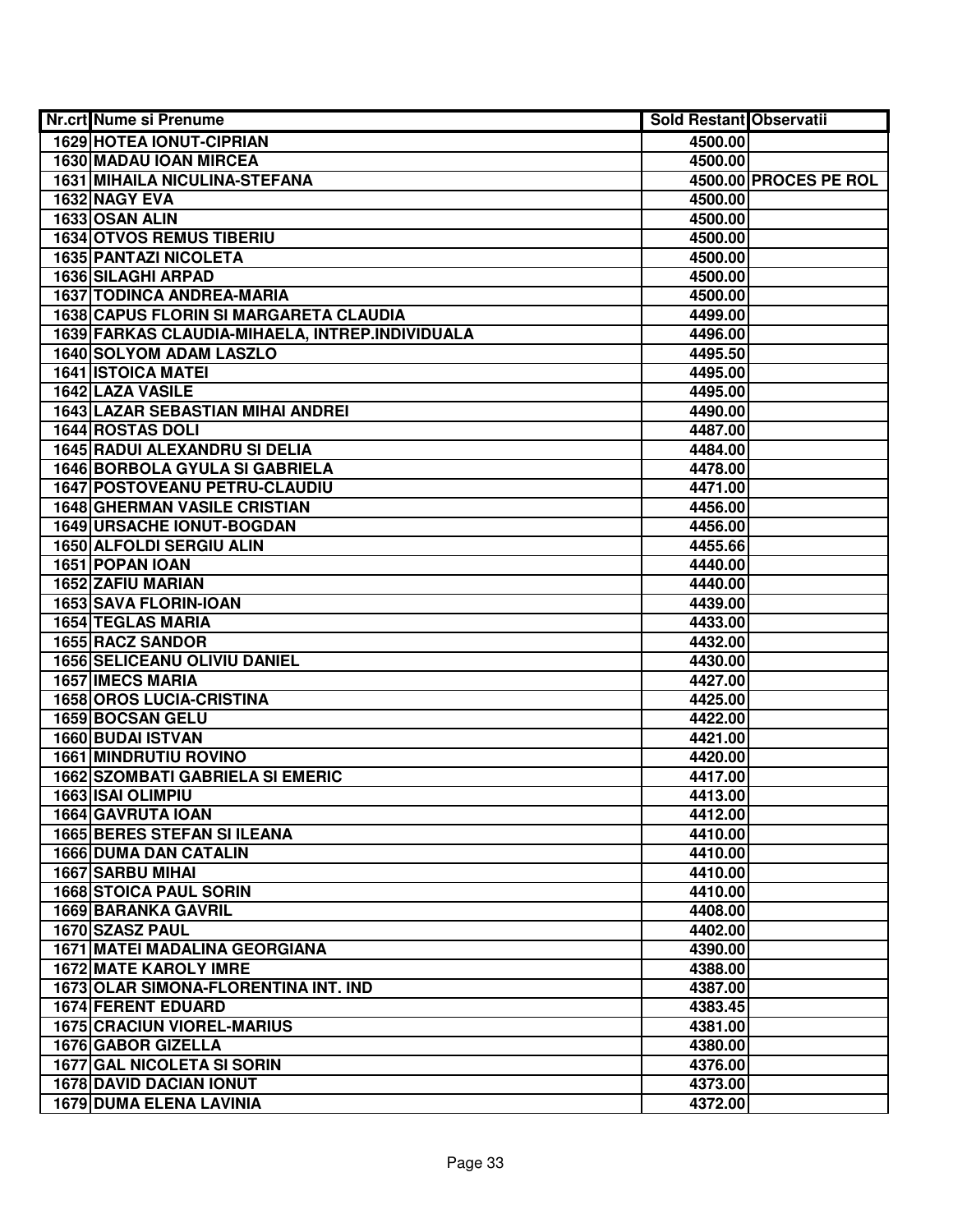| Nr.crt Nume si Prenume                       | Sold Restant Observatii |                       |
|----------------------------------------------|-------------------------|-----------------------|
| <b>1680 GABOR IANCU</b>                      | 4369.73                 |                       |
| <b>1681 BUT CLAUDIA-MARCELA</b>              | 4368.00                 |                       |
| <b>1682 LAKATOS EUGEN</b>                    | 4368.00                 |                       |
| 1683 DULAU CLAUDIU-MIHAI SI SIMONA FLORINA   | 4365.00                 |                       |
| <b>1684 FLOREA MARCEL PASCU</b>              | 4364.00                 |                       |
| 1685 GHIT ALEXANDRU                          | 4364.00                 |                       |
| <b>1686 POPA EDUARD-CRISTIAN</b>             | 4361.50                 |                       |
| <b>1687 POP LUCIAN-NICOLAE</b>               | 4359.00                 |                       |
| <b>1688 GABOR MATEI</b>                      | 4356.00                 |                       |
| <b>1689 SARKADI AUGUSTIN-GEZA</b>            | 4355.00                 |                       |
| <b>1690 GHIURA NICOLAE</b>                   | 4350.00                 |                       |
| <b>1691 STIUBE LUCIAN</b>                    | 4350.00                 |                       |
| <b>1692 CARAGIA MARIUS</b>                   | 4348.00                 |                       |
| 1693 SIPOS STEFAN ( MIRONESCU FLORICA )      | 4347.00                 |                       |
| 1694 VASARI EVA SI DARABAN AUREL             |                         | 4346.00 PROCES PE ROL |
| 1695 BACIU DANIEL                            | 4344.00                 |                       |
| <b>1696 HENDRE CRISTIAN-IONUT</b>            | 4344.00                 |                       |
| 1697 KISS GEORGIANA                          | 4341.36                 |                       |
| 1698 HEGEDUS LASZLO                          | 4341.00                 |                       |
| <b>1699 NISTOR CALIN IOAN</b>                | 4336.00                 |                       |
| <b>1700 COSTEA MARIUS COSTEL</b>             | 4330.00                 |                       |
| <b>1701 SATMARI VIRGIL</b>                   | 4328.00                 |                       |
| 1702 GABOR RUPI                              | 4320.00                 |                       |
| <b>1703 PATCAS CRISTIAN BOGDAN</b>           | 4320.00                 |                       |
| 1704 FARKAS ANNAMARIA-MAGDALENA              | 4314.00                 |                       |
| 1705 CIORA NICUSOR-NELU                      | 4313.50                 |                       |
| 1706 CAMPAN CRISTIAN-FLORIN                  | 4303.00                 |                       |
| 1707 TRIFAN CAROL                            | 4302.50                 |                       |
| <b>1708 ABRUDAN LENUTA</b>                   | 4302.00                 |                       |
| 1709 FORIS ISTVAN                            | 4300.00                 |                       |
| 1710 EDDO INNOCENT OLUWALONIMI               | 4299.00                 |                       |
| <b>1711 DUDAS VASILE SI DOINA</b>            | 4297.00                 |                       |
| <b>1712 NAGY CSABA ZOLTAN</b>                | 4295.00                 |                       |
| 1713 OTVOS ANDREI-NORBERT                    | 4291.00                 |                       |
| 1714 POP NADIA-ILEANA                        | 4291.00                 |                       |
| <b>1715 TUFA VASILE SI LAURA-SIMONA</b>      | 4291.00                 |                       |
| <b>1716 ISZTOIKA MANDRA</b>                  | 4290.00                 |                       |
| <b>1717 KHOVANYECZ MILAN</b>                 | 4290.00                 |                       |
| <b>1718 SERBAN ZORITA SI MARCEL</b>          | 4290.00                 |                       |
| <b>1719 STURZ MIRCEA CLAUDIU</b>             | 4290.00                 |                       |
| 1720 PETER CAROL                             | 4285.00                 |                       |
| <b>1721 ROSTAS NUTU</b>                      | 4285.00                 |                       |
| <b>1722 COMAN MONIKA</b>                     | 4282.94                 |                       |
| 1723 CSERNA ADRIAN-FLORIN                    | 4282.00                 |                       |
| 1724 DAN MARTIAN                             | 4280.00                 |                       |
| <b>1725 MUNTEANU NELU-MIRCEA</b>             | 4280.00                 |                       |
| <b>1726 CATANA CALIN-PETRICA SI DENISA</b>   | 4278.00                 |                       |
| 1727 GHEORGHITA IOAN-DAN                     | 4278.00                 |                       |
| 1728 CATAUDELLA GIORGIO<br>1729 GABOR GAVRIL | 4277.00<br>4275.00      |                       |
| 1730 POPA ALIN FLORIN                        | 4274.00                 |                       |
|                                              |                         |                       |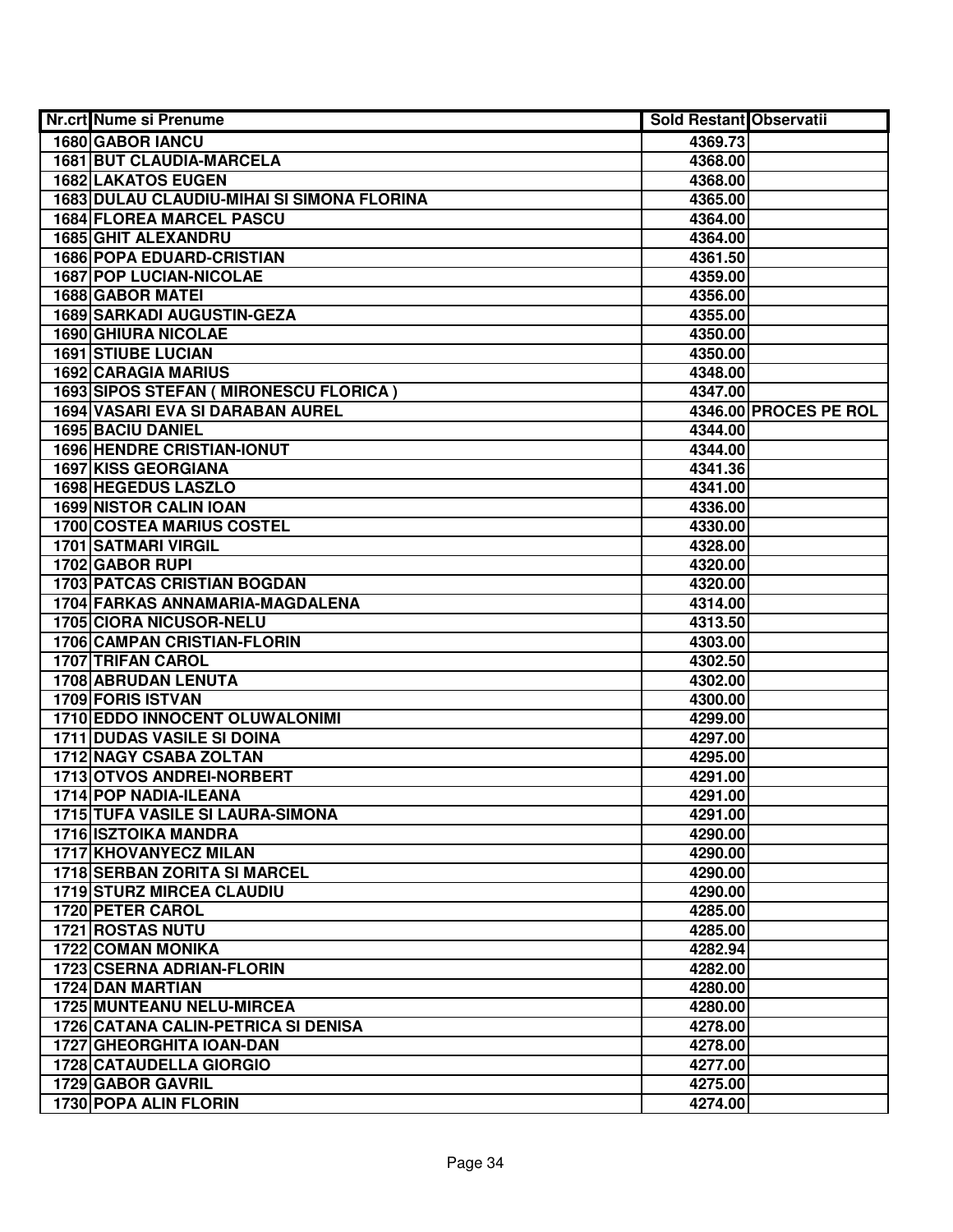| Nr.crt Nume si Prenume                           | Sold Restant Observatii |  |
|--------------------------------------------------|-------------------------|--|
| 1731 PELE MIHAL                                  | 4270.00                 |  |
| <b>1732 SFARLEA SEBASTIAN</b>                    | 4268.00                 |  |
| 1733 BLAGE IOAN NICOLAE SI SERGIU FLORIN         | 4266.00                 |  |
| 1734 INVERARDI FULVIO                            | 4265.00                 |  |
| 1735 SIMINIC MARIA                               | 4264.00                 |  |
| 1736 IONUT IOAN                                  | 4260.00                 |  |
| 1737 FENCEA VIOREL-DOREL                         | 4256.00                 |  |
| 1738 CIRNU MARIOARA SI RAULTIBERIU               | 4255.00                 |  |
| 1739   IONESCU STEFAN-MARIAN                     | 4255.00                 |  |
| <b>1740 VERES CRISTIAN</b>                       | 4250.16                 |  |
| 1741 BIGASZ MAGDALENA ROZALIA SI DANIEL          | 4250.00                 |  |
| <b>1742 ZVAGYURA ZSIROS</b>                      | 4250.00                 |  |
| 1743 GHERGHEV DANIELA AURELIA                    | 4248.00                 |  |
| <b>1744 ISZTOIKA CAROL</b>                       | 4245.00                 |  |
| 1745 ROSTAS LAURA                                | 4245.00                 |  |
| 1746 GABOR JANOS                                 | 4240.00                 |  |
| 1747 BORA VICTOR-VIOREL                          | 4239.00                 |  |
| <b>1748 SCHIOP MARIUS-DANIEL</b>                 | 4236.00                 |  |
| 1749 MANOLESCU ALINA ANGELA                      | 4235.00                 |  |
| 1750 GABOR RUDI                                  | 4230.00                 |  |
| <b>1751 HALACU LUCIAN-GHEORGHE</b>               | 4230.00                 |  |
| 1752 DROBOTA BENIAMIN-CORNELIU                   | 4228.00                 |  |
| <b>1753 PETRIS PATRICIA</b>                      | 4225.00                 |  |
| 1754 GLODAN CIPRIAN IOAN                         | 4221.00                 |  |
| 1755 RETEG ROMEO-LASZLO                          | 4219.00                 |  |
| 1756 PAPP FLORIN-EMANUEL                         | 4218.00                 |  |
| <b>1757 COPIL FLORIAN</b>                        | 4215.00                 |  |
| <b>1758 RAIZI CONSTANTIN CALIN</b>               | 4214.00                 |  |
| 1759 CODRIEAN VASILE-TEODOR                      | 4213.25                 |  |
| 1760 HORVATH GIZELLA                             | 4210.00                 |  |
| 1761 OLTEANU FLAVIUS-DECEBAL                     | 4206.00                 |  |
| <b>1762 UR IOSIF</b>                             | 4206.00                 |  |
| 1763 HAVRINCEA DANIEL-NONY                       | 4200.00                 |  |
| <b>1764 MASETTI MORENO</b>                       | 4200.00                 |  |
| <b>1765 ROSTAS MARIA</b>                         | 4197.00                 |  |
| <b>1766 DUDAS ANDRAS SI GABRIELA</b>             | 4193.00                 |  |
| <b>1767 CIOCOIU IONEL SI GABRIELA</b>            | 4190.20                 |  |
| <b>1768 ENESCU ADRIAN</b>                        | 4188.00                 |  |
| <b>1769 FARAGO TAMAS SANDOR</b>                  | 4188.00                 |  |
| 1770 CIARNAU SANDOR                              | 4180.00                 |  |
| 1771 HAPA ELVIS MARIUS                           | 4180.00                 |  |
| 1772 MEZEI IULIANA                               | 4180.00                 |  |
| 1773 VARGA SANDOR<br>1774 VIDICAN GABRIEL-OVIDIU | 4180.00                 |  |
| 1775 GHIURO DINU SORIN                           | 4171.00<br>4170.00      |  |
| 1776 SFERLE DANIEL                               | 4170.00                 |  |
| 1777 ROVERS ADRIANUS-MATHEUS-PETRUS              | 4167.00                 |  |
| 1778 BUMB JOZSEF                                 | 4165.00                 |  |
| 1779 GAVRILUT ELENA                              | 4161.00                 |  |
| 1780 IHAB M.I.ABUALKHIR                          | 4160.00                 |  |
| <b>1781 PUSKAS MIKLOS-ZOLTAN</b>                 | 4160.00                 |  |
|                                                  |                         |  |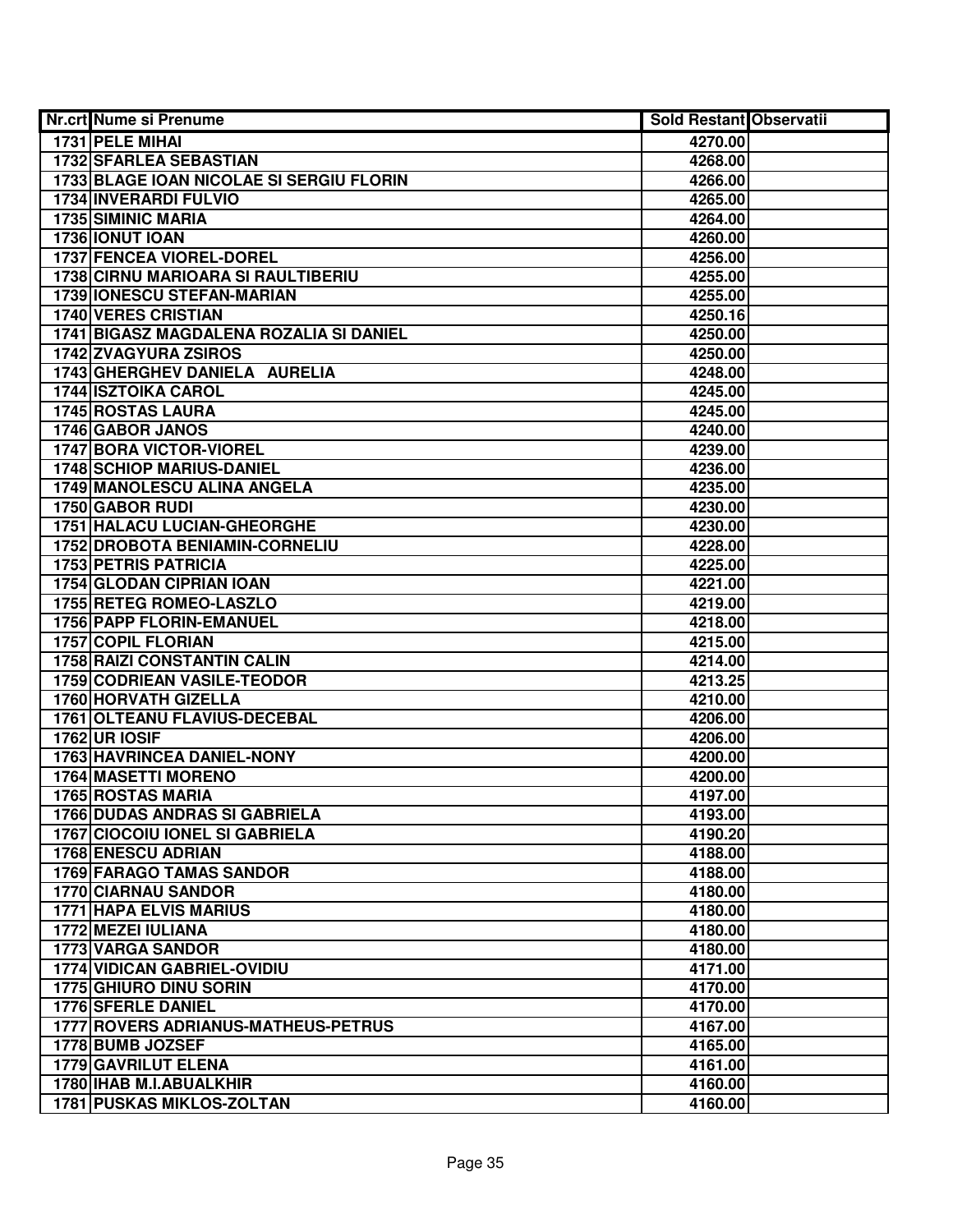| Nr.crt Nume si Prenume                                 | Sold Restant Observatii |  |
|--------------------------------------------------------|-------------------------|--|
| 1782 BANDEA CORNELIA-GABRIELA                          | 4158.00                 |  |
| 1783 KAYMAZ AKANSEL                                    | 4158.00                 |  |
| <b>1784 OCHIS DUMITRU</b>                              | 4157.00                 |  |
| <b>1785 DUDAS FLORIAN</b>                              | 4155.00                 |  |
| 1786 JURCA MIRELA-CLAUDIA                              | 4152.00                 |  |
| 1787 MEDVE IOAN                                        | 4150.00                 |  |
| 1788 GABOR MINDRA                                      | 4142.00                 |  |
| 1789 POP GHEORGHE- MIRCEA- FLORIN                      | 4141.30                 |  |
| 1790 JUDEA IOAN                                        | 4140.00                 |  |
| <b>1791 MOZA VIOREL-CRISTIAN</b>                       | 4140.00                 |  |
| <b>1792 TANASE DORIAN</b>                              | 4140.00                 |  |
| <b>1793 SUCIU CIPRIAN VALENTIN</b>                     | 4135.00                 |  |
| 1794 PFA APATI NICOLETA                                | 4131.00                 |  |
| <b>1795 SZABO IOAN</b>                                 | 4130.00                 |  |
| 1796 SZABO SZABOLCS-NORBERT                            | 4130.00                 |  |
| <b>1797 POP OVIDIU MIRON</b>                           | 4126.00                 |  |
| 1798 LASZLO ISTVAN                                     | 4125.00                 |  |
| 1799 ALAFI LAVINIU-CORNEL                              | 4123.00                 |  |
| <b>1800 KOCIS MARIA</b>                                | 4123.00                 |  |
| 1801 VANYA CSILLA PARASCHIVA-INTREPRINDERE INDIVIDUALA | 4123.00                 |  |
| 1802 PRECUP VALENTINA-VICTORIA                         | 4120.50                 |  |
| <b>1803 BOSZORMENYI BRIGITTA</b>                       | 4120.00                 |  |
| <b>1804 CORBEANU MIRCEA RAUL</b>                       | 4118.83                 |  |
| 1805 NOUR ALI AL- HAMO                                 | 4117.00                 |  |
| <b>1806 FORT IONUT-CRISTIAN</b>                        | 4110.00                 |  |
| <b>1807 PAUL TEODOR SI ELISABETA</b>                   | 4108.00                 |  |
| <b>1808 POP DOREL-GHEORGHE</b>                         | 4104.65                 |  |
| 1809 STEF TRAIAN                                       | 4103.00                 |  |
| 1810 DAVID STELIAN                                     | 4102.58                 |  |
| 1811 TOMA COSMIN-SILVIU                                | 4102.00                 |  |
| 1812 KEREZSI REMUS                                     | 4100.00                 |  |
| 1813 PALL CSABA                                        | 4100.00                 |  |
| 1814 OLCEAN IOAN                                       | 4092.00                 |  |
| <b>1815 SABAU CARMEN</b>                               | 4091.00                 |  |
| <b>1816 DURNEA EUGEN SI DORINA</b>                     | 4090.00                 |  |
| <b>1817 MARICESCU CATALIN-EUGEN</b>                    | 4090.00                 |  |
| 1818 SABAU LIVIU-MARIAN                                | 4088.00                 |  |
| 1819 SAS RAZVAN                                        | 4088.00                 |  |
| <b>1820 BARANYKA GABRIEL</b>                           | 4087.00                 |  |
| <b>1821 NAGY TIBERIU</b>                               | 4085.00                 |  |
| 1822 MUT ELENA-CLARA                                   | 4080.00                 |  |
| 1823 RUGAN IOAN                                        | 4080.00                 |  |
| <b>1824 MANDRU NELU MARIAN</b>                         | 4079.00                 |  |
| <b>1825 GHERGHEV DORIN</b>                             | 4078.00                 |  |
| 1826 BANYAI ARPAD ALBERT                               | 4076.00                 |  |
| <b>1827 BOSCA LUMINITA</b>                             | 4076.00                 |  |
| 1828 JUNJAN RAUL-CLAUDIU                               | 4075.00                 |  |
| <b>1829 BARBONTA CORINA IOANA</b>                      | 4074.00                 |  |
| <b>1830 ZAHARIA GRIGORE</b>                            | 4071.50                 |  |
| <b>1831 NAGY FRANCISC</b>                              | 4069.00                 |  |
| <b>1832 BALOG GABRIELA LEONTINA</b>                    | 4067.00                 |  |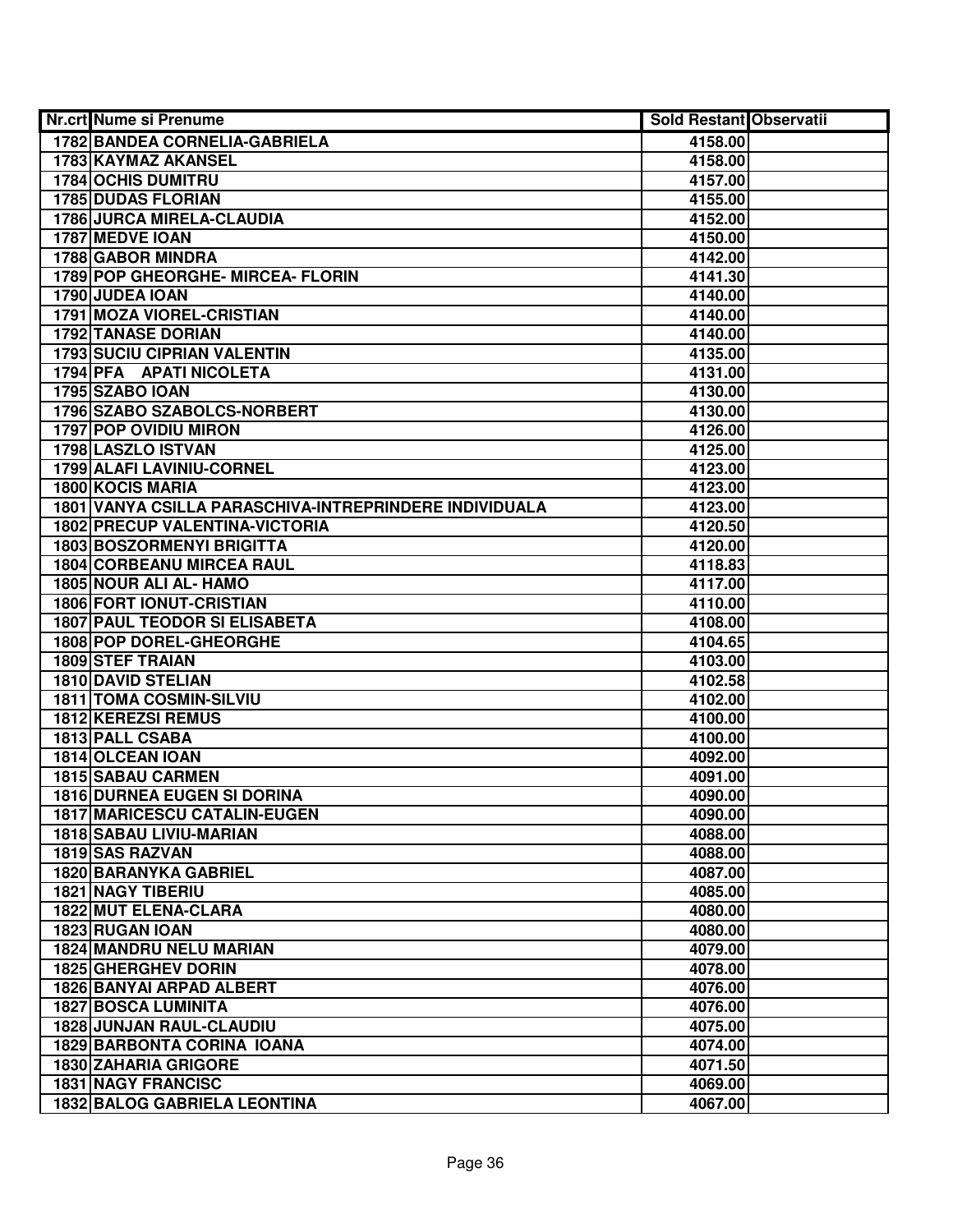| <b>Nr.crt Nume si Prenume</b>            | <b>Sold Restant Observatii</b> |  |
|------------------------------------------|--------------------------------|--|
| <b>1833 FILIP ANCA IOANA</b>             | 4067.00                        |  |
| 1834 GRABOVSCHI SORIN                    | 4066.46                        |  |
| <b>1835 MIKLOS ELISABETA</b>             | 4064.00                        |  |
| 1836 MOS IOANA MARIA                     | 4064.00                        |  |
| 1837 SIMOC SILVIA                        | 4064.00                        |  |
| <b>1838 ARON SANDOR</b>                  | 4061.00                        |  |
| 1839 POP OVIDIU-DORIN                    | 4060.53                        |  |
| 1840 KLANICZA MARGIT                     | 4060.00                        |  |
| <b>1841 URDE CRISTIAN-GHEORGHE</b>       | 4060.00                        |  |
| <b>1842 BODOGAI FLORIN-VASILE</b>        | 4056.00                        |  |
| <b>1843 MOLNAR ISTVAN-ALBERT</b>         | 4056.00                        |  |
| 1844 SIMU GELU-VOICU-MARIN               | 4056.00                        |  |
| <b>1845 BOT CALIN ARON</b>               | 4051.00                        |  |
| 1846 KISS IBOJ                           | 4050.00                        |  |
| <b>1847 FECHETE OCTAVIAN-MARIUS</b>      | 4046.50                        |  |
| <b>1848 VIDICAN MELANIA</b>              | 4045.00                        |  |
| 1849 PORCAR FLORIN CORNEL                | 4043.59                        |  |
| <b>1850 HAVA ALEXANDRU-IOAN</b>          | 4040.00                        |  |
| <b>1851 SUCIU VIOREL FLORIN</b>          | 4040.00                        |  |
| 1852 KAPALAI ZSOLT-ARPAD                 | 4031.00                        |  |
| 1853 PAL KATALIN-EDIT                    | 4031.00                        |  |
| 1854 GABOR IANCU                         | 4030.00                        |  |
| <b>1855 KOVACS LADISLAU DESIDERIU</b>    | 4025.00                        |  |
| <b>1856 LAKATOS MONIKA EVA</b>           | 4023.00                        |  |
| 1857 VARGA PAULA                         | 4020.00                        |  |
| <b>1858 COCIUBEI DUMITRU CLAUDIU</b>     | 4014.00                        |  |
| <b>1859 CAPRIS TEODORESCU-VIRGIL</b>     | 4010.00                        |  |
| <b>1860 HARANGUS CAIUS-VASILIU</b>       | 4010.00                        |  |
| 1861 PATAI CAROL                         | 4003.00                        |  |
| 1862 SULYOK ILDIKO-EVA                   | 4002.00                        |  |
| 1863 APOSTOL LETITIA-MIHAELA             | 4000.00                        |  |
| 1864 AVRAM RENATE-MADALINA               | 4000.00                        |  |
| 1865 BALOG ISTVAN                        | 4000.00                        |  |
| <b>1866 BENTE CALIN-FLORIN</b>           | 4000.00                        |  |
| <b>1867 BODNAR IOANA TEODORA</b>         | 4000.00                        |  |
| <b>1868 BOGDAN DOREL GAVRIL</b>          | 4000.00                        |  |
| <b>1869 BONTA LUCIAN-FLORIN</b>          | 4000.00                        |  |
| 1870 BOROS ANA INTREPRINDERE INDIVIDUALA | 4000.00                        |  |
| 1871 BOTH ZSOLT                          | 4000.00                        |  |
| <b>1872 BRONT VIORICA-ALINA</b>          | 4000.00                        |  |
| 1873 BUSUIOC ANAMARIA-FLORINA            | 4000.00                        |  |
| <b>1874 CAVUS CIHAN ISKENDER</b>         | 4000.00                        |  |
| <b>1875 CHIS MARIUS-DANIEL</b>           | 4000.00                        |  |
| <b>1876 COLCER CORINA</b>                | 4000.00                        |  |
| <b>1877 COZMA FLORIN VALENTIN</b>        | 4000.00                        |  |
| 1878 COZMI EMIL                          | 4000.00                        |  |
| 1879 CSOKA ATTILA                        | 4000.00                        |  |
| 1880 DAROCZI ERZSEBET                    | 4000.00                        |  |
| <b>1881 DONEI EVA ECATERINA</b>          | 4000.00                        |  |
| <b>1882 DUME CORNELIA</b>                | 4000.00                        |  |
| 1883 FORIS ATTILA                        | 4000.00                        |  |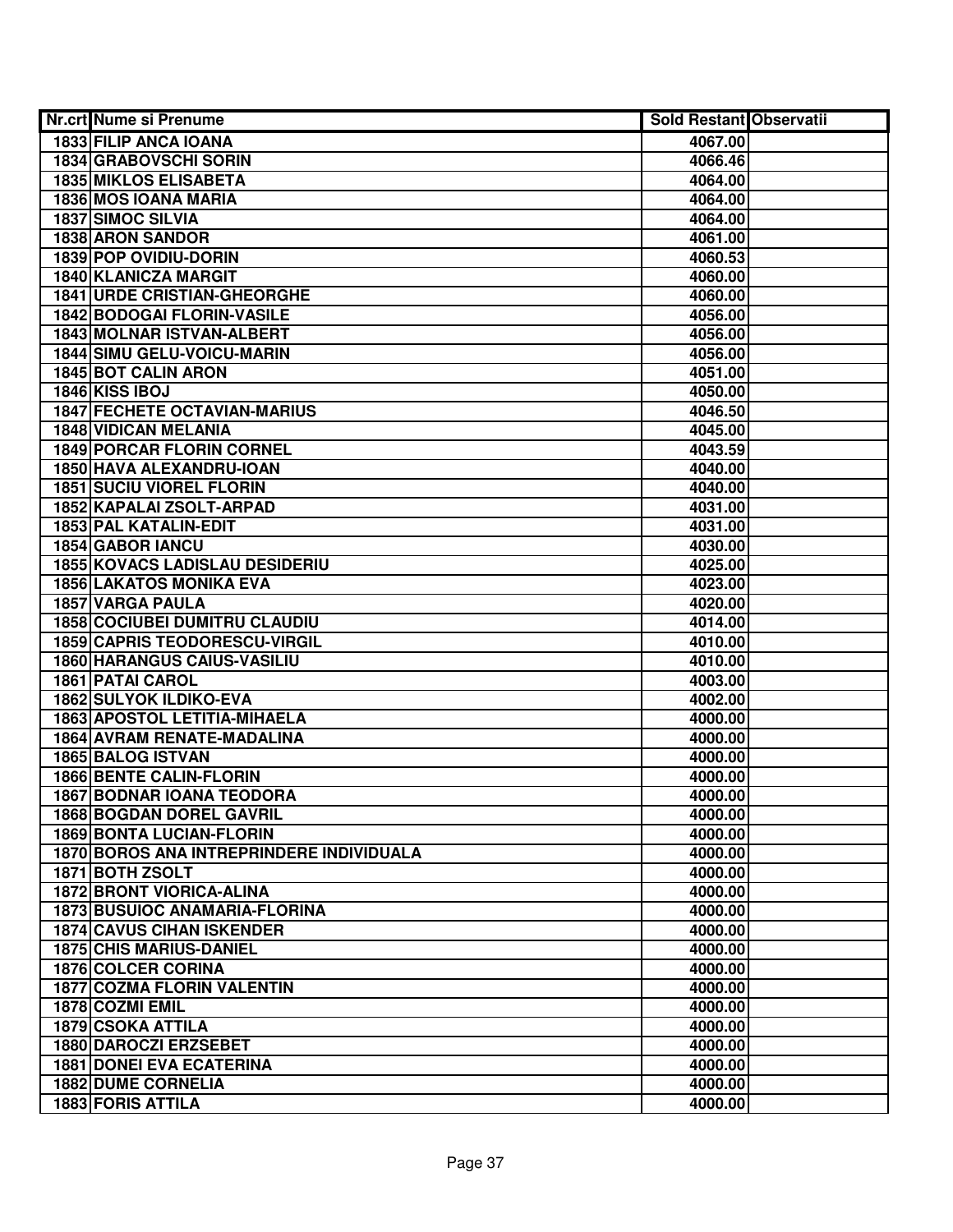| <b>Nr.crt Nume si Prenume</b>        | <b>Sold Restant Observatii</b> |  |
|--------------------------------------|--------------------------------|--|
| <b>1884 GABOR KATALIN</b>            | 4000.00                        |  |
| 1885 GABOR MANDRA                    | 4000.00                        |  |
| 1886 GERGELY KAROLY                  | 4000.00                        |  |
| 1887 GHETEA ANA                      | 4000.00                        |  |
| <b>1888 GHIMIS GEORGETA-CECILIA</b>  | 4000.00                        |  |
| 1889 GLATZ SANDOR-JOZSEF             | 4000.00                        |  |
| 1890 GYORFI OVIDIU-LIVIU             | 4000.00                        |  |
| 1891 HAMZA ZOLTAN-LASZLO             | 4000.00                        |  |
| <b>1892 HANGA GEANINA-CLAUDIA</b>    | 4000.00                        |  |
| 1893 HANIS LASZLO                    | 4000.00                        |  |
| <b>1894 HAPA ECATERINA</b>           | 4000.00                        |  |
| 1895 HERMAN ROZALIA-IZABELA          | 4000.00                        |  |
| <b>1896 HUTYRA GRAM ZOLTAN PETER</b> | 4000.00                        |  |
| <b>1897 KILINC MARIA</b>             | 4000.00                        |  |
| <b>1898 KLAUSZ FERENCZ</b>           | 4000.00                        |  |
| 1899 LASCU MARCEL SI AURELIA-FLORINA | 4000.00                        |  |
| 1900 LASZLO ILDIKO MARIA             | 4000.00                        |  |
| 1901 LAZA FLOARE                     | 4000.00                        |  |
| 1902 LECHINTEANU EUGEN               | 4000.00                        |  |
| <b>1903 LELE MARCEL HORIA</b>        | 4000.00                        |  |
| 1904 MAGHIAR SPERANTA-ADINA          | 4000.00                        |  |
| 1905 MIHANCEA FLORINA-MARINA         | 4000.00                        |  |
| 1906 MIHUTA PETRU-SORIN              | 4000.00                        |  |
| 1907 MOLDOVAN FLORIN                 | 4000.00                        |  |
| <b>1908 MOTOS MARCEL</b>             | 4000.00                        |  |
| 1909 MUDURA MIRELA                   | 4000.00                        |  |
| 1910 MUNTEAN IRINA                   | 4000.00                        |  |
| 1911 NAGY MARTA                      | 4000.00                        |  |
| 1912 NAGY NOEMI                      | 4000.00                        |  |
| 1913 NEDELCU GEORGIAN                | 4000.00                        |  |
| <b>1914 NEGRUTI RODICA ELIZA</b>     | 4000.00                        |  |
| <b>1915 ORASANU MARIUS</b>           | 4000.00                        |  |
| <b>1916 PATCAS CRINA NARCISA</b>     | 4000.00                        |  |
| <b>1917 PATRASCU NATALIA</b>         | 4000.00                        |  |
| <b>1918 PETRICA ALINA RAMONA</b>     | 4000.00                        |  |
| 1919 PLES FLORINEL                   | 4000.00                        |  |
| 1920 POPA GEORGETA                   | 4000.00                        |  |
| 1921 POTI MELINDA                    | 4000.00                        |  |
| 1922 RUS ANIKO                       | 4000.00                        |  |
| <b>1923 SANDOR TRAIAN-ANTONIU</b>    | 4000.00                        |  |
| 1924 SAS FERENC                      | 4000.00                        |  |
| <b>1925 SCORTE FLORIAN</b>           | 4000.00                        |  |
| <b>1926 SEICHE FLORIN</b>            | 4000.00                        |  |
| 1927 TABUS TANIA-GEORGETA-IOANA      | 4000.00                        |  |
| 1928 TEGLAS DORINA                   | 4000.00                        |  |
| <b>1929 VICAS FLORIN</b>             | 4000.00                        |  |
| <b>1930 ZBIRCE SANDA CORINA</b>      | 4000.00                        |  |
| 1931 GERGYELY LAJOS                  | 3999.00                        |  |
| 1932 LUPU IBOLYA                     | 3998.00                        |  |
| <b>1933 GAVRILAS COSMIN</b>          | 3995.86                        |  |
| 1934 ALB MONICA                      | 3995.00                        |  |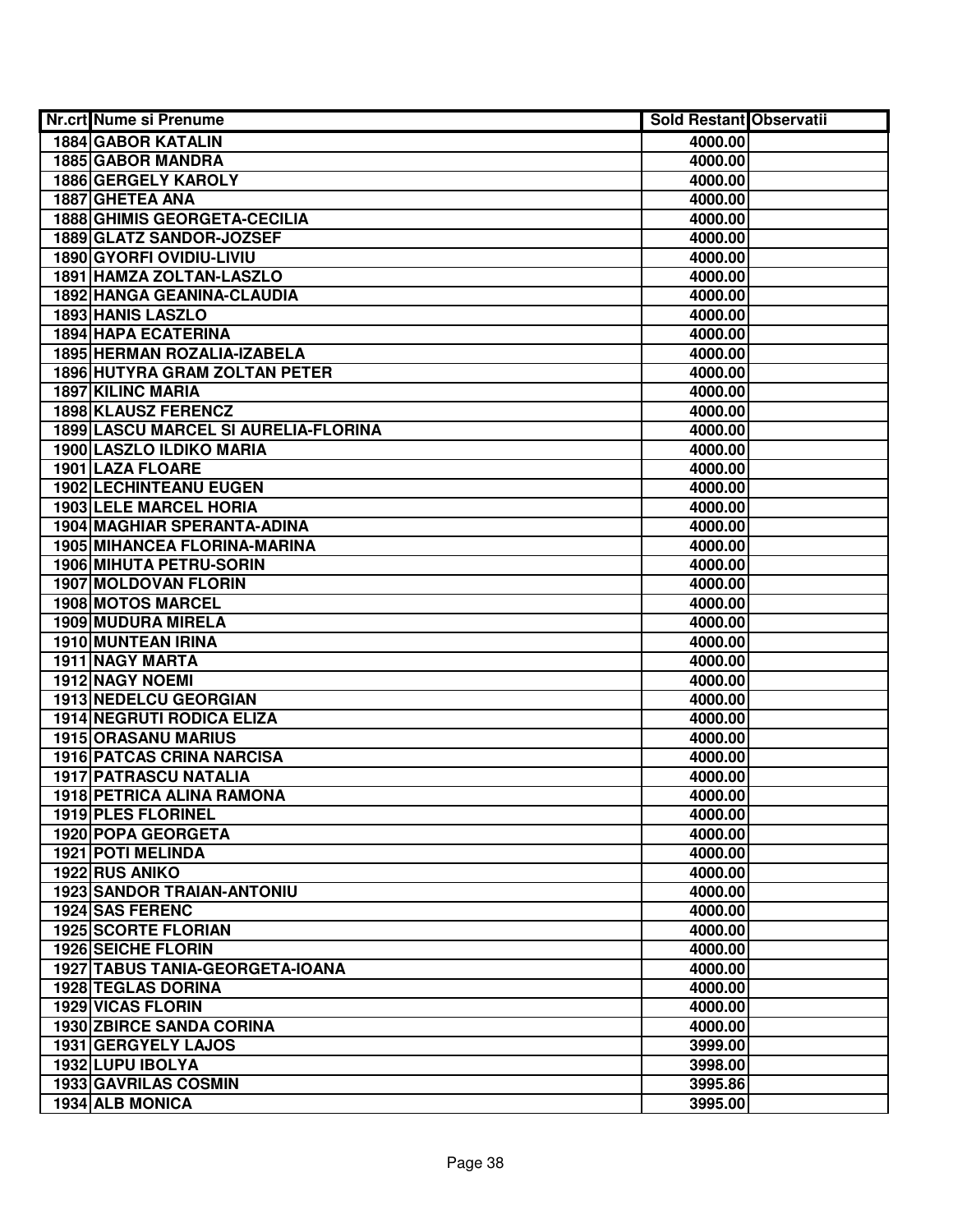| Nr.crt Nume si Prenume                         | <b>Sold Restant Observatii</b> |  |
|------------------------------------------------|--------------------------------|--|
| <b>1935 DUCA EMILIA</b>                        | 3995.00                        |  |
| <b>1936 HODIS RODICA</b>                       | 3995.00                        |  |
| 1937 DRAGAN CARMEN-ADRIANA                     | 3994.00                        |  |
| 1938 GORDAN DANIEL                             | 3994.00                        |  |
| 1939 BARNA GHEORGHE                            | 3993.00                        |  |
| 1940 BOLOCA CRISTIAN                           | 3993.00                        |  |
| 1941 BUT IOANA-GHEORGHINA                      | 3990.00                        |  |
| 1942 PELE DOREL FLORIN SI RODICA               | 3990.00                        |  |
| <b>1943 ERDEI LAVINIA FELICIA</b>              | 3985.00                        |  |
| 1944 BOTA MARTA-LAURA                          | 3984.00                        |  |
| <b>1945 VASARHELYI MARIA</b>                   | 3984.00                        |  |
| 1946 OLAH EMMA                                 | 3983.00                        |  |
| 1947 CARCIUMARU CONSTANTIN SI<br><b>DORINA</b> | 3980.00                        |  |
| 1948 EGYED-DACZ ZOLT-TIBOR                     | 3980.00                        |  |
| 1949 PAL BOGDAN IOAN                           | 3979.00                        |  |
| 1950 MULLER ANDRAS                             | 3977.00                        |  |
| <b>1951 MATEI CATALIN NICOLAE</b>              | 3974.00                        |  |
| 1952 BUNDEA ALEXANDRU MIHAI                    | 3973.00                        |  |
| 1953 COLTA RADU                                | 3970.00                        |  |
| 1954 GABOR STEFAN                              | 3965.00                        |  |
| 1955 CHERELEU DUMITRU-ADRIAN                   | 3964.00                        |  |
| 1956 SILAGHI VASILE                            | 3962.00                        |  |
| 1957 TAMBA SIMONA IOANA                        | 3962.00                        |  |
| 1958 DORNER ALEXANDRU-LUDOVIC-IOAN             | 3956.00                        |  |
| 1959 MATIUT LAVINIU-VALERIU                    | 3955.00                        |  |
| 1960 RADEANU COSTEL                            | 3955.00                        |  |
| 1961 BERENDE NELA-GAFIA                        | 3954.00                        |  |
| 1962 VERES EDMUND-EUGEN                        | 3950.74                        |  |
| 1963 SION IOAN                                 | 3950.00                        |  |
| <b>1964 BULC GHEORGHE CRISTIAN</b>             | 3949.00                        |  |
| <b>1965 DEMIAN TRAIAN-DANIEL SI NICOLETA</b>   | 3948.00                        |  |
| 1966 MURVAI SERGIU RAZVAN                      | 3946.00                        |  |
| 1967 MAGYARI ROBERT-STEFAN                     | 3942.00                        |  |
| <b>1968 TRUBACS MARTA</b>                      | 3940.00                        |  |
| <b>1969 BUMBUI MIHAI CATALIN</b>               | 3937.00                        |  |
| 1970 MASCAS GEORGES-TEODOR                     | 3930.00                        |  |
| 1971 KISKASZA ROBERT                           | 3927.00                        |  |
| <b>1972 VILCEANU MIHAI-SORIN</b>               | 3923.00                        |  |
| <b>1973 GABOR MARTIN</b>                       | 3920.00                        |  |
| 1974 GHILEA FLORIAN-GHEORGHE SI DORINA-DANIELA | 3920.00                        |  |
| <b>1975 HAISAN DOINA</b>                       | 3919.00                        |  |
| 1976 KOZAK ADRIAN                              | 3917.50                        |  |
| <b>1977 BODEA DANIEL-TIBERIU</b>               | 3915.24                        |  |
| 1978 VARGA GHEORGHE-PETRU                      | 3914.00                        |  |
| <b>1979 ROSTAS CAROLINA</b>                    | 3910.00                        |  |
| <b>1980 SIMON RODICA-RAMONA</b>                | 3910.00                        |  |
| 1981 BOLDUT IONEL-CLAUDIU                      | 3901.00                        |  |
| <b>1982 MICH TEOFIL</b>                        | 3901.00                        |  |
| 1983 MANCI DANIEL                              | 3900.00                        |  |
| <b>1984 DAN IOSIF ATTILA</b>                   | 3898.72                        |  |
| <b>1985 ISTOIKA EVA</b>                        | 3898.00                        |  |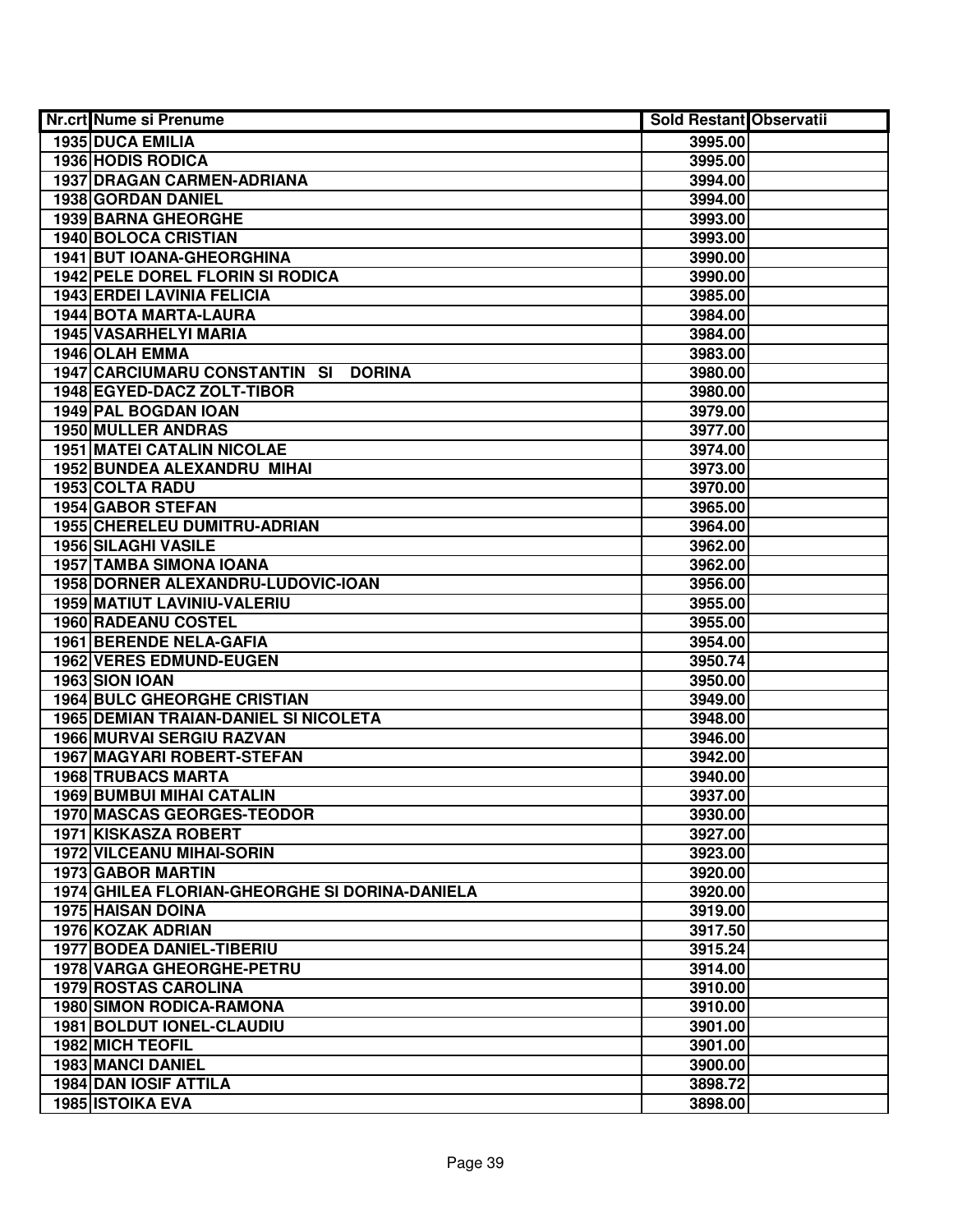| <b>Nr.crt Nume si Prenume</b>                    | Sold Restant Observatii |  |
|--------------------------------------------------|-------------------------|--|
| <b>1986 ISZTOIKA DUMITRU</b>                     | 3895.00                 |  |
| 1987 MARTA ADRIAN-EUGEN                          | 3895.00                 |  |
| 1988 MOGA ANCA                                   | 3895.00                 |  |
| 1989 FLORINCUTA GEORGIANA-LAURA                  | 3891.95                 |  |
| 1990 POPA ADRIAN FLORIN                          | 3887.00                 |  |
| <b>1991 SAS MARIUS RADU</b>                      | 3882.00                 |  |
| 1992 HENDREA CAMELIA-FLORINA SI MARIUS           | 3876.00                 |  |
| <b>1993 HALMAJAN PETRU ADRIAN</b>                | 3872.00                 |  |
| <b>1994 MATICAS IOAN-EMILIAN</b>                 | 3872.00                 |  |
| 1995 OROS IOSIF                                  | 3871.00                 |  |
| <b>1996 IGNATESCU DEZIDERIU ROBERT</b>           | 3868.94                 |  |
| 1997 LAZAR DORIN IOAN                            | 3868.00                 |  |
| 1998 MIKLOS IANCU                                | 3868.00                 |  |
| <b>1999 PENZES IRINA</b>                         | 3867.00                 |  |
| 2000 BALAJ CALIN-SILVIU                          | 3864.79                 |  |
| 2001 FODOR TIBERIU IOSIF                         | 3862.00                 |  |
| 2002 GYERMAN FLORIN - SORIN SI NADIA-LAURA-MARIA | 3861.00                 |  |
| 2003 NEGRUT DAN-SILVIU                           | 3861.00                 |  |
| 2004 CAMPEANU ADRIAN SI MAGHIAR CRISTINA-LAURA   | 3860.00                 |  |
| 2005 BARTOK ANIKO                                | 3859.00                 |  |
| 2006 POPESCU IONUT                               | 3859.00                 |  |
| 2007 GABOR RUPI                                  | 3853.00                 |  |
| 2008 DAMICS FERENC-SANDOR                        | 3850.00                 |  |
| 2009 NYIRI GABRIEL                               | 3850.00                 |  |
| 2010 MOLDOVAN LUCICA                             | 3849.00                 |  |
| <b>2011 MOTEI CONSTANTIN</b>                     | 3847.54                 |  |
| 2012 NAZIR IRFAN                                 | 3845.15                 |  |
| 2013 CIORBA MARIUS                               | 3844.00                 |  |
| 2014 COLTA MIRCEA                                | 3837.00                 |  |
| 2015 PAP SANDOR-JOZSEF                           | 3837.00                 |  |
| 2016 KAJCZA MARIA                                | 3836.00                 |  |
| 2017 DANCIU ADRIAN-CRISTIAN                      | 3835.67                 |  |
| 2018 ISZTOIKA LUDOVIC                            | 3835.00                 |  |
| 2019 MARINA FLORIN-ADRIAN                        | 3834.00                 |  |
| 2020 CIUHANDU BOGDAN-DANUT                       | 3833.00                 |  |
| 2021 GABOR STEFAN-SAMUEL                         | 3832.58                 |  |
| 2022 CERNAU MARIA                                | 3832.00                 |  |
| 2023 ISZTOIKA RUPI                               | 3831.00                 |  |
| 2024 SZONDI EDITH                                | 3828.00                 |  |
| 2025 VENTEL KALMAN                               | 3827.00                 |  |
| 2026 LASCAU GABRIELA ANAMARIA                    | 3825.00                 |  |
| 2027 TUSA CLAUDIU-CATALIN                        | 3825.00                 |  |
| 2028 GHIURAU GHEORGHE SI ELENA                   | 3824.00                 |  |
| 2029 LADANYI TIBOR-ISTVAN                        | 3824.00                 |  |
| 2030 POENARU GEORGE                              | 3822.56                 |  |
| 2031 KAPAS PETER-ZSOLT SI NAOMI REBECA           | 3822.00                 |  |
| 2032 MARTIN IOAN                                 | 3816.00                 |  |
| 2033 KELE IANOS                                  | 3815.00                 |  |
| 2034 POPA IOAN-ADRIAN                            | 3815.00                 |  |
| 2035 FELECAN VOICU-SORIN                         | 3814.00                 |  |
| 2036 NISTOR JANOS                                | 3813.00                 |  |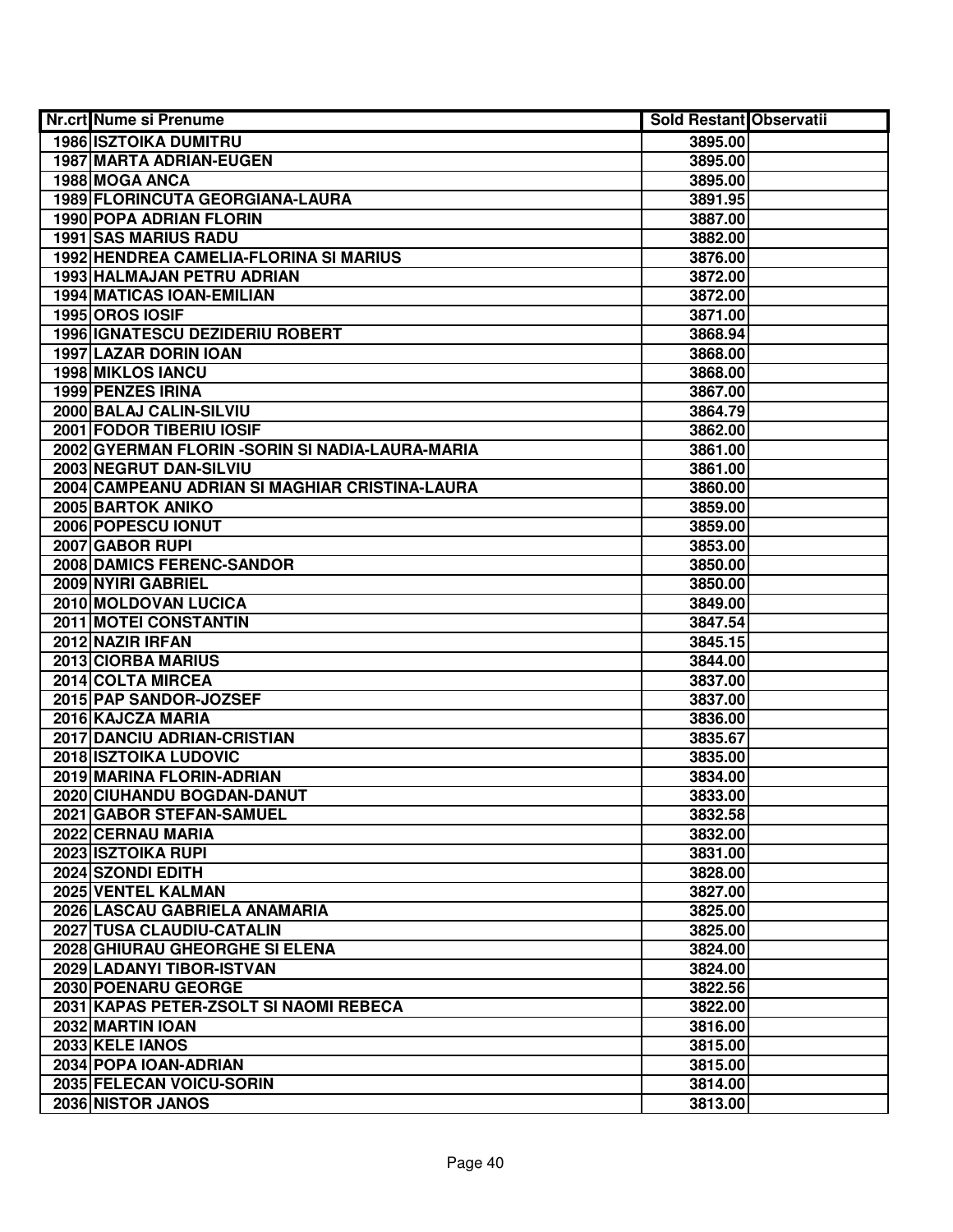| <b>Nr.crt Nume si Prenume</b>         | <b>Sold Restant Observatii</b> |  |
|---------------------------------------|--------------------------------|--|
| 2037 GABOR GAVRIL                     | 3804.00                        |  |
| 2038 HETES-PESTEAN PASCU              | 3804.00                        |  |
| 2039 SCORTEA COSMIN-GHEORGHE          | 3804.00                        |  |
| 2040 HEGHEDUS PETRU-ADRIAN            | 3800.00                        |  |
| 2041 MADA GHEORGHE - ADRIAN           | 3800.00                        |  |
| 2042 SARKADI EMIL                     | 3800.00                        |  |
| 2043 SIMON ADRIAN-EMIL                | 3800.00                        |  |
| 2044 IENCIU VLAD-OCTAVIAN             | 3795.00                        |  |
| 2045 SZILAGY JANOS-IMRE               | 3794.00                        |  |
| 2046 BAHICA VASILE                    | 3790.00                        |  |
| 2047 GEREBENES RUDI                   | 3790.00                        |  |
| 2048 MATYAS JOZSEF                    | 3784.00                        |  |
| 2049 DERECICHEI ADRIAN                | 3779.00                        |  |
| 2050 NISTOR BIANCA                    | 3777.34                        |  |
| 2051 MAIORESCU IOANA MADALINA         | 3777.00                        |  |
| 2052 OROS ADRIAN                      | 3775.50                        |  |
| 2053 BRADEA GHEORGHE                  | 3775.00                        |  |
| <b>2054 MEZEI PARASCHIVA SI IOSIF</b> | 3775.00                        |  |
| 2055 MERA NICOLAE SI VIORICA          | 3771.00                        |  |
| 2056 MADA LUCIAN                      | 3770.00                        |  |
| 2057 ROSTAS IONAT                     | 3766.00                        |  |
| 2058 LAZA LIVIU                       | 3762.25                        |  |
| 2059 VARGA ALIN-COSMIN                | 3756.00                        |  |
| 2060 GABORAS SANDOR                   | 3750.00                        |  |
| 2061 SUCIU SEBASTIAN                  | 3750.00                        |  |
| 2062 SZTOJKA KLARA                    | 3750.00                        |  |
| 2063 GHETE IOAN                       | 3746.00                        |  |
| 2064 BODEA NORBERT                    | 3745.00                        |  |
| 2065 MAGHIAR CARMEN-TEODORA           | 3739.00                        |  |
| 2066 MAROLEANU EMIL                   | 3733.00                        |  |
| <b>2067 SAMU IVAN</b>                 | 3732.50                        |  |
| 2068 SFARLEA MIRCEA-FLORIAN           | 3720.00                        |  |
| 2069 SARKADI ATTILA                   | 3714.00                        |  |
| 2070 PANTEA LUCIA-CARMEN              | 3712.00                        |  |
| 2071 SFERLE FLORIAN-SEBASTIAN         | 3711.50                        |  |
| 2072 GUG FLORIN CRISTIAN              | 3710.13                        |  |
| 2073 BOSCA SERGIU                     | 3710.00                        |  |
| 2074 DELCZEG CSABA                    | 3710.00                        |  |
| 2075 SECARA NELA-MIRELA               | 3710.00                        |  |
| 2076 MARKOVICS SANDOR                 | 3703.00                        |  |
| 2077 BROINAS ALEXANDRU MIHAI          | 3701.00                        |  |
| 2078 FEKETE IRINA                     | 3701.00                        |  |
| 2079 GABOR GETA                       | 3700.00                        |  |
| 2080 GABOR MARIA                      | 3700.00                        |  |
| 2081 GABOR RITA MANDRA                | 3700.00                        |  |
| 2082 POPESCU SERGIU-RAUL              | 3700.00                        |  |
| 2083 TIUTIU SILVIAN-VLADUT            | 3700.00                        |  |
| 2084 LINGURAR TRAIAN                  | 3697.00                        |  |
| 2085 POPA ADRIAN-NICOLAE              | 3696.00                        |  |
| 2086 SFRENGEU ILIE-IERONIM            | 3692.00                        |  |
| 2087 DICU SERGIU-PETRU                | 3691.00                        |  |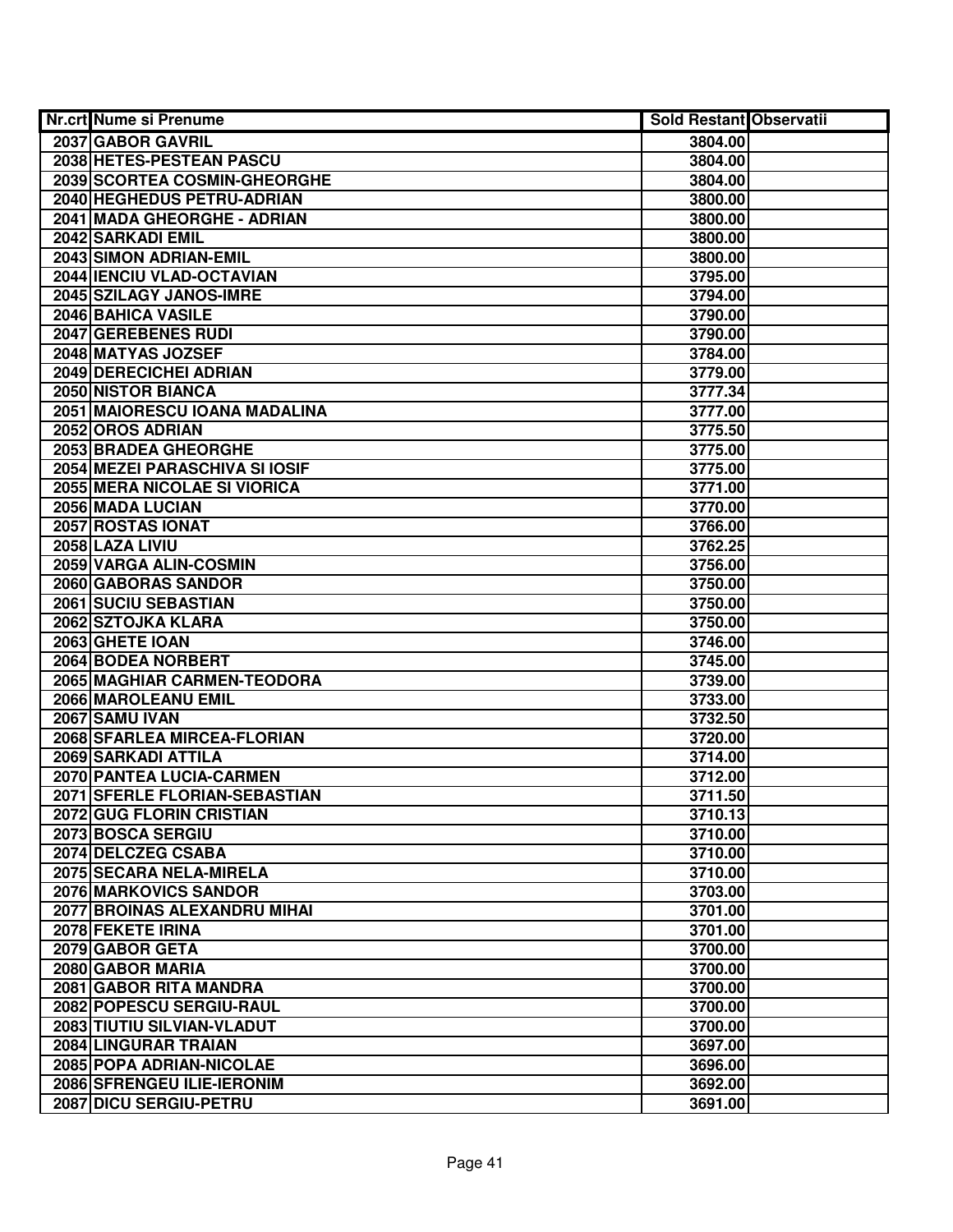| <b>Nr.crt Nume si Prenume</b>        | <b>Sold Restant Observatii</b> |  |
|--------------------------------------|--------------------------------|--|
| 2088 GABOR IANCU                     | 3690.00                        |  |
| 2089 TIODAR ILEANA                   | 3687.00                        |  |
| 2090 LUCUTA VICTOR IONEL             | 3685.00                        |  |
| 2091 FECHETE MARGARETA               | 3681.00                        |  |
| 2092 LUKACS GABRIELA-EVA-MIRELA      | 3680.00                        |  |
| 2093 CMECIU CRISTIAN-ROMULUS         | 3678.00                        |  |
| 2094 SANTER TIBERIU                  | 3678.00                        |  |
| 2095 TURCUT ADRIAN VASILE            | 3674.00                        |  |
| 2096 DASCAL IONEL                    | 3670.00                        |  |
| <b>2097 BRINZAS MARIUS STELIAN</b>   | 3664.10                        |  |
| 2098 VARGA ALEXANDRU-GYULA           | 3660.00                        |  |
| 2099 CICU VASILE-DANIEL              | 3656.00                        |  |
| 2100 SERB IOAN-AURELIAN              | 3652.00                        |  |
| 2101 GABOR IANOS                     | 3650.00                        |  |
| 2102 TOCAIU IOAN                     | 3643.00                        |  |
| 2103 MATYAS IOSIF                    | 3640.00                        |  |
| 2104 POPOVICI FLORIN                 | 3636.41                        |  |
| 2105 IOVAN MARIA EVA                 | 3635.00                        |  |
| 2106 DAVID LUCRETIA                  | 3632.00                        |  |
| 2107 CRISAN CLAUDIU                  | 3630.00                        |  |
| 2108 PETCU TOADER                    | 3630.00                        |  |
| 2109 BRAJER IANOS GYORGY             | 3628.00                        |  |
| 2110 BUHAS FLORIAN-BOGDAN            | 3627.00                        |  |
| 2111 MOLNAR KAROLY                   | 3625.50                        |  |
| 2112 BALLA LAURA CLAUDIA             | 3624.00                        |  |
| 2113 TIPLEA DANIEL CRISTIAN          | 3623.00                        |  |
| 2114 CIPCIRI ADRIAN-SORIN SI LILIANA | 3621.00                        |  |
| 2115 KATONA FRANCISC                 | 3619.00                        |  |
| 2116 MESTER JOZSEF-CSABA             | 3613.00                        |  |
| 2117 ILAS CALIN ANDRONIC             | 3612.00                        |  |
| 2118 MIKLOS MATEI                    | 3612.00                        |  |
| 2119 COLTA ROZALIA                   | 3609.00                        |  |
| 2120 BALLA TIBOR-MIKLOS              | 3605.45                        |  |
| 2121 ARI ATTILA                      | 3604.00                        |  |
| 2122 CIORDAS MARIN                   | 3602.00                        |  |
| 2123 DE MUCCI LUIGI                  | 3601.00                        |  |
| 2124 RUS PETRU-NICOLAE               | 3600.00                        |  |
| 2125 VARGA ROMULUS-NICOLAE           | 3600.00                        |  |
| 2126 AVRAM FLORIN                    | 3599.00                        |  |
| 2127 INDRIES CLAUDIA DOLORES         | 3599.00                        |  |
| 2128 SZABO ADALBERT                  | 3598.00                        |  |
| 2129 MATEA NICOLAE                   | 3597.00                        |  |
| 2130 BOTOS SEBASTIAN-CRISTIAN        | 3590.00                        |  |
| 2131 BRADAU CRISTIAN-GHEORGHE        | 3590.00                        |  |
| 2132 POIANA CRISTINEL                | 3590.00                        |  |
| 2133 VALCEANU TEODORA-ALEXANDRA      | 3589.00                        |  |
| 2134 BARBES DIXINA                   | 3585.00                        |  |
| 2135 MARCUT VALERIA-LILIANA          | 3578.00                        |  |
| 2136 BRIZZI ANTONIETTA               | 3577.00                        |  |
| 2137 ROSTAS MALIN                    | 3577.00                        |  |
| 2138 SALAJAN SORIN-REMUS             | 3575.00                        |  |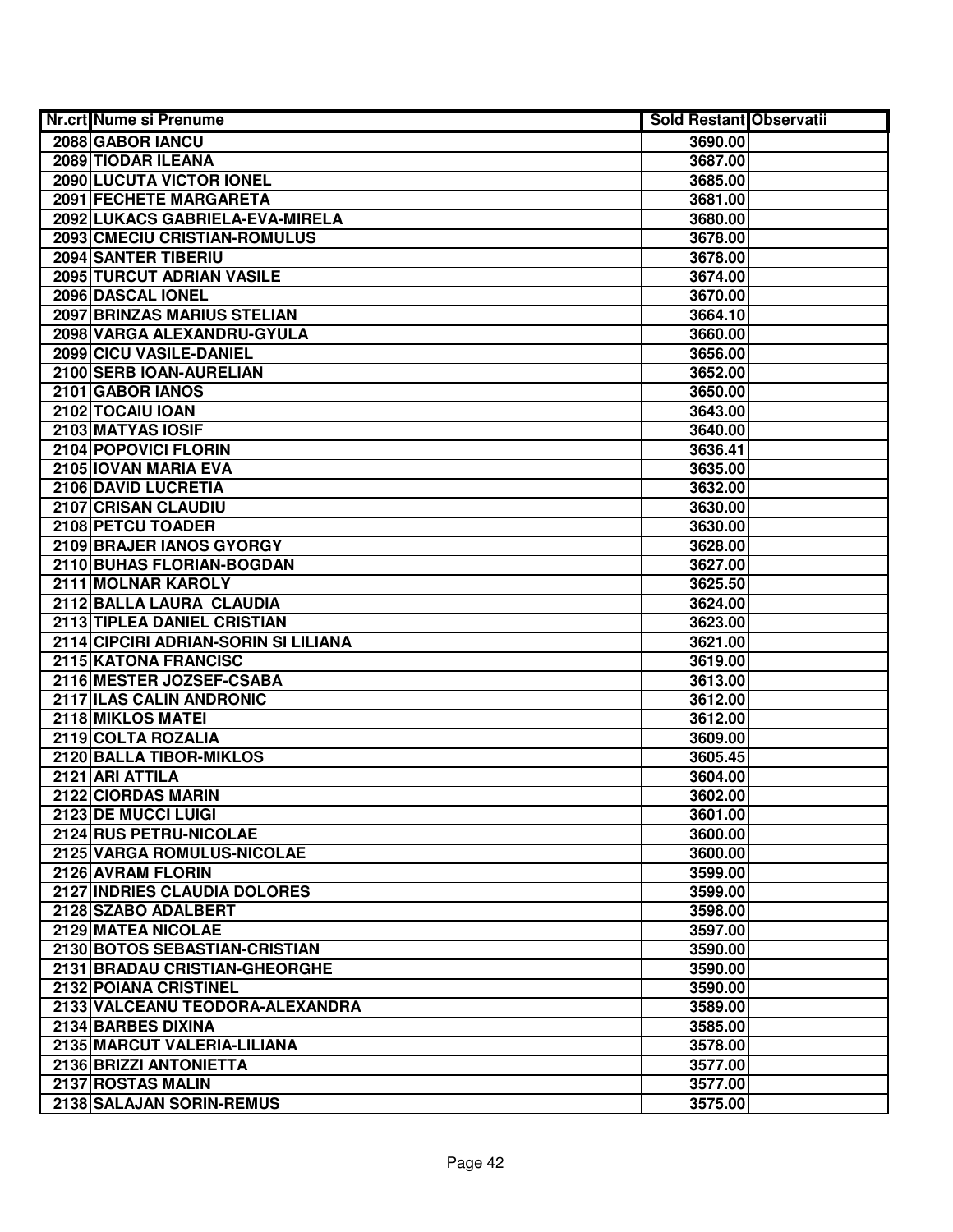| <b>Nr.crt Nume si Prenume</b>                              | <b>Sold Restant Observatii</b> |  |
|------------------------------------------------------------|--------------------------------|--|
| 2139 BEJUSCA IOAN                                          | 3574.00                        |  |
| 2140 LUPSE CAMELIA-MARIANA                                 | 3574.00                        |  |
| 2141 CUC ADINA-NICOLETA                                    | 3572.00                        |  |
| 2142 ERDEI GHEORGHE                                        | 3570.00                        |  |
| 2143 KOVACS IMRE                                           | 3570.00                        |  |
| 2144 BELKO JANOS ZOLTAN                                    | 3565.00                        |  |
| 2145 IOJA CLAUDIA DANIELA                                  | 3564.00                        |  |
| 2146 BANES JESSIE-RUXANDRA                                 | 3562.00                        |  |
| 2147 SZATHMARI CSABA ZSOLT SI ANIKO                        | 3561.00                        |  |
| 2148 SZUCS ROBERT - KAROLY                                 | 3561.00                        |  |
| 2149 POPOVICI IOAN-FLORIN                                  | 3560.00                        |  |
| 2150 KABAI AURELIA                                         | 3557.00                        |  |
| 2151 MARZA ILIE FLORIN                                     | 3552.00                        |  |
| 2152 SALAJAN IOAN MARIN                                    | 3550.00                        |  |
| 2153 IOVA CIPRIAN NICOLAE                                  | 3549.00                        |  |
| 2154 HAMZA NICOLAE                                         | 3544.00                        |  |
| 2155 NAGY ANDREI MIHAI                                     | 3543.00                        |  |
| 2156 DERECICHEI ANGELA                                     | 3539.00                        |  |
| 2157 IGNATESCU CIPRIAN-CONSTANTIN SI MARINA-ALEXANDRINA    | 3535.88                        |  |
| 2158 ROSTAS MATE                                           | 3535.00                        |  |
| 2159 KIS CARMEN                                            | 3533.00                        |  |
| 2160 COJOCARU SORIN-IONUT                                  | 3530.88                        |  |
| 2161 CIRIL GABRIEL-FLORIN                                  | 3528.00                        |  |
| 2162 SZUCS ANDRAS                                          | 3526.00                        |  |
| 2163 CADAR ADRIAN                                          | 3525.00                        |  |
| 2164 OLAR LIANA                                            | 3522.00                        |  |
| 2165 RACZ EMANUEL-DAVID                                    | 3521.00                        |  |
| 2166 GABOR GABRIEL                                         | 3520.00                        |  |
| 2167 IANTO ARPAD-CSONGOR                                   | 3520.00                        |  |
| 2168 ISZTOIKA GAVRIL                                       | 3516.00                        |  |
| 2169 TOTH OLIVER                                           | 3515.00                        |  |
| 2170 TONT GOMBOS FLORIAN                                   | 3514.00                        |  |
| 2171 BLAGA ECATERINA                                       | 3512.00                        |  |
| 2172 GABOR GETA                                            | 3509.00                        |  |
| 2173 OVANESCU CONSTANTIN-CIPRIAN                           | 3506.00                        |  |
| 2174 CIORDAS CONSTANTIN                                    | 3502.00                        |  |
| 2175 STOICA RUPERT                                         | 3501.50                        |  |
| 2176 CAB.AVOCATIAL MAN COSMIN                              | 3501.00                        |  |
| 2177 BALOGH RUDOLF KAJCZA MONICA                           | 3500.00                        |  |
| 2178 KUPE MELINDA ANITA                                    | 3500.00                        |  |
| 2179 POGOR MARINA                                          | 3500.00                        |  |
| 2180 SAJN-GYORFI ILDIKO<br>2181 DRIMBE SEBASTIAN-ALEXANDRU | 3500.00                        |  |
| 2182 LASCU EUGEN                                           | 3498.00                        |  |
| 2183 FARAIANU GEORGE HORIA                                 | 3497.98                        |  |
| 2184 MOISA DANIELA SI CRISTIAN                             | 3494.00<br>3494.00             |  |
| 2185 HURMUZ DAN                                            | 3493.00                        |  |
| 2186 DOMBI BERTALAN                                        |                                |  |
| 2187 THEISZ SANDOR                                         | 3481.00<br>3481.00             |  |
| 2188 DOBAI MARIANA                                         | 3480.00                        |  |
| 2189 COBIRZAN GHITA SI MARIA                               | 3479.00                        |  |
|                                                            |                                |  |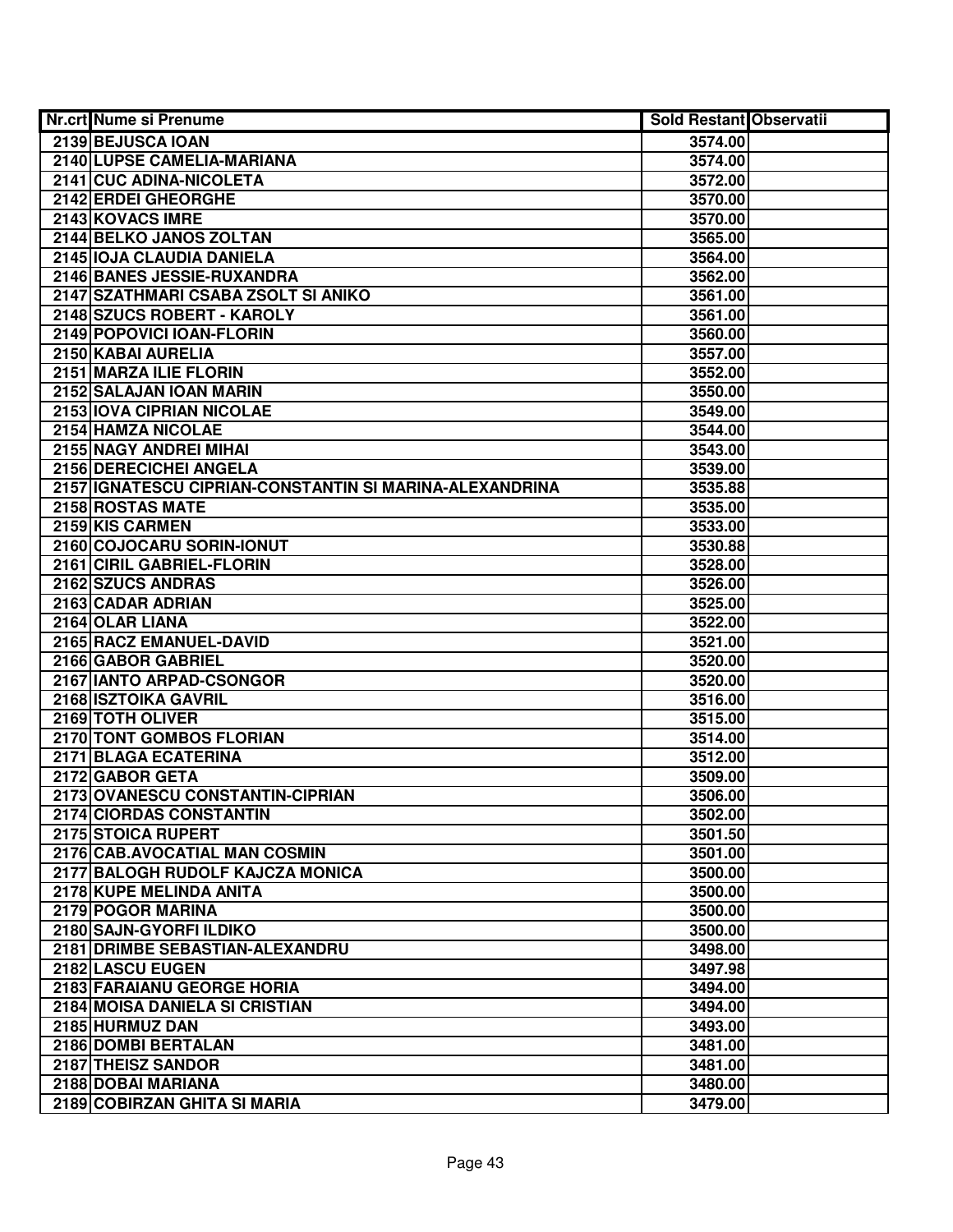| <b>Nr.crt Nume si Prenume</b>      | <b>Sold Restant Observatii</b> |  |
|------------------------------------|--------------------------------|--|
| 2190 STOICA JANOS SI EVA           | 3478.00                        |  |
| 2191 SOTOC RAOUL ALEXANDRU         | 3475.00                        |  |
| <b>2192 LAL IOAN</b>               | 3474.00                        |  |
| 2193 SOLOMIE VERONICA              | 3472.00                        |  |
| 2194 MAGHIAR SORINA ADINA          | 3471.00                        |  |
| <b>2195 TURJUC CRISTIAN IOSIF</b>  | 3470.00                        |  |
| 2196 MATEI ADRIAN GH               | 3467.00                        |  |
| 2197 CHENIB AYMEN                  | 3466.00                        |  |
| 2198 LUNG-MITRICA NICHITA          | 3460.00                        |  |
| 2199 TUCALIUC DIMITRIE             | 3460.00                        |  |
| <b>2200 VIDICAN FLORIN-DANIEL</b>  | 3458.00                        |  |
| 2201 FOGHIS CATALIN-FLORIN         | 3456.00                        |  |
| 2202 ISTOICA BANDI                 | 3456.00                        |  |
| 2203 LINGURAR AUREL                | 3456.00                        |  |
| 2204 BOGDAN GABRIELA               | 3455.00                        |  |
| 2205 COZMA VLAD SI SUSANA          | 3450.00                        |  |
| 2206 GABOR SUSANA GIZELA           | 3450.00                        |  |
| 2207 GUNTA DANIELA                 | 3450.00                        |  |
| 2208 MARIAN IOACHIM-DOREL          | 3449.00                        |  |
| 2209 BELCE ALEXANDRU               | 3446.00                        |  |
| 2210 POPA OVIDIU                   | 3444.00                        |  |
| 2211 BALINT DAVID                  | 3443.00                        |  |
| 2212 FARTEA ZSOLT ATTILA           | 3443.00                        |  |
| 2213 TODA MARIA                    | 3441.00                        |  |
| 2214 KURUCZ ALEXANDRU              | 3440.00                        |  |
| 2215 JUCA VIOREL                   | 3439.00                        |  |
| 2216 ISZTOJKA EVA                  | 3438.00                        |  |
| 2217 BENGA VIOREL                  | 3436.00                        |  |
| 2218 CALIN MARIUS-GHEORGHE         | 3432.00                        |  |
| 2219 FODOR FLAVIUS COSMIN          | 3432.00                        |  |
| 2220 PASCALAU IOAN                 | 3430.00                        |  |
| 2221 ESER REMZI                    | 3429.00                        |  |
| 2222 BISTRAN NICOLAE-VALENTIN      | 3426.00                        |  |
| 2223 KEREZSI BELLA - ANGELO        | 3418.50                        |  |
| 2224 CRISAN DORIN                  | 3418.00                        |  |
| 2225 HAIDUCSI ARPAD                | 3418.00                        |  |
| 2226 NEGRU PETRU                   | 3415.00                        |  |
| 2227 CSENGERI JOZSEF               | 3414.00                        |  |
| 2228 NAGY STEFAN-MARIUS            | 3407.00                        |  |
| 2229 ZEMBREA ALEXANDRU-FRANCISC    | 3405.50                        |  |
| 2230 GABOR DEMETER SI TEREZA       | 3405.00                        |  |
| 2231 ROSTAS MATEL                  | 3405.00                        |  |
| 2232 KOVACI GABRIEL                | 3400.00                        |  |
| 2233 LEONTE COSTICA                | 3400.00                        |  |
| <b>2234 MARCON VASILE GHEORGHE</b> | 3400.00                        |  |
| 2235 POP BOGDAN-MIRCEA             | 3399.00                        |  |
| 2236 SFERLE IOAN SI DOINA          | 3399.00                        |  |
| 2237 DUTA ALEXANDRU-NICOLAE        | 3396.00                        |  |
| 2238 LUNCA IOSIF                   | 3394.00                        |  |
| 2239 NIREAN GHEORGHE-ADRIAN        | 3393.00                        |  |
| 2240 SULTAN-TIRTEA ALEXANDRU-CALIN | 3392.20                        |  |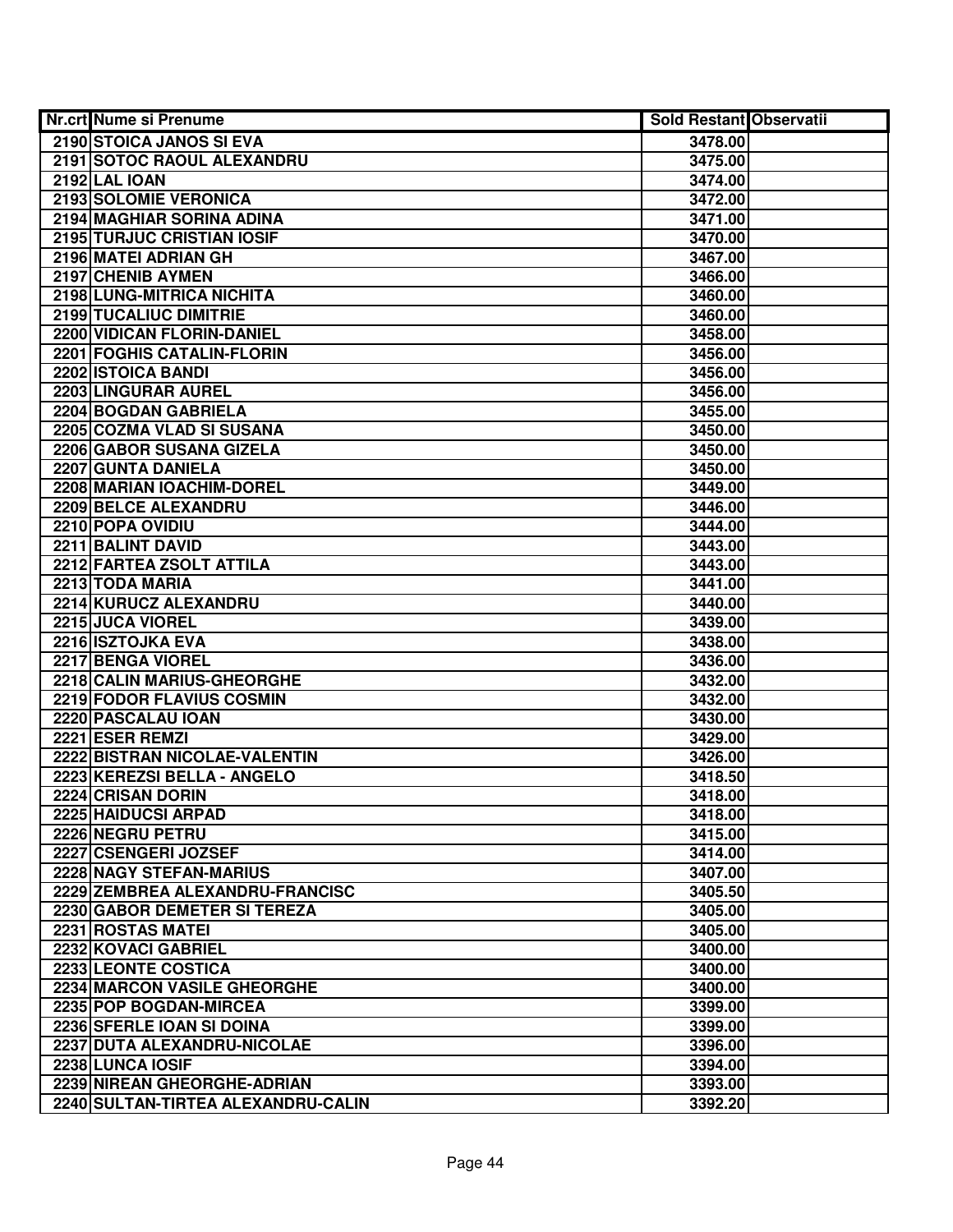| <b>Nr.crt Nume si Prenume</b>                       | Sold Restant Observatii |  |
|-----------------------------------------------------|-------------------------|--|
| 2241 PERRIA ALESSANDRO                              | 3392.00                 |  |
| 2242 BARATI ENEAS                                   | 3389.00                 |  |
| 2243 LAZAR MARIANA DOINA                            | 3389.00                 |  |
| 2244 FARAGAU-DIACONESCU GAVRIL-CORNEL               | 3385.00                 |  |
| 2245 GHIMAN REMUS-PAUL                              | 3380.00                 |  |
| 2246 ORBAI NICOLAE ALIN FLORIN                      | 3374.00                 |  |
| 2247 LUP MARIUS GHEORGHE                            | 3370.00                 |  |
| 2248 DINU ANDREI-COSMIN                             | 3362.00                 |  |
| <b>2249 OROSZ IOAN</b>                              | 3362.00                 |  |
| 2250 LELEA VASILE-CATALIN                           | 3356.00                 |  |
| 2251 BOLOJAN FLORIN-CRISTIAN                        | 3354.00                 |  |
| 2252 LAZA LUCIAN                                    | 3354.00                 |  |
| 2253 LYBERIOU MAGDALINI                             | 3354.00                 |  |
| 2254 POPESCU SEBASTIAN TUDOR                        | 3353.00                 |  |
| 2255 FLORIAN GYONGYI TUNDE                          | 3350.00                 |  |
| 2256 PORTAN CALIN IOAN                              | 3350.00                 |  |
| 2257 ROSTAS CRAISOR                                 | 3350.00                 |  |
| 2258 HOSU DANIELA                                   | 3345.00                 |  |
| 2259 CAVASDAN CORNEL-VALERIU                        | 3342.00                 |  |
| 2260 BANHIDI LORAND                                 | 3337.00                 |  |
| 2261 LETEA SERGIU TEODOR                            | 3336.00                 |  |
| 2262 LARINT IOAN                                    | 3334.00                 |  |
| 2263 LES NICUSOR VIOREL                             | 3333.00                 |  |
| 2264   I.I.BALAN RADU-CRISTIAN - INTREP.INDIVIDUALA | 3332.00                 |  |
| 2265 BABO GHEORGHE                                  | 3330.00                 |  |
| 2266 BIRAU VALENTIN-MARIN SI LIVIA                  | 3325.00                 |  |
| 2267 GAVRILAS ELISABETA SI VIOREL-TRAIAN            | 3324.00                 |  |
| 2268 POPOVICI IONUT-SERBAN                          | 3320.02                 |  |
| 2269 BOGARIU ADRIAN-IONEL                           | 3320.00                 |  |
| 2270 SOLYOM MONIKA-ERIKA                            | 3320.00                 |  |
| 2271 VOICILA DORIAN-IONUT                           | 3320.00                 |  |
| 2272 SILAGHI PAUL-FLORIN                            | 3317.50                 |  |
| 2273 BUNGAU FLORIN-TEODOR                           | 3316.00                 |  |
| 2274 ISZTOJKA GAVRIL                                | 3315.00                 |  |
| 2275 BRANDAS CRISTIAN                               | 3310.18                 |  |
| 2276 LUP ALEXANDRU                                  | 3310.00                 |  |
| 2277 MOTOS SERGIU                                   | 3305.00                 |  |
| 2278 MURVAI BRUNO                                   | 3305.00                 |  |
| 2279 CIGHIR SERBAN-VLAD                             | 3304.00                 |  |
| 2280 SZIME-NECHIFOR RENATO-GABRIEL                  | 3303.00                 |  |
| 2281 LACZKO FRANCISC                                | 3301.00                 |  |
| 2282 BAYCZAR FERENCZ                                | 3300.00                 |  |
| 2283 DUDOMA EUGEN                                   | 3297.00                 |  |
| 2284 KECSE ATTILA ISTVAN                            | 3297.00                 |  |
| 2285 GABOR GABORE SI ROZALIA                        | 3294.00                 |  |
| 2286 BOROS DAN ALEXANDRU                            | 3292.00                 |  |
| 2287 KALOZ LAURENTIU                                | 3291.00                 |  |
| 2288 CIOABA STEFAN                                  | 3290.00                 |  |
| 2289 TITI ADALBERT                                  | 3288.96                 |  |
| 2290 BERE CORINA-DELIA                              | 3287.00                 |  |
| 2291 RETEK TIBOR                                    | 3284.00                 |  |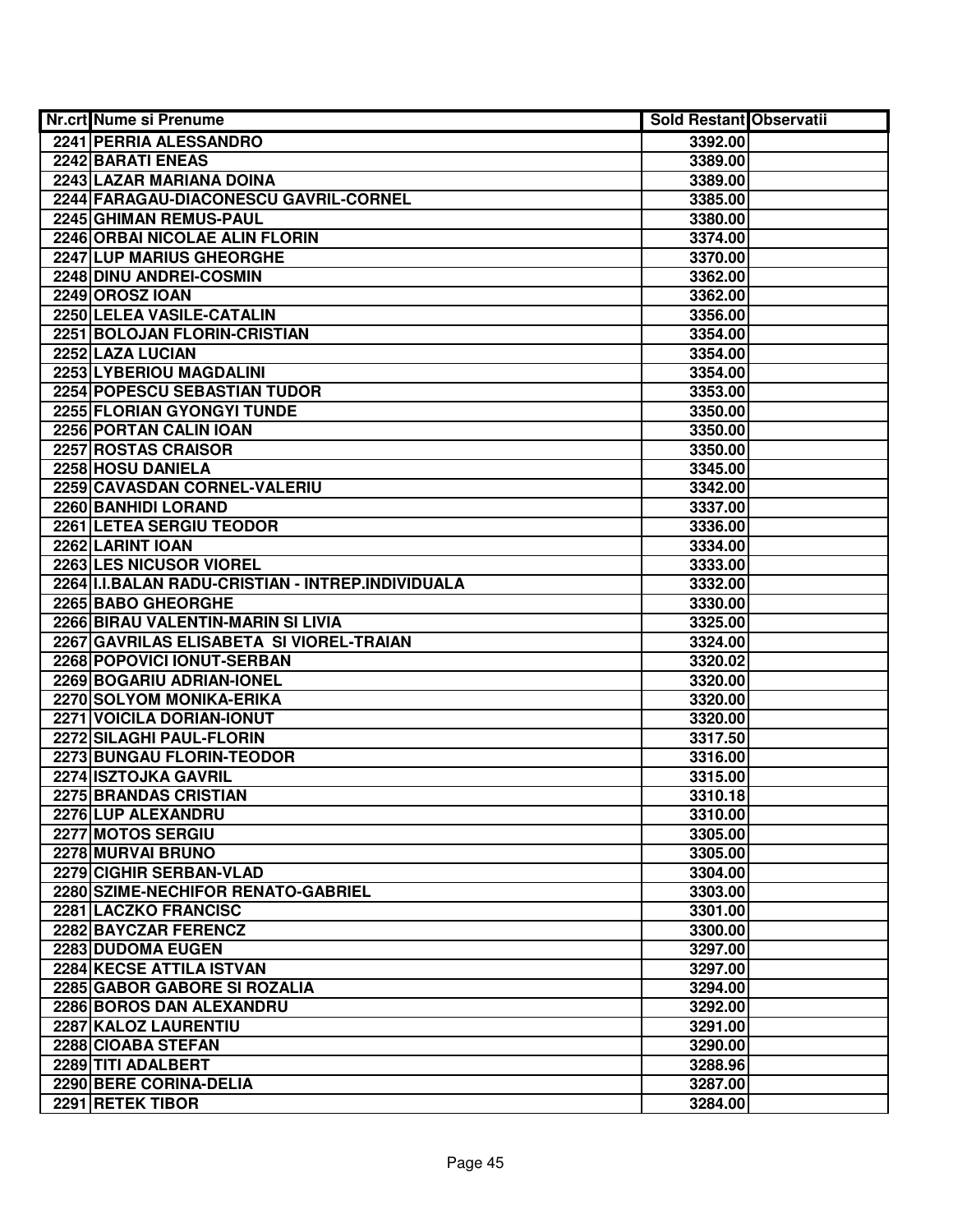| <b>Nr.crt Nume si Prenume</b>               | <b>Sold Restant Observatii</b> |  |
|---------------------------------------------|--------------------------------|--|
| 2292 PETRICAS GHEORGHE                      | 3283.00                        |  |
| 2293 ROXIN GAVRIL OVIDIU SI ALEXANDRU FRA   | 3280.00                        |  |
| 2294 FURTOS ANDREI-VALENTIN                 | 3278.00                        |  |
| 2295 LACRARU ADRIAN                         | 3278.00                        |  |
| 2296 PANTEA DANIEL-DACIAN                   | 3275.00                        |  |
| 2297 PETRE ADRIANA-MARIA                    | 3273.00                        |  |
| 2298 SZTOIKA GABOR                          | 3271.00                        |  |
| 2299 BUDAI ERZSEBET                         | 3270.00                        |  |
| 2300 BUDAI MELINDA                          | 3270.00                        |  |
| 2301 SZILAGY RUDOLF                         | 3270.00                        |  |
| 2302 KOVACS MIRCEA-IOAN SI CODRUTA          | 3266.00                        |  |
| 2303 SZEKELY OFELIA-DORINA                  | 3265.00                        |  |
| 2304 BAICAN FLORIN-VASILE SI EMOKE-IZABELLA | 3262.00                        |  |
| 2305 VERES MIHAI                            | 3260.00                        |  |
| 2306 OPRIS LOREDAN-LAURENTIU                | 3259.00                        |  |
| 2307 LUP IOANA ADELINA                      | 3258.00                        |  |
| 2308 PESCAR IOSIF                           | 3257.00                        |  |
| 2309 POTROVITA IOANA-CRISTINA               | 3252.00                        |  |
| 2310 AVRAMESCU NICUSOR                      | 3250.00                        |  |
| 2311 BURCEA RUPI                            | 3250.00                        |  |
| 2312 ELES CSABA-SEBASTIAN-NICOLAE           | 3250.00                        |  |
| 2313 GUZMANN SANDOR-JOZSEF                  | 3250.00                        |  |
| 2314 POP GHEORGHE                           | 3250.00                        |  |
| 2315 STAN ELENA                             | 3250.00                        |  |
| 2316 FLOREA CORINA-ANAMARIA                 | 3249.00                        |  |
| 2317 ALB ANDREI                             | 3246.00                        |  |
| 2318 MISTOR SORIN - CRISTINEL               | 3246.00                        |  |
| 2319 HEGEDUS CORNELIA-IOANA                 | 3245.00                        |  |
| 2320 CATANA ALEXANDRU SI FLOAREA            | 3241.00                        |  |
| 2321 POP MONICA                             | 3241.00                        |  |
| 2322 BALAZS GYULA                           | 3240.00                        |  |
| 2323 GHENGHIU DANA-BIANCA                   | 3235.00                        |  |
| 2324 MODA SANDOR                            | 3235.00                        |  |
| 2325 OTVOS ROZALIA                          | 3234.10                        |  |
| 2326 AMBRUZS FRANCISC CSABA SI KATALIN      | 3233.00                        |  |
| 2327 BEDO ERIKA-REKA                        | 3232.00                        |  |
| 2328 HORVATH KALMAN                         | 3228.00                        |  |
| 2329 USATII ALEXANDRA                       | 3227.00                        |  |
| 2330 STEFANESCU GHEORGHE-FLORIN             | 3225.00                        |  |
| 2331 TURA IOAN                              | 3220.00                        |  |
| 2332 BODEA MARCEL                           | 3217.00                        |  |
| 2333 BONATIU MIHAELA SI GHEORGHE            | 3217.00                        |  |
| 2334 GABOR ANDREI                           | 3217.00                        |  |
| 2335 CAMPEAN MIRCEA-COSMIN                  | 3216.00                        |  |
| 2336 POPA PETRU SI LIVIA                    | 3216.00                        |  |
| 2337 KISS ELEMER                            | 3215.00                        |  |
| 2338 NEGRUT IOAN - VLADIMIR                 | 3215.00                        |  |
| 2339 TEKERES ANDREI ROBERT                  | 3215.00                        |  |
| 2340 MOTRIUC TIBERIU-EMILIAN                | 3214.00                        |  |
| 2341 BORSI ARMOND                           | 3213.00                        |  |
| 2342 SASVARI DANIEL-GEORGE                  | 3212.00                        |  |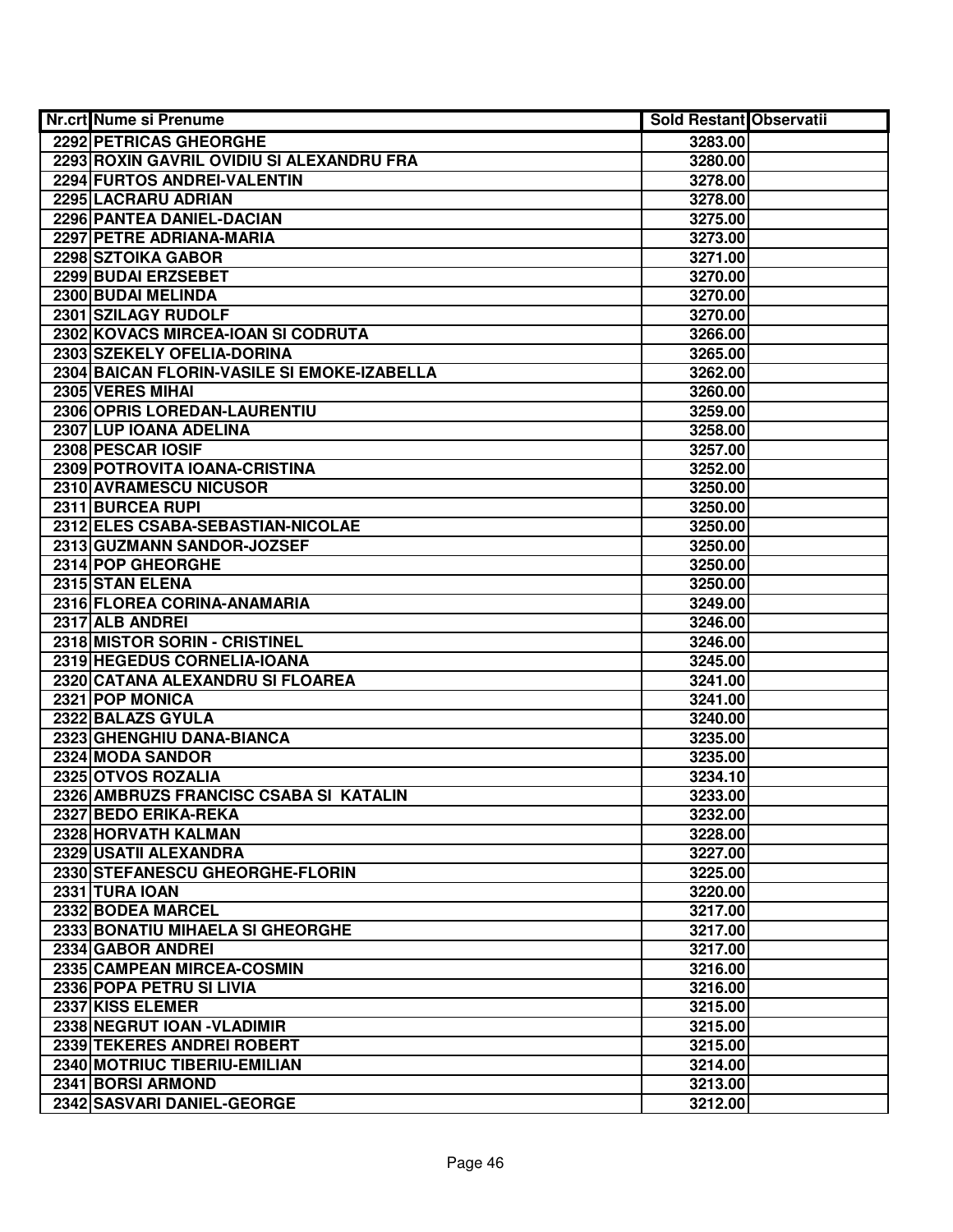| <b>Nr.crt Nume si Prenume</b>                      | Sold Restant Observatii |  |
|----------------------------------------------------|-------------------------|--|
| 2343 KUPE FRANCISC TEODOR                          | 3211.00                 |  |
| 2344 TOD SERGIU DAN SI ANGELA                      | 3211.00                 |  |
| 2345 GUBA ERNO                                     | 3210.00                 |  |
| 2346 HARSAN EUGEN ANDREI                           | 3210.00                 |  |
| 2347 AVRAM DANUT-TRAIAN SI MARIANA                 | 3208.00                 |  |
| 2348 BABAN VASILE CIPRIAN ROMULUS                  | 3205.00                 |  |
| 2349 POP IOAN CRISTIAN                             | 3204.50                 |  |
| 2350 JANCSO ERZSEBET                               | 3200.39                 |  |
| 2351 FLORIEAN MIHAI                                | 3200.00                 |  |
| 2352 TAJAMAL HUSSAIN SHAH                          | 3200.00                 |  |
| 2353 AGOD MARIA                                    | 3196.00                 |  |
| 2354 BECHERU LIVIU SI MIRELA-ELENA                 | 3196.00                 |  |
| 2355 MANDRU ALEXANDRA-BIANCA SI BOHUS IOANA-CARMEN | 3196.00                 |  |
| 2356 LATCAU LIVIU                                  | 3195.00                 |  |
| 2357 BUDA FLORENTINA LENUTA                        | 3194.00                 |  |
| 2358 ERDEI CIPRIAN-TEOFIL                          | 3188.50                 |  |
| 2359 MLADIN VIOLETA                                | 3187.00                 |  |
| 2360 SECAN DANIEL                                  | 3185.00                 |  |
| 2361 PAMFILOIU LUCIAN                              | 3184.00                 |  |
| 2362 ANDOR LASZLO                                  | 3182.00                 |  |
| 2363 TIRTEA FLORIAN                                | 3181.00                 |  |
| 2364 MARIAN GHEORGHE-AURELIAN                      | 3180.00                 |  |
| 2365 IUHAS ECATERINA                               | 3177.00                 |  |
| 2366 VARGA ADRIAN-NELU                             | 3174.00                 |  |
| 2367 PASCAR CORNELIU-ADRIAN                        | 3173.00                 |  |
| 2368 ABRUDAN IOAN                                  | 3170.00                 |  |
| 2369 BOTEZATU ANGELICA                             | 3170.00                 |  |
| 2370 BUNGAU MARIAN-CRISTIAN                        | 3168.00                 |  |
| 2371 CHEREJI DANIEL-NICOLAE                        | 3166.00                 |  |
| 2372 JUCA NICOLAE                                  | 3166.00                 |  |
| 2373 LAKATOS ALEXANDRU-EDUARD                      | 3165.00                 |  |
| 2374 ROSCA ANA MARIA GALINA                        | 3165.00                 |  |
| 2375 VANCEA DUMITRU-DOREL                          | 3164.00                 |  |
| 2376 VARGA ROMULUS                                 | 3164.00                 |  |
| 2377 CRETU IONEL                                   | 3163.00                 |  |
| 2378 GABOR TEREZA                                  | 3162.00                 |  |
| 2379 GABOR RUPI SI CATALINA                        | 3155.00                 |  |
| 2380 ANTOCI ADRIAN CELESTIN                        | 3152.00                 |  |
| 2381 MURVAI PETER                                  | 3145.00                 |  |
| 2382 SZATMARI LAJOS                                | 3145.00                 |  |
| 2383 MACARIE NORBERT                               | 3144.00                 |  |
| 2384 TIRLEA GHEORGHE-DACIAN                        | 3142.00                 |  |
| 2385 SIPOS LAJOS                                   | 3140.00                 |  |
| 2386 MIKLOS GABOR                                  | 3136.00                 |  |
| 2387 BARANKA GAVRILA                               | 3131.00                 |  |
| 2388 KORODI IOAN                                   | 3130.00                 |  |
| 2389 CORBU ADRIAN-PAUL                             | 3129.00                 |  |
| 2390 ISZTOICA STEFAN                               | 3127.00                 |  |
| 2391 JUNC FLORIAN GIANNI                           | 3123.12                 |  |
| 2392 ANDOR ALEXANDRU SI TEODORA                    | 3121.00                 |  |
| 2393 APOSTOL SORIN                                 | 3120.00                 |  |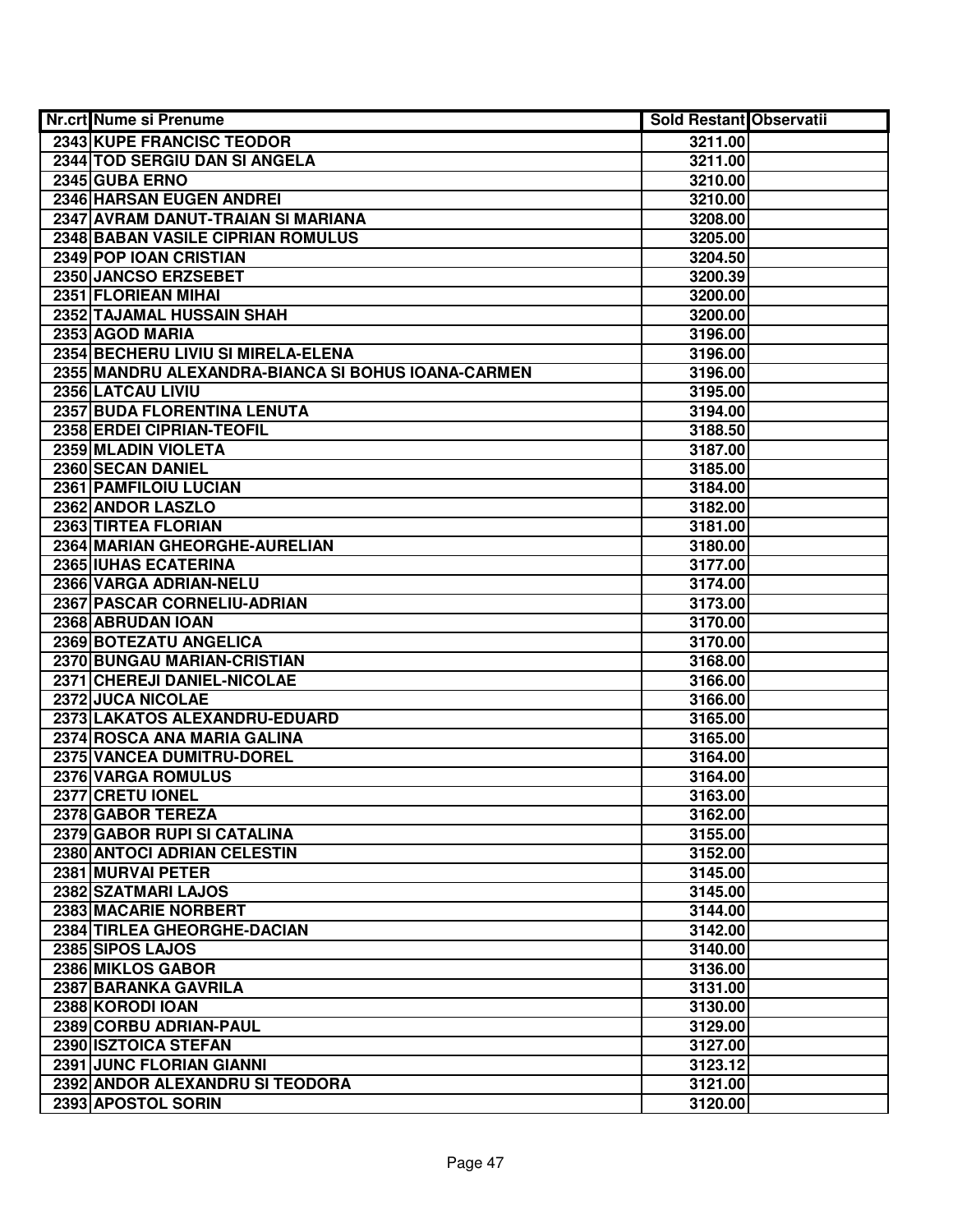| <b>Nr.crt Nume si Prenume</b>                   | Sold Restant Observatii |  |
|-------------------------------------------------|-------------------------|--|
| 2394 NAGY TIBERIU                               | 3120.00                 |  |
| 2395 GIURGIU ALINA DOINITA IOANA                | 3119.00                 |  |
| 2396 LOVAS ELISABETA                            | 3119.00                 |  |
| 2397 BAGULESCU FLORIAN-VASILE                   | 3117.24                 |  |
| 2398 DAVID PETRU SI FELICIA                     | 3116.00                 |  |
| 2399 SALAJAN TEODOR-DOREL                       | 3116.00                 |  |
| 2400 TOD SERGIU-DAN CAB.IND. DE INSOLVENTA      | 3111.00                 |  |
| 2401 ARDELEAN GAVRIL                            | 3110.00                 |  |
| 2402 CIMPEAN LUCIAN                             | 3110.00                 |  |
| 2403 SACUI SORIN                                | 3109.76                 |  |
| 2404 JUDEA ANDREI-REMUS                         | 3106.00                 |  |
| 2405 FRIED ANA ALIZ                             | 3101.00                 |  |
| 2406 BICA FLORIAN-AUREL                         | 3100.00                 |  |
| 2407 DOARNA IONUT-MIRCEA                        | 3100.00                 |  |
| 2408 MIKLOS STEFAN                              | 3100.00                 |  |
| 2409 SZILAGYI ROBERT                            | 3100.00                 |  |
| 2410 AVRAM IONUT LAVINIU                        | 3098.00                 |  |
| 2411 ZAH MANEA OANA LAURA - INTREP. INDIVIDUALA | 3097.00                 |  |
| 2412 ORHA MIRCEA-RADU                           | 3096.00                 |  |
| 2413 REZMUVES TUDOR-GHEORGHE                    | 3094.00                 |  |
| 2414 IONOI-PERET LEONTIN-VALERIU                | 3093.76                 |  |
| 2415 TARLEA BOGDAN IONITA                       | 3092.00                 |  |
| 2416 MAGHIAR GHEORGHE-MIHAI                     | 3091.00                 |  |
| 2417 GABOR MINDRA                               | 3090.00                 |  |
| 2418 ISZTOIKA GABOR                             | 3090.00                 |  |
| 2419 GHIURAU CARMEN-ELENA                       | 3084.00                 |  |
| 2420 TAMAS IOANA-ANAMARIA                       | 3081.00                 |  |
| 2421 TIRPE CALIN                                | 3074.00                 |  |
| 2422 BOCHIS DOREL                               | 3068.00                 |  |
| 2423 CACUCI GHEORGHE DOREL                      | 3068.00                 |  |
| 2424 SERES FLORIN CALIN                         | 3067.00                 |  |
| 2425 MAGYARI EDMOND-ROMEO                       | 3065.00                 |  |
| 2426 OZ ISMAIL                                  | 3065.00                 |  |
| 2427 CALIN VASILE                               | 3064.00                 |  |
| 2428 GAZDAG ALEXANDRU                           | 3064.00                 |  |
| 2429 ROSAN LIVIU SI MARIOARA                    | 3063.00                 |  |
| 2430 GAL CRISTIAN-FLORIN                        | 3062.73                 |  |
| 2431 HAVA MIRCEA-DOREL                          | 3061.00                 |  |
| 2432 BOKA JOZSEF                                | 3059.00                 |  |
| 2433 SPIRU ANGELICA-LUCIA                       | 3055.43                 |  |
| 2434 TAR KAROLY                                 | 3054.00                 |  |
| 2435 CANDIT INA                                 | 3050.00                 |  |
| 2436 DRUGAS TRAIAN-SORIN                        | 3050.00                 |  |
| 2437 GHEORGHE SIMONA ADRIENNE                   | 3050.00                 |  |
| 2438 MOHD SAID MOHD ABU MAHFOUZ                 | 3050.00                 |  |
| 2439 NEGRU GEORGE-NICOLAE                       | 3050.00                 |  |
| 2440 BLAGA VICTOR                               | 3049.00                 |  |
| 2441 MATE RAINER-ZSOLT                          | 3047.00                 |  |
| 2442 GABORAS SERGIU                             | 3040.00                 |  |
| 2443 AMBRO VASILE                               | 3036.00                 |  |
| 2444 HADI BELA                                  | 3031.51                 |  |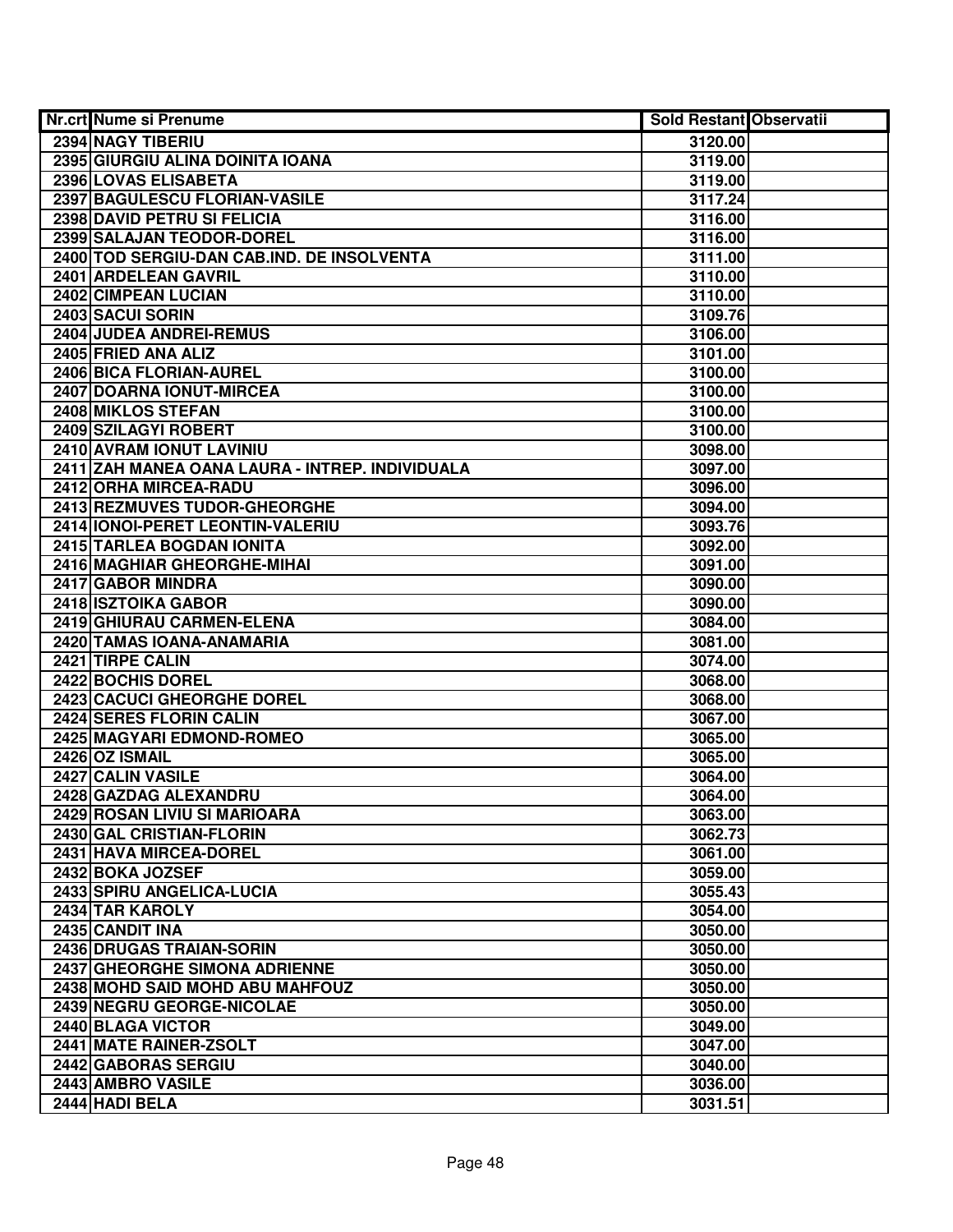| <b>Nr.crt Nume si Prenume</b>        | Sold Restant Observatii |  |
|--------------------------------------|-------------------------|--|
| 2445 BARANKA GAVRIL                  | 3030.00                 |  |
| <b>2446 BONCSA MARTIN</b>            | 3030.00                 |  |
| 2447 CORODI AUREL                    | 3030.00                 |  |
| 2448 VIDICAN MARIUS-COSMIN           | 3030.00                 |  |
| 2449 IOVAN ADRIAN IONEL              | 3029.00                 |  |
| 2450 SALVAN CIPRIAN STEFAN SI DIANA  | 3025.00                 |  |
| 2451 NAGHIU DORIN                    | 3020.00                 |  |
| <b>2452 BALAN HORATIU-MARIAN</b>     | 3016.00                 |  |
| 2453 GABOR EVA                       | 3014.00                 |  |
| 2454 PASC RAUL-PAUL                  | 3014.00                 |  |
| <b>2455 VURA NORBERT TIBERIU</b>     | 3014.00                 |  |
| 2456 OLAH HORATIU ALEXANDRU          | 3010.00                 |  |
| <b>2457 PRECUP PETRICA SORIN</b>     | 3007.00                 |  |
| 2458 FOIA SERGIU-COSMIN              | 3005.00                 |  |
| 2459 BACIU IONUT-CALIN               | 3000.00                 |  |
| 2460 ESER REMZI                      | 3000.00                 |  |
| 2461 FLONTA RAMONA IOANA             | 3000.00                 |  |
| 2462 GABOR BANO                      | 3000.00                 |  |
| 2463 HAICAI IOAN                     | 3000.00                 |  |
| 2464 MADUTA CATALIN ADRIAN           | 3000.00                 |  |
| 2465 ONITA MARIA-TUNDE               | 3000.00                 |  |
| 2466 ONYEZEBE NONSO GODWIN           | 3000.00                 |  |
| 2467 VARGA GABOR                     | 2997.00                 |  |
| 2468 KALMAR PARASCHIVA               | 2994.00                 |  |
| 2469 CIOCAN DANUT ADRIAN             | 2993.00                 |  |
| 2470 MELAN ANAMARIA                  | 2991.00                 |  |
| 2471 CABA ALIN GABRIEL               | 2985.33                 |  |
| 2472 LUCUTA ANA-MARIA                | 2982.00                 |  |
| 2473 GHINDEA DORU-ADRIAN             | 2981.97                 |  |
| 2474 LACZIKO VARVARA                 | 2981.00                 |  |
| 2475 JONAS MELINDA-MARIA             | 2978.60                 |  |
| 2476 KUSZTURA ROLAND CRISTIAN        | 2978.00                 |  |
| 2477 COROI LUCIAN-MIRCEA             | 2976.00                 |  |
| 2478 UDREA ANTON-AURELIAN- MARIUS    | 2975.00                 |  |
| <b>2479 POPP GHEORGHE CAROL</b>      | 2973.00                 |  |
| 2480 TITI ROBERT                     | 2972.00                 |  |
| 2481 BATRANA POPA OVIDIU             | 2970.00                 |  |
| <b>2482 MARCON DANIEL</b>            | 2968.00                 |  |
| 2483 COITA STEFAN MARIUS DA MARIO II | 2967.00                 |  |
| 2484 FILIMON ARMIN-MARIUS            | 2967.00                 |  |
| 2485 SUCIU DAVID GABRIEL             | 2966.00                 |  |
| 2486 VEKERDI ATTILA                  | 2961.00                 |  |
| 2487 JENEI GYORGY                    | 2960.00                 |  |
| 2488 MEZEI VICTOR                    | 2960.00                 |  |
| 2489 VASIU EMIL                      | 2960.00                 |  |
| 2490 GABOR IANCU                     | 2959.00                 |  |
| 2491 BELCE STEFAN                    | 2955.00                 |  |
| 2492 GABOR MATE                      | 2952.00                 |  |
| 2493 SUTEU OVIDIU-HORIA              | 2952.00                 |  |
| 2494 BAHICA VASILE                   | 2950.00                 |  |
| 2495 GAVRIS DANIEL                   | 2950.00                 |  |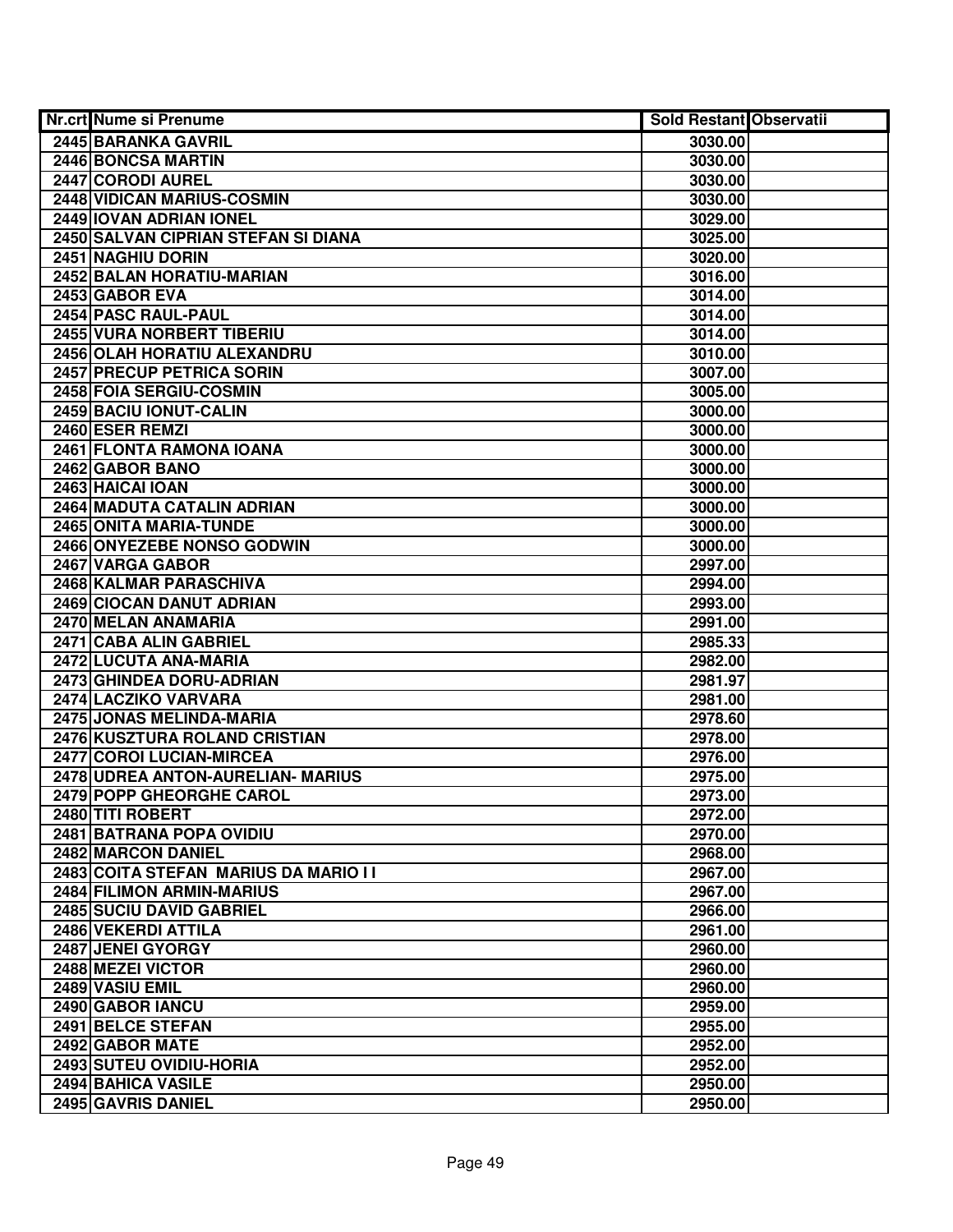| <b>Nr.crt Nume si Prenume</b>       | <b>Sold Restant Observatii</b> |  |
|-------------------------------------|--------------------------------|--|
| 2496 TAMAS CLAUDIU-PETRU            | 2948.00                        |  |
| <b>2497 TULKOS ROMEO EMERIC</b>     | 2942.00                        |  |
| 2498 MALITA MARIUS FLORIN           | 2941.50                        |  |
| 2499 HAIDUC CALIN DANIEL            | 2940.00                        |  |
| 2500 OSVAT FLORIN-ALIN              | 2939.00                        |  |
| 2501 MOLNAR ERIKA                   | 2938.00                        |  |
| 2502 SILAGHI DORIN                  | 2930.00                        |  |
| 2503 SZUCS GYULA-ATTILA             | 2930.00                        |  |
| 2504 CORSEI MARIANA                 | 2925.00                        |  |
| 2505 ROTARU ADRIANA-NICOLETA        | 2921.87                        |  |
| <b>2506 BERGER SANDOR-DAVID</b>     | 2920.00                        |  |
| 2507 JURCA SEBASTIAN-VIOREL         | 2920.00                        |  |
| 2508 MEGYERI RICHARD                | 2920.00                        |  |
| 2509 POPOVICIU ALEXANDRU-ROMULUS    | 2920.00                        |  |
| 2510 BARTA ALEXANDRU                | 2918.00                        |  |
| 2511 VARSOCZI GHEORGHE SI EVA       | 2918.00                        |  |
| 2512 SZABO ATTILA                   | 2916.00                        |  |
| 2513 BUIE GIGEL-MIREL               | 2914.00                        |  |
| 2514 VLAS MARIAN-MANUEL             | 2914.00                        |  |
| 2515 OTVOS VERA                     | 2910.00                        |  |
| 2516 MARINCEAN DORU-GEORGE SI DIANA | 2907.63                        |  |
| 2517 CURTA BUJOR-MUGUREL-IOSIF      | 2907.50                        |  |
| 2518 MICULA-COCIUBAN GHEORGHE SORIN | 2907.00                        |  |
| 2519 SAITOS OCTAVIAN ALEXANDRU      | 2906.00                        |  |
| 2520 FURTOS CALIN DAN               | 2901.00                        |  |
| 2521 OLAH KRISZTIAN IMRE            | 2901.00                        |  |
| 2522 DEJI VIOREL                    | 2900.00                        |  |
| 2523 CIOBAN CONSTANTIN              | 2899.74                        |  |
| 2524 BEJAN MARCEL SI FLORINA-NADIA  | 2898.00                        |  |
| 2525 DOJCINOVIC NEVEN               | 2897.00                        |  |
| 2526 BACIU-POPA RODICA-MARIA        | 2890.00                        |  |
| 2527 MUT GHEORGHE                   | 2890.00                        |  |
| 2528 DAT ALIN FLAVIU                | 2885.00                        |  |
| 2529 SUCIU IOAN                     | 2885.00                        |  |
| 2530 RATIU ANA                      | 2883.00                        |  |
| 2531 TURCUS TEOFIL                  | 2882.00                        |  |
| 2532 KISS ECATERINA                 | 2881.00                        |  |
| 2533 KEREZSI RUDOLF                 | 2874.00                        |  |
| 2534 MINDRUTIU PETRU PAL            | 2870.00                        |  |
| 2535 PLASTIN ADRIAN FLORIN          | 2869.54                        |  |
| 2536 MILIAN FLORIAN LAZAR           | 2869.00                        |  |
| 2537 BATRIN JOAN SI ANA             | 2865.00                        |  |
| 2538 ISZTOIKA LUDOVIC               | 2865.00                        |  |
| 2539 MORAR VIORICA                  | 2865.00                        |  |
| 2540 KOVACS IRMA-ROZALIA            | 2864.00                        |  |
| 2541 RADU VLAD-IONUT                | 2864.00                        |  |
| 2542 STEFAN FLORIAN                 | 2864.00                        |  |
| 2543 GANEA GHEORGHE                 | 2861.00                        |  |
| 2544 CUC ADRIAN-NICOLAE             | 2860.00                        |  |
| 2545 KOVACS LASZLO-LEVENTE          | 2858.00                        |  |
| 2546 VATAMAN GHEORGHE               | 2858.00                        |  |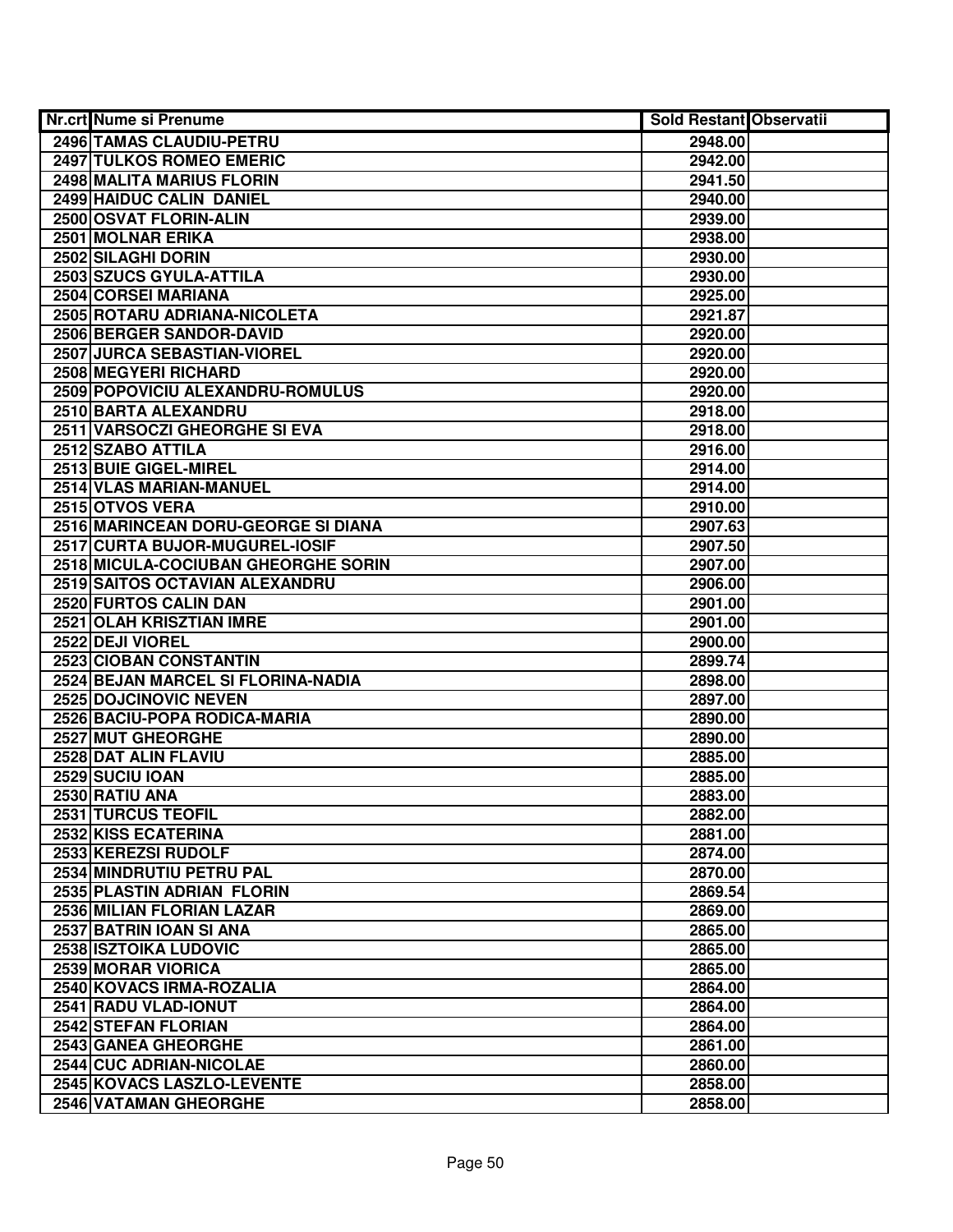| Nr.crt Nume si Prenume                          | <b>Sold Restant Observatii</b> |                       |
|-------------------------------------------------|--------------------------------|-----------------------|
| 2547 COSMA BOGDAN                               | 2854.34                        |                       |
| 2548 CUCU MIHAI SABIN                           | 2853.00                        |                       |
| 2549 BERTALAN LASZLO                            | 2850.00                        |                       |
| 2550 BUZI AMBRUS                                | 2850.00                        |                       |
| 2551 MORAR GABRIELA-AV                          | 2850.00                        |                       |
| 2552 POP DRAGOMIR                               | 2849.94                        |                       |
| 2553 BERKI ROBERT                               | 2848.00                        |                       |
| 2554 ROSEL SANDOR                               | 2848.00                        |                       |
| 2555 STOICA IANCU                               | 2848.00                        |                       |
| 2556 CHINDLE DORINA                             | 2846.00                        |                       |
| 2557 KARABULUT YILMAZ                           | 2845.00                        |                       |
| 2558 ARON ALEXANDRU-ILIE                        | 2844.00                        |                       |
| 2559 CIARNAU GHEORGHE-DORIN                     | 2841.00                        |                       |
| 2560 BRONT CLAUDIA-STELA SI DAN-IULIAN          | 2837.00                        |                       |
| 2561 P.F.A. CUCURUZAN OVIDIU                    | 2834.00                        |                       |
| 2562 VARGA VICTOR                               | 2834.00                        |                       |
| 2563 BREBAN VASILE                              | 2833.00                        |                       |
| 2564 KELEMEN LASZLO - INTREPRINDERE INDIVIDUALA | 2832.00                        |                       |
| 2565 ARNOCZKI EUGEN                             | 2829.00                        |                       |
| 2566 BOT ADRIAN MIRCEA                          | 2829.00                        |                       |
| 2567 MATEAS ALIN FLORIN SI ROZALIA              | 2828.00                        |                       |
| 2568 PUPAZA CRISTIAN                            | 2828.00                        |                       |
| 2569 SANDRA SERGIU NICOLAE                      | 2826.00                        |                       |
| 2570 PETRILA RAMONA-IOANA                       | 2825.88                        |                       |
| 2571 ERDEI ADALBERT                             | 2825.00                        |                       |
| 2572 CRISAN MIRCEA IOAN                         | 2822.00                        |                       |
| 2573 LUPARU ALEXANDRINA                         | 2821.00                        |                       |
| 2574 GALE ALIN-MARIUS                           | 2820.00                        |                       |
| 2575 HADADE FLORIN-NICOLAE                      | 2820.00                        |                       |
| 2576 GRAUR MARIANA                              | 2819.00                        |                       |
| 2577 GABOR RUPI                                 | 2814.00                        |                       |
| 2578 BOBSEA FLORIN                              |                                | 2805.00 PROCES PE ROL |
| 2579 LACATUS FLORIAN                            | 2805.00                        |                       |
| 2580 GABOR STEFAN                               | 2804.00                        |                       |
| 2581 SZIKI IBOLYA SI LUDOVIC                    | 2803.00                        |                       |
| 2582 POP FLORIAN                                | 2802.00                        |                       |
| 2583 SZENTIVANYI ELISABETA-ANDREA               | 2800.86                        |                       |
| <b>2584 BALOGH VICTOR-ANDRAS</b>                | 2800.00                        |                       |
| 2585 GABOR STEFAN                               | 2800.00                        |                       |
| 2586 JURCA SORIN-GHEORGHE                       | 2800.00                        |                       |
| 2587 MORARU CIPRIAN MARIAN                      | 2800.00                        |                       |
| 2588 VALCIU MIHAI DOREL                         | 2800.00                        |                       |
| 2589 VARGA ISTVAN-SANDOR                        | 2800.00                        |                       |
| 2590 GYURKUCZA GYORGY                           | 2795.00                        |                       |
| 2591 PELE IOAN                                  | 2795.00                        |                       |
| 2592 LONTIS STEFAN-CATALIN                      | 2793.00                        |                       |
| 2593 GAVRUTA MARIUS-IOAN                        | 2792.00                        |                       |
| 2594 PLESA NICOLAE-DORIN                        | 2792.00                        |                       |
| 2595 BARA MIRCEA                                | 2790.00                        |                       |
| 2596 LUPU ADRIAN-NICOLAE                        | 2790.00                        |                       |
| 2597 MURESAN DOREL SI DOINA                     | 2789.00                        |                       |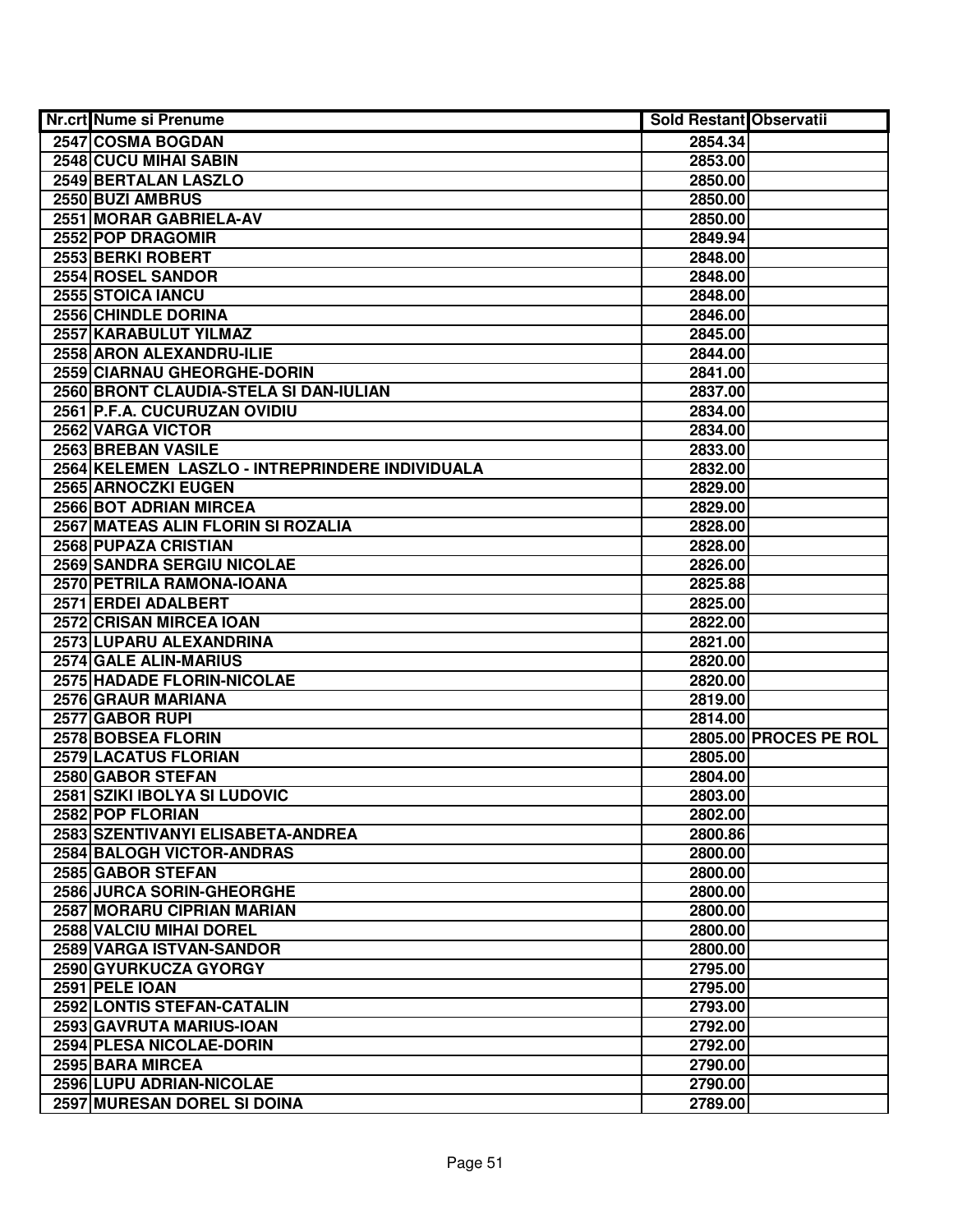| <b>Nr.crt Nume si Prenume</b>           | <b>Sold Restant Observatii</b> |  |
|-----------------------------------------|--------------------------------|--|
| <b>2598 COZMA ANDREI DRAGOS</b>         | 2786.00                        |  |
| 2599 HALMAGEAN DACIAN-FLORENTIN         | 2784.00                        |  |
| 2600 MEZOSI ATTILA                      | 2784.00                        |  |
| 2601 SIMION STEFAN                      | 2782.00                        |  |
| 2602 ELENES DUMITRU IOAN                | 2781.00                        |  |
| 2603 RUGE MARIUS-TRAIAN                 | 2780.00                        |  |
| 2604 BALA FLORIAN                       | 2779.00                        |  |
| 2605 LAZAU MARIN                        | 2776.00                        |  |
| <b>2606 KULPINSZKI MIHALY</b>           | 2775.00                        |  |
| 2607 MADA IOANA-COSMINA                 | 2775.00                        |  |
| 2608 VASS RUDOLF                        | 2775.00                        |  |
| 2609 LAKATOS JOZSEF-ROBERT              | 2774.00                        |  |
| 2610 CIORDAS CATALIN-BOGDAN             | 2770.50                        |  |
| 2611 BANCESCU COSMIN                    | 2769.00                        |  |
| 2612 TOTH JENO                          | 2769.00                        |  |
| 2613 BUZ CORINA-MARIA                   | 2768.00                        |  |
| 2614 GUI ADRIAN-ALEXANDRU               | 2767.00                        |  |
| 2615 DASCAL-KASZONI GAVRIL-GHEORGHE     | 2764.00                        |  |
| 2616 OSVALD IREN                        | 2763.00                        |  |
| 2617 FEIER ANNAMARIA                    | 2761.00                        |  |
| 2618 BUZGUTA JAN-SEBASTIAN ARON         | 2760.00                        |  |
| 2619 LAZAR NICOLAE COSMIN               | 2760.00                        |  |
| 2620 UIVAROSAN COSMIN HORATIU DACIAN    | 2758.12                        |  |
| 2621 HIRMAN LADISLAU                    | 2756.00                        |  |
| 2622 SZABO KAROLY                       | 2756.00                        |  |
| 2623 LAKATOS RENATA                     | 2755.00                        |  |
| 2624 POPOVICI IUSTINA                   | 2755.00                        |  |
| 2625 BACIU JOITA                        | 2754.00                        |  |
| 2626 SIMUT LUCIAN                       | 2754.00                        |  |
| 2627 MAGHIAR DARIUS                     | 2750.00                        |  |
| 2628 MARINCAS SZILVIA                   | 2745.00                        |  |
| 2629 CIMBALA FLORIN                     | 2743.00                        |  |
| 2630 IVAN MIRCEA                        | 2743.00                        |  |
| 2631 MOISI CRISTIAN-DANIEL              | 2743.00                        |  |
| 2632 BINET GIORGIAN SERBAN STEFAN       | 2742.00                        |  |
| 2633 SZTANKOVITS ALEXANDRU              | 2742.00                        |  |
| 2634 POP ALEXANDRU-CONSTANTIN           | 2741.00                        |  |
| 2635 MASCAS MIHAI                       | 2740.00                        |  |
| 2636 FILIP SIMINA-ANAMARIA              | 2739.00                        |  |
| 2637 BALAN RUDOLF-CONSTANTIN            | 2738.00                        |  |
| 2638 ROMAN GHEORGHE LUCIAN              | 2738.00                        |  |
| 2639 UNGUREANU MELINDA                  | 2737.00                        |  |
| 2640 BORBELYI ALEXANDRU SI SAS MAGDOLNA | 2734.00                        |  |
| 2641 GABOR STEFAN                       | 2734.00                        |  |
| 2642 GAVRUTA-GAVRAS ALEXANDRA           | 2734.00                        |  |
| 2643 CRISTE MIHAI-ANDREI                | 2733.00                        |  |
| 2644 BODOG ADAM                         | 2731.00                        |  |
| 2645 CALO ALEXANDRU                     | 2730.70                        |  |
| 2646 NAGY ZOLTAN-ISTVAN                 | 2727.00                        |  |
| 2647 RADOVICI CIPRIAN ADRIAN            | 2726.16                        |  |
| 2648 CIURAR LIZA                        | 2726.00                        |  |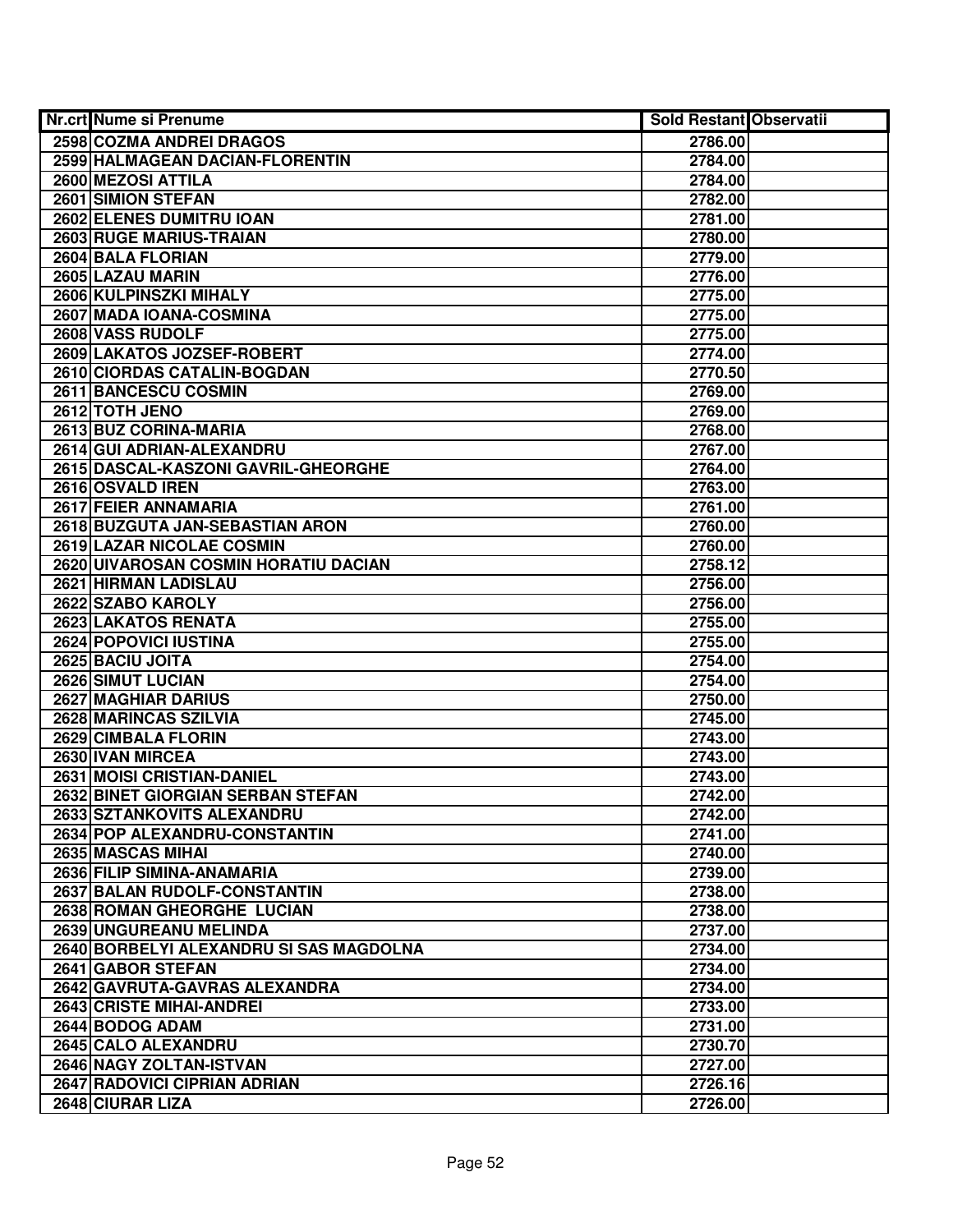| Nr.crt Nume si Prenume              | <b>Sold Restant Observatii</b> |  |
|-------------------------------------|--------------------------------|--|
| 2649 CIOBANUCA VALERICA             | 2724.00                        |  |
| 2650 HERMAN FERENC-ATTILA           | 2724.00                        |  |
| 2651 JUCA IOAN-DORIN                | 2723.00                        |  |
| 2652 ROSTAS AVERESCU                | 2722.00                        |  |
| 2653 MIKLOS ELENA SI MARTIN         | 2721.00                        |  |
| 2654 FORIAN ATILA-IOSIF             | 2720.00                        |  |
| 2655 SERBAN GHEORGHE                | 2720.00                        |  |
| 2656 BAN LUCIAN-IONUT               | 2719.00                        |  |
| <b>2657 GEREBENES IANCU</b>         | 2716.00                        |  |
| 2658 ROSTAS FLORIN                  | 2715.00                        |  |
| 2659 FEKETE BANDI PISTA CATALINA    | 2713.00                        |  |
| 2660 KOVARI SANDOR                  | 2710.00                        |  |
| 2661 MAHARA COSMINA-DACIANA         | 2710.00                        |  |
| 2662 POPOVICIU-DIACONESCU DACIAN    | 2710.00                        |  |
| 2663 REZMUVES ROBERT                | 2710.00                        |  |
| 2664 BOGDAN MARIA                   | 2709.00                        |  |
| 2665 CIRSTEA CRISTIAN               | 2707.00                        |  |
| 2666 ZUCHIATHI CSABA-ZOLTAN         | 2707.00                        |  |
| 2667 KRIVACS MAGDALENA-IULIANA      | 2706.00                        |  |
| 2668 GABOR IOAN                     | 2704.00                        |  |
| 2669 NONEA MARIANA                  | 2703.00                        |  |
| 2670 BULZAN TIBERIU                 | 2701.00                        |  |
| 2671 BOJANI SORIN GHEORGHE          | 2700.00                        |  |
| 2672 DRONCA DACIAN                  | 2700.00                        |  |
| 2673 MOHAN DUMITRU-MIHAI            | 2700.00                        |  |
| 2674 SEMENI IOAN                    | 2700.00                        |  |
| 2675 VERZEA IONUT                   | 2700.00                        |  |
| 2676 CANALAS SERGIU-ALEX            | 2695.00                        |  |
| 2677 KONKOLY RICHARD                | 2695.00                        |  |
| 2678 PIT COSMIN-IONUT-CIPRIAN       | 2692.60                        |  |
| 2679 CHANTUS MAIER                  | 2692.50                        |  |
| 2680 CHHATARPAL SINGH               | 2691.00                        |  |
| 2681 TARLEA ANCA-LIANA              | 2691.00                        |  |
| 2682 DIREYBATOGULLARI MEVLUT        | 2690.00                        |  |
| 2683 SERE PAVEL-CORNELIU SI LUCIANA | 2688.00                        |  |
| 2684 BULACA RAUL COSMIN             | 2687.00                        |  |
| 2685 TIRB MARIUS                    | 2684.00                        |  |
| 2686 VARGA CSONGOR-BELA             | 2684.00                        |  |
| 2687 SZABO ERIKA                    | 2681.00                        |  |
| 2688 CIOBOTA HORIA                  | 2680.00                        |  |
| 2689 HALMAJAN CRISTIAN MIRCEA       | 2677.45                        |  |
| 2690 MOISE GHEORGHE                 | 2676.00                        |  |
| 2691 ANTOCI IONUT                   | 2674.83                        |  |
| 2692 SZEBENI GYONGYI SI SANDOR      | 2671.00                        |  |
| 2693 TOCILA ANGELA-MARIANA          | 2670.00                        |  |
| 2694 VARGA RUDOLF                   | 2669.00                        |  |
| 2695 TURAN YUSUF                    | 2665.00                        |  |
| 2696 ASTALAS CLAUDIU- PETRU         | 2662.00                        |  |
| 2697 GABOR IANCU                    | 2662.00                        |  |
| 2698 GIURCUT FLORIAN                | 2661.00                        |  |
| 2699 VENTEL ALEXANDRU               | 2661.00                        |  |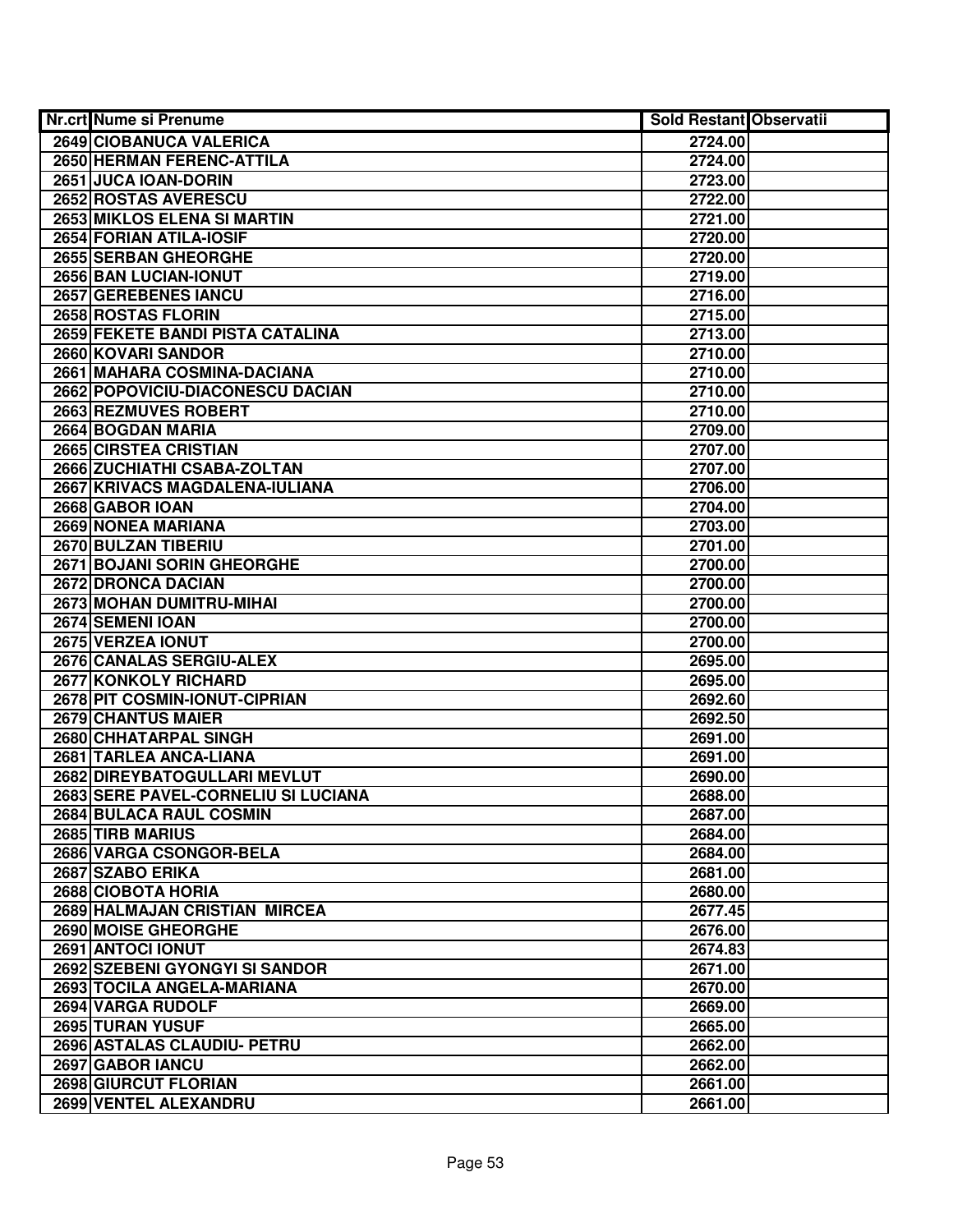| <b>Nr.crt Nume si Prenume</b>            | Sold Restant Observatii |  |
|------------------------------------------|-------------------------|--|
| 2700 VODA FLORENTINA-TEODORA             | 2660.00                 |  |
| 2701 POP THOMAS MICHAEL                  | 2659.00                 |  |
| 2702 MARCUT AUREL-MARIN-LIVIU            | 2655.00                 |  |
| 2703 STIUBE DANIEL-RADU                  | 2654.00                 |  |
| 2704 PALADE PAULA ALEXANDRA              | 2652.00                 |  |
| 2705 TODORAN LIVIU                       | 2651.00                 |  |
| 2706 VASS VERONICA                       | 2650.00                 |  |
| 2707 BODOG IOAN SI ELENA                 | 2648.00                 |  |
| 2708 MARISCAS - DEAC CRISTINA FLORINA    | 2647.00                 |  |
| 2709 BICA GHEORGHE                       | 2645.00                 |  |
| 2710 CUC FLORIAN SI ANA                  | 2645.00                 |  |
| 2711 PASCA OVIDIU-ALIN                   | 2644.00                 |  |
| 2712 ROMAN MELANIA-GHEORGHINA            | 2643.00                 |  |
| 2713 BOKA SANDOR                         | 2640.00                 |  |
| 2714 POP PAUL VIOREL                     | 2638.00                 |  |
| 2715 PAUNESCU SERGIU-NICOLAE             | 2634.00                 |  |
| 2716 VARGA ROMEO-ADRIAN                  | 2633.00                 |  |
| 2717 KISS TIBERIU                        | 2630.00                 |  |
| 2718 SZILAGYI NORBERT ISTVAN             | 2630.00                 |  |
| 2719 VARGA DANIEL-KAROLY                 | 2630.00                 |  |
| 2720 ZAINEA-MOLDOVAN SERGIU- EMIL        | 2630.00                 |  |
| 2721 BOGOSI TIBERIU                      | 2627.00                 |  |
| 2722 HAJYAHYA CERASELA-IOANA             | 2627.00                 |  |
| 2723 BORS IOAN-VASILE                    | 2625.00                 |  |
| 2724 PASCA IOAN                          | 2624.91                 |  |
| 2725 KOVACS LEVENTE-GYULA                | 2624.00                 |  |
| 2726 SZABO AURICA MARGHARETA             | 2623.00                 |  |
| 2727 CARLIG AUREL-EUGEN                  | 2622.00                 |  |
| 2728 FASIE CORNELIA SI RADU              | 2622.00                 |  |
| 2729 OLAH ALEXANDRU IOAN                 | 2621.00                 |  |
| 2730 BODOG ALIN FLORIN                   | 2620.00                 |  |
| 2731 SIME BOGDAN                         | 2617.00                 |  |
| 2732 HORVAT FLAVIUS-CODRUT               | 2615.00                 |  |
| 2733 GABOR IOAN                          | 2614.00                 |  |
| 2734 SABAU VIORICA                       | 2612.00                 |  |
| 2735 BARANKA CATALINA                    | 2611.00                 |  |
| 2736 PAPAY MAGDALENA                     | 2609.00                 |  |
| 2737 LAZAR GHEORGHE-DANIEL               | 2608.00                 |  |
| 2738 NEGRUT-CHIPE CATALINA               | 2608.00                 |  |
| 2739 GLIGOR TRAIAN SI LENUTA             | 2606.00                 |  |
| 2740 BUT DACIANA MIHAELA SI VOLSITZ PAUL | 2603.00                 |  |
| 2741 LAZAR TIBOR                         | 2602.00                 |  |
| 2742 BOTA VIOREL                         | 2600.00                 |  |
| 2743 BUZGO AGLAIA MARIA                  | 2600.00                 |  |
| 2744 ISZTOIKA SUSANA-EVA                 | 2600.00                 |  |
| 2745 POP DANIEL                          | 2600.00                 |  |
| 2746 STOICA STEFAN                       | 2600.00                 |  |
| 2747 STOLK ADRIANUS                      | 2600.00                 |  |
| 2748 TUSA ROLAND-LUCIAN                  | 2600.00                 |  |
| 2749 CIOBAN MIHAELA-DOLORES              | 2599.00                 |  |
| 2750 DEJEU IOAN-LIVIU                    | 2599.00                 |  |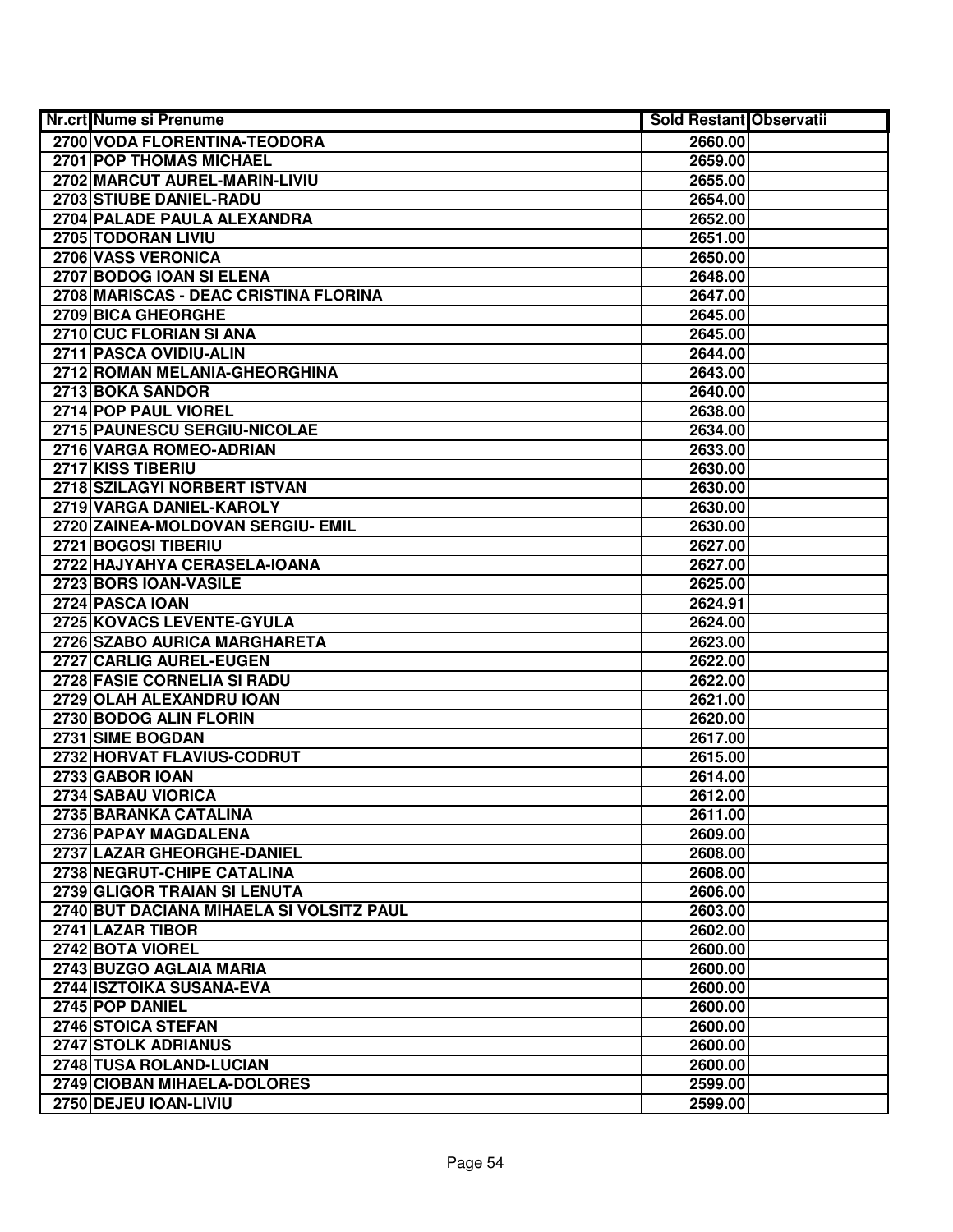| Nr.crt Nume si Prenume                                       | Sold Restant Observatii |  |
|--------------------------------------------------------------|-------------------------|--|
| 2751 IANCAU IOAN-ANDREI                                      | 2599.00                 |  |
| 2752 BIRTA IOAN SI VALERIA                                   | 2598.00                 |  |
| 2753 POP GHEORGHE SI IOANA LIVIA                             | 2595.00                 |  |
| 2754 BOGDAN DANIELA-GABRIELA                                 | 2591.00                 |  |
| 2755 FALUB COSMIN-FLORIN                                     | 2590.00                 |  |
| 2756 LUNCAN IOANA-ELENA                                      | 2590.00                 |  |
| 2757 DR. MOLDOVAN IOANA-CARMEN - CAB.MED.DE MEDICINA DENTARA | 2589.00                 |  |
| 2758 MURGULY JOZSEF                                          | 2588.88                 |  |
| 2759 KRALOVSZKI ATTILA-TEOFIL                                | 2585.00                 |  |
| 2760 UNGUR-BREHOI RAZVAN-FLORIN SI CARMEN-ELENA              | 2585.00                 |  |
| 2761 HAIAS EMIL                                              | 2580.00                 |  |
| 2762 JUDEA FLORIN-ALEX                                       | 2580.00                 |  |
| 2763 PILINSZKY ZOLTAN                                        | 2580.00                 |  |
| 2764 LUCACIU FILIMON-VIRGIL SI VIOLETA                       | 2579.00                 |  |
| 2765 PENTEK LADISLAU SI ANNA                                 | 2579.00                 |  |
| 2766 BANHAZI GHEORGHE                                        | 2578.00                 |  |
| 2767 BERTI PARDALIAN                                         | 2578.00                 |  |
| 2768 BONDAR IOSIF-TIBERIU                                    | 2578.00                 |  |
| 2769 CODRIEANU OTILIA - RAMONA                               | 2578.00                 |  |
| 2770 BENTE FLORIN-CRISTIAN SI LILIANA                        | 2577.00                 |  |
| 2771 BUDA OCTAVIAN-VALENTIN SI ALIZ                          | 2576.50                 |  |
| 2772 MIHELE VASILE                                           | 2574.00                 |  |
| 2773 CERMIAN IOSIF ROBERT                                    | 2572.00                 |  |
| 2774 MIHOC DANIEL ANDREI                                     | 2572.00                 |  |
| 2775 SARAC GAVRIL ADRIAN                                     | 2570.00                 |  |
| 2776 PAULESCU RAZVAN NICOLAE SI ANGELA A                     | 2568.74                 |  |
| 2777 MISTREAN GHIORGHITA SI GRIGORE                          | 2568.00                 |  |
| 2778 MARC LORENA                                             | 2567.77                 |  |
| 2779 ABRUDAN RADU-ALIN                                       | 2560.04                 |  |
| 2780 PASCU MARIA-ELENA                                       | 2560.00                 |  |
| 2781 DUMITRESCU JAN-BOGDAN                                   | 2558.00                 |  |
| 2782 KOVACS VINTEA                                           | 2557.00                 |  |
| 2783 RADULESCU ANDREI                                        | 2555.00                 |  |
| 2784 LINTMAYER JOZSEF-ROBERT                                 | 2550.00                 |  |
| 2785 MARTON VIKTOR                                           | 2550.00                 |  |
| 2786 ROSTAS COSTICA                                          | 2550.00                 |  |
| 2787 BARNA FLORIAN                                           | 2549.50                 |  |
| 2788 PAPAY MIHNEA-PAUL                                       | 2549.05                 |  |
| 2789 BANYAI VLAD                                             | 2549.00                 |  |
| 2790 MOLNAR CAROL LADISLAU                                   | 2548.00                 |  |
| 2791 CACUCI ADINA-LUCIA SI GHEORGHE                          | 2545.00                 |  |
| 2792 PAVEL CRISTIAN                                          | 2544.00                 |  |
| 2793 POP MARIA                                               | 2541.00                 |  |
| 2794 JUHASZ ZOLTAN                                           | 2540.00                 |  |
| 2795 TELEKI MIHAI-ROBERT-SAMUIL                              | 2540.00                 |  |
| 2796 VENTEL FLORIN                                           | 2540.00                 |  |
| 2797 KISS-JURGE LORAND-OSKAR                                 | 2539.00                 |  |
| 2798 BODOG CRISTIAN                                          | 2538.00                 |  |
| 2799 LETEA GHEORGHE CAB. AV.                                 | 2538.00                 |  |
| 2800 LINGURAR GHEORGHE-CORNEL                                | 2538.00                 |  |
| 2801 MAN GABRIEL-COSMIN SI MARIA-SIMONA                      | 2536.00                 |  |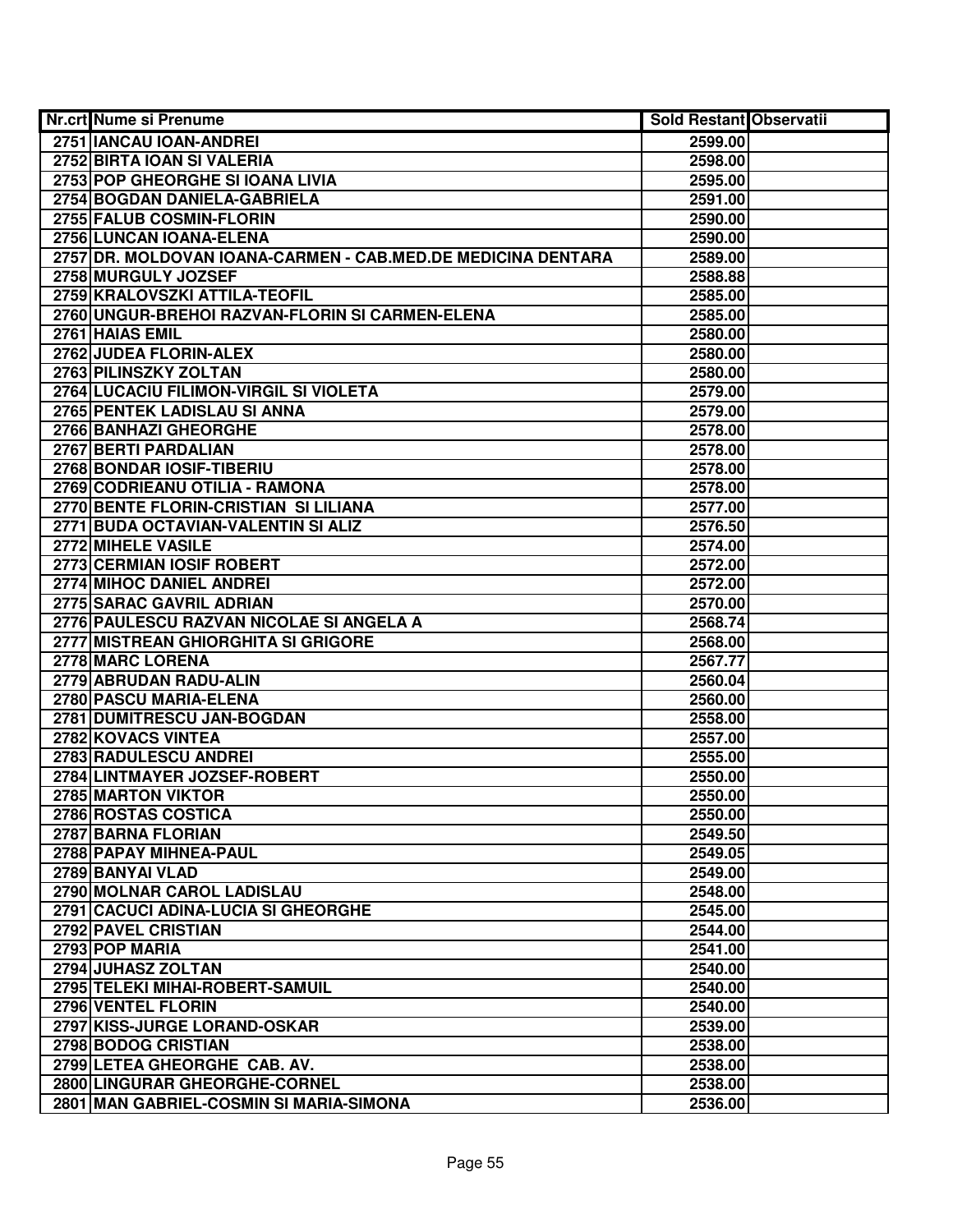| <b>Nr.crt Nume si Prenume</b>              | <b>Sold Restant Observatii</b> |  |
|--------------------------------------------|--------------------------------|--|
| <b>2802 SARBA SORIN CRISTIAN</b>           | 2535.00                        |  |
| 2803 ARVAI CRISTIAN GHEORGHE               | 2533.00                        |  |
| <b>2804 TENTEA CSEPEI NORMAN</b>           | 2532.00                        |  |
| 2805 MOS FLAVIU RADU SI ANCA CLAUDIA       | 2530.27                        |  |
| 2806 ISSA KHAWALED                         | 2530.00                        |  |
| 2807 STEFAN ADRIAN MUGUREL SI NICOLETA MIR | 2530.00                        |  |
| 2808 HALASZ ELISABETA                      | 2529.00                        |  |
| 2809 GABOR STEFAN                          | 2525.00                        |  |
| 2810 VARGA SIMION                          | 2525.00                        |  |
| 2811 BALINT IOAN                           | 2521.00                        |  |
| <b>2812 BARTALIS HUNOR</b>                 | 2520.00                        |  |
| 2813 GABOR LUDOVIC                         | 2520.00                        |  |
| 2814 MAGHIAR AUREL-MIHAI-TEODOR            | 2520.00                        |  |
| 2815 PONTOS ADRIAN-BOGDAN                  | 2519.00                        |  |
| 2816 BALLA DAVID                           | 2518.00                        |  |
| 2817 UNGUR MARINEL IOAN                    | 2517.50                        |  |
| 2818 BUTA CALIN MIHAI                      | 2516.00                        |  |
| 2819 ROXIN AUREL                           | 2514.05                        |  |
| 2820 GURGU ANTON                           | 2514.00                        |  |
| 2821 IANCU IONUT-ANDREI                    | 2514.00                        |  |
| 2822 DEMETER IOAN                          | 2513.67                        |  |
| 2823 GYONGYOSI MARIUS                      | 2510.21                        |  |
| 2824 COLTA ELISABETA                       | 2509.00                        |  |
| 2825 MOCAN CORNELIA-DACIANA                | 2509.00                        |  |
| 2826 PODILA GEORGE MARCEL                  | 2508.00                        |  |
| 2827 GROZA ALIN                            | 2507.00                        |  |
| 2828 NEGRUT OVIDIU                         | 2507.00                        |  |
| 2829 MUDURA TITUS DUMITRU                  | 2506.00                        |  |
| 2830 BUDAU VIOREL                          | 2505.00                        |  |
| 2831 TOTH ROBERT-EMERIC                    | 2504.00                        |  |
| 2832 VERZEA RADU                           | 2501.00                        |  |
| 2833 APATI ANDREEA-ELENA                   | 2500.00                        |  |
| 2834 BIRAU-IANCU IONEL                     | 2500.00                        |  |
| 2835 BOROS ANA-MARIA                       | 2500.00                        |  |
| 2836 CRACEA SERGIU-ANDREI                  | 2500.00                        |  |
| 2837 CROITORU ADRIANA-LAVINIA              | 2500.00                        |  |
| 2838 CUC CORNELIA P.F.A.                   | 2500.00                        |  |
| 2839 DUMITRAS ROBERT                       | 2500.00                        |  |
| <b>2840 GANTNER CAROL</b>                  | 2500.00                        |  |
| 2841 HENDRE ERNO                           | 2500.00                        |  |
| 2842 IAKOB MIHAIL STEFAN                   | 2500.00                        |  |
| 2843 KARACSONYI CONSTANTIN                 | 2500.00                        |  |
| 2844 KELE OTTO-LASZLO                      | 2500.00                        |  |
| 2845 KIS IOZSEF                            | 2500.00                        |  |
| 2846 LASZLO MIKLOS-ZOLTAN                  | 2500.00                        |  |
| 2847 LESAK IOZSEF                          | 2500.00                        |  |
| 2848 PINTEAN RAUL-CALIN                    | 2500.00                        |  |
| 2849 POPA AURICA                           | 2500.00                        |  |
| 2850 POPESCU TATIANA                       | 2500.00                        |  |
| 2851 ROHNER MARIA MAGDALENA                | 2500.00                        |  |
| 2852 SOTOC AURELIAN-PETRU                  | 2500.00                        |  |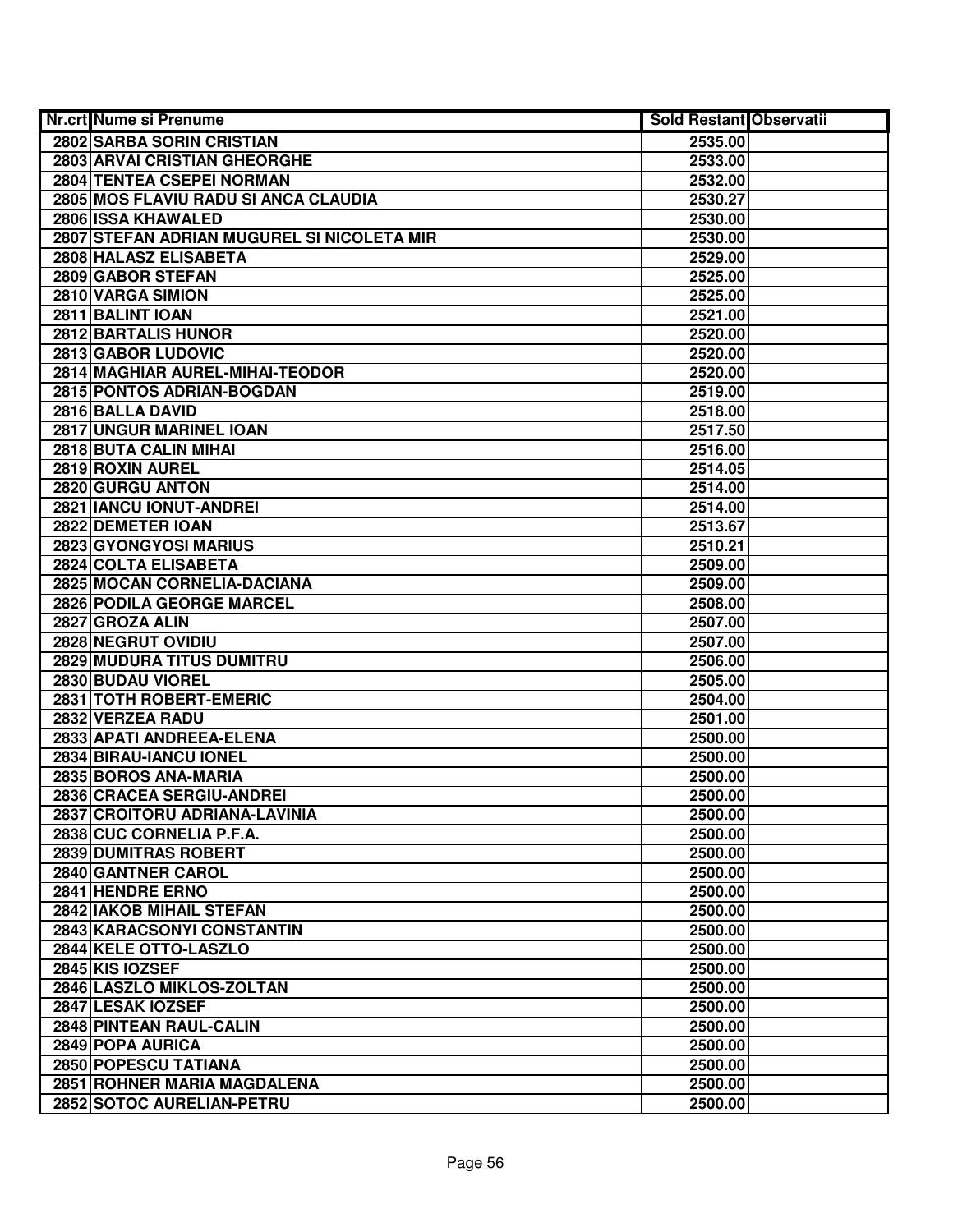| <b>Nr.crt Nume si Prenume</b>                      | <b>Sold Restant Observatii</b> |                       |
|----------------------------------------------------|--------------------------------|-----------------------|
| 2853 TODOS CALIN-PETRU                             | 2500.00                        |                       |
| 2854 TOTH LILIANA                                  | 2500.00                        |                       |
| 2855 VARGA FLORENTINA                              | 2500.00                        |                       |
| 2856 DONUTIU VASILE ALIN                           | 2495.00                        |                       |
| 2857 LACATUS ZOLTAN OLIVER                         | 2495.00                        |                       |
| 2858 SANDRA LUCIAN-NICOLAE                         | 2494.00                        |                       |
| 2859 ZEYAD HUSSEIN SAEED ATIEH                     | 2493.00                        |                       |
| 2860 KOVACS ADRIANA IRINA                          | 2492.00                        |                       |
| 2861 TROK ANGELA-RENATA                            | 2490.00                        |                       |
| 2862 VINCZE ETELKA                                 | 2490.00                        |                       |
| 2863 VLAD IONEL                                    | 2489.00                        |                       |
| <b>2864 BUCUR ADRIAN SI FLORICA</b>                | 2486.00                        |                       |
| 2865 MOLNAR TIHAMER-ZSOLT                          | 2486.00                        |                       |
| 2866 POINAR DUMITRU-ADRIAN                         | 2486.00                        |                       |
| 2867 TIRTEA AUGUSTIN                               | 2486.00                        |                       |
| 2868 BANDI DANIEL                                  | 2485.50                        |                       |
| 2869 SIM TEODORA-ROXANA                            |                                | 2484.00 PROCES PE ROL |
| 2870 BILTI LUCIA MARIETA                           | 2483.00                        |                       |
| 2871 MOS AUREL-GHEORGHE                            | 2481.76                        |                       |
| 2872 GYORGY CSAKI-ISTVAN, INTREP.INDIV.            | 2480.00                        |                       |
| 2873 IGNA RAZVAN COTIZO                            | 2480.00                        |                       |
| <b>2874 RADEANU CRISTIAN-MIHAI</b>                 | 2478.87                        |                       |
| 2875 SERBAN LUCIAN DORIN                           | 2477.38                        |                       |
| 2876 DARABAN REMUS-IONUT                           | 2468.00                        |                       |
| 2877 HEREDEA CRISTIAN-PETRU                        | 2468.00                        |                       |
| 2878 KARANCSI IOAN-PAL                             | 2468.00                        |                       |
| 2879 MILADI OUSSAMA                                | 2467.00                        |                       |
| 2880 ROSTAS ALEXANDRU-GEACOMINO                    | 2467.00                        |                       |
| 2881 KALMAR GYORGY                                 | 2466.50                        |                       |
| 2882 ANCA ADRIAN SI CARMEN                         | 2464.00                        |                       |
| 2883 SILAGHI MANOELA GABRIELA                      | 2463.00                        |                       |
| 2884 MIERAU PETRU-IOAN SI MIHAELA                  | 2462.00                        |                       |
| 2885 PINTEA GABRIEL-OCTAVIAN SI EUGENIA-FLORENTINA | 2462.00                        |                       |
| 2886 MADAU OVIDIU-VASILE                           | 2460.00                        |                       |
| 2887 SABAU IOAN                                    | 2460.00                        |                       |
| 2888 CABA GEORGE ADRIAN                            | 2459.00                        |                       |
| 2889 CORB ADRIAN-CLAUDIU                           | 2457.00                        |                       |
| 2890 SZABO JOZSEF                                  | 2456.00                        |                       |
| 2891 CHIRILA MIRCEA GEORGE                         | 2454.00                        |                       |
| 2892 SIMOCA VICTORIA                               | 2452.00                        |                       |
| 2893 SECARA ALIN                                   | 2450.00                        |                       |
| 2894 SZABO VICTORIA                                | 2450.00                        |                       |
| 2895 BOROS LASZLO                                  | 2445.00                        |                       |
| 2896 TATAI ISTVAN-BALAZS                           | 2445.00                        |                       |
| 2897   IACOB LOREDANA-FLORENTINA SI BUDA DANIEL    | 2444.00                        |                       |
| 2898 BLIDARU ADRIAN-SERBAN                         | 2440.00                        |                       |
| 2899 ISTOICA EVA                                   | 2440.00                        |                       |
| 2900 GLIGOR LENUTA SI TRAIAN                       | 2437.00                        |                       |
| 2901 MATIU IONEL OVIDIU                            | 2437.00                        |                       |
| 2902 SACACI ALEXANDRU-MARCEL                       | 2437.00                        |                       |
| 2903 CIORINGAN IOAN SI ADRIANA                     | 2435.00                        |                       |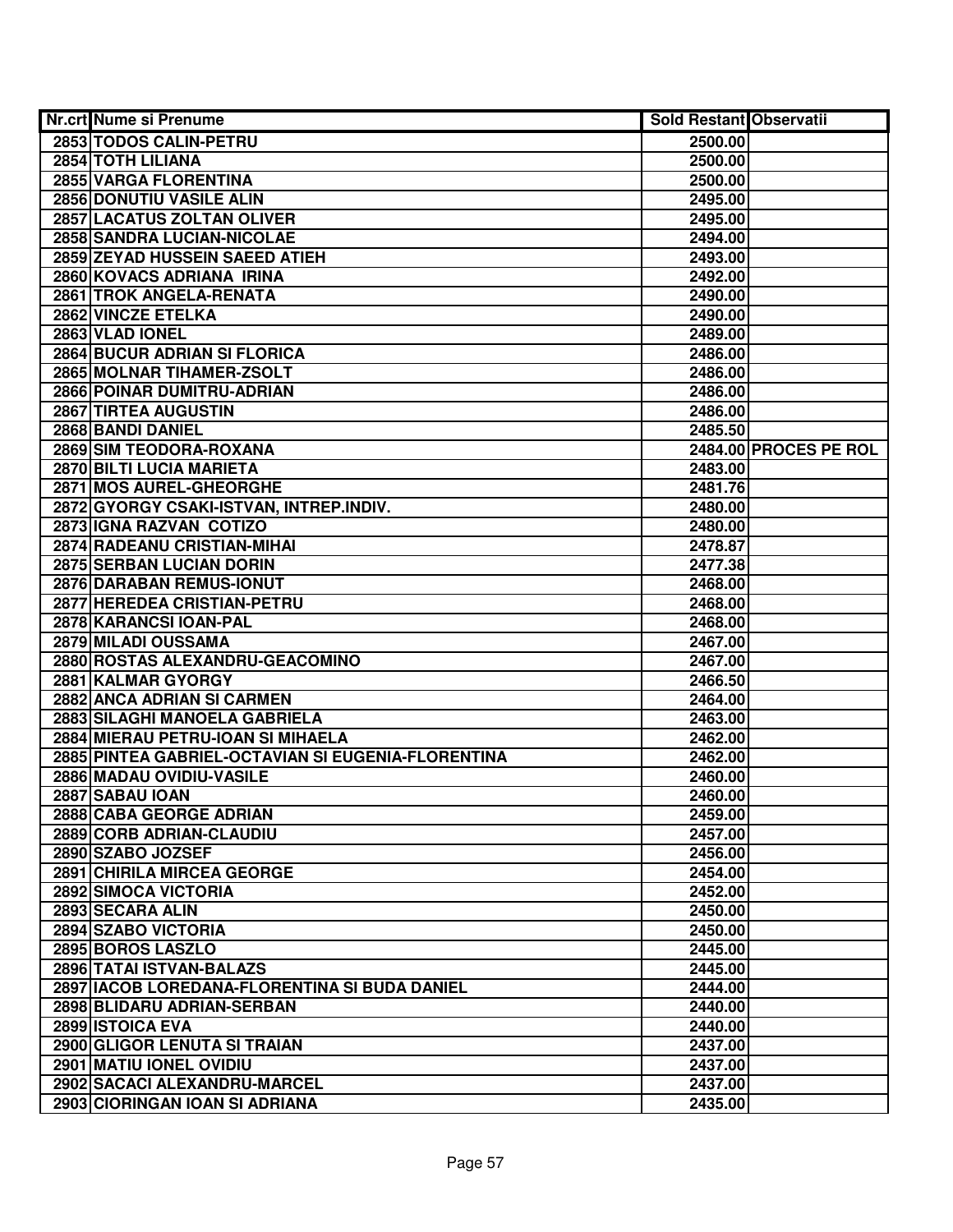| <b>Nr.crt Nume si Prenume</b>            | Sold Restant Observatii |  |
|------------------------------------------|-------------------------|--|
| 2904 BARTOK ILEANA                       | 2432.00                 |  |
| 2905 BOROS ANIKO-ENIKO                   | 2431.00                 |  |
| 2906 BREB HORATIU VLAD                   | 2430.00                 |  |
| 2907 GHERDAN LAVINIA RAMONA              | 2430.00                 |  |
| 2908 CUC CORNELIA                        | 2428.00                 |  |
| 2909 GAVRUTA LUCIAN CRISTIAN             | 2428.00                 |  |
| 2910 LACATOS ANICA                       | 2426.00                 |  |
| 2911 LAKATOS IOSIF                       | 2425.00                 |  |
| 2912 ROSSI STEFAN-LEONTIN                | 2424.00                 |  |
| 2913 BAIDUCA ANA SI IOAN                 | 2423.00                 |  |
| 2914 PORTAN CALIN-IOAN CABINET DE AVOCAT | 2422.00                 |  |
| 2915 VASILE IULIAN SI MAGDALENA          | 2421.00                 |  |
| 2916 GABOR DUMITRU                       | 2420.00                 |  |
| 2917 NYUZO SANDOR                        | 2420.00                 |  |
| 2918 COPIL OVIDIU FLORIAN                | 2417.54                 |  |
| 2919 COJOCARI SVETLANA                   | 2416.00                 |  |
| 2920 CRISTE IONUT-ALEXANDRU              | 2416.00                 |  |
| 2921 MOTOS DANIELA SI MARCEL             | 2414.00                 |  |
| 2922 SABAU VIRGIL                        | 2414.00                 |  |
| 2923 LENTI ISTVAN VIKTOR                 | 2413.00                 |  |
| 2924 FERARU GABRIEL MIHAI                | 2409.00                 |  |
| 2925 STOIKA MOISE                        | 2405.00                 |  |
| 2926 LAKATOS FLORIN                      | 2403.00                 |  |
| 2927 GABOR GAVRIL                        | 2402.50                 |  |
| 2928 LAKATOS ZOLTAN IANOS SI DANIELA     | 2401.00                 |  |
| 2929 COROIU APOLLONIA                    | 2400.00                 |  |
| 2930 DOLHAN MONICA-ELISABETA             | 2400.00                 |  |
| 2931 FARCAS ALEXANDRU BOGDAN             | 2400.00                 |  |
| 2932 IOO STEFAN-ROBERT                   | 2400.00                 |  |
| 2933 KEREZSI ARNOLD-ADRIAN               | 2400.00                 |  |
| 2934 LUNGU IGOR-DUMITRU                  | 2400.00                 |  |
| 2935 SAVA REMUS PFA                      | 2400.00                 |  |
| 2936 SZTUFLIAK SANDOR-KRISZTIAN          | 2400.00                 |  |
| 2937 GABOR MATEI                         | 2397.65                 |  |
| 2938 UNTERLENDER-MERAI GERGO             | 2393.50                 |  |
| 2939 FLORUTA CAMELIA ANAMARIA            | 2390.00                 |  |
| 2940 DRAGAN TEODOR-DORIN SI ELENA        | 2389.51                 |  |
| 2941 ACHEBACH DAN                        | 2385.00                 |  |
| 2942 MODOG ROMEO-FELIX                   | 2385.00                 |  |
| 2943 DRIMBA MARCEL                       | 2383.00                 |  |
| 2944 CIRLIG FLORIN IOAN                  | 2382.93                 |  |
| <b>2945 STANESCU SORIN GEORGE</b>        | 2381.00                 |  |
| 2946 FILIP VASILE                        | 2380.00                 |  |
| 2947 TRUM CSABA                          | 2380.00                 |  |
| 2948 ZELE ATTILA                         | 2380.00                 |  |
| 2949 BOCHIS MARIUS CRISTIAN              | 2378.00                 |  |
| 2950 HORGA FLORIN SI NICOLETA FLORICA    | 2377.00                 |  |
| 2951 IORGOVAN EUGEN-IONEL                | 2376.00                 |  |
| 2952 MAG MIRCEA-CRACIUN                  | 2376.00                 |  |
| 2953 MIHELE ADRIAN-FLORIN                | 2376.00                 |  |
| 2954 BOLDIS ANDREI-FLORIN                | 2374.00                 |  |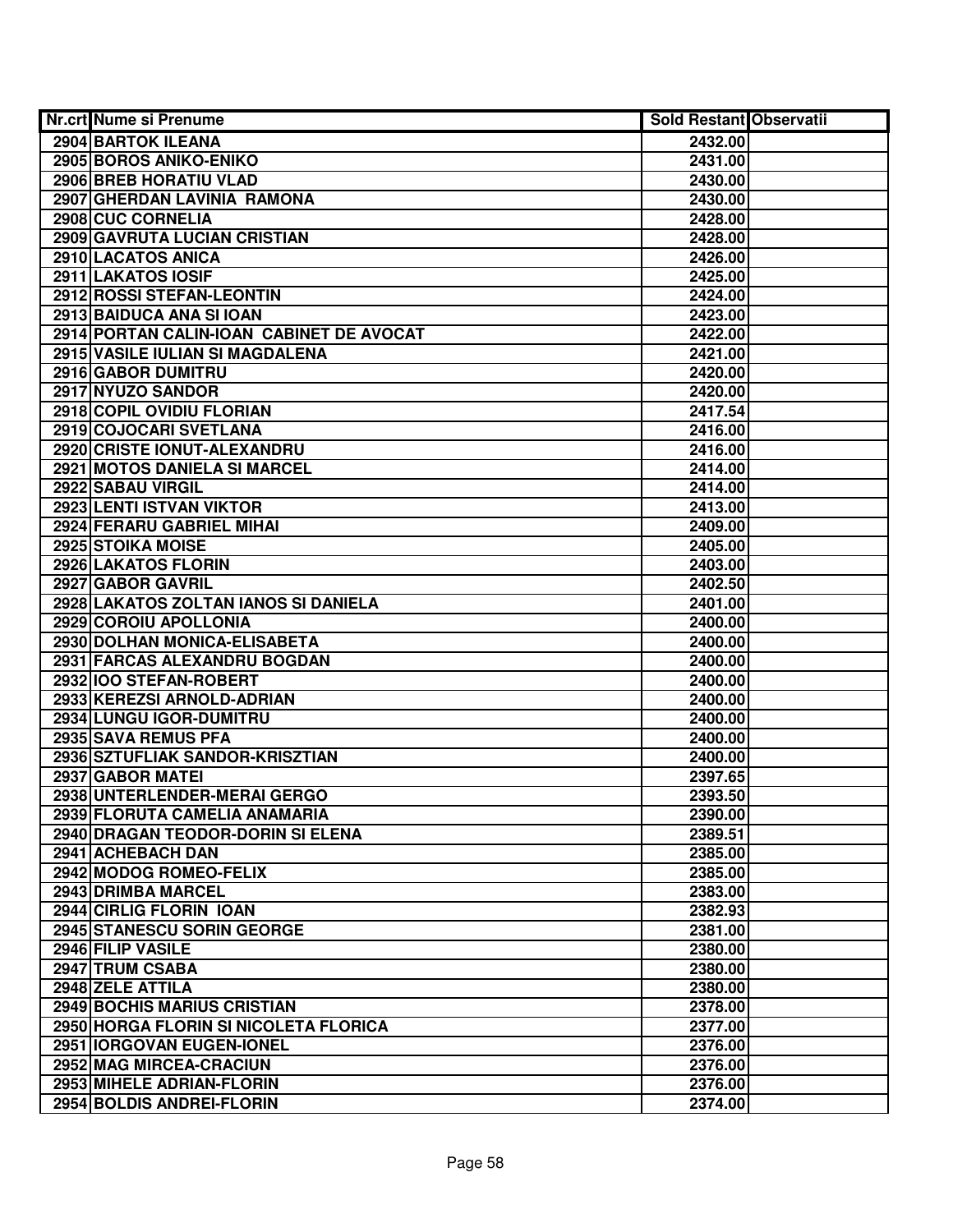|                 | <b>Nr.crt Nume si Prenume</b>                    | <b>Sold Restant Observatii</b> |  |
|-----------------|--------------------------------------------------|--------------------------------|--|
|                 | 2955 IVAN IULIA-DIANA                            | 2374.00                        |  |
|                 | 2956 BALOTA VIOREL                               | 2373.57                        |  |
|                 | 2957 BALAJ IOSIF SI CORNELIA FLORICA             | 2373.00                        |  |
|                 | 2958 BAICAN ANDREEA-NICOLETA                     | 2371.00                        |  |
|                 | 2959 KENDERESI TIBERIU                           | 2370.00                        |  |
|                 | 2960 COLTEA GABRIELA                             | 2369.00                        |  |
|                 | 2961 DUDOMA EUGEN                                | 2369.00                        |  |
|                 | 2962 ARDELEAN FLORICA                            | 2366.00                        |  |
|                 | 2963 DOBOVAN JOZSEF-GEZA                         | 2365.00                        |  |
|                 | 2964 RUSU CRISTINA-ANA                           | 2363.64                        |  |
|                 | 2965 PAUL FLORIN                                 | 2361.91                        |  |
|                 | 2966 ENACHE DANIELA-LOREDANA                     | 2360.00                        |  |
|                 | 2967 LOGHIN MIRCEA-DRAGOS                        | 2359.00                        |  |
|                 | 2968 IUHAS CORNELIU CRISTIAN                     | 2356.00                        |  |
|                 | 2969 BORZ LIVIU-AUGUSTIN                         | 2352.00                        |  |
|                 | 2970 MOISI AVRAM                                 | 2351.00                        |  |
|                 | <b>2971 JURCA LUCIAN-ALIN</b>                    | 2350.00                        |  |
|                 | 2972 LETA VLAD-IULIAN                            | 2350.00                        |  |
|                 | 2973 TROK MIHAI-MARIUS                           | 2346.00                        |  |
|                 | 2974 CODREA MARIAN VIOREL                        | 2345.00                        |  |
|                 | 2975 GIURCA MARIUS SI IOANA                      | 2344.00                        |  |
|                 | <b>2976 COSTEA CRISTIAN DANUT</b>                | 2342.00                        |  |
|                 | 2977 GALVEZ RAMIREZ ISRAEL                       | 2340.00                        |  |
|                 | 2978 NICOARA PAUL MARIN                          | 2340.00                        |  |
|                 | 2979 SZATMARI LAJOS-ROBERT                       | 2340.00                        |  |
|                 | 2980 TATAR IONEL-LAVINIU                         | 2339.00                        |  |
|                 | 2981 NONEA VIOREL                                | 2337.00                        |  |
|                 | 2982 CABA CORNEL                                 | 2336.25                        |  |
|                 | 2983 FAUR FLORINA                                | 2336.00                        |  |
|                 | 2984 ISZTOYKA LUDOVIC                            | 2335.00                        |  |
|                 | 2985 PANTEA VIORICA-LUCIA                        | 2334.00                        |  |
|                 | 2986 MADA VICTOR                                 | 2331.00                        |  |
|                 | 2987 COVACIU FLOARE                              | 2330.00                        |  |
|                 | 2988 HAIDU TEREZIA SI ALEXANDRU                  | 2330.00                        |  |
|                 | 2989 TICUSAN ANCA-LIVIA                          | 2330.00                        |  |
| 2990 SZABO BELA |                                                  | 2329.00                        |  |
|                 | 2991 POPA VLAD-MIHAI                             | 2328.50                        |  |
|                 | 2992 ONEL RAZVAN-CALIN                           | 2328.00                        |  |
|                 | 2993 MANTO DIANA - MARIA                         | 2327.00                        |  |
|                 | 2994 COSTEA FLORIN NICOLAE                       | 2326.00                        |  |
|                 | 2995 ARON IOSIF-ALEXANDRU                        | 2325.00                        |  |
|                 | 2996 ZAMAR LOREDANA-MARIA                        | 2324.00                        |  |
|                 | 2997 DEHELEAN ALIN-SEBASTIAN SI GEORGETA-AURELIA | 2320.00                        |  |
|                 | 2998 LETAN ALINA-RAMONA                          | 2319.00                        |  |
|                 | 2999 PLATZ ANCA MADALINA                         | 2319.00                        |  |
|                 | 3000 COZAC IOAN CLAUDIU SI FLORINA               | 2318.00                        |  |
|                 | 3001 TRIPON ADRIAN-CAPRIAN                       | 2318.00                        |  |
|                 | 3002 SIM OCTAVIAN                                | 2317.00                        |  |
|                 | 3003 BOGAR IOAN SI LIVIA                         | 2315.00                        |  |
|                 | 3004 PLESS ARANKA ANNA                           | 2315.00                        |  |
|                 | 3005 DOMBI ROMULUS EDUARD                        | 2312.00                        |  |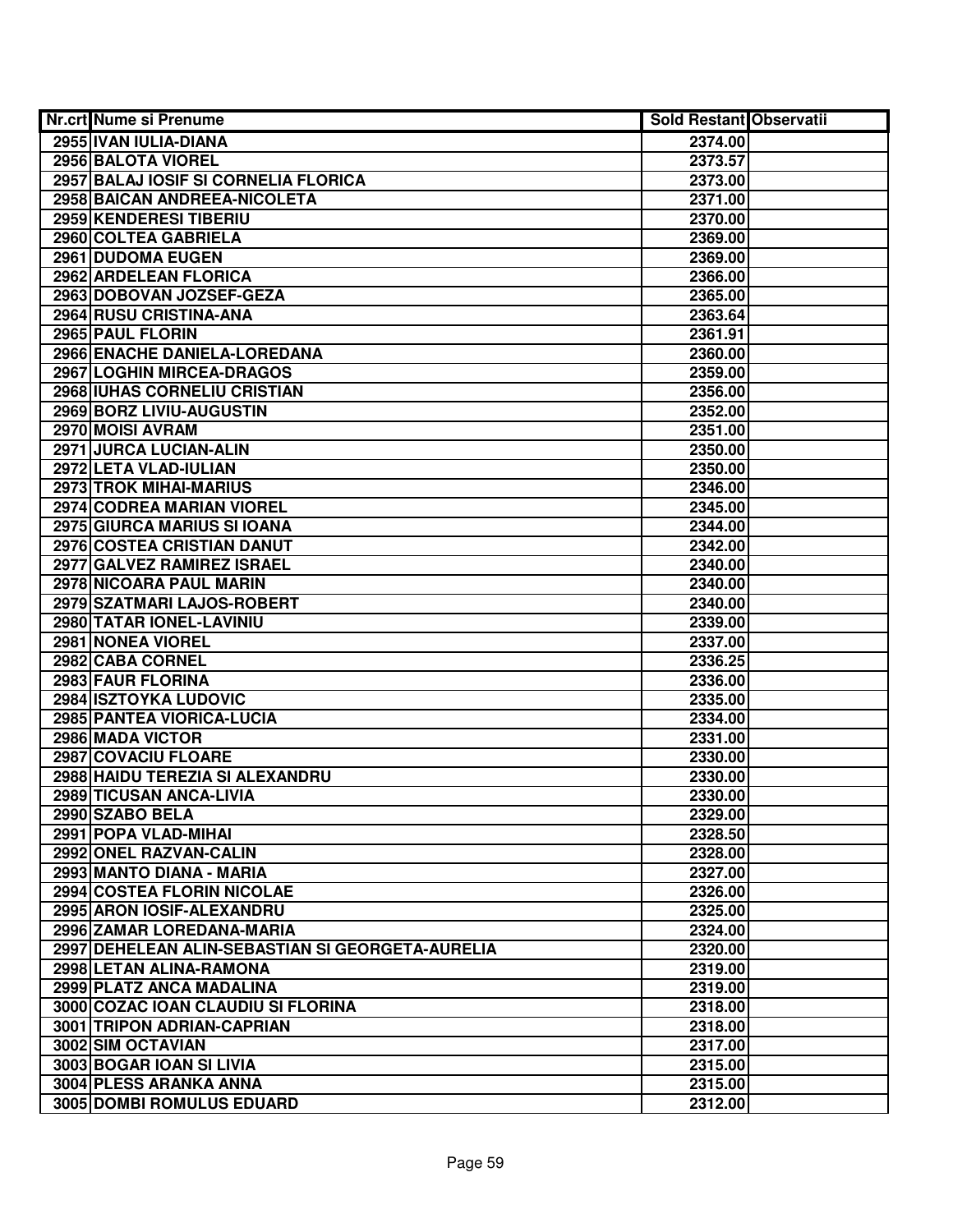| <b>Nr.crt Nume si Prenume</b>              | <b>Sold Restant Observatii</b> |  |
|--------------------------------------------|--------------------------------|--|
| 3006 VASARHELYI IOSIF SI MARIA             | 2312.00                        |  |
| 3007 GABOR IOSIF                           | 2311.00                        |  |
| 3008 TODERICI MIHAI                        | 2310.00                        |  |
| 3009 DUMEA VIRONICA                        | 2307.00                        |  |
| 3010 BANDUI CONSTANTIN                     | 2306.00                        |  |
| 3011 HERETIU MARIUS-CRISTIAN -NADINA -PAUL | 2306.00                        |  |
| 3012 POP COSTEL-TEODOR                     | 2306.00                        |  |
| 3013 MURESAN MARIA                         | 2304.00                        |  |
| 3014 LELEA RAZVAN                          | 2303.56                        |  |
| 3015 NEGRUT SILVIU SI CORNELIA             | 2302.00                        |  |
| <b>3016 DINCA CIPRIAN</b>                  | 2301.00                        |  |
| 3017 BARANYKA MARGIT                       | 2300.00                        |  |
| 3018 CIARNAU MANUELA OLIMPIA               | 2300.00                        |  |
| 3019 DIACONU OANA-AMALIA                   | 2300.00                        |  |
| 3020 FAZEKAS IANOS                         | 2300.00                        |  |
| 3021 KOVARI BELA                           | 2300.00                        |  |
| 3022 OKROS ZOLTAN                          | 2300.00                        |  |
| 3023 POPA OVIDIU                           | 2300.00                        |  |
| 3024 BORTOS-SEICA LEVENTE                  | 2299.00                        |  |
| 3025 CICORTAS DANIEL FLORIN                | 2299.00                        |  |
| 3026 HORGE OLIMPIA                         | 2299.00                        |  |
| 3027 MUNTEANU ADRIAN-VASILE                | 2297.00                        |  |
| 3028 HORHAT ROBERT-GHEORGHE                | 2296.00                        |  |
| 3029 DRINDA ALIN-SIMION                    | 2295.00                        |  |
| 3030 GHERGHELES BOGDAN LIVIU               | 2295.00                        |  |
| 3031 COTUT RAZVAN-OVIDIU                   | 2294.00                        |  |
| 3032 SERES MIHAELA FLORICA                 | 2294.00                        |  |
| 3033 ROSTAS IOAN SI LINA                   | 2293.00                        |  |
| 3034 PATCAS TEOFIL                         | 2291.67                        |  |
| 3035 LUCACI CLAUDIA-RAMONA                 | 2291.00                        |  |
| 3036 CONTU VASILE COSTEL                   | 2290.00                        |  |
| 3037 MARC SEBASTIAN-FLORIAN                | 2287.00                        |  |
| 3038 VENCZEL FRANCISC SI ROZALIA           | 2287.00                        |  |
| <b>3039 RUSKA TUNDE PIROSKA</b>            | 2284.00                        |  |
| 3040 HARSAN EUGEN                          | 2283.00                        |  |
| 3041 FAZACAS SABINA                        | 2282.00                        |  |
| 3042 OLAR DANIEL SI LIANA                  | 2281.00                        |  |
| 3043 BAMFI SANDOR ZOLTAN                   | 2280.00                        |  |
| 3044 VARGA IOSIF-ALIN                      | 2280.00                        |  |
| 3045 POP CIPRIAN-STEFAN                    | 2277.40                        |  |
| 3046 BAYCZAR MARCU-DUMITRU                 | 2277.00                        |  |
| 3047 MILIAN TABITA-MARIA                   | 2277.00                        |  |
| <b>3048 BICHIS RAMONA MELINDA</b>          | 2274.00                        |  |
| 3049 COVACI MARIOARA                       | 2272.00                        |  |
| 3050 BAHICA ION                            | 2270.00                        |  |
| 3051 DUTCAS NICOLAE-DANIEL                 | 2270.00                        |  |
| 3052 KOLUMPAR IOAN                         | 2270.00                        |  |
| 3053 STURZU MARIOARA MARIANA               | 2268.00                        |  |
| 3054 BICA DAN-GEORGE SI ANCA-VALERIA       | 2267.00                        |  |
| 3055 SUCIU CIPRIAN                         | 2267.00                        |  |
| <b>3056 SUTAK NICOLAE MIHAI</b>            | 2266.00                        |  |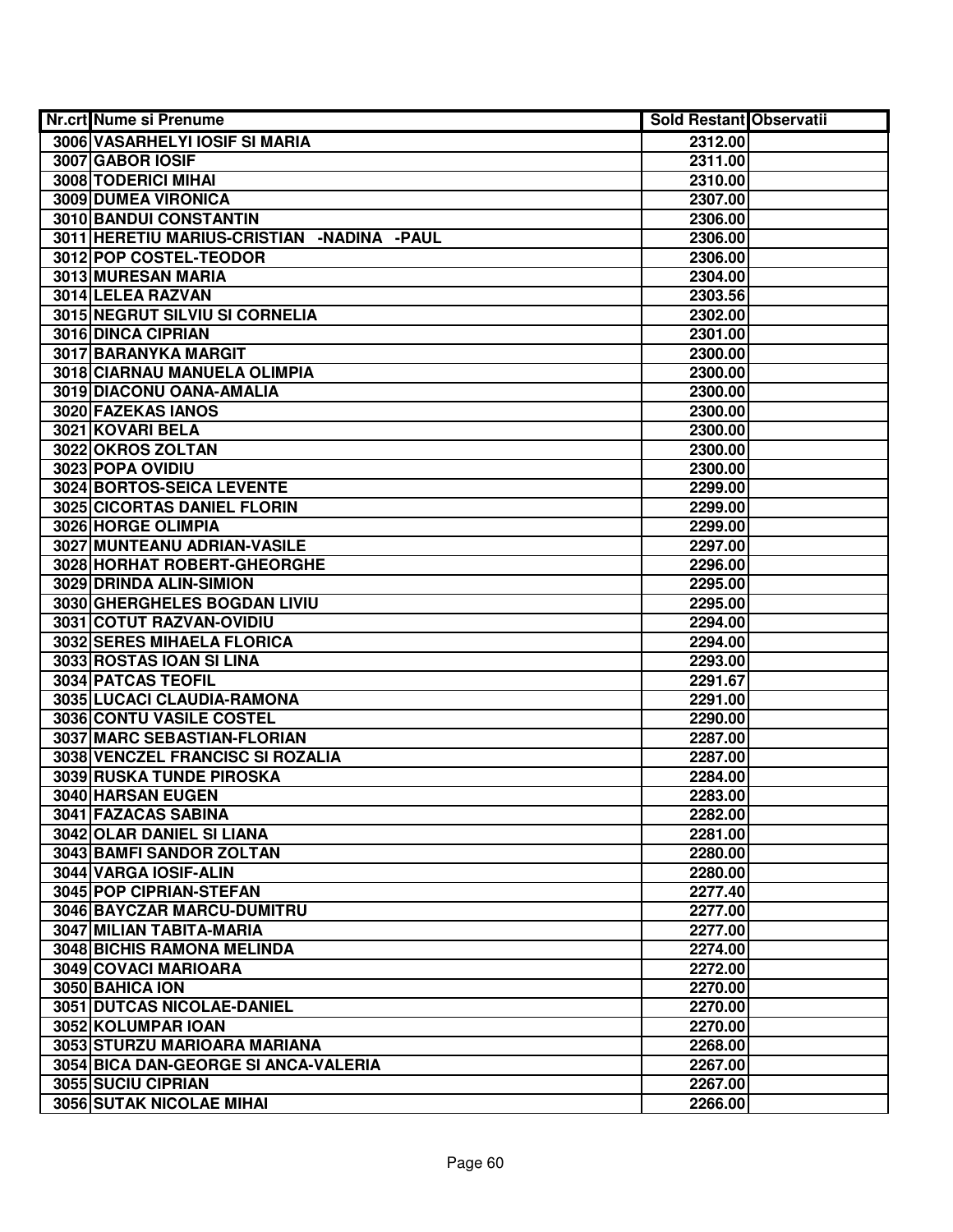| <b>Nr.crt Nume si Prenume</b>                       | Sold Restant Observatii |  |
|-----------------------------------------------------|-------------------------|--|
| 3057 DINCA VALERICA                                 | 2265.00                 |  |
| 3058 PATO JOZSEF-ROBERT                             | 2265.00                 |  |
| 3059 STURZ CORNELIA DANIELA                         | 2265.00                 |  |
| 3060 GROZA IOAN                                     | 2263.00                 |  |
| 3061 MUSTEAN MARIA                                  | 2263.00                 |  |
| 3062 GABOR ISTVAN                                   | 2262.00                 |  |
| 3063 TENCHE CRISTIAN-DUMITRU                        | 2262.00                 |  |
| 3064 PATER IOAN VIRGIL                              | 2260.00                 |  |
| 3065 SZABO ISTVAN VALENTIN                          | 2260.00                 |  |
| 3066 MALITA FLORIN                                  | 2258.00                 |  |
| 3067 OPREA MARCEL-LUCIAN                            | 2258.00                 |  |
| 3068 POP IULIA-GEORGRTA SI SAMIR                    | 2258.00                 |  |
| 3069 TRANDAFIR GHEORGHE                             | 2258.00                 |  |
| 3070 SARKADI ATTILA                                 | 2257.00                 |  |
| 3071 BARANYKA RUPERT                                | 2256.00                 |  |
| 3072 FARCAS RADU                                    | 2255.00                 |  |
| 3073 MEZE LUIGY-VASILE                              | 2255.00                 |  |
| <b>3074 CRISTEA CRISTIAN NICOLAE</b>                | 2252.00                 |  |
| 3075 FEHER CAROL-NICOLAE                            | 2250.00                 |  |
| 3076 LOKOS JANOS-IOSIF                              | 2250.00                 |  |
| 3077 PANTEA SORIN-ALEXANDRU                         | 2250.00                 |  |
| 3078 PUSCAS MARIA                                   | 2250.00                 |  |
| 3079 VID MARIUS                                     | 2250.00                 |  |
| 3080 OLARIU MIHAI DORIN                             | 2249.50                 |  |
| <b>3081 ISZTOIKA MATEI</b>                          | 2249.00                 |  |
| 3082 MIHELE NICOLAE                                 | 2248.00                 |  |
| 3083 ARDELEAN CONSTANTA SI IGNA FLORIAN             | 2244.00                 |  |
| 3084 CLONDA MIHAELA-LETITIA                         | 2241.00                 |  |
| 3085 CORDIS ADRIANA-OLIVIA                          | 2240.00                 |  |
| 3086 CHIRILA CLAUDIU-FLORIN                         | 2239.00                 |  |
| 3087 NAGY ATTILA                                    | 2238.00                 |  |
| 3088 NENCIU MARIAN-TRAIAN                           | 2236.50                 |  |
| 3089 PAUL BALINT                                    | 2235.00                 |  |
| 3090 MAZILU CONSTANTIN-GHEORGHE SI GABRIELA-CLAUDIA | 2234.00                 |  |
| 3091 CRISTEA CALIN-GEORGE                           | 2233.00                 |  |
| 3092 BABA VALER OVIDIU                              | 2230.16                 |  |
| 3093 DUMITRASCU ALIN-GHEORGHE                       | 2230.00                 |  |
| 3094 NAGY SIGHISMUND-NICOLAE                        | 2230.00                 |  |
| <b>3095 KOVACS FRANCISC</b>                         | 2228.00                 |  |
| 3096 CIURBA NICOLAE                                 | 2227.00                 |  |
| 3097 GABOR GABI                                     | 2225.00                 |  |
| 3098 BENDE ELISABETA-GABRIELA                       | 2224.00                 |  |
| 3099 DEDIU ALINA-DANIELA                            | 2224.00                 |  |
| 3100 JUNJAN OVIDIU GABRIEL                          | 2223.00                 |  |
| 3101 DUMITER ADRIAN-IONUT                           | 2222.01                 |  |
| 3102 NEDELEA VICTORIA-PAULA                         | 2219.00                 |  |
| 3103 OROSZ GABOR                                    | 2218.00                 |  |
| 3104 TINCA ADRIAN                                   | 2217.50                 |  |
| 3105 MURG FLORIN-CLAUDIU                            | 2212.50                 |  |
| 3106 ROSTAS EMIL                                    | 2211.00                 |  |
| 3107 NEDELEA IONEL-DUMITRU                          | 2209.00                 |  |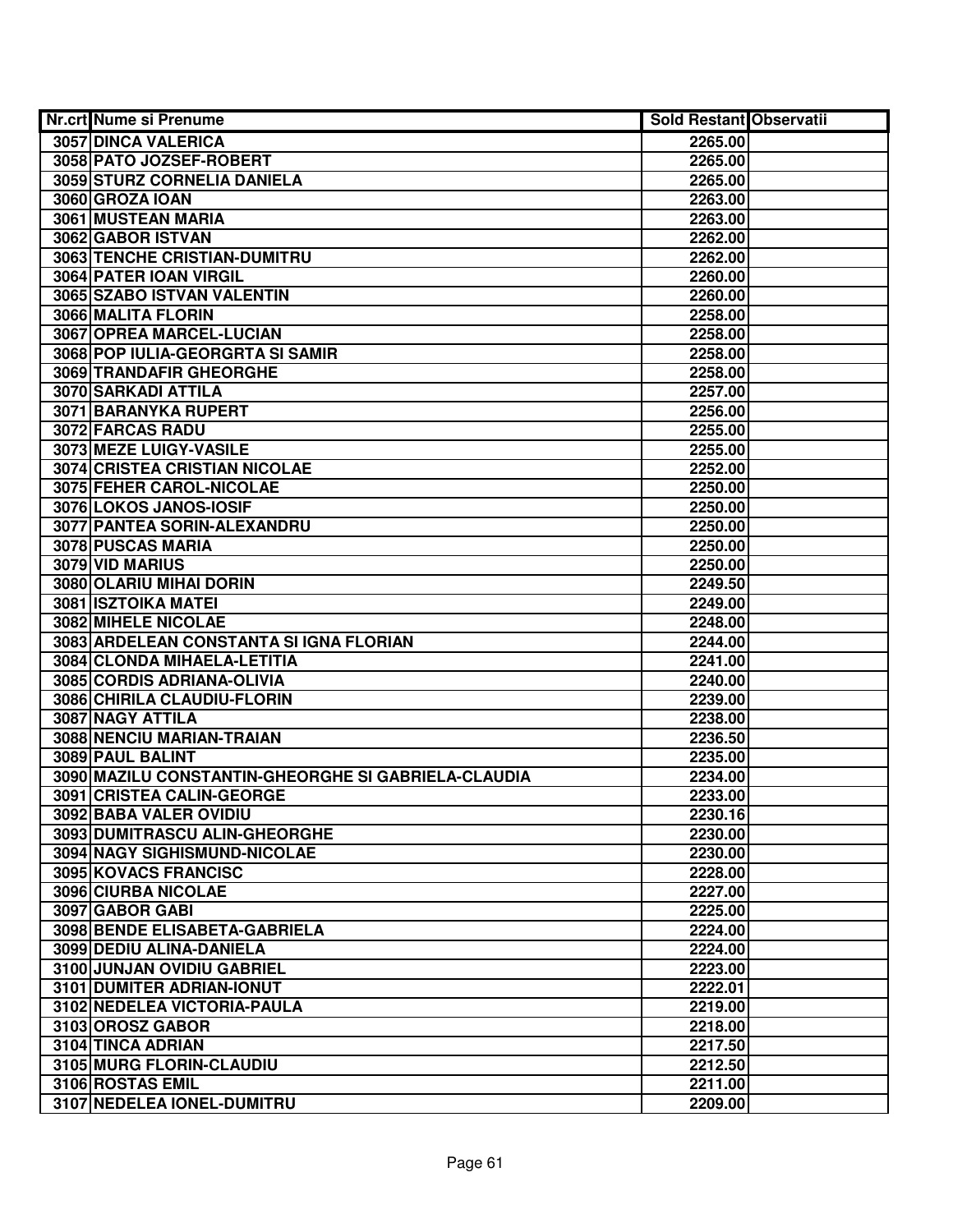| <b>Nr.crt Nume si Prenume</b>             | <b>Sold Restant Observatii</b> |  |
|-------------------------------------------|--------------------------------|--|
| 3108 STAN ALEXANDRA RAMONA-INTR. IND.     | 2209.00                        |  |
| 3109 BALLA ZOLTAN SANDOR                  | 2207.00                        |  |
| 3110 DEMIAN FLORIAN SI CORINA DOINA       | 2207.00                        |  |
| 3111 GHETE ADRIAN-FLORIN                  | 2205.79                        |  |
| 3112 POP RALUCA                           | 2203.07                        |  |
| 3113 ASTILEAN ADRIAN EMIL                 | 2200.00                        |  |
| 3114 BRANDUSAN FLORIN                     | 2200.00                        |  |
| 3115 GABOR CLARA                          | 2200.00                        |  |
| 3116 MANGRA ANA-VOICHITA                  | 2200.00                        |  |
| 3117 NOANEA TRAIAN                        | 2200.00                        |  |
| 3118 SERES KAROLI                         | 2200.00                        |  |
| 3119 VIKAS VASILE                         | 2200.00                        |  |
| 3120 BARNA TIBERIU                        | 2199.00                        |  |
| <b>3121 EPLI EMA</b>                      | 2195.00                        |  |
| 3122 TRIPON LUMINITA                      | 2195.00                        |  |
| 3123 TUDUCE TRAIAN GEORGE                 | 2195.00                        |  |
| <b>3124 BATRINA CRISTIAN</b>              | 2193.00                        |  |
| 3125 BENYO ROZALIA                        | 2193.00                        |  |
| 3126 MELEG KAROLY                         | 2192.00                        |  |
| 3127 SALAJEAN CRISTIAN-MIHAI              | 2192.00                        |  |
| 3128 MIKO JANOS                           | 2191.00                        |  |
| 3129 GHIURO CIPRIAN-ADRIAN                | 2190.00                        |  |
| 3130 LENCAR GHEORGHE-CRISTIAN SI LEONTINA | 2189.00                        |  |
| 3131 CRET MIHAI SI EUGENIA                | 2188.00                        |  |
| 3132 MICLAUS VLAD SI MARIANA              | 2187.00                        |  |
| 3133 NOJA ADRIAN-CATALIN                  | 2186.50                        |  |
| 3134 VOICU CONSTANTIN                     | 2186.00                        |  |
| 3135 KOVACS KRISZTIAN CSABA               | 2184.00                        |  |
| 3136 NAGY-ERDEI ISTVAN                    | 2181.61                        |  |
| 3137 AVRAM BOGDAN-FLORIN                  | 2181.00                        |  |
| 3138 MUSCAS IOSIF SI RODICA               | 2181.00                        |  |
| 3139 POPA IONEL SI FLOARE                 | 2181.00                        |  |
| 3140 BOCA COLOMAN                         | 2180.00                        |  |
| 3141 CHISE SERBAN-CATALIN                 | 2180.00                        |  |
| 3142 BREDICEANU MARIUS-CAIUS              | 2179.00                        |  |
| 3143 MIRON AMBROZIE-CORNEL                | 2177.00                        |  |
| 3144 SILAGHI NICOLAE-ALEXANDRU            | 2176.00                        |  |
| 3145 BODEA DANA-ANCA                      | 2175.60                        |  |
| 3146 PLES MARIUS-CRISTIAN                 | 2175.00                        |  |
| 3147 ARON MARIUS                          | 2174.00                        |  |
| 3148 GABOR MATEL                          | 2171.00                        |  |
| 3149 ALBUT FLORIAN CORNEL                 | 2170.00                        |  |
| 3150 FETE EMANUEL-FLORIN                  | 2170.00                        |  |
| 3151 POPA CIPRIAN DANIEL                  | 2170.00                        |  |
| 3152 REZMUVES MIHAI                       | 2170.00                        |  |
| 3153 SUN CHANCHONG                        | 2170.00                        |  |
| 3154 SZUCS TIBERIU                        | 2169.77                        |  |
| 3155 BARNA RADU                           | 2168.00                        |  |
| 3156 SAVITCHI CRISTINA-SILVIA             | 2167.18                        |  |
| 3157 GALEA SIMONA - RODICA                | 2167.00                        |  |
| 3158 CZUCZURA GHEORGHE                    | 2165.00                        |  |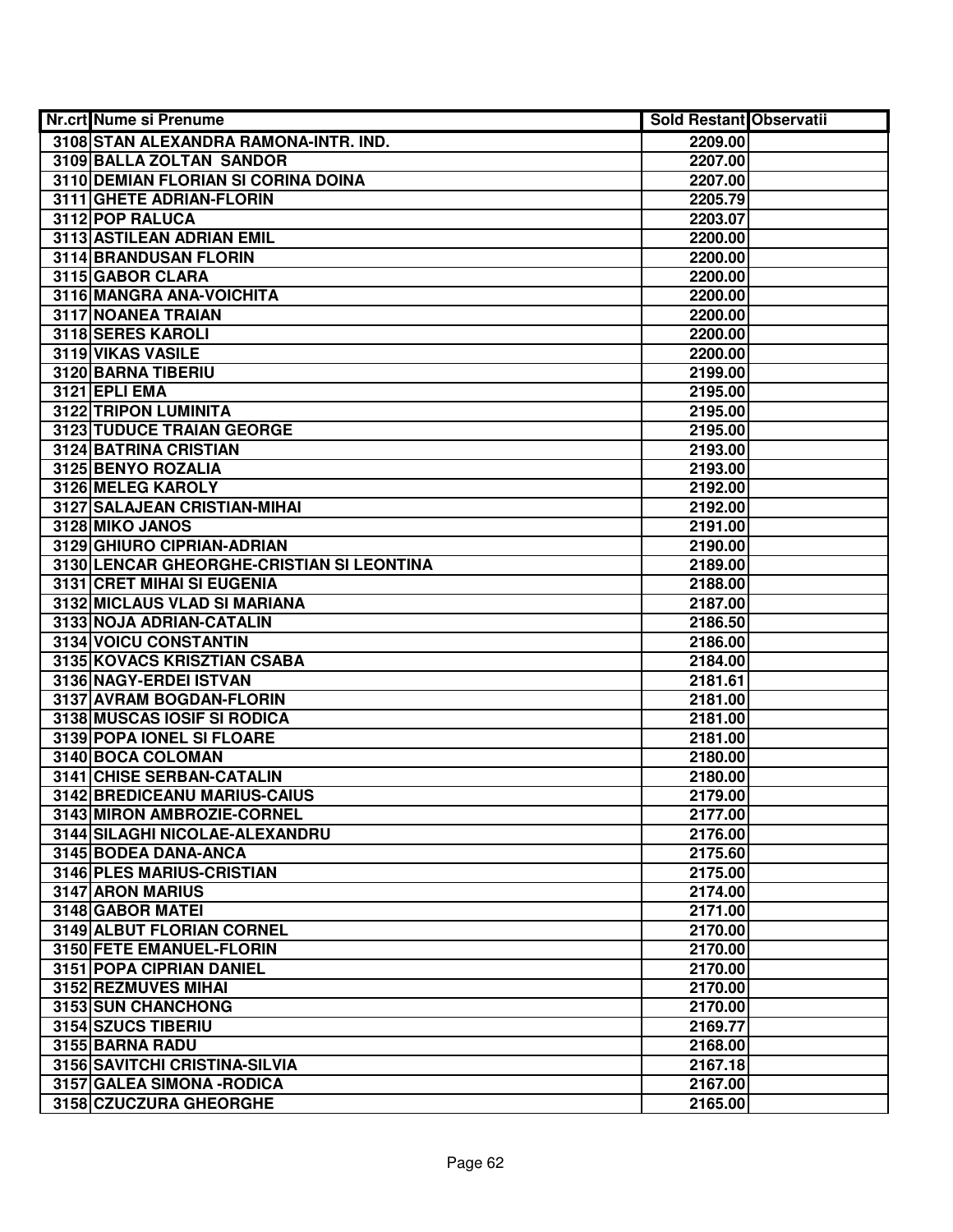| <b>Nr.crt Nume si Prenume</b>                  | <b>Sold Restant Observatii</b> |  |
|------------------------------------------------|--------------------------------|--|
| 3159 HOFFMANN LASZLO                           | 2165.00                        |  |
| 3160 GYORGY-CSAKI ISTVAN                       | 2164.00                        |  |
| 3161 MADAU ADRIAN-PETRU                        | 2163.00                        |  |
| 3162 VERES IOAN                                | 2163.00                        |  |
| 3163 MICLAU CRISTIAN PETRU                     | 2162.50                        |  |
| 3164 BOKOR ANTAL                               | 2161.84                        |  |
| 3165 SOANEA GEORGIANA-BIANCA                   | 2161.11                        |  |
| 3166 TOTH EDUARD                               | 2160.00                        |  |
| 3167 GRAUR DANIEL                              | 2159.00                        |  |
| 3168 GABOR IOAN SI MANDRA                      | 2158.00                        |  |
| 3169 DUMITRAS ADINA-DANA                       | 2156.48                        |  |
| 3170 SZUCS CSABA LASZLO                        | 2156.00                        |  |
| 3171 BIRAU FLORIN-AUREL                        | 2154.00                        |  |
| <b>3172 DOBRE CONSTANTIN</b>                   | 2151.00                        |  |
| 3173 FAT COSMIN-FLORIN                         | 2151.00                        |  |
| 3174 BALINT IOSIF                              | 2150.00                        |  |
| 3175 ISZTOIKA GAVRIL                           | 2150.00                        |  |
| 3176 SZILAGYI MIKLOS-JENO                      | 2150.00                        |  |
| 3177 TOTH JANOS                                | 2150.00                        |  |
| 3178 ILIE COSMIN-MARIAN                        | 2149.00                        |  |
| 3179 CENTYE ALEXANDRU                          | 2147.00                        |  |
| 3180 CIORDAS FLORIN-GHEORGHE                   | 2145.00                        |  |
| 3181 TAR KAROLY- SHALOM                        | 2145.00                        |  |
| 3182 HODOROG MAGDALENA                         | 2144.00                        |  |
| 3183 SZABO ROZALIA SI FRANCISC                 | 2143.00                        |  |
| 3184 FRIEDMANN ALEXANDRU LIVIU                 | 2140.00                        |  |
| 3185 IANCEU CORNEL-SORIN                       | 2140.00                        |  |
| 3186 NISTOR OLIMPIA                            | 2140.00                        |  |
| 3187 BALOGH IMRE                               | 2137.00                        |  |
| 3188 TAMAS IOSIF                               | 2137.00                        |  |
| 3189 CIURAR VIOLETA                            | 2135.00                        |  |
| 3190 BEJUSCA ANGELICA-RODICA                   | 2134.00                        |  |
| 3191 BULZAN ADRIAN-IOAN                        | 2131.00                        |  |
| 3192 CSISZER CSABA-ERNO                        | 2131.00                        |  |
| 3193 ERDEI TIBERIU                             | 2131.00                        |  |
| 3194 GABOR MATEI                               | 2130.00                        |  |
| 3195 HUMADI SALEM                              | 2130.00                        |  |
| 3196 ILIE ADRIAN OVIDIU                        | 2130.00                        |  |
| 3197 TOTH ATTILA                               | 2130.00                        |  |
| 3198 TOCAI TRAIAN                              | 2129.00                        |  |
| 3199 KONYARI ZOLTAN TIBOR                      | 2126.00                        |  |
| 3200 PANTEA LIVIU-FLORIN                       | 2126.00                        |  |
| 3201 BELCE DANIELA                             | 2124.00                        |  |
| 3202 MIKLOS GABRIEL-MARTON                     | 2124.00                        |  |
| 3203 POLEAC NICOLAE                            | 2124.00                        |  |
| 3204 SANDOR ANDREI                             | 2124.00                        |  |
| 3205 BALBONI FERDINANDO SI MELINTE ELENA-ALINA | 2123.00                        |  |
| 3206 GAVRIS MARIA                              | 2123.00                        |  |
| 3207 DEJEU NICOLAE                             | 2122.50                        |  |
| 3208 STAN OLIVIU- DUMITRU                      | 2122.00                        |  |
| 3209 BUBELA IOSIF MARIUS                       | 2120.00                        |  |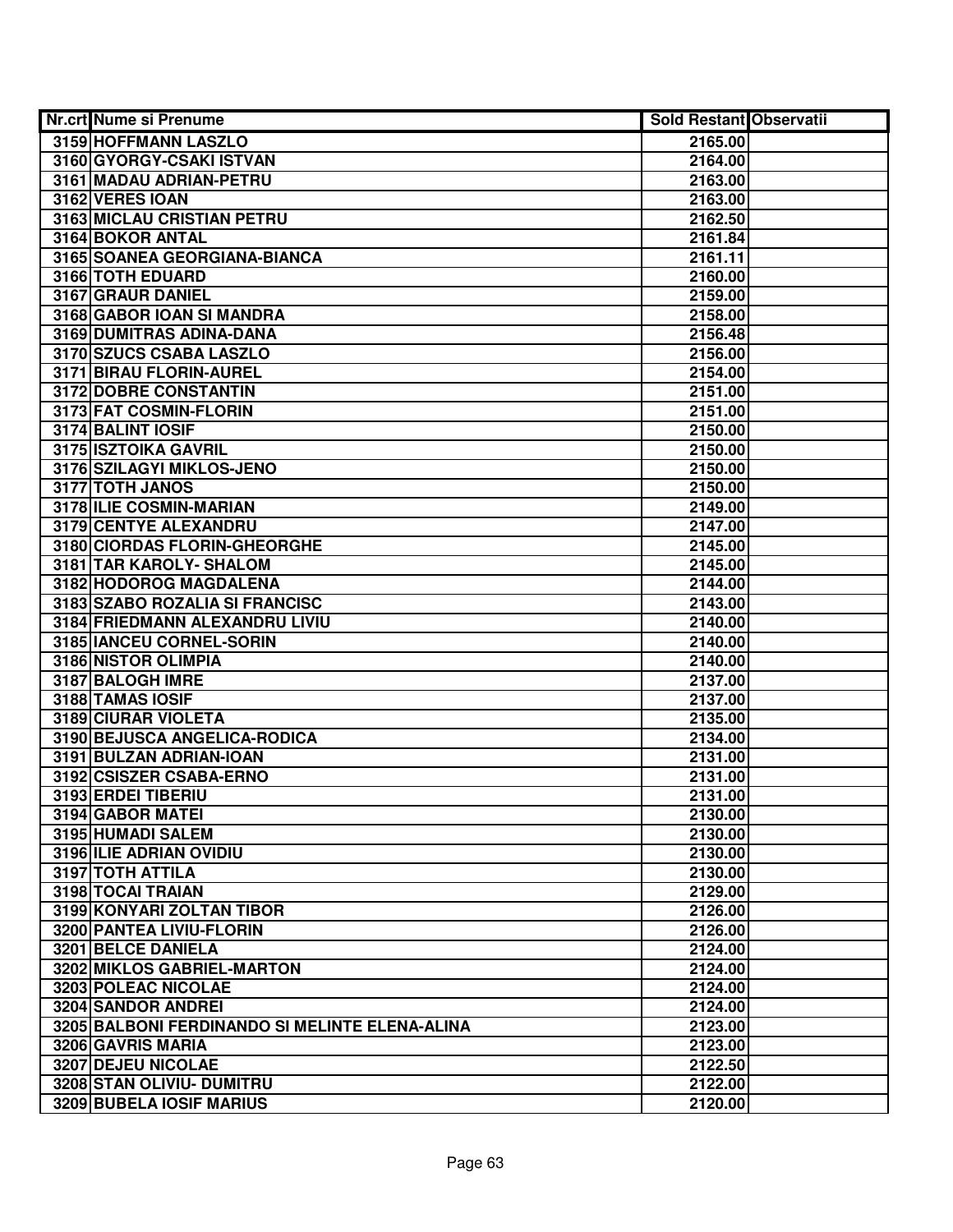| Nr.crt Nume si Prenume                                       | <b>Sold Restant Observatii</b> |  |
|--------------------------------------------------------------|--------------------------------|--|
| <b>3210 POP CATALIN REMUS</b>                                | 2120.00                        |  |
| 3211 SAITI SAMUIEL-LUCIAN                                    | 2120.00                        |  |
| 3212 STIUBE PETRU                                            | 2120.00                        |  |
| 3213 CHIVARI HORIA - IOAN                                    | 2116.00                        |  |
| <b>3214 NYUZO IOAN</b>                                       | 2115.00                        |  |
| 3215 BALLA ROBERT GYORGY                                     | 2114.00                        |  |
| 3216 ODEV MUSTAFA                                            | 2114.00                        |  |
| 3217 POP MIRCEA                                              | 2114.00                        |  |
| 3218 KAJCZA TIBOR SI MARTA                                   | 2113.00                        |  |
| 3219 LUCUTA DANIEL-MIRCEA                                    | 2113.00                        |  |
| 3220 SERES CATALINA                                          | 2112.00                        |  |
| 3221 TENT HELGA MARIA                                        | 2111.51                        |  |
| 3222 TOBIAS LASZLO                                           | 2110.79                        |  |
| 3223 BIRTA FERENCZ INTR. INDIV.                              | 2110.00                        |  |
| 3224 COSTIN SORIN - DAN                                      | 2110.00                        |  |
| 3225 POP ALIN-MIHAI                                          | 2110.00                        |  |
| 3226 RONCESCU DANIEL                                         | 2110.00                        |  |
| 3227 MUSET FLORIN SI DORINA                                  | 2108.00                        |  |
| 3228 MAIER GHEORGHE                                          | 2106.75                        |  |
| 3229 MIHALI ANDREI SI MARIA                                  | 2106.37                        |  |
| 3230 BALOGH ALEXANDRU                                        | 2106.00                        |  |
| 3231 CARLIG RAZVAN                                           | 2106.00                        |  |
| 3232 CAB. CONTABILITATE GUI KATALIN                          | 2105.00                        |  |
| 3233 CIADI STEFAN SI DANIELA                                 | 2105.00                        |  |
| 3234 CORA CRISTIAN-PETRU                                     | 2102.00                        |  |
| 3235 CHISE VALERIAN FLORIN                                   | 2100.00                        |  |
| 3236 FILIP MARIUS                                            | 2100.00                        |  |
| 3237 GABOR IANCU                                             | 2100.00                        |  |
| 3238 GABOR JANOS                                             | 2100.00                        |  |
| 3239 KISS ELISABETA                                          | 2100.00                        |  |
| 3240 LACATUS MARIUS-SANDOR                                   | 2100.00                        |  |
| 3241 NAGY ZSOLT                                              | 2100.00                        |  |
| 3242 SZERB ALEXANDRU                                         | 2100.00                        |  |
| 3243 ZOICA SORIN-CONSTANTIN                                  | 2100.00                        |  |
| 3244 NAGHI IOAN SI FLORICA                                   | 2098.00                        |  |
| 3245 FEJER IVAN                                              | 2097.00                        |  |
| 3246 HEGEDUS IOAN-STEFAN                                     | 2096.00                        |  |
| 3247 PIRTEA PAUL-RAZVAN                                      | 2095.00                        |  |
| 3248 BOLOGAN ROBERT                                          | 2094.00                        |  |
| 3249 SILAGHI ANTONETA<br>3250 MOTOC SEBASTIAN-RUBEN          | 2094.00                        |  |
|                                                              | 2092.00<br>2092.00             |  |
| 3251 VLAD FLORIAN                                            |                                |  |
| 3252 ISTOICA LUDOVIC<br>3253 PETYAR SZABOLCS-LASZLO SI TUNDE | 2090.00                        |  |
| 3254 SOMLYAI ANDRAS                                          | 2090.00                        |  |
| 3255 BLANARU-MAIER IULIA                                     | 2089.00<br>2088.00             |  |
| 3256 MOISI GHEORGHE DANUT                                    | 2088.00                        |  |
| 3257 CLOBOC SERGIU-IONUT                                     | 2086.50                        |  |
| 3258 MARIAN OLIVIU                                           | 2085.00                        |  |
| 3259 LINGURAR VERONICA                                       | 2084.00                        |  |
| 3260 MAILAT CORNEL                                           | 2083.00                        |  |
|                                                              |                                |  |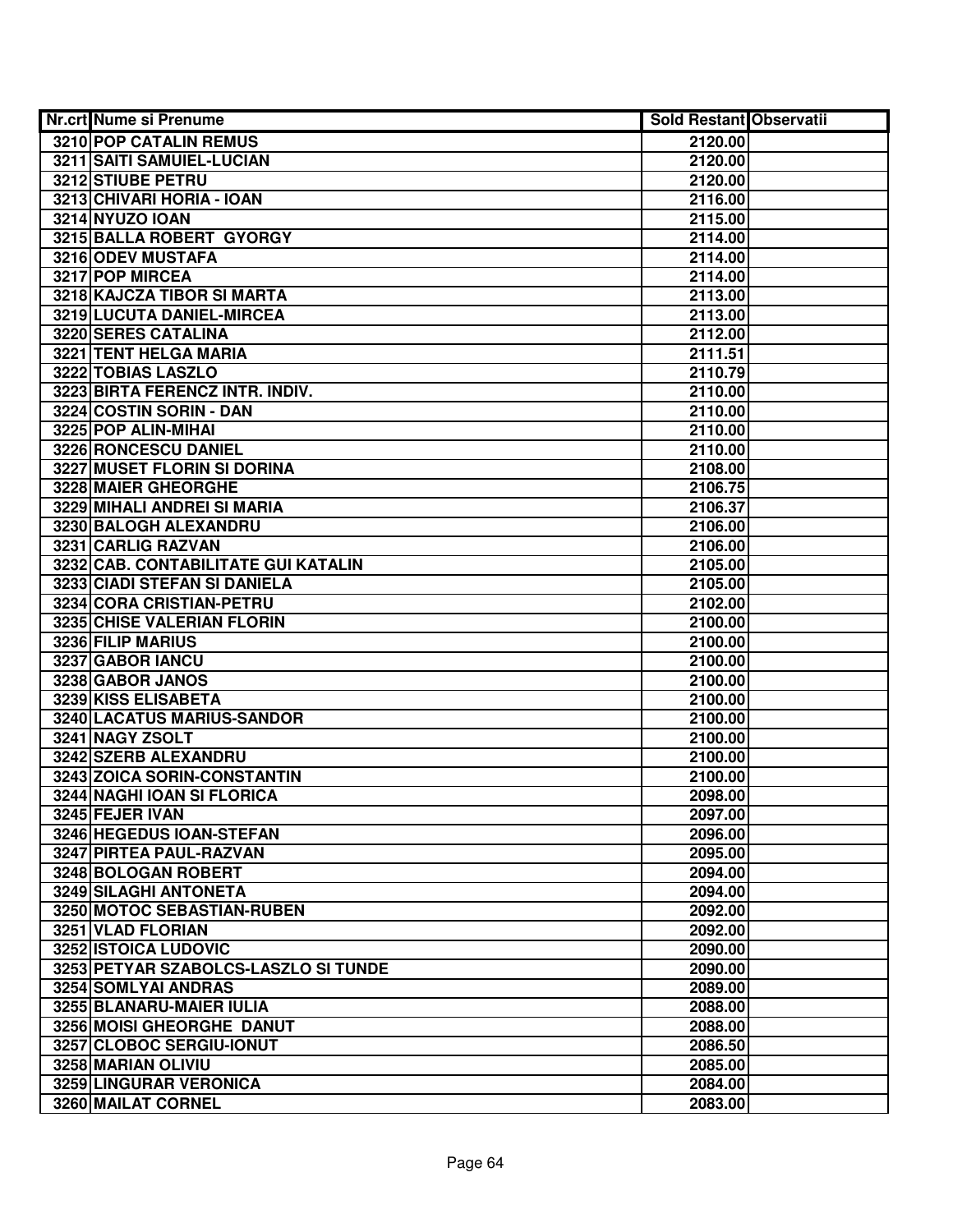| <b>Nr.crt Nume si Prenume</b>                | <b>Sold Restant Observatii</b> |  |
|----------------------------------------------|--------------------------------|--|
| 3261 FERCHE CIPRIAN-FLORIN                   | 2082.00                        |  |
| 3262 MACIU ALEXANDRU-EMANUIL                 | 2082.00                        |  |
| 3263 MOLDOVAN GHE.                           | 2082.00                        |  |
| 3264 GABOR GHIZELA                           | 2080.00                        |  |
| 3265 SALAMON RUXANDRA SHEILLA                | 2080.00                        |  |
| 3266 BARBURA CALIN                           | 2078.00                        |  |
| 3267 COROI DAN NICOLAE                       | 2078.00                        |  |
| 3268 BERCE CATALIN-PETRU                     | 2077.00                        |  |
| 3269 FARKAS DANIEL-BARNABA                   | 2076.51                        |  |
| 3270 ILISIE FLORIN NICOLAE                   | 2076.09                        |  |
| <b>3271 FOTACHE FLORIN</b>                   | 2075.00                        |  |
| 3272 POP MARIUS                              | 2072.50                        |  |
| 3273 MADA DAVID MIHAI                        | 2070.44                        |  |
| 3274 GABOR GABOR                             | 2070.00                        |  |
| 3275 ISZTOIKA STEFAN                         | 2069.00                        |  |
| 3276 HIRCA LUMINITA-CATALINA                 | 2067.00                        |  |
| <b>3277 KISS GYULA</b>                       | 2066.30                        |  |
| 3278 AMARGHIOALEI SENORA ANGELICA            | 2064.62                        |  |
| 3279 BORDAS DAN-CRISTIAN                     | 2064.00                        |  |
| 3280 GABOR MATEI                             | 2063.00                        |  |
| 3281 STRIZU DIANA RUXANDRA                   | 2062.17                        |  |
| 3282 GAVRIS HORATIU - VICTOR                 | 2061.00                        |  |
| 3283 ESER ANA-LOREDANA                       | 2060.00                        |  |
| 3284 GABOR MATEI                             | 2060.00                        |  |
| 3285 KOSZEGI SANDOR                          | 2060.00                        |  |
| 3286 OTVOS MIKLOS                            | 2060.00                        |  |
| 3287 MARTON LILLA                            | 2059.00                        |  |
| 3288 NEDELCU VASILE-COSMIN SI SERBAN ADRIANA | 2059.00                        |  |
| 3289 BUDESCU FILODINA                        | 2058.00                        |  |
| 3290 TUTOS ERIKA                             | 2058.00                        |  |
| 3291 CSIKAI ESTERA-ZSOFIA                    | 2055.00                        |  |
| 3292 MINDRUTIU EDUARD NORBERT                | 2055.00                        |  |
| 3293 SOVARSCHI MARIUS-DORIN                  | 2055.00                        |  |
| 3294 CHIS CORNEL - DANUT                     | 2054.00                        |  |
| 3295 GHILEA BOGDAN IOAN                      | 2054.00                        |  |
| 3296 HUTTNER ZOLTAN                          | 2054.00                        |  |
| 3297 HALMAJAN COSMIN-IONUT                   | 2052.00                        |  |
| <b>3298 MORUT DOINA</b>                      | 2050.00                        |  |
| 3299 TOMELE COSMIN GHEORGHE                  | 2050.00                        |  |
| 3300 VARGA EMIL-GERENI                       | 2050.00                        |  |
| 3301 VENTEL TIBOR                            | 2050.00                        |  |
| 3302 TOTH LUDOVIC                            | 2048.00                        |  |
| 3303 GHERGHINA ION SI CLAUDIA FLORICA        | 2047.54                        |  |
| 3304 MATYASI GABOR                           | 2047.00                        |  |
| 3305 GINGU BOGDAN-GHEORGHE                   | 2045.00                        |  |
| 3306 GULES IOAN                              | 2045.00                        |  |
| 3307 KECSKES IOZSEF                          | 2045.00                        |  |
| 3308 PAP IULIU                               | 2045.00                        |  |
| 3309 DEBELKA RICHARD LAJOS                   | 2044.00                        |  |
| 3310 MAGHIAR NICOLAE                         | 2043.00                        |  |
| 3311 KOVACS DAVID-GYORGY                     | 2040.00                        |  |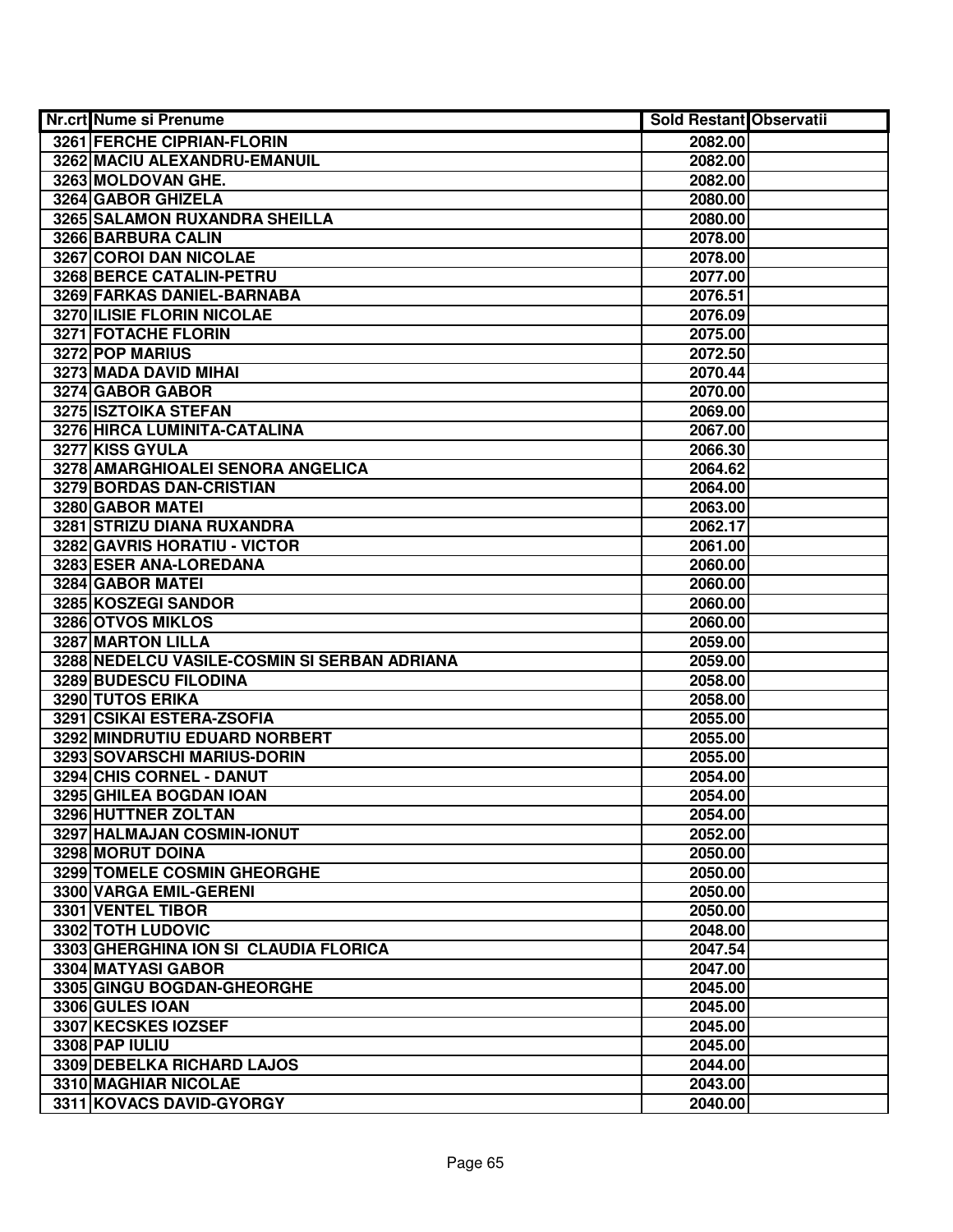| <b>Nr.crt Nume si Prenume</b>               | <b>Sold Restant Observatii</b> |  |
|---------------------------------------------|--------------------------------|--|
| 3312 ROSTAS PARDALIAN                       | 2040.00                        |  |
| 3313 BALLA ANDRAS                           | 2039.00                        |  |
| 3314 KOZMA SANDOR LASZLO                    | 2037.00                        |  |
| 3315 PARFION ILIE                           | 2037.00                        |  |
| 3316 POPA LIVIA                             | 2036.00                        |  |
| 3317 KAGYI LEVENTE FERENCZ                  | 2035.00                        |  |
| 3318 BLAGA ALINA LUMINITA                   | 2034.00                        |  |
| 3319 KOVACS ZSOLT-CSABA                     | 2032.00                        |  |
| 3320 NAZSE JANOS                            | 2029.00                        |  |
| 3321 VARGA NICOLAE                          | 2028.95                        |  |
| 3322 GABOR IOAN                             | 2028.00                        |  |
| 3323 SARCA EUGENIA                          | 2028.00                        |  |
| 3324 BOGDAN VIOREL                          | 2025.00                        |  |
| 3325 UNGUR GHEORGHE-FLORIN                  | 2025.00                        |  |
| 3326 CATANA ION                             | 2024.00                        |  |
| 3327 JURCUT OCTAVIAN                        | 2022.00                        |  |
| 3328 CURPAS CALIN-FLORENTIN                 | 2019.00                        |  |
| 3329 INDRIE IOAN-CRISTIAN                   | 2019.00                        |  |
| 3330 TARPAI FRANCISC                        | 2019.00                        |  |
| 3331 CORA CLAUDIU-FLORIN                    | 2018.00                        |  |
| 3332 GABOR IOAN                             | 2018.00                        |  |
| 3333 MOS SERGIU-BOGDAN                      | 2018.00                        |  |
| 3334 PASCALAU DANIEL-SORIN                  | 2018.00                        |  |
| 3335 MALITA MIRCEA-ADRIAN                   | 2017.50                        |  |
| 3336 MESESAN CORIOLAN-CRISTIAN              | 2017.50                        |  |
| 3337 OPRIS DUMITRU                          | 2017.00                        |  |
| 3338 TOCUT CRISTIAN-FLORIAN                 | 2017.00                        |  |
| 3339 KISS TAMAS                             | 2016.95                        |  |
| 3340 SABIE SERGIU CONSTANTIN                | 2015.00                        |  |
| 3341 GORDAN LIVIA                           | 2013.00                        |  |
| 3342 SCHECEK IUDITH                         | 2013.00                        |  |
| 3343 LASCA VASILE SI FLOARE GABRIELA        | 2012.00                        |  |
| 3344 ILIES IOAN                             | 2007.50                        |  |
| 3345 MARINAU ROMAN-DAN                      | 2006.00                        |  |
| 3346 STOIE DANIELA FLORENTINA               | 2006.00                        |  |
| 3347 ROJAN NICOLAE                          | 2005.00                        |  |
| 3348 SABAU RALUCA-BOGDANA                   | 2002.00                        |  |
| 3349 IVAN MARIANA - RODICA                  | 2000.18                        |  |
| 3350 ABU KRENAT TAHA                        | 2000.00                        |  |
| 3351 ALBU SEBASTIAN-CLAUDIU                 | 2000.00                        |  |
| 3352 ALSAYED IBRAHIM ALMOWAFY ALSHHAT GOODA | 2000.00                        |  |
| 3353 ARDELEAN ADRIANA                       | 2000.00                        |  |
| 3354 BACRITA ADRIAN                         | 2000.00                        |  |
| 3355 BADIA VALENTIN                         | 2000.00                        |  |
| 3356 BAJNOK ROBERT TIBOR                    | 2000.00                        |  |
| 3357 BARNUTIU CALIN                         | 2000.00                        |  |
| 3358 BEJAN MARIA-LIA                        | 2000.00                        |  |
| 3359 BELCEA ECATERINA                       | 2000.00                        |  |
| 3360 BERTOJA BEREND-ANDRAS-GYORGY           | 2000.00                        |  |
| 3361 BIRAU IONUT PAVEL                      | 2000.00                        |  |
| 3362 BLAGA LEONTINA                         | 2000.00                        |  |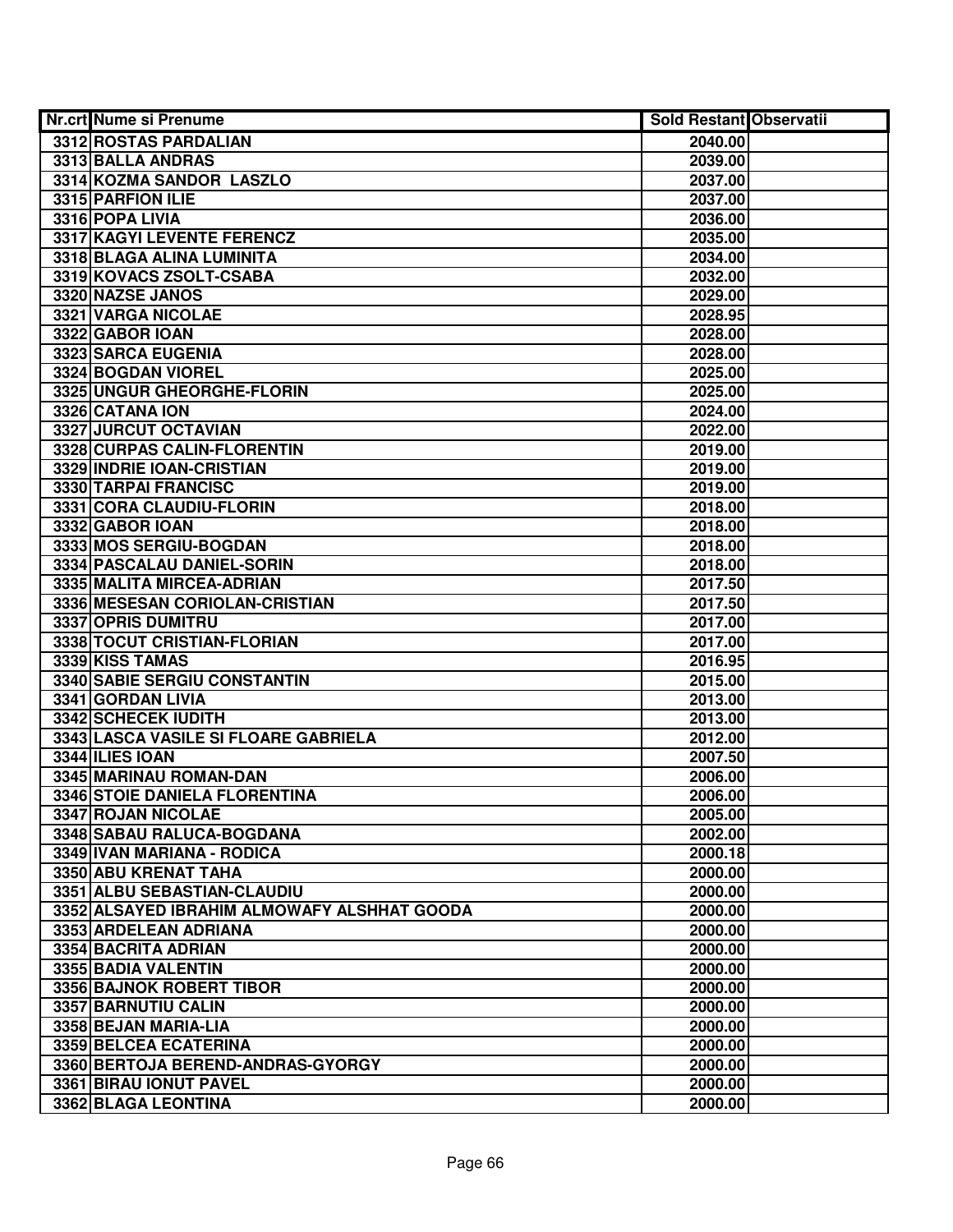| Nr.crt Nume si Prenume                  | <b>Sold Restant Observatii</b> |  |
|-----------------------------------------|--------------------------------|--|
| 3363 BLAJ LAVINIA                       | 2000.00                        |  |
| 3364 BODIU FLAVIA-DIANA                 | 2000.00                        |  |
| 3365 BOGA CLEMENTINTA GABRIELA          | 2000.00                        |  |
| 3366 BORZ ADRIAN IOAN                   | 2000.00                        |  |
| 3367 BORZ CIPRIAN                       | 2000.00                        |  |
| 3368 BUDAU ILCA                         | 2000.00                        |  |
| 3369 BUGHIU PETRU CRISTIAN              | 2000.00                        |  |
| 3370 BUNGAU GHEORGHE-IOAN               | 2000.00                        |  |
| 3371 CADAR MONICA-IOANA                 | 2000.00                        |  |
| 3372 CADAR SORIN DUMITRU SI ANGELA      | 2000.00                        |  |
| 3373 CALIN TAMARA                       | 2000.00                        |  |
| 3374 CHITORAGA DINU                     | 2000.00                        |  |
| 3375 CIURAR GEZA-ALEXANDRU              | 2000.00                        |  |
| 3376 CLEJAN MELANIA                     | 2000.00                        |  |
| 3377 COSTACHE CARMEN-CRISTINA           | 2000.00                        |  |
| 3378 DE PIERI VALERIE GENEVIEVE THERESE | 2000.00                        |  |
| 3379 DEREBAN ALEXANDRU                  | 2000.00                        |  |
| 3380 DUCA VIOLETA                       | 2000.00                        |  |
| 3381 DUDAS LIDIA MONICA                 | 2000.00                        |  |
| 3382 DUDAS SANDOR                       | 2000.00                        |  |
| 3383 EHRET CRISTOPHE JACOUES ANTOINE    | 2000.00                        |  |
| 3384 FACONTI MARCO                      | 2000.00                        |  |
| 3385 FARAGO LAIOS-ZOLTAN                | 2000.00                        |  |
| 3386 FARKAS MARIA                       | 2000.00                        |  |
| 3387 FASOLO RENZO                       | 2000.00                        |  |
| 3388 FEKETE FERENC ISTVAN               | 2000.00                        |  |
| 3389 FILIP ANGELA VIORICA               | 2000.00                        |  |
| 3390 GABOR JUJCA                        | 2000.00                        |  |
| 3391 GABOR ROZALIA                      | 2000.00                        |  |
| 3392 GABOR SUSANA                       | 2000.00                        |  |
| 3393 GAL RAMONA-NICOLETA                | 2000.00                        |  |
| 3394 GAROFEANU LIVIU                    | 2000.00                        |  |
| 3395 GHERGHELEINIC DIANA-TEODORA        | 2000.00                        |  |
| 3396 GRECU IOAN                         | 2000.00                        |  |
| 3397 HAJNER ERIK-ROBERT                 | 2000.00                        |  |
| 3398 HERMAN CIPRIAN MARIUS              | 2000.00                        |  |
| 3399 HOFFMAN CSABA-LEVENTE              | 2000.00                        |  |
| 3400 ISTOICA LUIZA                      | 2000.00                        |  |
| 3401 ISZTOIKA DUMITRU-IOAN              | 2000.00                        |  |
| 3402 ISZTOIKA TEREZA                    | 2000.00                        |  |
| 3403 KISS ISTVAN-IOZSEF                 | 2000.00                        |  |
| 3404 KORDA ZSOLT-JANOS                  | 2000.00                        |  |
| 3405 LACATUS SZELURINA                  | 2000.00                        |  |
| 3406 LAZAR ILDIKO                       | 2000.00                        |  |
| 3407 LORINCZ IUDIT-VERA                 | 2000.00                        |  |
| 3408 LUKACS KALMAN                      | 2000.00                        |  |
| 3409 MAGYARI ELISABETA                  | 2000.00                        |  |
| 3410 MALEK GUSZTAV JOZSEF               | 2000.00                        |  |
| 3411 MANEA ANCA-CAMELIA                 | 2000.00                        |  |
| 3412 MARINICA MIHAELA                   | 2000.00                        |  |
| 3413 MATEAS MARIOARA MIRELA             | 2000.00                        |  |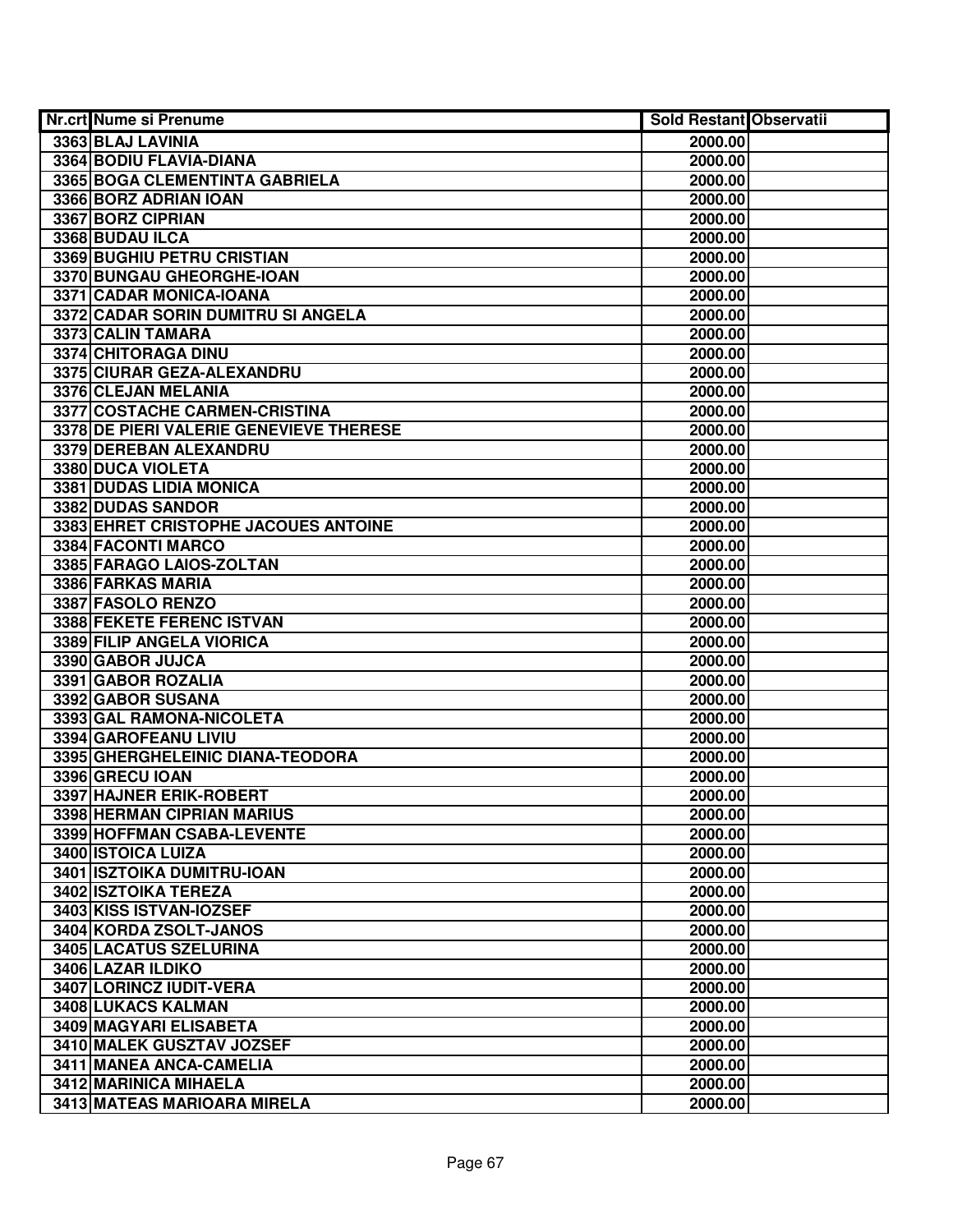| <b>Nr.crt Nume si Prenume</b>           | <b>Sold Restant Observatii</b> |  |
|-----------------------------------------|--------------------------------|--|
| 3414 MATICA SIMONA-ADRIANA              | 2000.00                        |  |
| <b>3415 MOCIAR TIBOR</b>                | 2000.00                        |  |
| 3416 NELSON BRACALENTE                  | 2000.00                        |  |
| <b>3417 NEMET ALEXANDRU</b>             | 2000.00                        |  |
| 3418 OLAH ALEXANDRU-REMUS               | 2000.00                        |  |
| 3419 OLAR VALENTINA-IOANA               | 2000.00                        |  |
| 3420 OPRE ELISABETA EDITH               | 2000.00                        |  |
| 3421 PANKOTAI GABOR GERGELY             | 2000.00                        |  |
| 3422 PANTIS SALOMEA-LIANA               | 2000.00                        |  |
| 3423 PAPA RINALDO                       | 2000.00                        |  |
| 3424 PAPP ZSOLT                         | 2000.00                        |  |
| 3425 PATAKI ANTAL                       | 2000.00                        |  |
| 3426 PATER ANGELA-DACIANA               | 2000.00                        |  |
| 3427 PATRULESCU BOGDAN FLORIN           | 2000.00                        |  |
| 3428 POLTZ OLIMPIA-ECATERINA            | 2000.00                        |  |
| 3429 POPOVICI FLORINA ANDREA            | 2000.00                        |  |
| 3430 POPP TEODOR-LIVIU                  | 2000.00                        |  |
| 3431 RADU GIANINA                       | 2000.00                        |  |
| 3432 RONASZEKI ROBERT-JOZSEF            | 2000.00                        |  |
| 3433 SAITI SUNAMITA-ROXANA              | 2000.00                        |  |
| 3434 SECAN ADRIANA-MIHAELA              | 2000.00                        |  |
| 3435 SFERLE CORINA LAURA                | 2000.00                        |  |
| 3436 SHERLOCK PATRICK JOHN              | 2000.00                        |  |
| 3437 SIRBU VALENTIN                     | 2000.00                        |  |
| 3438 STERN AKOS ANDRAS                  | 2000.00                        |  |
| 3439 STRENG DUMITRU STEFAN              | 2000.00                        |  |
| 3440 STROIA MARIA                       | 2000.00                        |  |
| 3441 SZABO SANDOR JOZSEF                | 2000.00                        |  |
| 3442 SZILAGYI SANDOR                    | 2000.00                        |  |
| 3443 SZTANKOVITS ROZALIA                | 2000.00                        |  |
| 3444 TAKACS KRISZTIAN                   | 2000.00                        |  |
| 3445 TAMAS VLADIMIR                     | 2000.00                        |  |
| 3446 TOTH BRIGITA-ELEONORA              | 2000.00                        |  |
| 3447 TROMBONI SILVANO                   | 2000.00                        |  |
| <b>3448 VENTER ELENA</b>                | 2000.00                        |  |
| 3449 VISTISEN JAN                       | 2000.00                        |  |
| 3450 LAZAR RENATA-KATALIN               | 1998.00                        |  |
| 3451 GHEORGHE ROMOLICA                  | 1997.00                        |  |
| 3452 OPREA MARIOARA                     | 1997.00                        |  |
| 3453 POCIAN IOAN-GHEORGHE               | 1995.00                        |  |
| 3454 OPREA RONELA TEODORA               | 1994.00                        |  |
| 3455 MOHACI JOZSEF-AUGUSTIN             | 1993.00                        |  |
| 3456 PETRUS TRAIAN                      | 1993.00                        |  |
| 3457 TURCUT RADU-IOAN                   | 1992.50                        |  |
| 3458 GABOR MATEI                        | 1991.00                        |  |
| 3459 COITA DENISA-VASILICA              | 1990.00                        |  |
| 3460 ISZTOIKA RUBEN                     | 1990.00                        |  |
| 3461 POPA GHEORGHE                      | 1990.00                        |  |
| 3462 STRATULAT VALENTIN-GABRIEL         | 1990.00                        |  |
| 3463 ZETOCHA IOAN                       | 1990.00                        |  |
| 3464 LACATOS ERZSEBET-GYONGYI SI GAVRIL | 1989.00                        |  |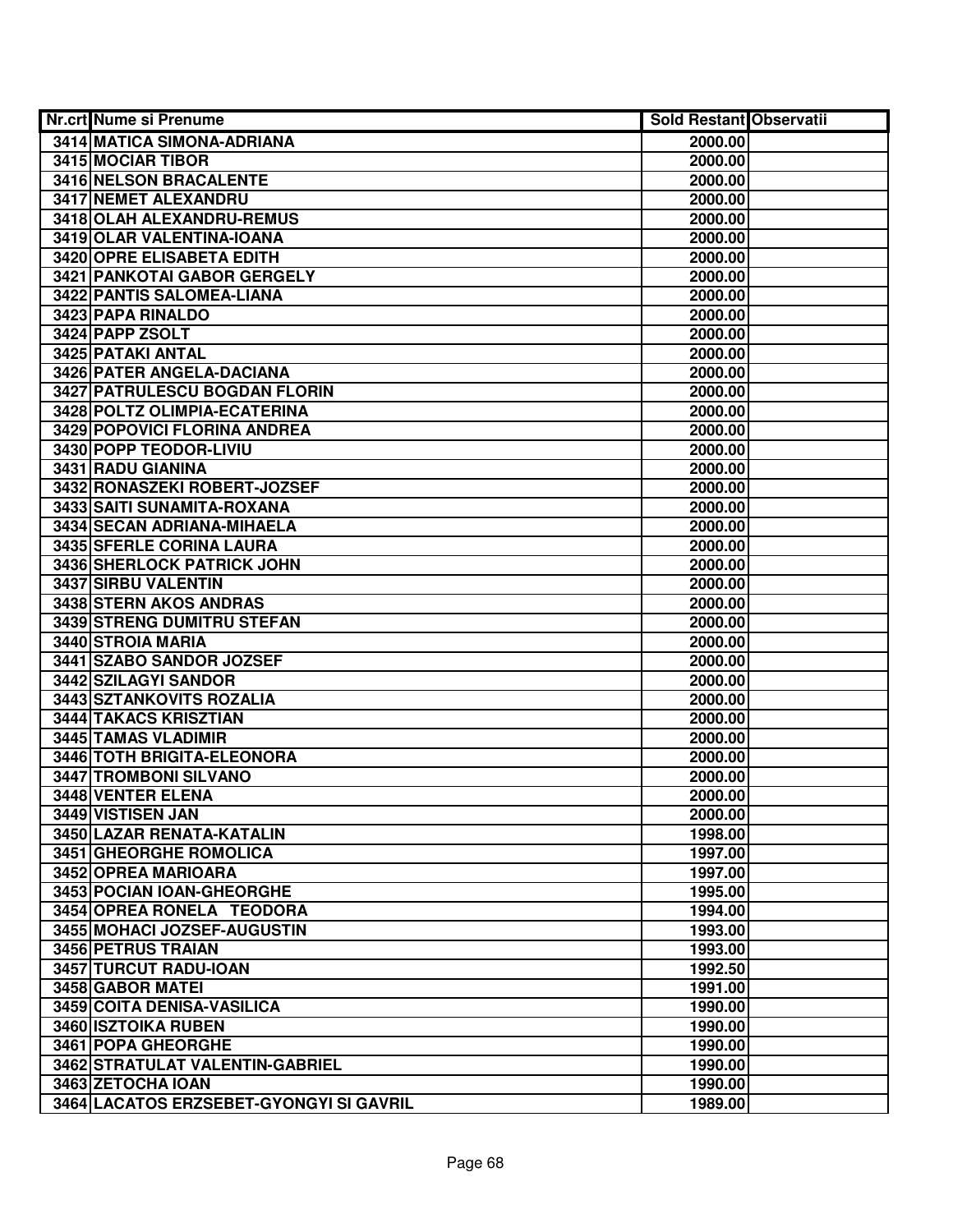| Nr.crt Nume si Prenume                        | <b>Sold Restant Observatii</b> |                       |
|-----------------------------------------------|--------------------------------|-----------------------|
| <b>3465 NISTOR TIBERIU-TEODOR</b>             | 1989.00                        |                       |
| 3466 SIMOC NORBERT-STEFAN                     | 1988.00                        |                       |
| 3467 CSEKE MOZES                              | 1987.00                        |                       |
| 3468 LUCACIU FLORIAN                          | 1987.00                        |                       |
| 3469 DASCALU CONSTANTIN                       | 1986.00                        |                       |
| 3470 NEDELEA TRAIAN-EUGEN                     | 1985.00                        |                       |
| 3471 FERARU COSTEL                            | 1984.00                        |                       |
| 3472 ISTOICA IANCU                            | 1984.00                        |                       |
| 3473 HORVAT CAMELIA ALEXANDRA                 | 1982.00                        |                       |
| <b>3474 MORAR PENELOPA</b>                    |                                | 1982.00 PROCES PE ROL |
| 3475 SANDU IOAN-DRAGOS                        | 1982.00                        |                       |
| 3476 NEGRAU SIMONA-SANDA                      | 1981.80                        |                       |
| 3477 BAK TAMAS                                | 1980.00                        |                       |
| 3478 GAL ATTILA                               | 1980.00                        |                       |
| 3479 GAL ZOLTAN MARIN                         | 1980.00                        |                       |
| 3480 MARTA SORIN-CRISTIAN                     | 1980.00                        |                       |
| 3481 ROSTAS RADU                              | 1980.00                        |                       |
| 3482 TIPONUT FLORIN                           | 1980.00                        |                       |
| 3483 GHERMAN TRAIAN SI ANA                    | 1976.00                        |                       |
| 3484 ONACA GHEORGHE-FLORIAN SI TUNDE-MIRABELA | 1975.00                        |                       |
| 3485 SILAGHI RADU                             | 1975.00                        |                       |
| 3486 GHITEA ZARIN-ALIN                        | 1971.00                        |                       |
| 3487 TODINCA DANIEL                           | 1970.00                        |                       |
| 3488 GAL LEVENTE-LUDOVIC                      | 1969.00                        |                       |
| 3489 BRADEA GEORGE CONSTANTIN                 | 1968.00                        |                       |
| 3490 MARINCEAN SERBAN CONSTANTIN              | 1967.47                        |                       |
| 3491 LESAK SANDOR                             | 1967.00                        |                       |
| 3492 POPA TEODOR-LUCIAN                       | 1967.00                        |                       |
| 3493 FLORIA NICOLETA                          | 1965.03                        |                       |
| 3494 CHIRICA GRIGORE                          | 1964.00                        |                       |
| 3495 KARACSONY ALIN-CORNEL                    | 1964.00                        |                       |
| 3496 PORUMB FLORIN                            | 1964.00                        |                       |
| 3497 SZABO ANETT MARIA                        | 1964.00                        |                       |
| <b>3498 BARCAN FLORIN SILVIU</b>              | 1963.00                        |                       |
| 3499 MOCIAN FLORIN                            | 1962.00                        |                       |
| 3500 ANDREI BOGDAN                            | 1960.01                        |                       |
| 3501 FEFLEA RUXANDRA-IOANA                    | 1960.00                        |                       |
| 3502 PRAJA MARIA                              | 1958.00                        |                       |
| 3503 VARGA GABRIELA-IRINA                     | 1957.00                        |                       |
| 3504 FARFARA ALEXANDRU-BOGDAN                 | 1955.65                        |                       |
| 3505 BULZAN DOREL                             | 1954.00                        |                       |
| 3506 CSARNOK IOLANDA                          | 1954.00                        |                       |
| 3507 BALOGH KATALIN                           | 1949.00                        |                       |
| 3508 KOTELES ALEXANDRU                        | 1949.00                        |                       |
| 3509 POPA EMIL-NICOLAE                        | 1946.50                        |                       |
| 3510 BACI VIORICA SI KONDOR ARPAD             | 1946.00                        |                       |
| 3511 REZMUVES KALMAN                          | 1946.00                        |                       |
| 3512 BOSCA-DAVID SEBASTIAN-NICOLAE            | 1945.00                        |                       |
| 3513 LAZAR OLIVER                             | 1945.00                        |                       |
| 3514 BELENYI FRANCISC                         | 1942.00                        |                       |
| 3515 BRANZAS BENIAMIN                         | 1940.00                        |                       |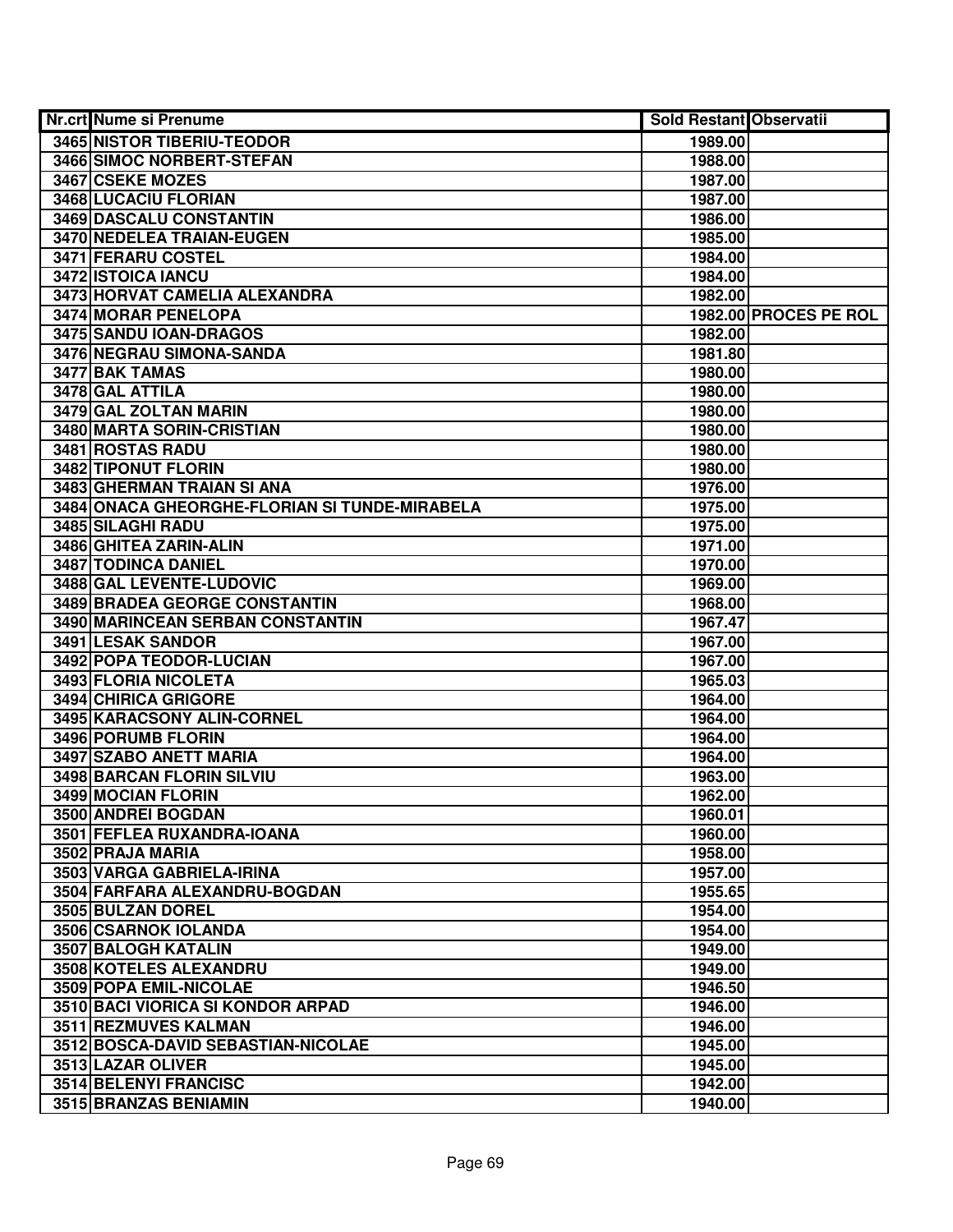| <b>Nr.crt Nume si Prenume</b>                    | <b>Sold Restant Observatii</b> |  |
|--------------------------------------------------|--------------------------------|--|
| 3516 BUZ IOAN SI CORINA-MARIA                    | 1940.00                        |  |
| 3517 CARTIS MIHAI                                | 1940.00                        |  |
| 3518 SZENASI MARIUS                              | 1940.00                        |  |
| 3519 NEGRUTIU LAURA-ALINA                        | 1938.00                        |  |
| 3520 FODOR CSABA-KAROLY                          | 1937.00                        |  |
| 3521 GABOR MARGARETA                             | 1935.00                        |  |
| 3522 BAN MIRCEA FELIX                            | 1933.00                        |  |
| 3523 GANEA GHEORGHE                              | 1933.00                        |  |
| <b>3524 MEDVE IOANA MARIA</b>                    | 1933.00                        |  |
| 3525 OROS RADU VASILE                            | 1931.00                        |  |
| 3526 ARVATU OCTAVIAN                             | 1930.00                        |  |
| 3527 KLINCSE IOSIF-VASILE                        | 1930.00                        |  |
| 3528 LUNKA IULIU                                 | 1930.00                        |  |
| 3529 CODREA LIVIU DUMITRU                        | 1929.00                        |  |
| 3530 POPP MIHAI AUGUSTIN                         | 1928.00                        |  |
| 3531 BRUMA MIHAI                                 | 1927.50                        |  |
| 3532 BUIE MARIA IBOLYA SI IOAN                   | 1927.00                        |  |
| 3533 BRINZAS FLORIAN                             | 1926.00                        |  |
| 3534 VLASIN CODRUTA-MARIANA                      | 1925.43                        |  |
| 3535 BLINDAS GABOR                               | 1925.00                        |  |
| 3536 BOITOS CRISTIAN                             | 1925.00                        |  |
| 3537 FAZEKAS GHEORGHE SI MARGARETA               | 1924.00                        |  |
| 3538 HEGEDUS HAJNALKA-KATALIN                    | 1924.00                        |  |
| 3539 NUT IOAN SI SILVIA                          | 1924.00                        |  |
| <b>3540 PETRICAS FLORIAN</b>                     | 1924.00                        |  |
| 3541 MOSINCAT ALEXANDRU                          | 1923.00                        |  |
| 3542 DOMOCOS DANIEL-IONEL                        | 1922.00                        |  |
| 3543 ANDOR OLIMPIA-GABRIELA                      | 1921.00                        |  |
| 3544 BRAD MADALINA                               | 1920.00                        |  |
| 3545 GOINA NICOLETA MARIA                        | 1920.00                        |  |
| 3546 LAFI MAROUANE                               | 1920.00                        |  |
| 3547 MEZEI IULIANA                               | 1920.00                        |  |
| 3548 MADUTA IOAN - MARCEL                        | 1919.00                        |  |
| 3549 FECHETE IOAN-RADU                           | 1916.00                        |  |
| 3550 IOVAN DANIELA                               | 1916.00                        |  |
| 3551 MOLDOVAN CONSTAN<br>3552 BOJTE REGHINA-MARA | 1911.00                        |  |
| 3553 BOLEA GHEORGHE                              | 1910.00<br>1910.00             |  |
| 3554 CIRPACI AURICA                              | 1910.00                        |  |
| 3555 NICORUT MARIUS-DUMITRU                      | 1910.00                        |  |
| 3556 ROZS SANDOR KAROLY                          | 1910.00                        |  |
| 3557 SILAGHI ANDREA                              | 1910.00                        |  |
| 3558 SALAGEAN VIOREL SI CRISTIAN                 | 1909.00                        |  |
| 3559 PAJZOS CSABA                                | 1908.00                        |  |
| 3560 SCURT COSMIN MARCEL                         | 1907.29                        |  |
| 3561 BLIKLING ELENA                              | 1907.00                        |  |
| 3562 KOMIVES IMRE                                | 1906.00                        |  |
| 3563 ISTOICA STEFAN                              | 1904.55                        |  |
| 3564 MAGHEAR DANIEL DOREL                        | 1904.00                        |  |
| 3565 ROSTAS MUGUREL                              | 1904.00                        |  |
| 3566 TOROK TAMAS GYULA                           | 1902.50                        |  |
|                                                  |                                |  |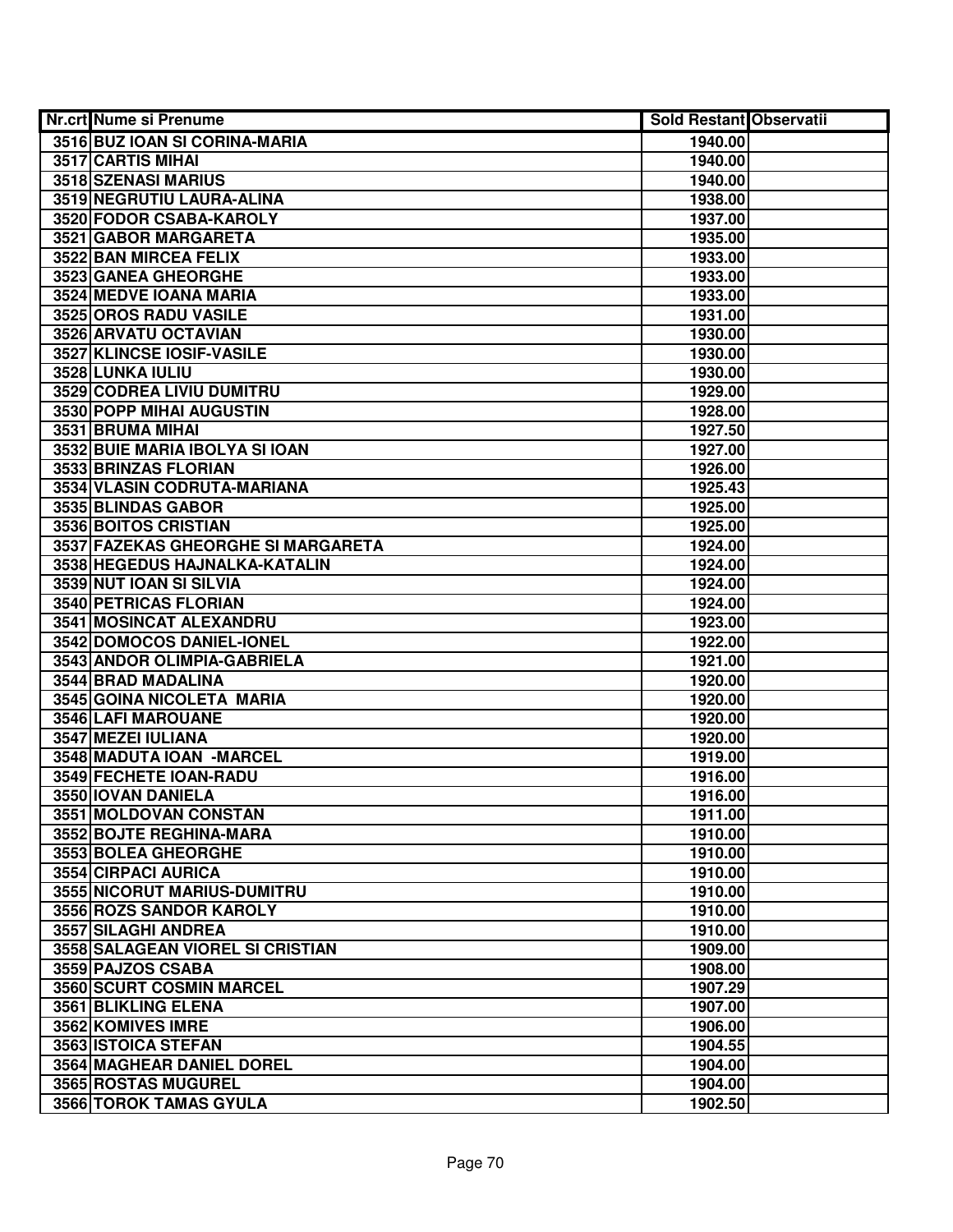| <b>Nr.crt Nume si Prenume</b>        | <b>Sold Restant Observatii</b> |  |
|--------------------------------------|--------------------------------|--|
| 3567 GABOR IANCU                     | 1902.00                        |  |
| 3568 SEUCHE FLORIAN                  | 1902.00                        |  |
| 3569 STANCU CHRISTIAN-ORLANDO        | 1902.00                        |  |
| 3570 CANTOR OVIDIIU                  | 1900.00                        |  |
| 3571 IZSAK IULIANA                   | 1900.00                        |  |
| 3572 KONKOLY BETINA                  | 1900.00                        |  |
| 3573 KOTELES ROBERT-JANOS            | 1900.00                        |  |
| 3574 KOVACS CARLA-NASTASIA           | 1900.00                        |  |
| 3575 LINGURAR AUREL                  | 1900.00                        |  |
| 3576 MATZEK VENTEL-CRISTIAN          | 1900.00                        |  |
| 3577 MIKO JANOS                      | 1900.00                        |  |
| 3578 SILAGHI GHEORGHE SI ILEANA      | 1900.00                        |  |
| 3579 TOZSER GABOR                    | 1900.00                        |  |
| 3580 GELBERT SAMUIL                  | 1899.00                        |  |
| 3581 BALINT ADRIANA-FELICIA          | 1898.00                        |  |
| 3582 SHIBLI MAHMUD                   | 1897.50                        |  |
| 3583 PADUREAN-NECHIFOR IOAN PETRU    | 1897.29                        |  |
| <b>3584 PETTERSSON LARS CHRISTER</b> | 1897.00                        |  |
| 3585 SIRCA FLORIAN-ALEXANDRU         | 1896.60                        |  |
| 3586 SCHMAUSZ ANNAMARIA              | 1895.00                        |  |
| 3587 MERCSANYI IOSIF                 | 1894.00                        |  |
| 3588 BOKA IRINA-ALEXANDRU            | 1891.00                        |  |
| 3589 FLORUTA DINU                    | 1890.00                        |  |
| 3590 HERCUT OCTAV                    | 1890.00                        |  |
| 3591 IOVAN FLORIN-CLAUDIU            | 1889.86                        |  |
| 3592 MILAC GHEORGHE RICHARD          | 1889.00                        |  |
| 3593 BARATI ANTONIUS                 | 1888.00                        |  |
| 3594 SZEGEDI MARIUS-EMIL             | 1887.75                        |  |
| 3595 BEJAN EMIL                      | 1885.00                        |  |
| 3596 MUNTEAN GEORGIANA-CAMELIA       | 1885.00                        |  |
| 3597 PATAKI IULIU                    | 1885.00                        |  |
| 3598 ARANY ALEXANDRU                 | 1884.00                        |  |
| <b>3599 PRECUP ELENA AURELIA</b>     | 1883.00                        |  |
| 3600 DERECICHEI ARON                 | 1880.00                        |  |
| 3601 ISZTOIKA EVA                    | 1880.00                        |  |
| 3602 MORNA MIHAIL                    | 1880.00                        |  |
| 3603 POP OVIDIU DACIAN               | 1880.00                        |  |
| <b>3604 MAGUI GHEORGHE MIHAI</b>     | 1879.00                        |  |
| 3605 ZAH-MANEA DANIEL-AVRAM          | 1877.00                        |  |
| 3606 CHIRICHEU PETRU                 | 1876.00                        |  |
| <b>3607 HENDRE FELICIAN</b>          | 1875.00                        |  |
| 3608 POP NORBERT-GASPAR              | 1875.00                        |  |
| 3609 BITTENBINDER LASZLO TIBOR       | 1874.00                        |  |
| 3610 LAZAR ALBERT                    | 1873.74                        |  |
| <b>3611 MUDURA GHEORGHE MIHAI</b>    | 1873.00                        |  |
| 3612 VRABIAS GHEORGHE FLORIAN        | 1872.48                        |  |
| 3613 BADEA CLAUDIA GABRIELA          | 1872.00                        |  |
| 3614 CIUPA IOAN                      | 1871.06                        |  |
| 3615 CIRIL SANDU-JULIEN              | 1870.00                        |  |
| 3616 GAL GRATIAN-ROMEO               | 1870.00                        |  |
| 3617 HURBAN IOAN                     | 1870.00                        |  |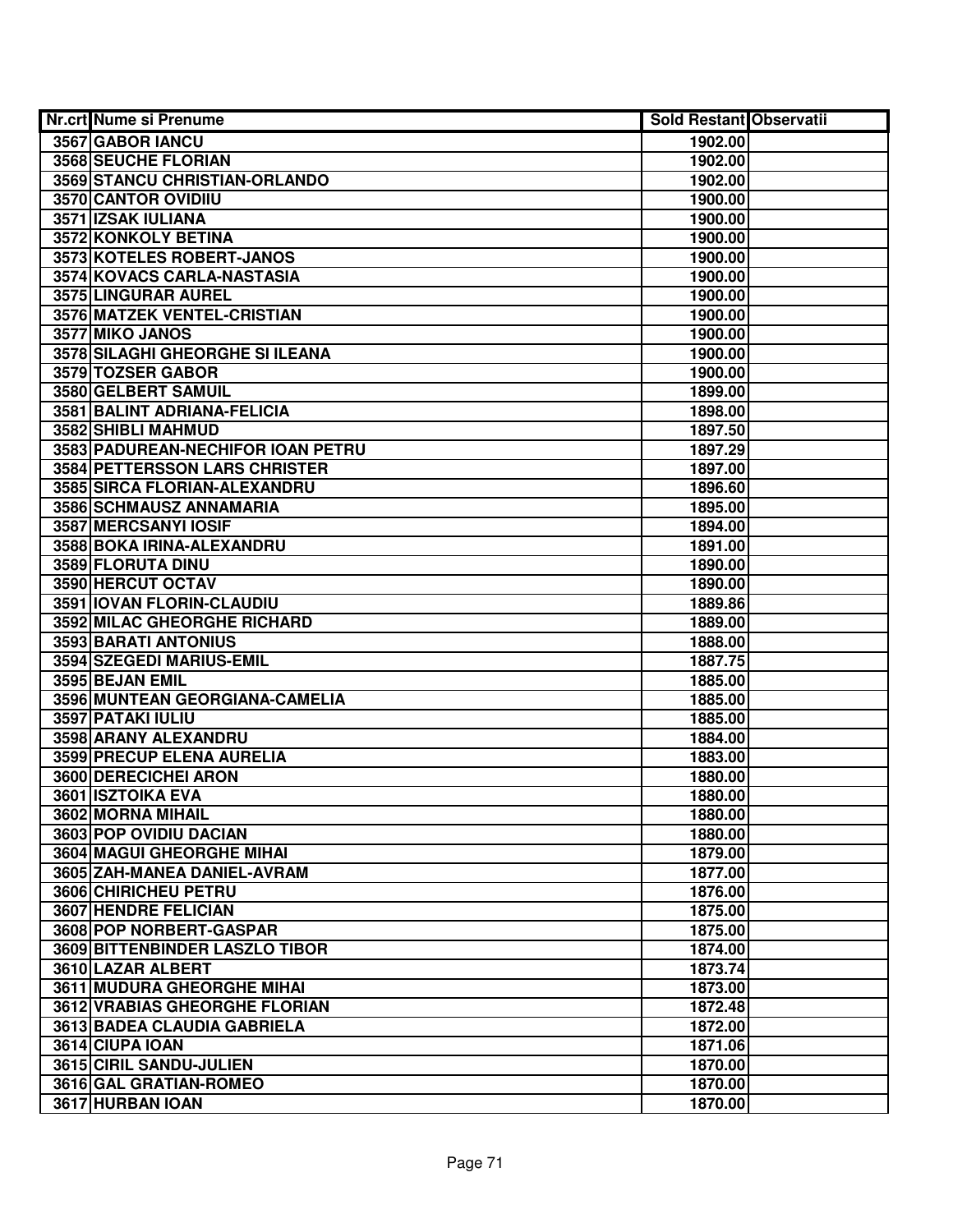| Nr.crt Nume si Prenume                               | <b>Sold Restant Observatii</b> |  |
|------------------------------------------------------|--------------------------------|--|
| 3618 MOLCSAN TAMAS                                   | 1870.00                        |  |
| 3619 POPOVICS GYULA-ZSOLT                            | 1870.00                        |  |
| 3620 SARKADI VIORICA                                 | 1870.00                        |  |
| 3621 ANTONIE SORIN                                   | 1869.00                        |  |
| 3622 FAZAKAS MONIKA SZUSZANNA                        | 1868.00                        |  |
| 3623 GAVRUTA ADRIAN                                  | 1867.00                        |  |
| 3624 SCHVARCZ ROBERT                                 | 1866.00                        |  |
| 3625 TAPASZI IREN KISS EUGEN, KISS GEZA, KISS LASZLO | 1866.00                        |  |
| 3626 CSIKI FRANCISC-IOSIF SI ANDREA-BEATA            | 1865.00                        |  |
| 3627 PACALA GELU FLORIN                              | 1865.00                        |  |
| 3628 POP ANCA-MANUELA                                | 1864.00                        |  |
| 3629 KIS ZOLTAN                                      | 1863.00                        |  |
| 3630 BIRZANU CRISTINA-ANGELA                         | 1862.00                        |  |
| 3631 BICA DUMITRU-IOAN                               | 1860.00                        |  |
| 3632 KRENEK IOSIF PETRU                              | 1860.00                        |  |
| 3633 SAS CATALIN-MIRCEA                              | 1860.00                        |  |
| 3634 BLAGA DANIEL                                    | 1859.00                        |  |
| 3635 TET BENIAMIN CRISTIAN                           | 1859.00                        |  |
| 3636 NISTOR MIRCEA-SERGIU                            | 1858.00                        |  |
| <b>3637 AVRAM SIMONA TEODORA</b>                     | 1857.00                        |  |
| 3638 VISOIU CLAUDIU-MARIAN                           | 1857.00                        |  |
| 3639 TARI ZOLTAN ANDRAS                              | 1854.00                        |  |
| 3640 NAGY-PRATA GABRIELA                             | 1853.25                        |  |
| 3641 RAFAEL ALFRED BARNABAS                          | 1853.08                        |  |
| 3642 DEAK LEONORA                                    | 1853.06                        |  |
| 3643 BERKE MIRCEA-LIVIU                              | 1853.00                        |  |
| 3644 SZILAGYI IOSIF SI IULIANA                       | 1853.00                        |  |
| 3645 MILLE STEFAN-CAROL                              | 1852.00                        |  |
| 3646 ONCHIS ION RADU SI ANA                          | 1852.00                        |  |
| 3647 TAPOS TEODORA-ELENA                             | 1852.00                        |  |
| 3648 POP SORIN-DAN SI LILIANA                        | 1851.00                        |  |
| 3649 CUCU MIRCEA-MARIAN                              | 1850.00                        |  |
| 3650 IVANYI ERZSEBET SI IOAN                         | 1850.00                        |  |
| 3651 KURUCZ LASZLO                                   | 1850.00                        |  |
| 3652 POP TEODOR                                      | 1850.00                        |  |
| 3653 ROSTAS CATALINA                                 | 1850.00                        |  |
| 3654 LERINTIU TEODOR                                 | 1848.00                        |  |
| 3655 DEMJAN MARIA                                    | 1846.00                        |  |
| 3656 BUNGAU CRISTIAN-ALIN                            | 1845.00                        |  |
| 3657 LASZLO IOAN SI ANNAMARIA                        | 1845.00                        |  |
| 3658 MARINCEAN CONSTANTIN SI LUCRETIA                | 1844.00                        |  |
| 3659 ALI ACHRAF                                      | 1841.00                        |  |
| 3660 BOJAN ION-SAMIR                                 | 1840.00                        |  |
| 3661 LUCIAN IOAN                                     | 1840.00                        |  |
| 3662 MURESAN VIORICA                                 | 1840.00                        |  |
| 3663 PAPP IOAN SI ILEANA                             | 1840.00                        |  |
| 3664 VARGA IMRE                                      | 1839.00                        |  |
| 3665 BARUTA NICOLETA                                 | 1836.00                        |  |
| 3666 SZABO ARPAD-NORBERT                             | 1836.00                        |  |
| 3667 MARINAU ANGELICA                                | 1832.00                        |  |
| 3668 BARGAU OCTAVIAN                                 | 1831.59                        |  |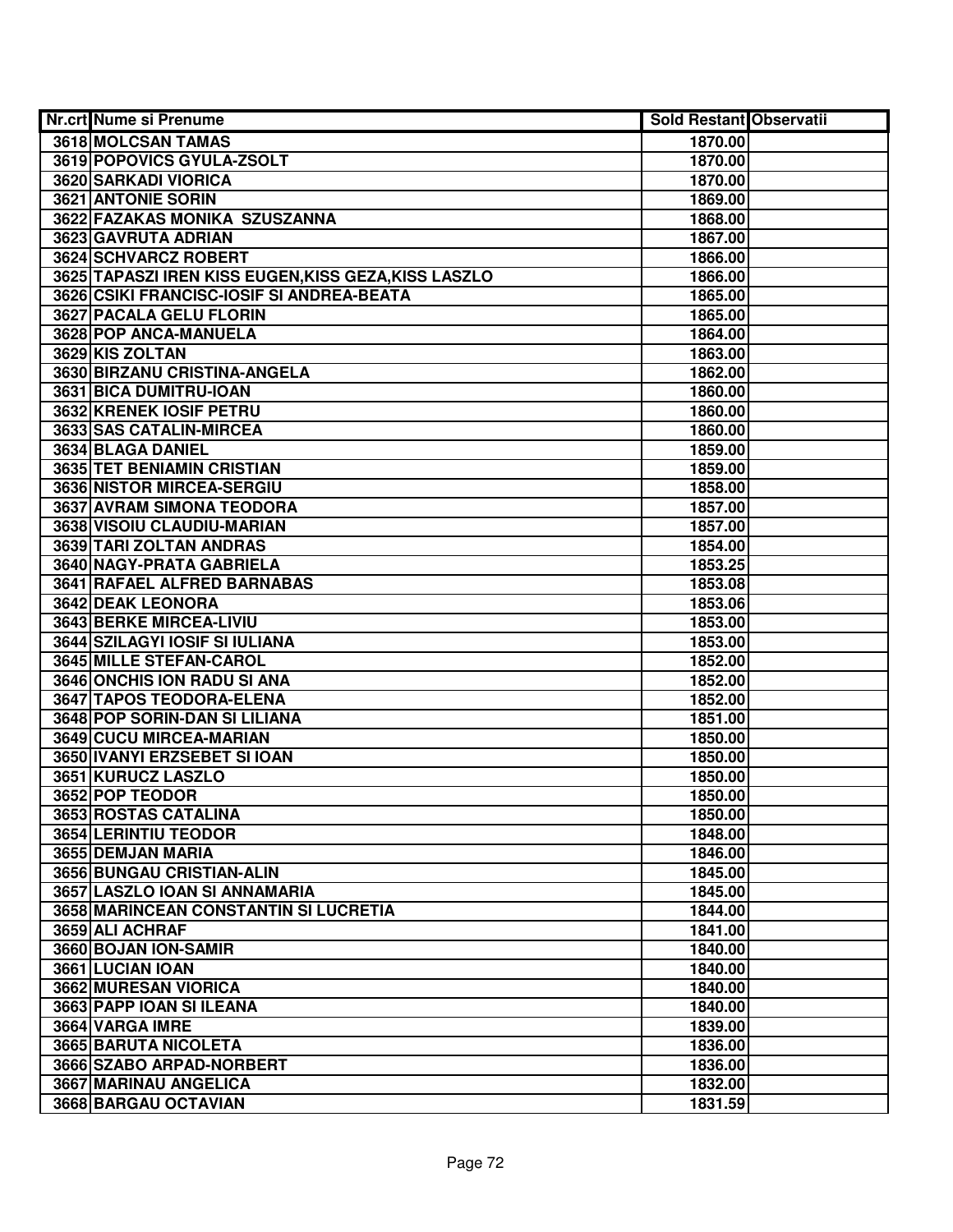| Nr.crt Nume si Prenume                       | <b>Sold Restant Observatii</b> |  |
|----------------------------------------------|--------------------------------|--|
| 3669 BURCUS OVIDIU                           | 1830.00                        |  |
| 3670 BUTA GHEORGHE                           | 1830.00                        |  |
| 3671 LAZAU STEFANIA-MIHAELA                  | 1830.00                        |  |
| 3672 SCHECEK ISTVAN                          | 1830.00                        |  |
| 3673 BARDAS CLAUDIA-LIANA                    | 1829.00                        |  |
| 3674 MATARU DUMITRU                          | 1827.00                        |  |
| 3675 LAITRIK CSABA GYORGY                    | 1825.00                        |  |
| 3676 SASAREANU FLORINA INTR.IND.             | 1825.00                        |  |
| 3677 CHIS PETRU-DANIEL                       | 1824.00                        |  |
| 3678 GRAMA PAUL-OVIDIU                       | 1824.00                        |  |
| <b>3679 NICA ALEXANDRU SI ELENA</b>          | 1824.00                        |  |
| 3680 SZABO ZOLTAN                            | 1823.00                        |  |
| 3681 FERCHE FLORINA                          | 1822.00                        |  |
| 3682 ORBAI ANADA-LAURA SI LUCIAN-FLORIN      | 1822.00                        |  |
| 3683 BACANA LIVIU                            | 1821.00                        |  |
| 3684 UNGUR LUMINITA VIOLETA                  | 1820.75                        |  |
| 3685 BENCZIK IULIU                           | 1820.00                        |  |
| 3686 FISCHER-FODOR ROMULUS                   | 1820.00                        |  |
| 3687 NAGY CSABA-ISTVAN                       | 1820.00                        |  |
| 3688 PENEAC NICOLETA DANIELA                 | 1818.00                        |  |
| 3689 CLEPE RAOUL-FLORIN                      | 1816.00                        |  |
| 3690 SZABO CLAUDIA-MARIA                     | 1814.00                        |  |
| 3691 ONICA IOAN SI ANAMARIA                  | 1813.00                        |  |
| 3692 PINTEA OTILIA-CORINA                    | 1813.00                        |  |
| 3693 POPA VASILE-VIOREL                      | 1813.00                        |  |
| 3694 HERCUT GHEORGHE-ADRIAN                  | 1812.00                        |  |
| 3695 PLES ANA                                | 1812.00                        |  |
| 3696 TOMA ALEXANDRU                          | 1812.00                        |  |
| 3697 COTRAU CALIN                            | 1810.00                        |  |
| 3698 ENASCUT IOAN                            | 1810.00                        |  |
| 3699 FLORIAN AUGUSTIN ADALBERT               | 1810.00                        |  |
| 3700 CURPAS CLAUDIU-FLORIN                   | 1809.00                        |  |
| 3701 IONESCU VALENTIN                        | 1809.00                        |  |
| 3702 SAJGO-BEZGEDI FERENCZ-NORBERT           | 1806.00                        |  |
| 3703 GROZAV SAMUEL                           | 1804.00                        |  |
| 3704 CAMPAN ADRIAN-NICOLAE SI LIVIA-MARINELA | 1803.00                        |  |
| 3705 VARGA ILDIKO- MARIA                     | 1803.00                        |  |
| <b>3706 SANDOR ALIN-FLORENTIN</b>            | 1802.00                        |  |
| 3707 CIPLEU VALENTIN                         | 1801.00                        |  |
| 3708 BALINT OTILIA SIMONA                    | 1800.02                        |  |
| 3709 ABRUDAN IONUT-PETRISOR                  | 1800.00                        |  |
| 3710 BOBOTAN OVIDIU-VASILE                   | 1800.00                        |  |
| 3711 CRACIUN ALEXANDRU ANTONIO               | 1800.00                        |  |
| 3712 MEZEI ESZTER                            | 1800.00                        |  |
| 3713 NEGREAN NICOLAE                         | 1800.00                        |  |
| 3714 NYUZO ANA                               | 1800.00                        |  |
| 3715 COTRO VLAD-TUDOR                        | 1799.18                        |  |
| 3716 BATEA DARIUS                            | 1799.00                        |  |
| 3717 CODOBAN EUGEN                           | 1799.00                        |  |
| 3718 PANTEA PAUL-SORIN                       | 1798.00                        |  |
| 3719 MICLE GABRIELA MARIA                    | 1797.82                        |  |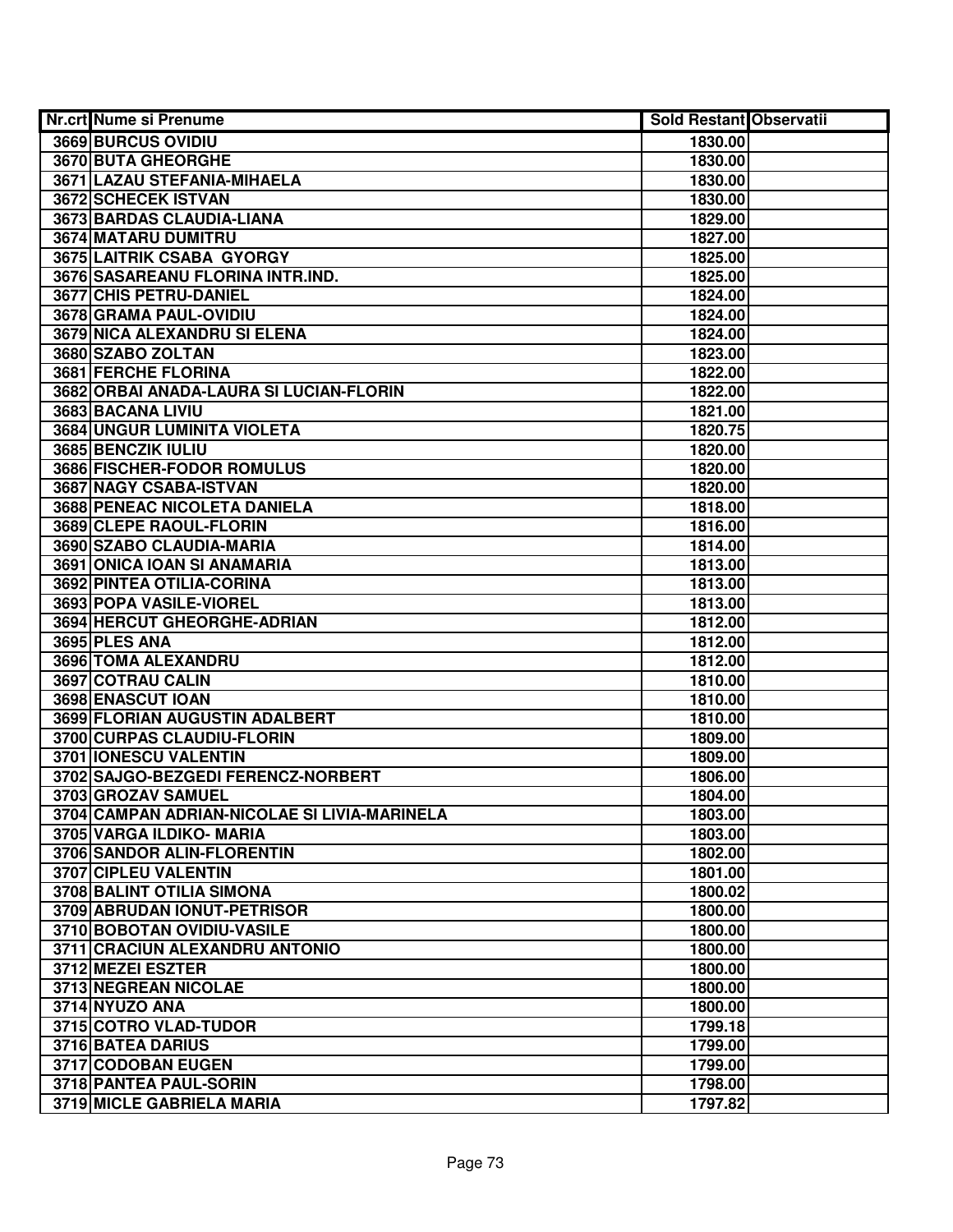| <b>Nr.crt Nume si Prenume</b>                  | <b>Sold Restant Observatii</b> |  |
|------------------------------------------------|--------------------------------|--|
| 3720 GHITA SAVU-VIOREL                         | 1797.59                        |  |
| 3721 HARAGOS MONICA-FLORENTINA                 | 1797.00                        |  |
| 3722 POPA SEBASTIAN MARIUS - DRUGAS ADRIANA    | 1795.00                        |  |
| 3723 RAICA OLIMPIU ADRIAN                      | 1793.00                        |  |
| 3724 TIPLEA MIHAELA                            | 1791.00                        |  |
| 3725 ERDEI-MIHOC SEBASTIAN GEORGE              | 1790.00                        |  |
| 3726 FESUS IOAN                                | 1790.00                        |  |
| <b>3727 MANYAK ERIK-VIKTOR</b>                 | 1790.00                        |  |
| 3728 MIHES SORINA MARIANA                      | 1790.00                        |  |
| 3729 MATE LUDOVIC                              | 1789.60                        |  |
| 3730 FECHETE EUGENIA-MARIA                     | 1789.00                        |  |
| 3731 CAPOTA DAN-FLORIN                         | 1786.00                        |  |
| 3732 GABOR CORNEL-LUCIAN                       | 1786.00                        |  |
| 3733 MALITA MARIANA                            | 1786.00                        |  |
| 3734 SZABO TUNDE-SUSANA                        | 1785.00                        |  |
| 3735 CIOCLU BOTOND-PETRU                       | 1784.00                        |  |
| 3736 JANOSI ATTILA SI GABRIELLA                | 1784.00                        |  |
| 3737 MOGA RADU-FLORIN SI ROMINA-CRISTINA       | 1783.00                        |  |
| 3738 RUSSELL ANIL                              | 1783.00                        |  |
| 3739 HAJDU CAROL                               | 1782.00                        |  |
| 3740 CHILBA AUREL - CSABA                      | 1780.00                        |  |
| 3741 FURTOS DAN MARIUS                         | 1780.00                        |  |
| 3742 SEBESTIEN NORBERT-MIHALY                  | 1780.00                        |  |
| 3743 GALIS DOREL                               | 1778.00                        |  |
| 3744 BOTHAZI ANDRAS-ZSOLT                      | 1777.00                        |  |
| 3745 TAMAS NICOLAE                             | 1777.00                        |  |
| 3746 BONATIU GHEORGHE                          | 1776.00                        |  |
| 3747 IONAS IULIU-ILIE                          | 1776.00                        |  |
| 3748 MOLNAR ALEXANDRU                          | 1776.00                        |  |
| 3749 GABOR RUPI                                | 1775.00                        |  |
| 3750 MAGYARI NICOLETA-DOINA GHEORGHE SI MIRCEA | 1774.00                        |  |
| 3751 MUSCA IMRE-EMERIC                         | 1770.00                        |  |
| 3752 POPA IOAN                                 | 1770.00                        |  |
| 3753 KOROSI STEFAN                             | 1769.00                        |  |
| 3754 GABOR IOAN                                | 1768.00                        |  |
| 3755 MAGHIAR ANDREI-MARCEL                     | 1762.46                        |  |
| 3756 TAMAS IOAN MIRCEA SI CLAUDIA              | 1762.00                        |  |
| 3757 TICU DIANA IOLANDA                        | 1762.00                        |  |
| 3758 DEDA ALINA-AMALIA                         | 1761.51                        |  |
| 3759 ADORJAN ATTILA                            | 1760.00                        |  |
| 3760 CRISTOREANU DAN-EDUARD                    | 1760.00                        |  |
| 3761 PINTYE ISTVAN-GYORGY                      | 1760.00                        |  |
| 3762 BELDEA CRISTINA-BARBARA                   | 1759.00                        |  |
| 3763 COPIL TRAIAN                              | 1759.00                        |  |
| 3764 SOCA ADRIAN-FLORIN                        | 1759.00                        |  |
| 3765 TAMAS GEZA-MIHALY                         | 1755.00                        |  |
| 3766 TRIP FLORIAN                              | 1755.00                        |  |
| 3767 CUC VALERIU                               | 1754.36                        |  |
| 3768 BARANKA TEREZ SI RUPI                     | 1752.00                        |  |
| 3769 NISTOR CARMEN-DANIELA                     | 1752.00                        |  |
| 3770 VASS ESZTER                               | 1751.00                        |  |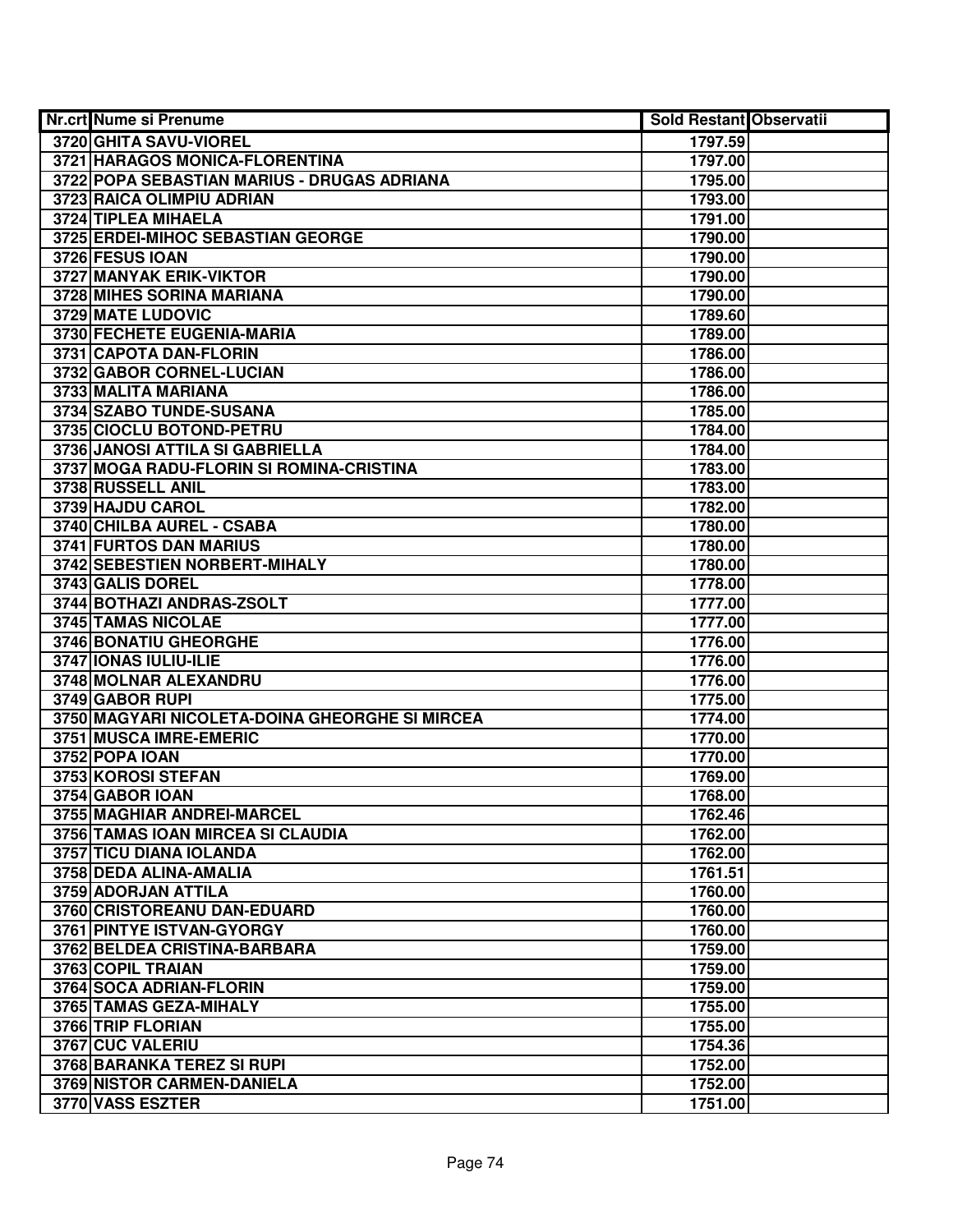| Nr.crt Nume si Prenume                  | <b>Sold Restant Observatii</b> |  |
|-----------------------------------------|--------------------------------|--|
| 3771 HUNIA VALENTIN                     | 1750.00                        |  |
| 3772 IACOB ELENA                        | 1750.00                        |  |
| 3773 ISZTOJKA EVA                       | 1750.00                        |  |
| 3774 JOBAGY MIRELA-MARCELA              | 1750.00                        |  |
| 3775 NAGY ALEXANDRU                     | 1750.00                        |  |
| 3776 TIGAN DUMITRU-DAN SI LUMINITA      | 1748.00                        |  |
| 3777 UNGUREANU CORNEL-EMANUEL           | 1748.00                        |  |
| 3778 CARJAN FELIX                       | 1744.00                        |  |
| 3779 HODISAN BOGDAN                     | 1744.00                        |  |
| <b>3780 ILE ANA</b>                     | 1744.00                        |  |
| 3781 SZABO ANDREI SI AURICA MARGARETA   | 1744.00                        |  |
| 3782 MAGYARI GABOR                      | 1743.00                        |  |
| 3783 SZABO ROBERT-IMRE                  | 1743.00                        |  |
| 3784 LABA CLAUDIU CAROL                 | 1741.15                        |  |
| 3785 ALEXA AUREL                        | 1740.00                        |  |
| 3786 ISZTOIKA MINDRA                    | 1740.00                        |  |
| 3787 PINTILIE GEORGE BENIAMIN           | 1740.00                        |  |
| 3788 ALUNGI MIHAI                       | 1738.00                        |  |
| 3789 HAIDAU IOAN                        | 1738.00                        |  |
| 3790 MARC ALEXANDRU-DORU SI ELENA       | 1738.00                        |  |
| 3791 COCIS MARIUS DAN SI BONA MIRELA    | 1736.00                        |  |
| 3792 ONITA CRISTIAN SEBASTIAN           | 1736.00                        |  |
| 3793 BUCSA IOAN-CALIN                   | 1735.00                        |  |
| 3794 SERES GIZELLA                      | 1735.00                        |  |
| 3795 BORA MIRCEA-DAN                    | 1734.00                        |  |
| 3796 ROTAR RAUL-DUMITRU                 | 1734.00                        |  |
| 3797 PETRILA MIHAI                      | 1733.00                        |  |
| 3798 SCURT DANIEL                       | 1732.00                        |  |
| 3799 MORAR IOAN SI SANDA MIRELA         | 1731.00                        |  |
| 3800 SPRIDON CRISTIAN                   | 1731.00                        |  |
| 3801 ANTAL BELA JANOS SI ANTAL ADALBERT | 1730.00                        |  |
| 3802 ARDELEAN CLAUDIU-FLORIN            | 1730.00                        |  |
| <b>3803 BARNUTIU VASILE-MIHAI</b>       | 1730.00                        |  |
| 3804 MOGA IOANA PAMELA                  | 1730.00                        |  |
| 3805 VARSZEGI IOSIF-GHEORGHE            | 1728.00                        |  |
| 3806 EL HASSANI MOHAMED ANAS            | 1727.00                        |  |
| 3807 ANDOR MARIN                        | 1725.00                        |  |
| <b>3808 NAGY VIKTOR</b>                 | 1725.00                        |  |
| 3809 LAKATOS JOZSEF                     | 1724.00                        |  |
| 3810 BODNAR SANDOR-MIKLOS               | 1723.00                        |  |
| 3811 MALITA MIRCEA PAVEL                | 1722.00                        |  |
| 3812 POP ALINA-DORINA                   | 1722.00                        |  |
| 3813 ROSTAS CLAUDIA                     | 1721.00                        |  |
| 3814 BRAGYE RADU-DAN                    | 1720.00                        |  |
| 3815 CILIAN FLORIN                      | 1720.00                        |  |
| 3816 FILIP SERGIU                       | 1720.00                        |  |
| 3817 ILISIA CORINA                      | 1720.00                        |  |
| 3818 VUSCAN PAUL EDUARD                 | 1720.00                        |  |
| 3819 KISS CLAUDIA IULIANA               | 1719.00                        |  |
| 3820 OLAH ISTVAN-GYULA                  | 1719.00                        |  |
| 3821 KISS STEFAN FRANCISC               | 1718.00                        |  |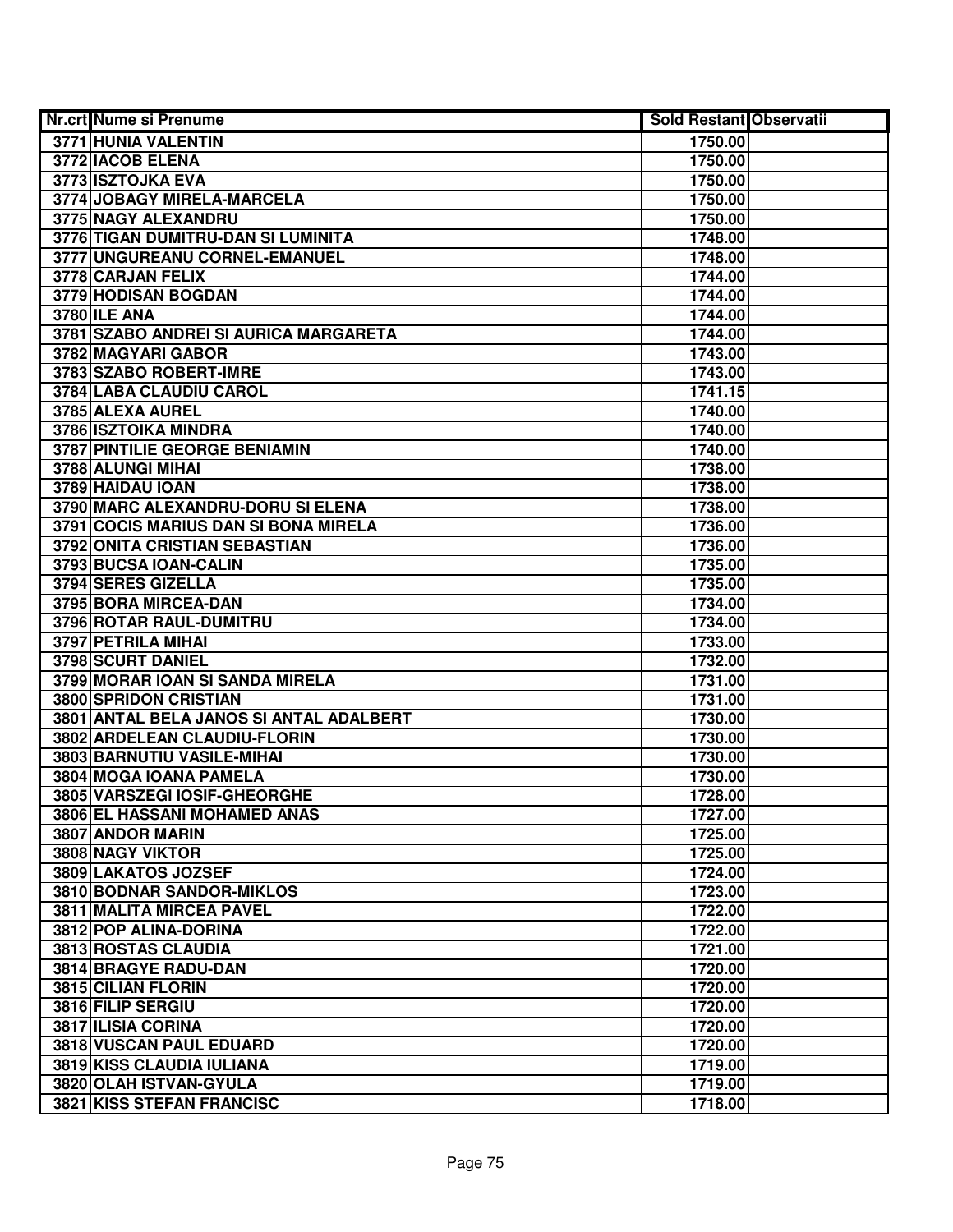| Nr.crt Nume si Prenume                        | <b>Sold Restant Observatii</b> |  |
|-----------------------------------------------|--------------------------------|--|
| 3822 VARGA JANOS                              | 1718.00                        |  |
| 3823 ZENECAN ALEXANDRU SI MARIANA-TEODORA     | 1718.00                        |  |
| 3824 CAZACU RAUL-OVIDIU                       | 1715.00                        |  |
| <b>3825 DANCS MONIKA-ANDREA</b>               | 1715.00                        |  |
| 3826 VESA VALENTIN DAN                        | 1715.00                        |  |
| 3827 LAZAR TUDOREANU FLORIAN GHEORGHE         | 1714.00                        |  |
| 3828 CIUCIOIU HORIA                           | 1713.00                        |  |
| 3829 CRAINIC VIRAG                            | 1710.00                        |  |
| 3830 MATEAS LIVIU SI FLORICA CRISTINA         | 1710.00                        |  |
| 3831 POPA NICOLAE-ALEXANDRU                   | 1710.00                        |  |
| 3832 SAMU GABRIEL DAVID                       | 1710.00                        |  |
| 3833 ILISIE GHEORGHE SI ANCUTA                | 1708.00                        |  |
| 3834 MUSET ANDREEA-MARIA                      | 1707.00                        |  |
| 3835 KEREZSI BIANCA ROXANA INTREP.INDIVIDUALA | 1706.00                        |  |
| 3836 LABAU DOREL                              | 1706.00                        |  |
| 3837 KERI ZSOLT                               | 1704.00                        |  |
| 3838 SELLA ANDRE                              | 1703.00                        |  |
| 3839 DEMIAN GABRIELA PAULA                    | 1701.00                        |  |
| 3840 BARNA BUCUR                              | 1700.00                        |  |
| 3841 BURLEA CRISTINA                          | 1700.00                        |  |
| 3842 CIURAR MELINDA                           | 1700.00                        |  |
| 3843 COSMAN VASILE                            | 1700.00                        |  |
| 3844 FARKAS KATALIN-REBEKA                    | 1700.00                        |  |
| 3845 ISZTOICA EVA                             | 1700.00                        |  |
| 3846 MACAI MIHAI-IONUT                        | 1700.00                        |  |
| 3847 MAGYARI KAROLY                           | 1700.00                        |  |
| 3848 PASCALAU MIRCEA-VASILE                   | 1700.00                        |  |
| 3849 SZILAGYI ANGELA                          | 1700.00                        |  |
| 3850 VITAN CRISTIAN-FLORIN                    | 1700.00                        |  |
| 3851 CHIS RAZVAN-ADRIAN                       | 1699.47                        |  |
| 3852 FILIP GHEORGHE DOREL                     | 1698.00                        |  |
| 3853 KOVACS GEORGE-LUCIAN                     | 1696.00                        |  |
| 3854 BALOGH AKOS-IMRE SI IOLANDA              | 1695.00                        |  |
| 3855 BSAT MOHAMED NAZIM                       | 1695.00                        |  |
| 3856 GYOKERES ZOLTAN                          | 1695.00                        |  |
| 3857 FARCAS MIRCEA SI IZABELLA                | 1694.00                        |  |
| 3858 TANCA ADRIAN GHEORGHE                    | 1694.00                        |  |
| 3859 BUSTEA SORIN DINU                        | 1693.00                        |  |
| 3860 MORVAI ELISAVETA                         | 1693.00                        |  |
| 3861 FIKO ROBERT-ZSOLT                        | 1692.00                        |  |
| 3862 GHETEA MIRCEA-TUDOR                      | 1692.00                        |  |
| 3863 IZSAK SOFIA                              | 1692.00                        |  |
| 3864 MARCUT DAVID CAROL                       | 1692.00                        |  |
| 3865 MOLNAR ZSOLT                             | 1692.00                        |  |
| 3866 AGH ADALBERT                             | 1691.00                        |  |
| 3867 BALLA ZOLTAN                             | 1691.00                        |  |
| 3868 BRINGYE GABRIEL-ADRIAN                   | 1690.00                        |  |
| 3869 CHEREGI SANDA                            | 1690.00                        |  |
| 3870 CHEREJI GEORGE-DORIN                     | 1690.00                        |  |
| 3871 ISZTOJKA IANCU                           | 1690.00                        |  |
| 3872 FETEA ADRIAN-ZOLTAN                      | 1689.00                        |  |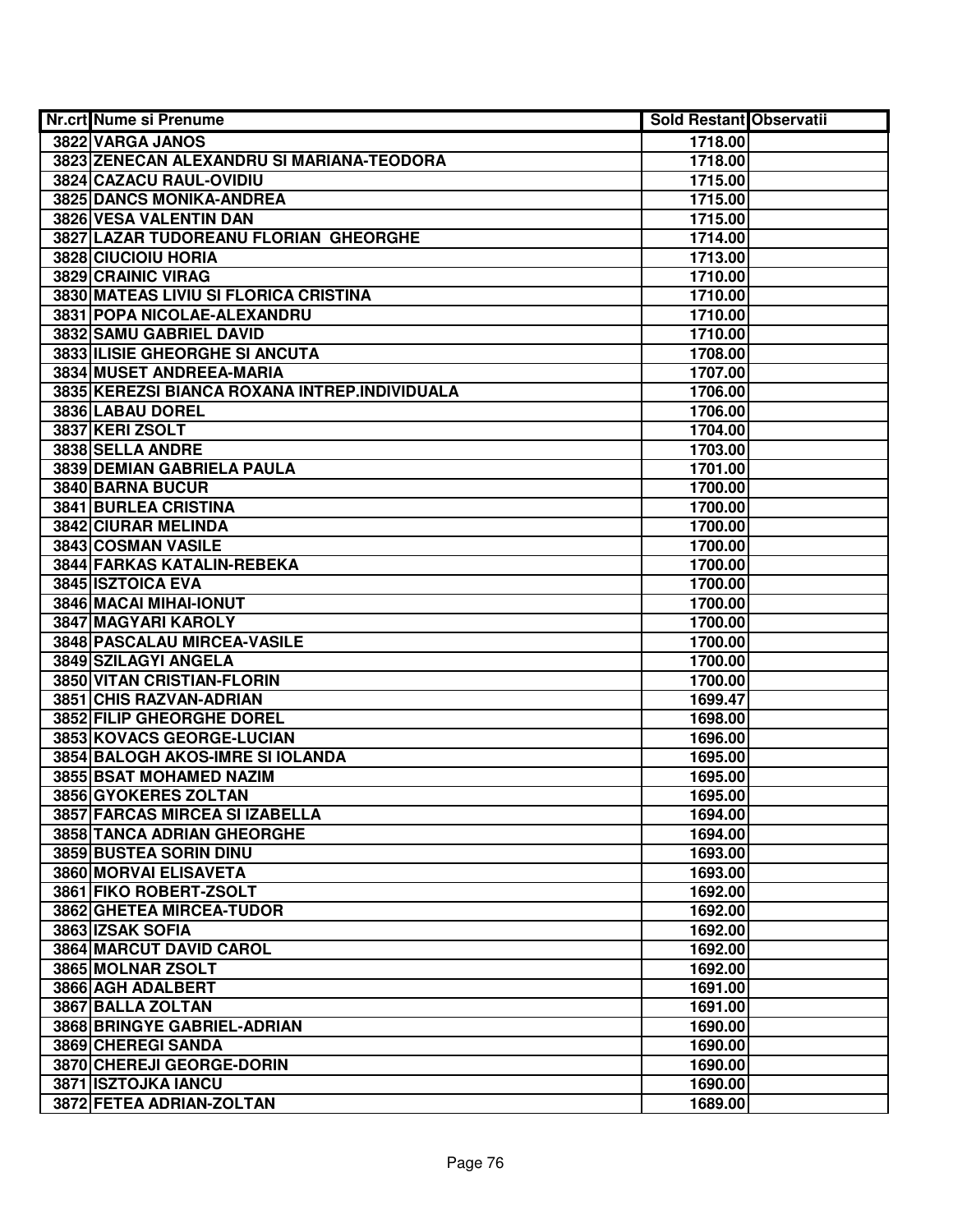| <b>Nr.crt Nume si Prenume</b>                                 | Sold Restant Observatii |  |
|---------------------------------------------------------------|-------------------------|--|
| 3873 BENKE IOZSEF                                             | 1688.00                 |  |
| 3874 BENTA OCTAVIAN- OVIDIU - BIROU INDIVIDUAL DE ARHITECTURA | 1688.00                 |  |
| 3875 POP SERGIU DAN                                           | 1688.00                 |  |
| 3876 SFERLE MATEI RADU                                        | 1688.00                 |  |
| 3877 SUCIU IOAN                                               | 1688.00                 |  |
| 3878 NAGY ANDRAS                                              | 1684.00                 |  |
| 3879 GALEA NUREDIN-FLORIN                                     | 1683.00                 |  |
| 3880 BUIBAS EVA                                               | 1680.00                 |  |
| 3881 BULZAN DANUT                                             | 1680.00                 |  |
| 3882 POP LIVIA PUPA SI IOSIF                                  | 1680.00                 |  |
| 3883 BIRAU LIVIA                                              | 1678.00                 |  |
| 3884 OLTEANU ALEXANDRU-DRAGOS                                 | 1678.00                 |  |
| 3885 VARGA MARIUS-ALEXANDRU                                   | 1678.00                 |  |
| 3886 FARCAS IULIANA                                           | 1675.00                 |  |
| 3887 PETRICA SANDU SI ALINA                                   | 1675.00                 |  |
| 3888 BORSI JOZSEF-ROBERT                                      | 1674.00                 |  |
| 3889 IOSIF VASILE-FLORIN SI NATALIA                           | 1674.00                 |  |
| 3890 TAUT ADRIAN-GHEORGHE                                     | 1674.00                 |  |
| 3891 TOMSA ROBERT                                             | 1674.00                 |  |
| 3892 COITA DANIEL                                             | 1673.36                 |  |
| 3893 MARCUT PAUL                                              | 1673.00                 |  |
| 3894 POTRE GABRIEL-FLORIN                                     | 1673.00                 |  |
| 3895 ILCA ANGEL-DORIN                                         | 1672.00                 |  |
| 3896 MOLDOVAN MARIANA-LAURA                                   | 1672.00                 |  |
| 3897 DASCALESCU DUMITRU CODRUT                                | 1671.00                 |  |
| 3898 MIHES IOAN-MIHAITA                                       | 1671.00                 |  |
| 3899 BOZGA VASILE CALIN                                       | 1670.00                 |  |
| 3900 GUTI CRISTIAN                                            | 1670.00                 |  |
| 3901 HANAS DAVID CLAUDIU                                      | 1670.00                 |  |
| 3902 KOVACS GYORGY                                            | 1670.00                 |  |
| 3903 PAP ARPAD-IOSIF                                          | 1670.00                 |  |
| 3904 JOREANU VEACESLAV                                        | 1667.00                 |  |
| 3905 PANTIS CLAUDIU CATALIN                                   | 1667.00                 |  |
| 3906 ARDELEAN IOAN CALIN                                      | 1665.00                 |  |
| 3907 CORB CORNELIU BENIAMIN                                   | 1665.00                 |  |
| 3908 LUCACIU-BOKENYI MARIUS-ALIN                              | 1665.00                 |  |
| 3909 LUKACS ZSOLT- LASZLO                                     | 1661.00                 |  |
| 3910 SAS MARIUS-GHITA                                         | 1661.00                 |  |
| 3911 BORBIRO LASZLO                                           | 1660.00                 |  |
| 3912 GABOR MARGHIT                                            | 1660.00                 |  |
| 3913 GRECU ADRIANA                                            | 1660.00                 |  |
| 3914 PUTNOKI RAUL                                             | 1660.00                 |  |
| 3915 TARAU SORIN GHEORGHE                                     | 1660.00                 |  |
| 3916 DUME FLORIN-GABRIEL SI EVA-ELENA                         | 1659.00                 |  |
| 3917 CHEREGI AGNETA SI GHEORGHE                               | 1658.00                 |  |
| 3918 MARINA FLORICA DANIELA                                   | 1658.00                 |  |
| 3919 PALLO TIBOR                                              | 1658.00                 |  |
| 3920 STEGAROIU ADRIAN                                         | 1658.00                 |  |
| 3921 PETRE ALEXANDRU-CONSTANTIN                               | 1657.50                 |  |
| 3922 VASLOVIC COSTICA-CALIN SI CARMEN                         | 1657.00                 |  |
| 3923 ZBIRCEA ESTERA-EMILIA                                    | 1656.00                 |  |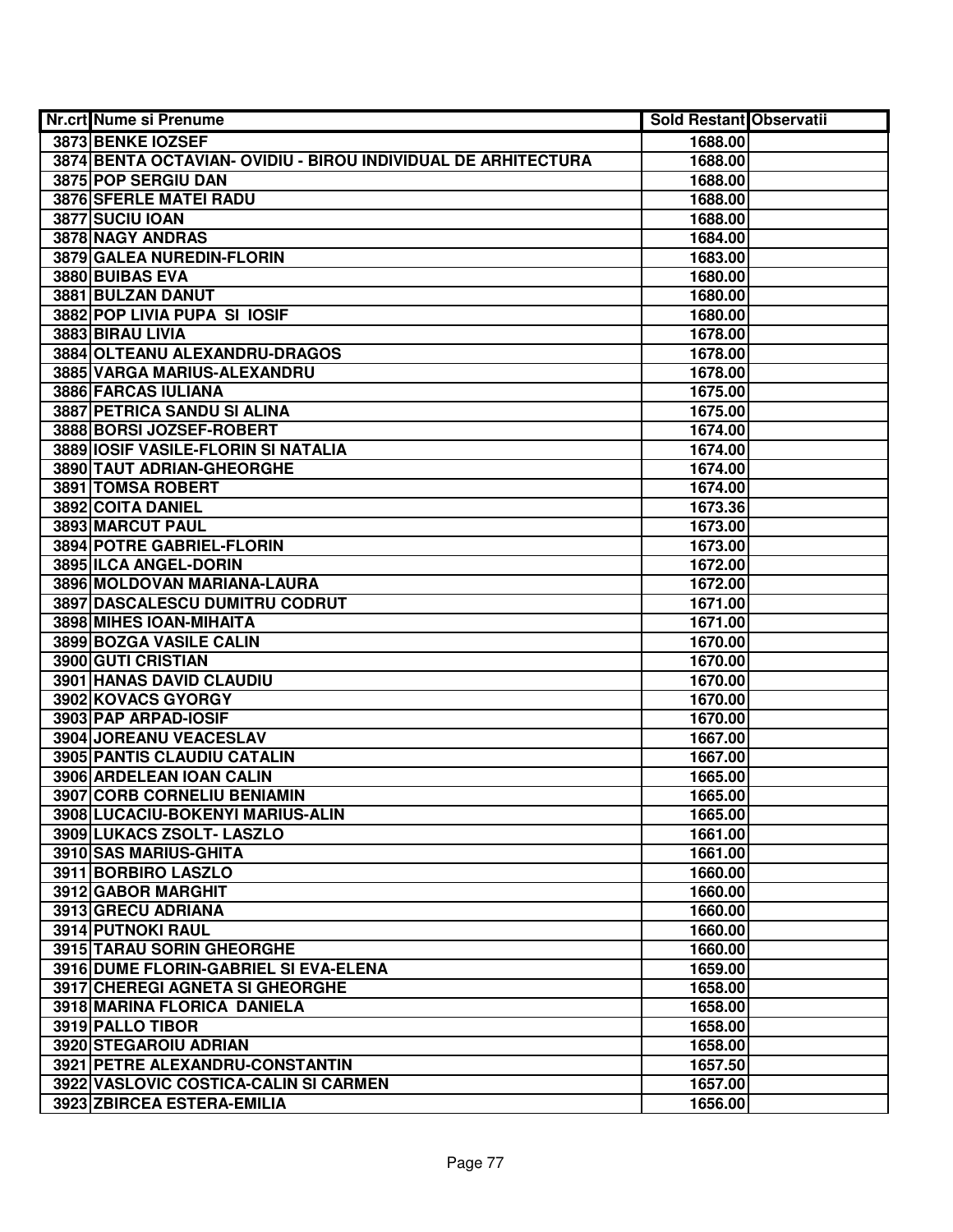| Nr.crt Nume si Prenume             | Sold Restant Observatii |  |
|------------------------------------|-------------------------|--|
| 3924 PUIU LIVIU                    | 1655.00                 |  |
| 3925 POP CSABA                     | 1654.00                 |  |
| 3926 ERDOS TIBOR                   | 1653.00                 |  |
| <b>3927 POPA STEFAN EMIL</b>       | 1653.00                 |  |
| 3928 STEFAN-HILGERT CARMEN FLORICA | 1652.87                 |  |
| 3929 GYEPAR CRISTIAN-EMERIC        | 1651.00                 |  |
| 3930 BOLDIS GEORGE                 | 1650.00                 |  |
| 3931 CRISAN MARCEL-BOBI            | 1650.00                 |  |
| 3932 HALASZ IMRE                   | 1650.00                 |  |
| 3933 ZEMPLENYI ZOLTAN-LASZLO       | 1650.00                 |  |
| 3934 BRINZAS PETRU                 | 1647.00                 |  |
| 3935 LAPADAT FLORIN                | 1646.00                 |  |
| 3936 STROIU VASILE                 | 1646.00                 |  |
| 3937 GAJE VIOREL-VASILE            | 1644.00                 |  |
| 3938 LAZA ALEXANDRA-MARINA         | 1644.00                 |  |
| 3939 NISTOR RODICA                 | 1643.00                 |  |
| 3940 URSICA DORINA                 | 1641.00                 |  |
| 3941 CIORBA ALEXANDRU              | 1640.00                 |  |
| 3942 NISTOR VIOREL                 | 1640.00                 |  |
| 3943 RUSU DANIELA                  | 1640.00                 |  |
| 3944 DURA OLIMPIA-LUMINITA         | 1639.00                 |  |
| 3945 GABOR IOAN                    | 1639.00                 |  |
| 3946 KOVACS ADRIAN                 | 1639.00                 |  |
| 3947 SHIBLI KAREEM                 | 1639.00                 |  |
| 3948 ROTAR DANIEL                  | 1638.00                 |  |
| 3949 SOTIUT MIHAELA CORINA         | 1638.00                 |  |
| 3950 ARDELEAN PATRICIA             | 1637.00                 |  |
| 3951 ILEA MIRCEA-ALIN              | 1637.00                 |  |
| 3952 ALB LILIANA-SIMONA            | 1635.00                 |  |
| 3953 LAKATOS DANIEL                | 1635.00                 |  |
| 3954 SASCA RAUL - BOGDAN           | 1635.00                 |  |
| 3955 SZABO ADRIANA-RAMONA          | 1634.00                 |  |
| 3956 GABOR GAVRIL                  | 1633.00                 |  |
| 3957 IAKOB RITA-GYONGYI            | 1633.00                 |  |
| 3958 SONEA TEODORA-VIORICA         | 1633.00                 |  |
| 3959 TAAR LASZLO-ENDRE             | 1633.00                 |  |
| 3960 BLIDAR ADRIAN                 | 1632.00                 |  |
| 3961 BOSCA ADRIAN-RAZVAN           | 1632.00                 |  |
| 3962 CARTIS SERGIU-DAN             | 1632.00                 |  |
| 3963 COSTEA LUCIAN                 | 1632.00                 |  |
| 3964 GABOR GABRIEL                 | 1631.00                 |  |
| 3965 CALAU CALIN-ADRIAN            | 1630.00                 |  |
| 3966 DUCA EMIL-FLORIN              | 1630.00                 |  |
| 3967 ERDELI GABRIEL ADRIAN         | 1630.00                 |  |
| 3968 HERMAN SILVIU ALBERTO         | 1630.00                 |  |
| 3969 KAJCZA JOZSEF REMUS           | 1630.00                 |  |
| 3970 GAVREA DUMITRU                | 1627.00                 |  |
| 3971 BIRTA CORNELIA                | 1624.00                 |  |
| 3972 VIDICAN ADRIAN                | 1623.00                 |  |
| 3973 JURCA CLAUDIU-MARIUS          | 1622.00                 |  |
| 3974 BANTO JANOS ZOLTAN            | 1621.00                 |  |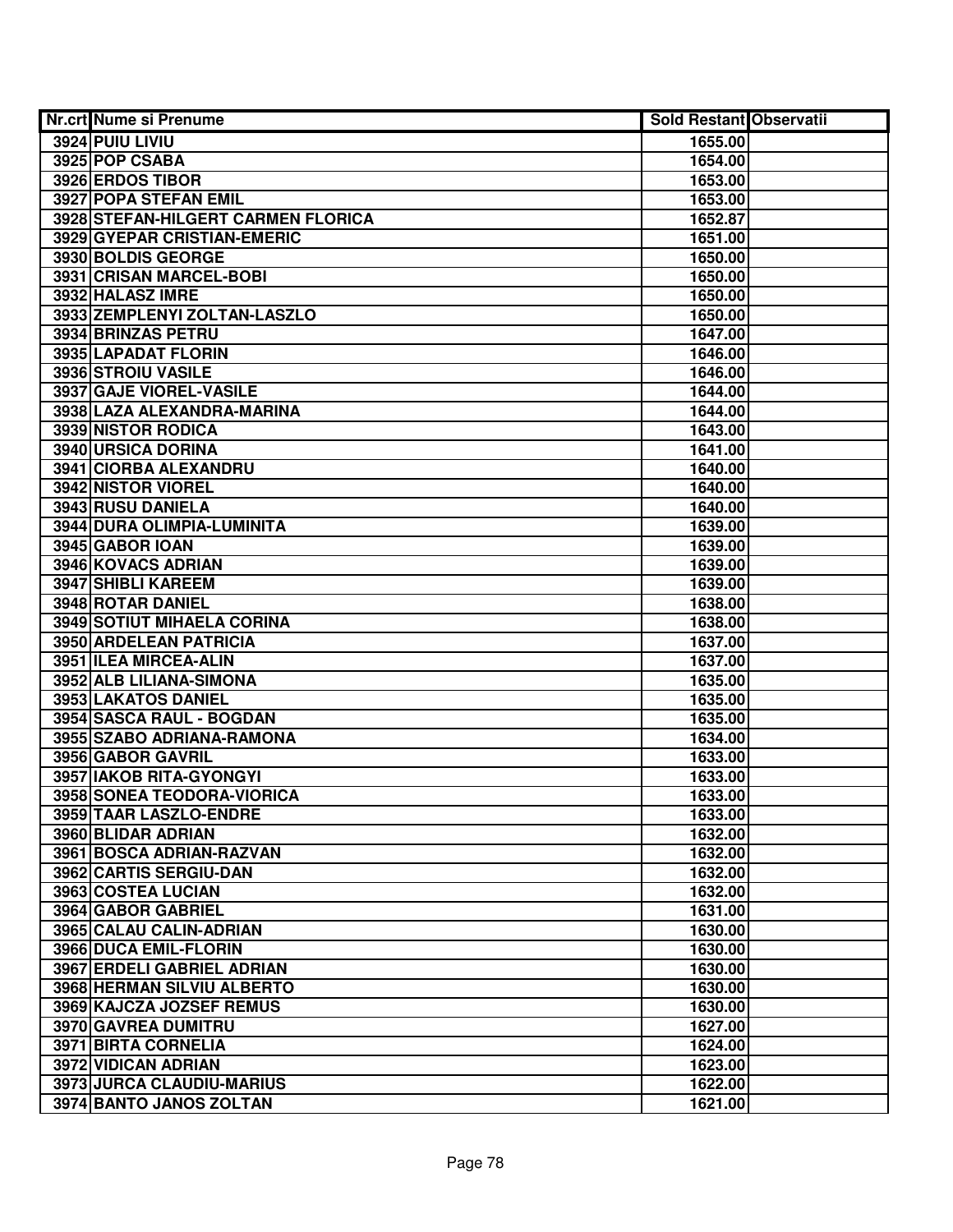| <b>Nr.crt Nume si Prenume</b>      | <b>Sold Restant Observatii</b> |  |
|------------------------------------|--------------------------------|--|
| 3975 POPOVICI RALUCA-ADRIANA       | 1621.00                        |  |
| 3976 RACZ CLAUDIA-IRINA            | 1621.00                        |  |
| 3977 CALDARAR CIPRIAN FLORIN       | 1620.00                        |  |
| 3978 FILIMON AUREL-SEBASTIAN       | 1620.00                        |  |
| <b>3979 HAMZA ARGENTIN-REMUS</b>   | 1620.00                        |  |
| 3980 LIANU ION - CONSTANTIN        | 1620.00                        |  |
| 3981 SERB AVRAM-DANUT              | 1620.00                        |  |
| 3982 BAGOSI FERENC                 | 1618.00                        |  |
| 3983 LUCA SERGIU IOAN              | 1618.00                        |  |
| 3984 KOVACS ARPAD                  | 1617.00                        |  |
| 3985 CRISAN SERGIU-FLORIN          | 1616.76                        |  |
| 3986 PACURAR DAN MARCEL            | 1616.00                        |  |
| 3987 POPA ADRIAN-VASILE SI IOANA   | 1615.00                        |  |
| 3988 MARC ELENA SI ALEXANDRU-DORU  | 1614.00                        |  |
| 3989 PETRICAS EVA                  | 1614.00                        |  |
| 3990 GUI CIPRIAN-MARCEL            | 1611.00                        |  |
| 3991 HARSANYI-CRET ISTVAN-SANDOR   | 1610.00                        |  |
| 3992 TURCUS BOGDAN-ALEXANDRU       | 1609.00                        |  |
| 3993 NEGRU ANNA                    | 1608.00                        |  |
| 3994 PASCALAU IOAN ADRIAN          | 1608.00                        |  |
| 3995 SZABO EVA-IZABELA             | 1606.00                        |  |
| 3996 HAMZA GABOR                   | 1602.00                        |  |
| 3997 LASZLO LEVENTE - MIKLOS       | 1602.00                        |  |
| 3998 SZABADOS NORBERT SANDOR       | 1602.00                        |  |
| 3999 ANDRONESI OVIDIU              | 1601.00                        |  |
| 4000 ADESOZE EMMANUEL SOJI         | 1600.00                        |  |
| 4001 ALADWAN MASHHOUR-MAHMMOUD     | 1600.00                        |  |
| 4002 BARTHA LASZLO ADALBERT        | 1600.00                        |  |
| 4003 DEME ALEXANDRU                | 1600.00                        |  |
| 4004 EL AIDI MOULAY MEHDI          | 1600.00                        |  |
| 4005 MARIAN RADU ION               | 1600.00                        |  |
| 4006 MESZAROS IULIU-ROBERT         | 1600.00                        |  |
| 4007 OROSZ GYONGYI                 | 1600.00                        |  |
| 4008 POP IOANA-CAMELIA             | 1600.00                        |  |
| 4009 RACOLTA SIMONA ANCA           | 1600.00                        |  |
| 4010 TRABELSI MOHAMED MAHDI        | 1600.00                        |  |
| <b>4011 TRIPON TEODOR OCTAVIAN</b> | 1600.00                        |  |
| 4012 VLAD FLORIN                   | 1600.00                        |  |
| 4013 DACIN VLADUT-LUCIAN           | 1598.00                        |  |
| 4014 BORSA GAVRIL-EMIL SI CORNELIA | 1597.00                        |  |
| 4015 MANCI FLORIN-NICOLAE          | 1597.00                        |  |
| 4016 GABOR IANCU                   | 1595.00                        |  |
| 4017 MARINA MARIUS FLORIN          | 1595.00                        |  |
| 4018 TRIFAN NICOLAE-MARIN          | 1595.00                        |  |
| 4019 TIRBAN-ZAHA ROCSANA-FLORICA   | 1593.00                        |  |
| 4020 DALEA IOANA-CORNELIA          | 1592.00                        |  |
| 4021 KOVACS ANITA-IZABELA          | 1592.00                        |  |
| 4022 ROSTAS LINA                   | 1592.00                        |  |
| 4023 ABRUDAN LUCIAN                | 1590.00                        |  |
| 4024 BANC CRACIUN SI MARIA         | 1590.00                        |  |
| 4025 BUCUR GHEORGHE                | 1590.00                        |  |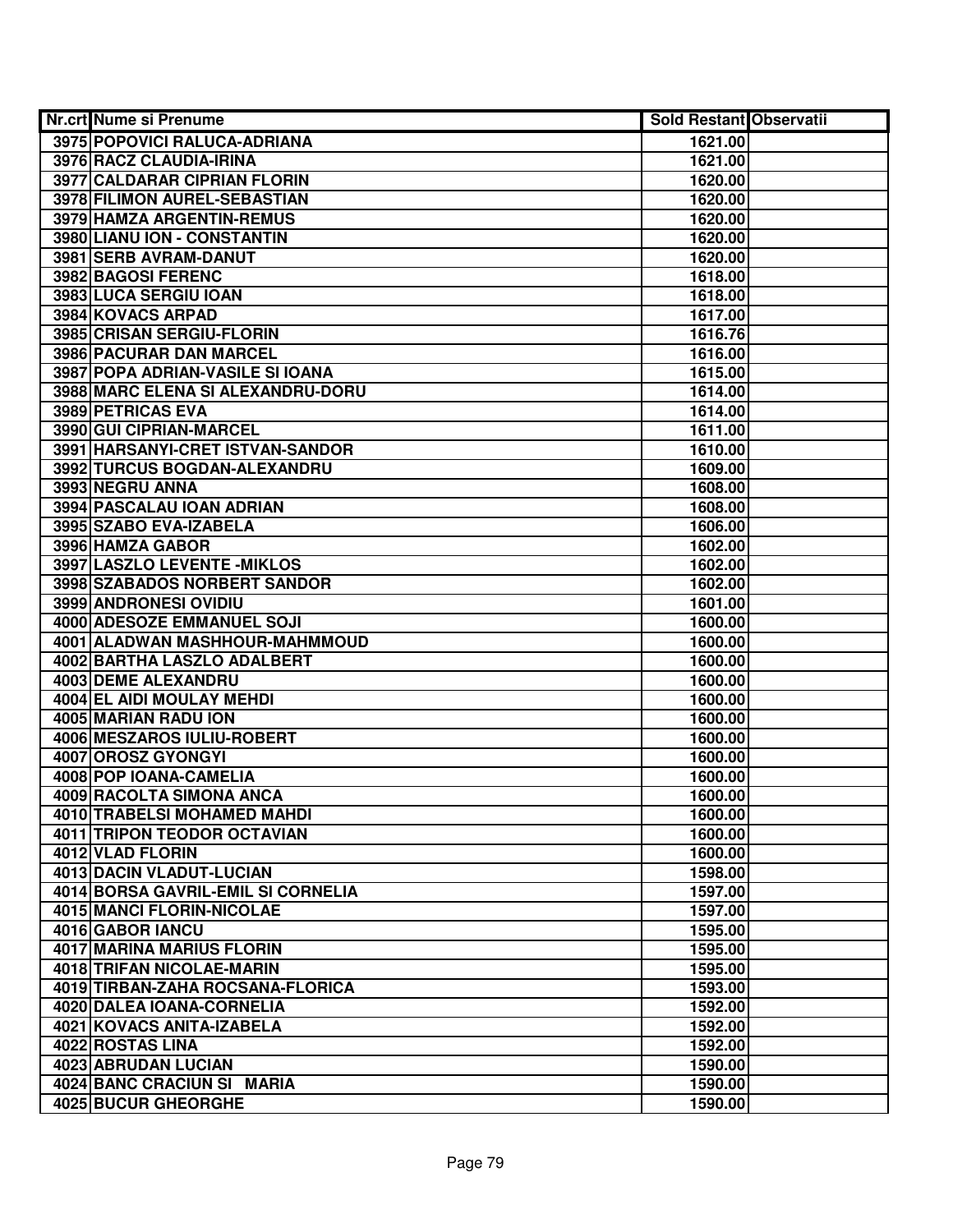| Nr.crt Nume si Prenume                   | <b>Sold Restant Observatii</b> |  |
|------------------------------------------|--------------------------------|--|
| 4026 BUDA RAUL-MARIUS                    | 1588.41                        |  |
| 4027 VLADILA DECU-IULIAN                 | 1586.00                        |  |
| 4028 COJOCARIU ILIE                      | 1585.00                        |  |
| <b>4029 FERKE CRISTIAN-FLORIN</b>        | 1585.00                        |  |
| 4030 BUIBAS CARMEN- CAB. DE AVOCAT       | 1584.00                        |  |
| 4031 FERCHE CRISTIAN                     | 1584.00                        |  |
| 4032 SARCA FLORIN                        | 1582.00                        |  |
| 4033 HUSZAR ATTILA                       | 1581.00                        |  |
| 4034 BALOG FERENC                        | 1580.00                        |  |
| <b>4035 ENACHE REMUS-ADRIAN</b>          | 1580.00                        |  |
| 4036 JENEI ISTVAN                        | 1580.00                        |  |
| 4037 OLAH ZOLTAN                         | 1580.00                        |  |
| 4038 OROS GHEORGHE                       | 1580.00                        |  |
| 4039 NEAGA CALIN-DANUT                   | 1579.00                        |  |
| 4040 BENTAN ANGELA                       | 1578.00                        |  |
| 4041 SECOSAN NICOLAE-SEBASTIAN           | 1578.00                        |  |
| 4042 ORBAI LILIANA-HERMINA               | 1577.00                        |  |
| 4043 PUIU PETRICA                        | 1577.00                        |  |
| 4044 P.F.A.BAN CORNELIA                  | 1576.00                        |  |
| 4045 IACOB CRISTIAN-GHEORGHE             | 1575.00                        |  |
| 4046 GABOR IOANA-FLORICA                 | 1573.15                        |  |
| <b>4047 BOITOR AUREL RAZVAN</b>          | 1573.00                        |  |
| 4048 VANCEA FLORIN-ADRIAN                | 1573.00                        |  |
| 4049 CALAU FLORIN-DORIN                  | 1572.00                        |  |
| 4050 DELOREAN ION-IULIUS                 | 1572.00                        |  |
| <b>4051 DUME AUREL SI VICTORIA</b>       | 1570.00                        |  |
| 4052 GACIU ROBERT                        | 1569.00                        |  |
| 4053 ISZTOIKA IOAN                       | 1569.00                        |  |
| 4054 ZGIRD CRISTIAN-OVIDIU               | 1569.00                        |  |
| 4055 COPIL AVRAM-FLORIN                  | 1568.00                        |  |
| 4056 BITEA CRISTIAN VASILE               | 1567.50                        |  |
| 4057 CIPLEU NICODIM-SOLOMON              | 1565.00                        |  |
| 4058 MOISA SERGIU IOAN                   | 1564.00                        |  |
| 4059 ROIBU TEODOR SI FLORICA MARIANA     | 1564.00                        |  |
| 4060 HADI ATTILA                         | 1563.00                        |  |
| 4061 HURMUZ VASILE                       | 1563.00                        |  |
| <b>4062 VENTEL VIOREL</b>                | 1562.00                        |  |
| <b>4063 COFAR ONISIM - TRANDAFIR</b>     | 1561.00                        |  |
| 4064 BOT IOAN VASILE                     | 1560.40                        |  |
| 4065 BREJAN VALENTINA-MARCIANA           | 1560.00                        |  |
| 4066 CRACIUNAS IOAN                      | 1560.00                        |  |
| 4067 PLES IOAN                           | 1560.00                        |  |
| 4068 TANCZOS IOSIF                       | 1560.00                        |  |
| 4069 MINECAN MIRELA-VALENTINA            | 1559.00                        |  |
| 4070 ROGOJAN SAMUIL-ANDREI               | 1559.00                        |  |
| 4071 QUESLATI NESRINE                    | 1558.00                        |  |
| 4072 SANTA MINEL AUREL                   | 1558.00                        |  |
| 4073 SILAGHI ROXANA-ELENA                | 1556.00                        |  |
| 4074 CIOPLEALA GRIGORE SI RODICA DANIELA | 1555.00                        |  |
| 4075 OPREA IONUT-MIHAI                   | 1555.00                        |  |
| 4076 ABRUDAN CRISTIAN-TUDOR              | 1554.00                        |  |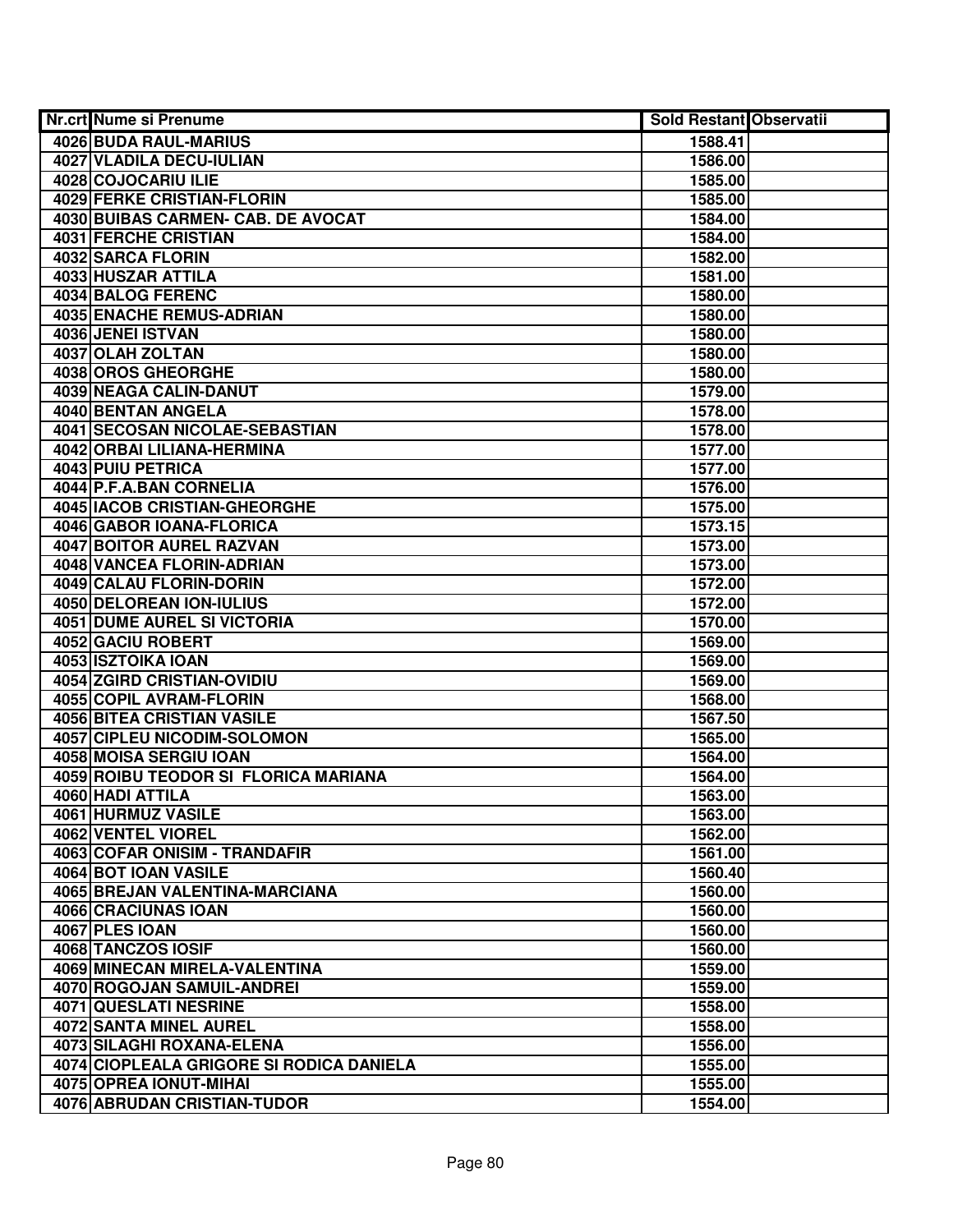| Nr.crt Nume si Prenume                                           | <b>Sold Restant Observatii</b> |  |
|------------------------------------------------------------------|--------------------------------|--|
| 4077 OPREA IOAN SI MARIA                                         | 1554.00                        |  |
| <b>4078 MORAR CLAUDIA-JANETA</b>                                 | 1553.00                        |  |
| 4079 LASLO MIRCEA                                                | 1551.00                        |  |
| 4080 ALI BILAL KHALIF                                            | 1550.00                        |  |
| 4081 BANCSA EMERIC                                               | 1550.00                        |  |
| 4082 NEGRU ANNA                                                  | 1550.00                        |  |
| 4083 FODRE ETEL                                                  | 1547.00                        |  |
| 4084 MACAVEI PAUL ANDREI                                         | 1546.00                        |  |
| 4085 RASVANTA VASILE-ADRIAN                                      | 1545.00                        |  |
| 4086 POP EUGEN                                                   | 1543.66                        |  |
| 4087 GUTUI CRISTIAN-IOAN SI DANA-MARIANA                         | 1542.00                        |  |
| 4088 PAP CSABA STEFAN                                            | 1542.00                        |  |
| 4089 BARA CIPRIAN-CLAUDIU                                        | 1540.00                        |  |
| <b>4090 FERCHE ADRIAN-COSMIN</b>                                 | 1540.00                        |  |
| 4091 SZILAGYI BELA                                               | 1540.00                        |  |
| 4092 VARGA TIBOR                                                 | 1540.00                        |  |
| 4093 KABAI SIGISMOND                                             | 1538.00                        |  |
| 4094 ROUSSIS LUCIA MARIANA                                       | 1538.00                        |  |
| 4095 DAVID LASZLO                                                | 1537.00                        |  |
| 4096 DOARNA FLOAREA                                              | 1536.00                        |  |
| 4097 HOCHDORFER IOSIF                                            | 1536.00                        |  |
| 4098 RADU LIVIU SI CARMEN-CORINA                                 | 1536.00                        |  |
| <b>4099 FICUT SAMUIL-GABRIEL</b>                                 | 1533.00                        |  |
| 4100 CIOLOCA OCTAVIAN, AUGUSTIN, VICTOR, BEJAN FLOARE            | 1532.00                        |  |
| 4101 BOKA BOBI                                                   | 1530.00                        |  |
| 4102 BOKA GHEORGHE                                               | 1530.00                        |  |
| 4103 TOADER SIMION-MIHAI                                         | 1530.00                        |  |
| 4104 VOINEA GABRIEL                                              | 1530.00                        |  |
| 4105 SECAN CRISTIANA-EMILIA                                      | 1529.72                        |  |
| 4106 BORDAS STEFAN                                               | 1525.00                        |  |
| <b>4107 CRISTEA CATALIN</b>                                      | 1525.00                        |  |
| 4108 DEJEU ALEXA-MARIUS                                          | 1525.00                        |  |
| 4109 LUNCAN DORU-VIRGIL<br>4110 DUME SORIN - MARIAN SI VALENTINA | 1525.00<br>1523.00             |  |
| <b>4111 DUMITRU ROBERT-DANIEL</b>                                | 1522.50                        |  |
| 4112 POP MONICA SI MARCEL-DANIEL                                 | 1522.00                        |  |
| 4113 BODONEA MIHAELA-FLORENTINA                                  | 1521.00                        |  |
| <b>4114 DRAGHICI ANDREI-VICTOR</b>                               | 1521.00                        |  |
| 4115 FRITEA CALIN MARIUS                                         | 1521.00                        |  |
| 4116 LINGURAR RAMONA-SIMONA                                      | 1520.00                        |  |
| 4117 MOS ALEXANDRU                                               | 1520.00                        |  |
| 4118 FOTACHE IONEL-GHEORGHE                                      | 1518.00                        |  |
| 4119 ONODI CRISTIAN-ROBERT                                       | 1518.00                        |  |
| 4120 MOLNAR STEFAN-SORIN                                         | 1517.61                        |  |
| 4121 DONINI MARCO                                                | 1517.00                        |  |
| 4122 ARDELEAN GHEORGHE-CATALIN                                   | 1516.00                        |  |
| 4123 KERESZTESY DIANA DOINA                                      | 1516.00                        |  |
| 4124 PANTEA DAVID-CIPRIAN SI RAMONA                              | 1515.47                        |  |
| 4125 BUDA ANDREI                                                 | 1515.00                        |  |
| 4126 ROZSDA IULIANA SI GRIGORE                                   | 1515.00                        |  |
| 4127 BRETAN ERNEST                                               | 1512.00                        |  |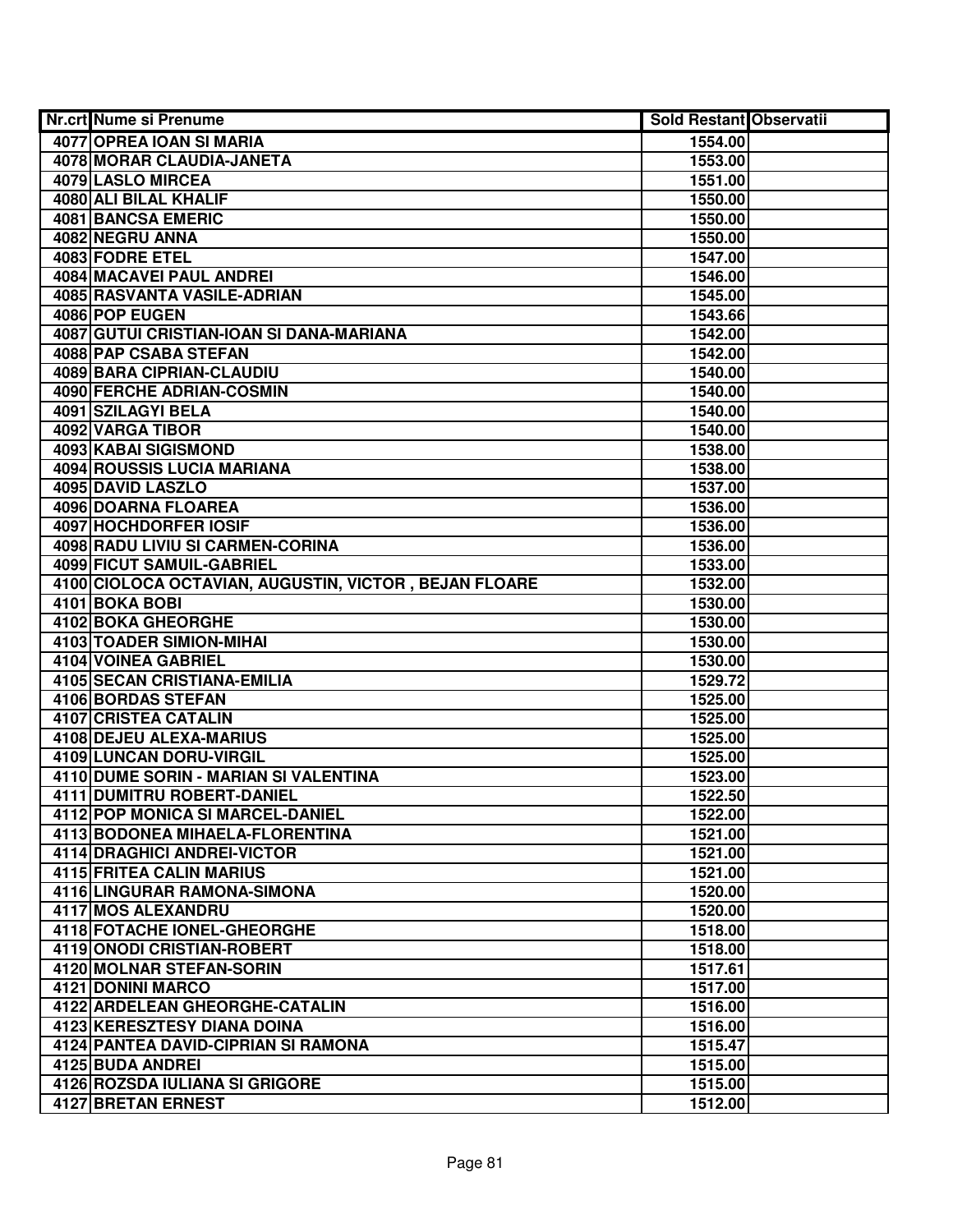| <b>Nr.crt Nume si Prenume</b>          | Sold Restant Observatii |  |
|----------------------------------------|-------------------------|--|
| 4128 BALOGH ROBERT                     | 1510.00                 |  |
| <b>4129 MOISIN OVIDIU</b>              | 1510.00                 |  |
| 4130 NAGY ROBERT-LASZLO                | 1510.00                 |  |
| 4131 OLCEAN DAVID CRISTIAN             | 1510.00                 |  |
| 4132 POP IOAN                          | 1510.00                 |  |
| 4133 RADUI ALEXANDRU-MARIUS            | 1510.00                 |  |
| 4134 RUGAN IOAN-ADRIAN                 | 1510.00                 |  |
| 4135 TRIPP AURORA                      | 1510.00                 |  |
| <b>4136 GHIURAU CRISTIAN FLORIN</b>    | 1509.00                 |  |
| <b>4137 RADLER ROBERT-ROLAND</b>       | 1506.00                 |  |
| 4138 VARGA ZOLTAN                      | 1506.00                 |  |
| 4139 GREGOVICS MARIA                   | 1504.00                 |  |
| 4140 TODOR DANUT-ADRIAN                | 1503.00                 |  |
| 4141 BURLAU MARIUS-LAVINIU             | 1501.00                 |  |
| 4142 MATEI SORIN-CRISTIAN              | 1501.00                 |  |
| 4143 ANTONICS TEODORA EMILIA           | 1500.00                 |  |
| 4144 BALOTA CARMEN RENATA              | 1500.00                 |  |
| 4145 BEJUSCA FLORIN                    | 1500.00                 |  |
| 4146 BURCEA MANDRA                     | 1500.00                 |  |
| 4147 BURCSA GITA                       | 1500.00                 |  |
| 4148 BUTNARASU IOANA                   | 1500.00                 |  |
| 4149 CSAK KRISZTINA P.F.A              | 1500.00                 |  |
| 4150 CUTULA DANA ANCA                  | 1500.00                 |  |
| <b>4151 DACUNNA VICHIE BRYAN ANDRE</b> | 1500.00                 |  |
| <b>4152 FILIMON DORIN</b>              | 1500.00                 |  |
| 4153 GABOR GAVRIL                      | 1500.00                 |  |
| 4154 GABOR MANDRA                      | 1500.00                 |  |
| 4155 GABOR ROZA                        | 1500.00                 |  |
| 4156 GANEA RAUL-MIHAI                  | 1500.00                 |  |
| 4157 IONESCU ALEXANDER                 | 1500.00                 |  |
| 4158 ISZTOJKA TEREZIA                  | 1500.00                 |  |
| 4159 IZSAK JOZSEF                      | 1500.00                 |  |
| 4160 JUZON MARCIN-JACEK                | 1500.00                 |  |
| 4161 KORDOVAN IOSIF                    | 1500.00                 |  |
| <b>4162 KOTELES ROBERT</b>             | 1500.00                 |  |
| 4163 LUPO MARIOARA VOICHITA            | 1500.00                 |  |
| 4164 MARKOVICS ROMULUS-IULIU           | 1500.00                 |  |
| 4165 MARTINAO ANDRE RAFAEL             | 1500.00                 |  |
| <b>4166 MIHAI FLORENTINA</b>           | 1500.00                 |  |
| 4167 MONENCIU FLORIN-GHEORGHE          | 1500.00                 |  |
| 4168 NITE MARIUS                       | 1500.00                 |  |
| 4169 PAP GILDA                         | 1500.00                 |  |
| 4170 RAD GEORGIANA                     | 1500.00                 |  |
| 4171 SALAJAN TEODORA-ROXANA            | 1500.00                 |  |
| 4172 SAMU RUPI                         | 1500.00                 |  |
| 4173 SARKADI EVA                       | 1500.00                 |  |
| 4174 SORCA CIPRIAN-COSMIN              | 1500.00                 |  |
| 4175 STUPARU CONSTANTIN                | 1500.00                 |  |
| 4176 TOCILA ANDREI                     | 1500.00                 |  |
| 4177 TOTH ALEXANDRU-CRISTIAN           | 1500.00                 |  |
| 4178 VARGA RUDOLF                      | 1500.00                 |  |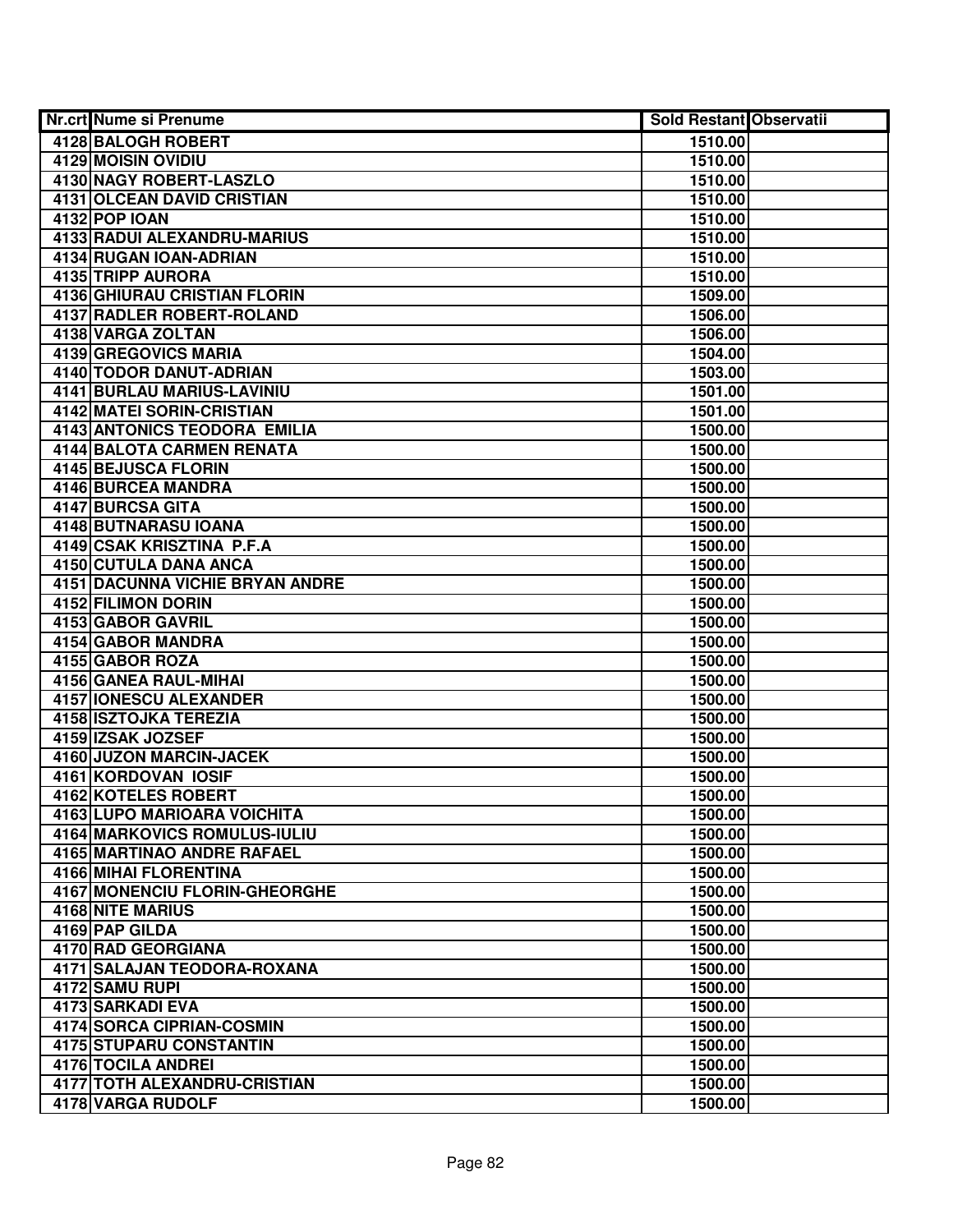| <b>Nr.crt Nume si Prenume</b>                | Sold Restant Observatii |  |
|----------------------------------------------|-------------------------|--|
| 4179 VINCZE KECSKES MATEI GHEORGHE           | 1500.00                 |  |
| 4180 BUNTA NICOLAE SI ANA MARIA              | 1498.00                 |  |
| 4181 ERDELI MARIUS PETRU                     | 1498.00                 |  |
| 4182 TODERAS CRISTIAN-IONUT                  | 1497.00                 |  |
| 4183 BUTILCHIN VALERIA                       | 1496.00                 |  |
| 4184 MORAR IONEL SI AURICA                   | 1496.00                 |  |
| 4185 OROS IOAN MARCEL                        | 1496.00                 |  |
| 4186 CRISTEA IOAN                            | 1495.00                 |  |
| 4187 LETEA MARCEL-FLORIN                     | 1494.00                 |  |
| <b>4188 SEBESAN IOAN SI GABRIELA</b>         | 1494.00                 |  |
| 4189 HAMZA EVA                               | 1493.00                 |  |
| <b>4190 HARAGOS LIVIU SI MONICA</b>          | 1492.00                 |  |
| 4191 CHIS SANDA                              | 1491.00                 |  |
| 4192 GABOR MATEI                             | 1491.00                 |  |
| 4193 CIURAR IOLAND                           | 1490.00                 |  |
| 4194 LAZURAN CLAUDIU SEBASTIAN               | 1490.00                 |  |
| <b>4195 TOTOREAN MARCEL ALEXANDRU</b>        | 1490.00                 |  |
| 4196 GAL COSMIN FLORIN                       | 1488.00                 |  |
| <b>4197 ISZTOIKA LUDOVIC</b>                 | 1488.00                 |  |
| 4198 VASS TIBOR                              | 1488.00                 |  |
| 4199 MERCEA SEVERUS-IOAN                     | 1487.06                 |  |
| 4200 HAIVAS SORIN ADRIAN SI CORINA ALEX.     | 1487.00                 |  |
| 4201 GABOR MINDRA                            | 1486.00                 |  |
| 4202 TATAR ADELINA CRISTINA                  | 1486.00                 |  |
| 4203 BEJUSCA SERGIU- IONUT                   | 1485.06                 |  |
| <b>4204 BOCSE CRISTIAN-MIRCEA</b>            | 1485.00                 |  |
| 4205 SFERLE IOAN ADRIAN                      | 1485.00                 |  |
| 4206 NISTOR FLORENTINA-LENUTA SI IOAN        | 1484.49                 |  |
| 4207 GHEREGI FLORIN<br>4208 POP CALIN ADRIAN | 1484.00                 |  |
| 4209 PLUGAR MARIAN                           | 1484.00<br>1483.70      |  |
| 4210 ALEXOAIEI ADRIAN SI AURICA              | 1483.00                 |  |
| 4211 HORVATH IZABELLA-MELINDA                | 1483.00                 |  |
| 4212 SILYE LUDOVIC                           | 1483.00                 |  |
| 4213 ERDEI MARIA                             | 1482.00                 |  |
| <b>4214 PETRUSAN EUGEN</b>                   | 1481.22                 |  |
| 4215 MAG CIPRIAN-BOGDAN                      | 1481.00                 |  |
| 4216 MIHALY ROBERT KRISTIAN                  | 1481.00                 |  |
| 4217 BOTIU MARIUS VIRGIL SI SIMONA MARILE    | 1480.00                 |  |
| 4218 CUC ADRIAN-NICOLAE                      | 1480.00                 |  |
| 4219 DRAGAN DOMITIAN SI MONICA               | 1480.00                 |  |
| 4220 DUDAS SANDU DANUT                       | 1480.00                 |  |
| 4221 TOMA NICOLAE-SILVIU                     | 1480.00                 |  |
| 4222 ZLIBUT ADRIANA                          | 1480.00                 |  |
| 4223 REMES SEBASTIAN-BOGDAN                  | 1477.50                 |  |
| 4224 CIBOTARU LILIANA                        | 1477.00                 |  |
| 4225 COTE RARES-ALEXANDRU                    | 1477.00                 |  |
| 4226 VARGA ANA                               | 1476.00                 |  |
| 4227 GROZA MIREL MARIUS                      | 1475.00                 |  |
| 4228 VARTOLOMEI VASILE-CRISTIAN              | 1475.00                 |  |
| 4229 HAINER MONICA ANNAMARIA                 | 1474.00                 |  |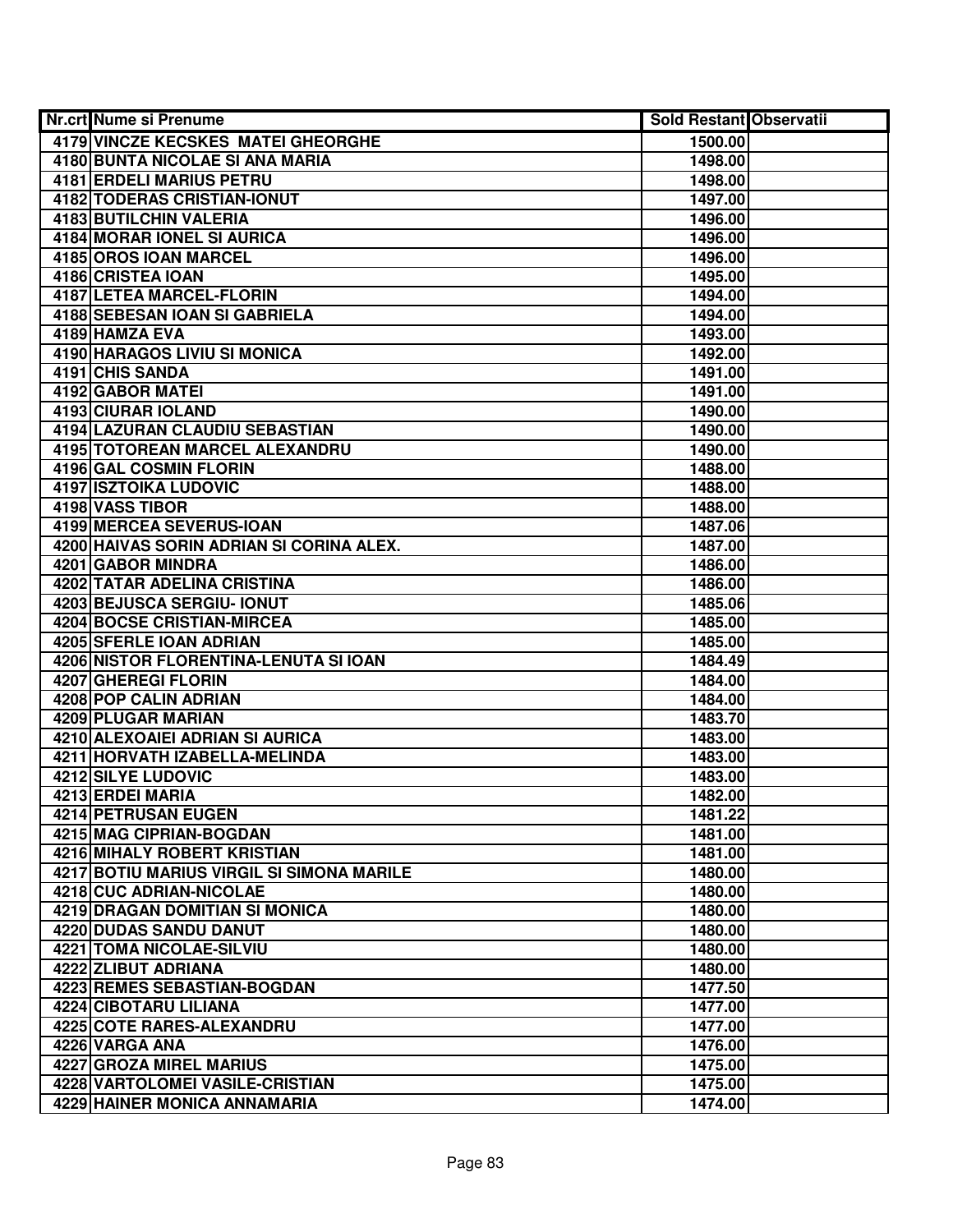| <b>Nr.crt Nume si Prenume</b>                        | Sold Restant Observatii |  |
|------------------------------------------------------|-------------------------|--|
| 4230 BOJANI GHEORGHE                                 | 1473.00                 |  |
| 4231 FLORIAN IOSIF GH.                               | 1473.00                 |  |
| 4232 KOROSI ATTILA                                   | 1473.00                 |  |
| 4233 ROBEA ANCA-MIHAELA                              | 1473.00                 |  |
| 4234 POPA TUNS DORIN LIVIU INTREP.INDIV.             | 1472.00                 |  |
| 4235 ZISU IOANA - BUSINESS CONT INTREPR. IND         | 1471.00                 |  |
| 4236 ABRUDAN MARIUS-EMIL                             | 1470.00                 |  |
| 4237 MICULA ANDREI - LUCIAN                          | 1470.00                 |  |
| <b>4238 CIOBOTARU IUDIT EDITH VICTORIA</b>           | 1469.00                 |  |
| 4239 CAVUS CAN                                       | 1468.00                 |  |
| 4240 BURDAN IOSIF                                    | 1466.98                 |  |
| <b>4241 DUME VIOREL SI EVA</b>                       | 1466.00                 |  |
| 4242 STEF CRISTIAN                                   | 1465.00                 |  |
| <b>4243 DOBRONDI MARK</b>                            | 1463.50                 |  |
| 4244 HEGYI NORBERT                                   | 1463.00                 |  |
| 4245 TOMA MARIAN-COSMIN, MIRELA SI GHEORGHE          | 1463.00                 |  |
| 4246 GATEJ CRISTINA-IOANA                            | 1461.00                 |  |
| 4247 ILLE ANDREI-TUDOR                               | 1461.00                 |  |
| 4248 MICULESCU SIMONA-LAURA                          | 1461.00                 |  |
| 4249 CHIRILA CALIN-FLORIAN                           | 1460.00                 |  |
| 4250 FORA TEODOR-FLAVIU                              | 1460.00                 |  |
| 4251 GROZA DANIEL-GEORGE                             | 1460.00                 |  |
| 4252 LUKACS BELA ANDRAS                              | 1460.00                 |  |
| 4253 SANDOR VASILE                                   | 1460.00                 |  |
| 4254 SERES CORNELIA-ILEANA                           | 1460.00                 |  |
| 4255 SZIKI ATTILA ZOLTAN                             | 1459.43                 |  |
| 4256 BORA GHEORGHE ADRIAN                            | 1458.00                 |  |
| 4257 FARKAS JOZSEF                                   | 1456.00                 |  |
| 4258 BARBAT GHEORGHE-LAURENTIU                       | 1455.00                 |  |
| 4259 KOCSIS PETER-ATTILA                             | 1455.00                 |  |
| 4260 POP ALEXANDRU-TIBERU                            | 1455.00                 |  |
| 4261 RENGLE EMIL-NICOLAE                             | 1455.00                 |  |
| 4262 ROTH DEZIDERIU                                  | 1455.00                 |  |
| 4263 TOCAI TRAIAN-CALIN                              | 1455.00                 |  |
| 4264 BRAN FLORENTINA-DANIELA                         | 1454.00                 |  |
| <b>4265 CIPLEU SAMUEL SI DANIELA</b>                 | 1454.00                 |  |
| 4266 GOGUCZ JANOS-ATTILA                             | 1454.00                 |  |
| 4267 JUDEA IOAN-DORU                                 | 1454.00                 |  |
| 4268 SECAN LAURA                                     | 1454.00                 |  |
| 4269 MAGYARI ALEXANDRU<br>4270 RODINA IOANA-CRISTINA | 1453.00                 |  |
| <b>4271 SERDULT KATALIN IOLAN</b>                    | 1453.00<br>1453.00      |  |
| 4272 VLAS DANIELA - FLORICA                          |                         |  |
| 4273 KUCHEL FRANCISC                                 | 1453.00<br>1452.00      |  |
| 4274 MAKLUCZ LAJOS-LEVENTE                           | 1451.00                 |  |
| 4275 VARGA GABRIELA ARIANA                           | 1451.00                 |  |
| 4276 SZEKELY KATALIN-ANNA                            | 1450.54                 |  |
| 4277 ANTON GHEORGHE-CRISTIAN                         | 1450.00                 |  |
| 4278 BAKI ARPAD                                      | 1450.00                 |  |
| 4279 DENQ QIFENG                                     | 1450.00                 |  |
| 4280 DRIMBA ROZALIA                                  | 1450.00                 |  |
|                                                      |                         |  |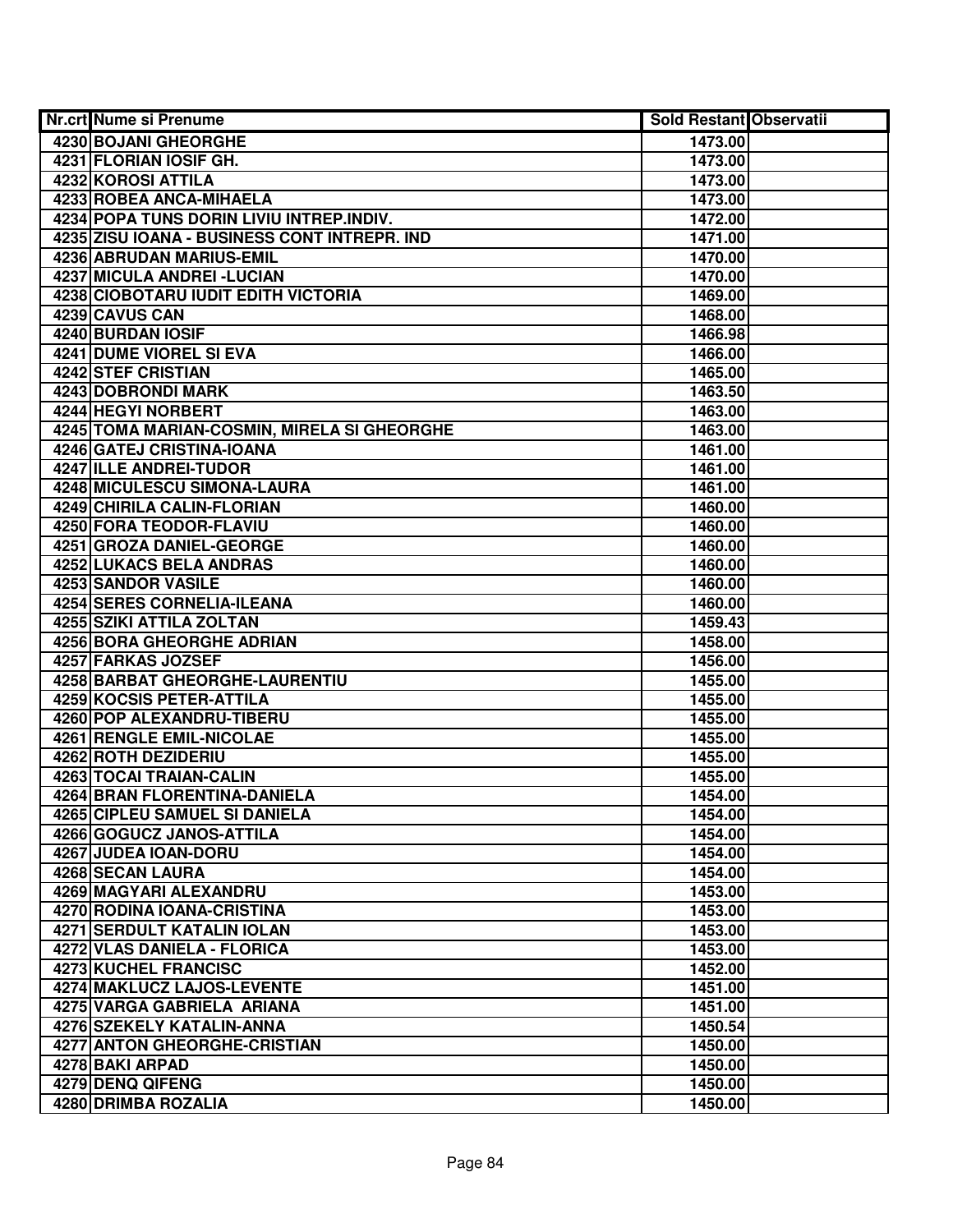| Nr.crt Nume si Prenume           |                                              | <b>Sold Restant Observatii</b> |  |
|----------------------------------|----------------------------------------------|--------------------------------|--|
| <b>4281 ISZTOICA RUPI</b>        |                                              | 1450.00                        |  |
|                                  | <b>4282 LUNGEANU DAN-CRISTIAN</b>            | 1450.00                        |  |
| 4283 NADAS SANDOR                |                                              | 1450.00                        |  |
| 4284 NEDISAN TEOFIL              |                                              | 1450.00                        |  |
| 4285 TOROK LUDOVIC               |                                              | 1450.00                        |  |
| 4286 JONAS LASZLO-JANOS          |                                              | 1449.00                        |  |
| 4287 MERCEA FLORIN-CORNEL        |                                              | 1448.00                        |  |
| 4288 KOVACS PETER                |                                              | 1447.00                        |  |
|                                  | 4289 JURCA GAVRIL SI MARGARETA               | 1444.00                        |  |
| 4290 LIPAI VANESA-IULIA          |                                              | 1443.00                        |  |
| 4291 HAMZA NORBERT               |                                              | 1442.50                        |  |
|                                  | 4292 ISZTOJKA MATE SI MANDRA-ELENA           | 1441.00                        |  |
| 4293 BERECZKI STEFAN             |                                              | 1440.00                        |  |
| 4294 CHIRA CATALIN-DOREL         |                                              | 1440.00                        |  |
|                                  | 4295 COSMESCU ANDREIA MICHAELA               | 1440.00                        |  |
| 4296 GABOR CLARA                 |                                              | 1440.00                        |  |
| 4297 GYONGYOSI VIOLETA           |                                              | 1440.00                        |  |
| 4298 UNGVARI JOZSEF              |                                              | 1440.00                        |  |
| 4299 FLORESCU NICOLAE            |                                              | 1439.00                        |  |
| 4300 PETRI NORBERT-SANDOR        |                                              | 1439.00                        |  |
|                                  | 4301 KARACSONYI ROBERT-PAVEL                 | 1436.00                        |  |
|                                  | 4302 GAVRIS LAURENTIU-PETRU                  | 1435.00                        |  |
| 4303 TOTH ROLLAND-MARK           |                                              | 1435.00                        |  |
|                                  | 4304 MOLNAR ANDREA-ETELKA                    | 1433.00                        |  |
| 4305 BABES VICTOR-EMERIC         |                                              | 1432.00                        |  |
| 4306 BAK CAROL                   |                                              | 1432.00                        |  |
| 4307 CIURDAR PETRU SI IOANA      |                                              | 1431.00                        |  |
| 4308 IANC SEBASTIAN-FLORIN       |                                              | 1431.00                        |  |
|                                  | 4309 PRODAN MIHAELA-TEODORA                  | 1431.00                        |  |
| 4310 CABA RADU IOAN              |                                              | 1430.00                        |  |
| 4311 ILLE MIRCEA-GABRIEL         |                                              | 1430.00                        |  |
| 4312 SZASZ EMERIC-MIHAI          |                                              | 1430.00                        |  |
|                                  | 4313 MOSINCAT DUMITRU SI DANIELA             | 1429.00                        |  |
| 4314 MUNTEANU DOINA              |                                              | 1429.00                        |  |
| 4315 VASS ISABELA ADRIANA        |                                              | 1429.00                        |  |
| <b>4316 PAUN STELIAN</b>         |                                              | 1428.00                        |  |
| 4317 JUCA RAMS                   |                                              | 1427.00                        |  |
| <b>4318 BOROS CATALIN-MARIUS</b> |                                              | 1426.00                        |  |
| 4319 POP OCTAVIAN-BOGDAN         |                                              | 1425.00                        |  |
| 4320 POTRE IOAN-MARIUS           |                                              | 1425.00                        |  |
| 4321 VARGA NORBERT-GABOR         |                                              | 1425.00                        |  |
| 4322 VLAD TRAIAN MARIUS          |                                              | 1424.00                        |  |
| 4323 ARDELEAN IOAN-MARIN         |                                              | 1423.00                        |  |
| 4324 GOBLYOSNE TAJTI-ILONA       |                                              | 1423.00                        |  |
| 4325 PORUMB ROZICA               |                                              | 1423.00                        |  |
|                                  | <b>4326 SILAGHI GHEORGHE VIOREL</b>          | 1423.00                        |  |
|                                  | 4327 GHEREG ALEXANDRU-CRISTIAN               | 1421.37                        |  |
| 4328 TOCA DANIEL                 |                                              | 1421.00                        |  |
|                                  | 4329 BALOG ALEXANDRU-FLORIN SI CLAUDIA-MARIA | 1420.00                        |  |
| 4330 BELADI ISTVAN-COROY         |                                              | 1420.00                        |  |
|                                  | 4331 DASCALESCU DAVID-RELU                   | 1420.00                        |  |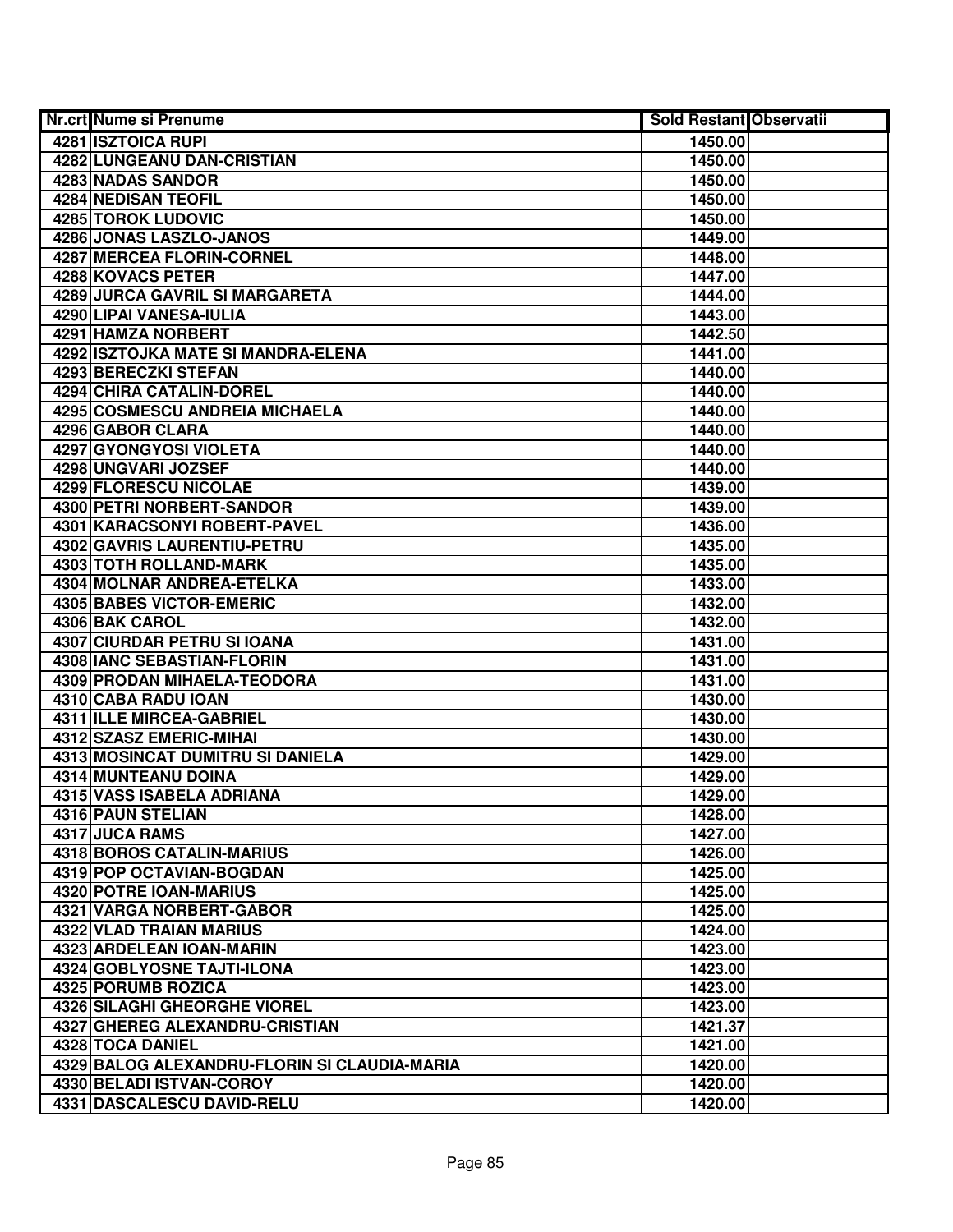| <b>Nr.crt Nume si Prenume</b>             | Sold Restant Observatii |  |
|-------------------------------------------|-------------------------|--|
| 4332 PACURAR MIRCEA                       | 1420.00                 |  |
| 4333 SANYO ALOIS-IOAN                     | 1420.00                 |  |
| 4334 CUC LUCIAN-RADU SI CRISTINA NICOLETA | 1419.00                 |  |
| 4335 PURGE ILDIKO                         | 1419.00                 |  |
| 4336 MUDURA RADU FLORIN                   | 1417.00                 |  |
| 4337 SZEKELY IOSIF                        | 1416.00                 |  |
| 4338 BRAD COSTINELA-MARIANA               | 1415.00                 |  |
| 4339 IUHASZ ERVIN-EUGEN                   | 1415.00                 |  |
| 4340 KALLAY ANNAMARIA                     | 1415.00                 |  |
| 4341 ISTOICA BOROS                        | 1413.00                 |  |
| 4342 REZMUVES ALEXANDRU                   | 1412.00                 |  |
| 4343 VARGA GEZA                           | 1412.00                 |  |
| 4344 HALASZ IOLANDA                       | 1411.00                 |  |
| <b>4345 CEARNAU ALEXANDRU</b>             | 1410.00                 |  |
| 4346 CRISAN GHEORGHE SI MARIA             | 1410.00                 |  |
| 4347 GABRIAN DANIEL-FLORIN                | 1410.00                 |  |
| 4348 GAL OVIDIU SERGIU                    | 1410.00                 |  |
| 4349 MERGE TEODOR-EUTIH                   | 1410.00                 |  |
| <b>4350 PODILA IOAN SI MONICA</b>         | 1410.00                 |  |
| 4351 ROSU ALIN-CORNEL                     | 1410.00                 |  |
| 4352 SIPOS IULIU                          | 1409.00                 |  |
| 4353 SZILAGYI CSABA                       | 1408.00                 |  |
| 4354 BUGHIU IONUT RAUL                    | 1407.00                 |  |
| 4355 HOWARD LEONA- VIOLETA                | 1407.00                 |  |
| 4356 SIME LIVIA - ALINA                   | 1407.00                 |  |
| <b>4357 TRIFA DOREL MARIUS</b>            | 1406.84                 |  |
| 4358 BEDE ALEXANDRU SI SIMONA-MARIANA     | 1405.00                 |  |
| 4359 HAITA CONSTANTIN                     | 1405.00                 |  |
| 4360 PUSCAS VLAD                          | 1405.00                 |  |
| 4361 KISS ZOLTAN SI HAJNALKA              | 1404.00                 |  |
| 4362 NAGY ROBERT                          | 1403.00                 |  |
| 4363 CIOARA CORINA FELICIA                | 1402.00                 |  |
| 4364 CASU ION                             | 1401.00                 |  |
| 4365 ADANY BEATA                          | 1400.00                 |  |
| 4366 ALI MUDASSAR                         | 1400.00                 |  |
| 4367 BAN LUCIAN                           | 1400.00                 |  |
| <b>4368 BOKA BARNUS</b>                   | 1400.00                 |  |
| 4369 BORSA PAUL                           | 1400.00                 |  |
| 4370 BULZAN NICOLAE-CALIN                 | 1400.00                 |  |
| 4371 CHIS PAVEL                           | 1400.00                 |  |
| 4372 COCIS CONSTANTIN                     | 1400.00                 |  |
| 4373 CODRE ADRIAN-LUCIAN                  | 1400.00                 |  |
| <b>4374 DUMA DOROTHEA</b>                 | 1400.00                 |  |
| 4375 FRANCU ANAMARIA CAB. DE AVOCAT       | 1400.00                 |  |
| 4376 GIRDAN RODICA                        | 1400.00                 |  |
| 4377 GYONGYOSI IOSIF                      | 1400.00                 |  |
| 4378 KUCZAPSKI NORA                       | 1400.00                 |  |
| 4379 MADAR DANIELA-DOINA                  | 1400.00                 |  |
| 4380 MOISA IONEL                          | 1400.00                 |  |
| 4381 OLAH EMERIC                          | 1400.00                 |  |
| 4382 PERSENCO IURIE                       | 1400.00                 |  |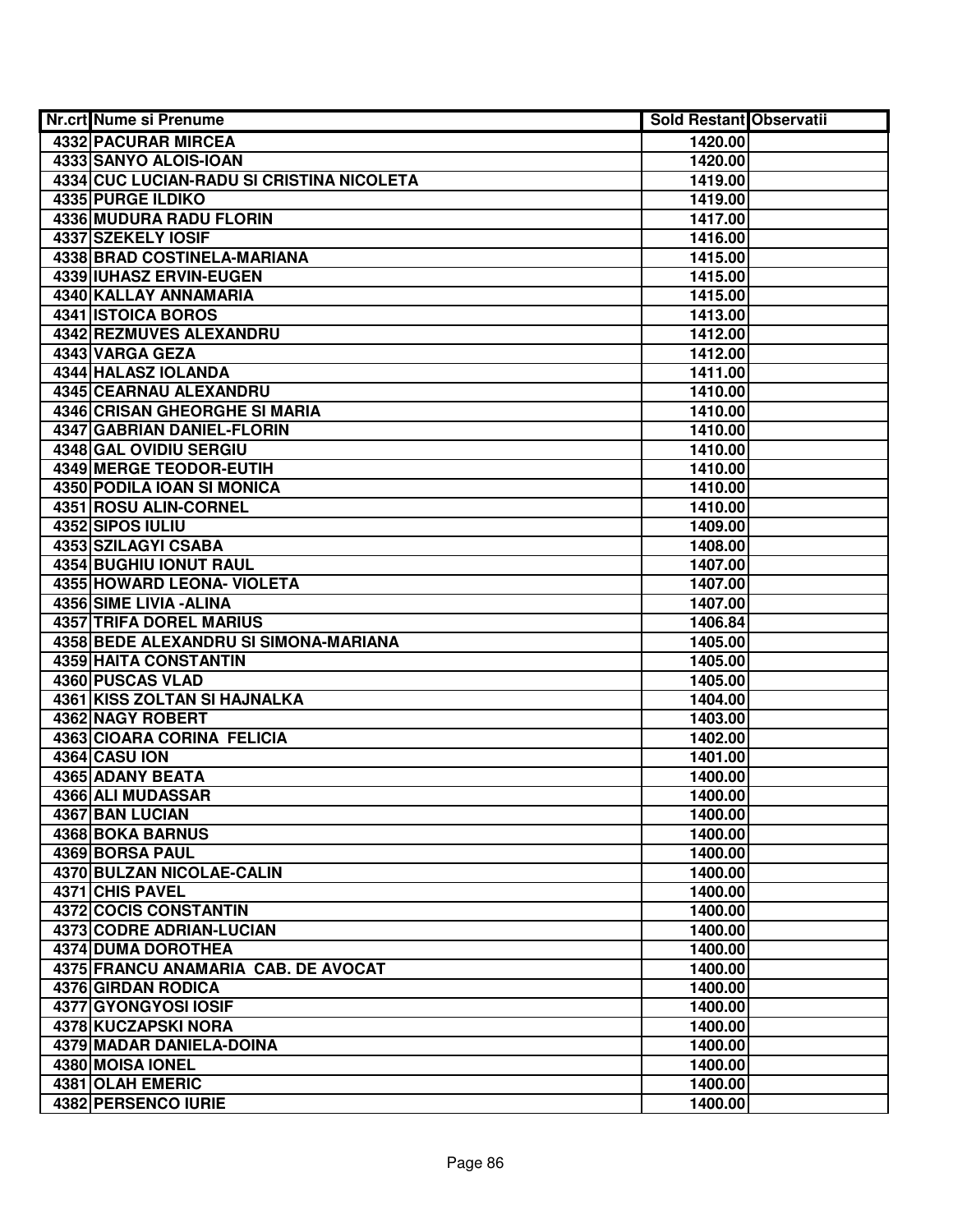| Nr.crt Nume si Prenume                | Sold Restant Observatii |  |
|---------------------------------------|-------------------------|--|
| 4383 POP IULIU                        | 1400.00                 |  |
| <b>4384 POPA DARIUS-PAUL</b>          | 1400.00                 |  |
| 4385 SARAZ OLIVIA                     | 1400.00                 |  |
| 4386 SZOCS VERONIKA                   | 1400.00                 |  |
| 4387 TORUN SEDA                       | 1400.00                 |  |
| 4388 SERES VALENTIN                   | 1398.25                 |  |
| 4389 GHIURAU DORIN-STELIAN            | 1398.00                 |  |
| 4390 MESTER DAN GABRIEL               | 1398.00                 |  |
| 4391 PUPAZA RAZVAN-ADRIAN SI GABRIELA | 1398.00                 |  |
| 4392 TENT BOGDAN-VASILE               | 1398.00                 |  |
| <b>4393 DEMIAN BOGDAN</b>             | 1397.88                 |  |
| 4394 IONESCU ANDREA-DIANA             | 1397.00                 |  |
| 4395 TUREAN CARMEN-MARIA              | 1396.00                 |  |
| 4396 TOTH ERNO                        | 1394.03                 |  |
| 4397 BULE FLORIAN                     | 1394.00                 |  |
| 4398 IOVAN CLAUDIU-CRISTIAN           | 1394.00                 |  |
| 4399 SZAKACS JOZSEF-ROBERT            | 1394.00                 |  |
| 4400 POPESCU GHEORGHE-ROBERT          | 1393.99                 |  |
| 4401 CACUCI ANDREI-CIPRIAN            | 1393.00                 |  |
| 4402 PLATONA GHEORGHE                 | 1391.00                 |  |
| 4403 ANDOR FERENCZ                    | 1390.00                 |  |
| 4404 COLTA DIANA ELISABETA            | 1390.00                 |  |
| 4405 DAVID KATALIN GABRIELA           | 1390.00                 |  |
| 4406 NICHITA MIHAI-DAN                | 1390.00                 |  |
| 4407 BALOG GHEORGHE                   | 1389.00                 |  |
| 4408 LIBERT FLORIN                    | 1389.00                 |  |
| 4409 MONUS ROZA                       | 1389.00                 |  |
| 4410 NEAGOTA STELIAN IOAN             | 1389.00                 |  |
| 4411 SALAJAN DORINA NICULINA          | 1388.00                 |  |
| 4412 BUNTA ANA-MARIA GEORGETA         | 1387.00                 |  |
| 4413 SZUCS SIDONIA-BEATRICE           | 1387.00                 |  |
| 4414 TENT ALINA MARIA                 | 1386.00                 |  |
| 4415 BRINDA FLORIN-DANUT              | 1385.00                 |  |
| 4416 BUMBUI IULIANA - ANA             | 1385.00                 |  |
| 4417 COZMA IOAN-REMUS                 | 1385.00                 |  |
| 4418 DUDOMA ZSOLT                     | 1385.00                 |  |
| 4419 FLORIAN EMIL-GHEORGHE            | 1385.00                 |  |
| 4420 ARDELEAN MARIA                   | 1384.00                 |  |
| 4421 LELE MARIANA-IULIANA             | 1384.00                 |  |
| 4422 MOGA VIOREL-AUGUSTIN             | 1384.00                 |  |
| 4423 DUCA OVIDIU LORAND               | 1383.00                 |  |
| 4424 FECHETE IULIU SORIN              | 1383.00                 |  |
| 4425 KOVARI COSTEL                    | 1381.00                 |  |
| 4426 KOVARI DANIEL                    | 1380.00                 |  |
| 4427 TABARA IOAN                      | 1380.00                 |  |
| 4428 TIMARU NICOLAE                   | 1380.00                 |  |
| 4429 VASS IULIANA                     | 1380.00                 |  |
| 4430 DRUGAS LUCIAN-FLORIAN SI ADRIANA | 1379.00                 |  |
| 4431 POPA HOREA-SILVIU                | 1379.00                 |  |
| 4432 SZAKACS ERIKA EVA                | 1379.00                 |  |
| 4433 MOHAMED ELMAHDI-HASSAN OSMAN     | 1378.81                 |  |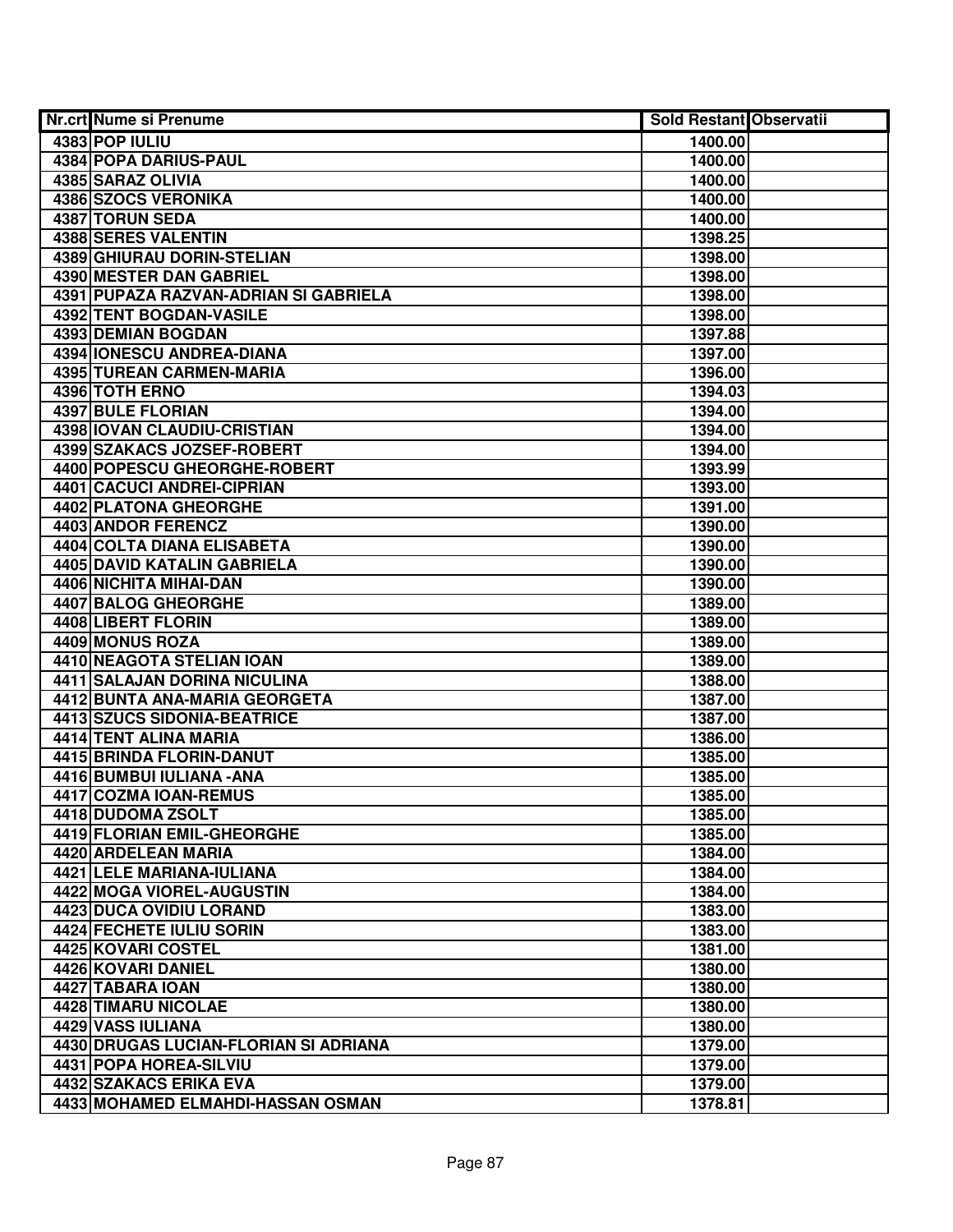| Nr.crt Nume si Prenume                                  | <b>Sold Restant Observatii</b> |
|---------------------------------------------------------|--------------------------------|
| 4434 CHEREGI DANIEL-CALIN                               | 1376.00                        |
| 4435 VARGA IOSIF                                        | 1376.00                        |
| 4436 BENEA CALIN-IOAN                                   | 1375.00                        |
| 4437 BUT DACIAN-JULIEN                                  | 1375.00                        |
| 4438 FEHER MARIANA DANA                                 | 1373.00                        |
| 4439 TURC ADRIAN-MIHAI                                  | 1373.00                        |
| 4440 SOTIUT GEANINA-SANDA                               | 1372.00                        |
| <b>4441 COZI GHEORGHE ADRIAN</b>                        | 1370.00                        |
| 4442 GULYA LASZLO GEZA SI ROZALIA                       | 1370.00                        |
| 4443 KOPE LIVIA                                         | 1370.00                        |
| 4444 TOTOREAN DAN                                       | 1370.00                        |
| 4445 VARADI IOZSEF                                      | 1368.00                        |
| 4446 COSTIN DUMITRU LIVIU                               | 1365.00                        |
| 4447 DUMITRU ALEXANDRU COSMIN                           | 1365.00                        |
| 4448 KOVACS ROLAND                                      | 1365.00                        |
| 4449 VOICU FLORIN-DRAGOMIR                              | 1364.00                        |
| <b>4450 GAL NORBERT</b>                                 | 1362.00                        |
| 4451 SARKA JOZSEF                                       | 1362.00                        |
| 4452 GLIGOR ALEXANDRU-IOAN                              | 1361.00                        |
| 4453 MURVAI SEBASTIAN-FLORIN                            | 1361.00                        |
| 4454 BUNGAU VIOREL                                      | 1360.00                        |
| 4455 ISZTOJKA RUDI                                      | 1360.00                        |
| 4456 MUNTEAN MARIA-ILDIKO                               | 1359.00                        |
| 4457 CAB.AV.IND.LUCIAN FLORINA                          | 1357.00                        |
| 4458 VASILE TIBERIU ANDREI                              | 1356.64                        |
| 4459 BRANDAS GABRIEL-ROMEO                              | 1354.00                        |
| 4460 MICA MARIANA                                       | 1354.00                        |
| 4461 FERCHE CALIN-FLORIN                                | 1353.00                        |
| 4462 GUG RAVEICA SI PAVEL                               | 1353.00                        |
| 4463 TAMAS DIANA-FLORINA                                | 1353.00                        |
| 4464 DINCA ION SI RAMONA-DIANA                          | 1352.00                        |
| 4465 FARKAS ERNO-JANOS                                  | 1352.00                        |
| 4466 MOLNAR ANAMARIA                                    | 1351.00                        |
| <b>4467 APETREI VIORICA</b>                             | 1350.00                        |
| <b>4468 BERINDEI MARIA</b>                              | 1350.00                        |
| 4469 DRAGAN GEORGE-EMILIAN                              | 1350.00                        |
| 4470 FLORIAN IULIU-DEZIDERIU                            | 1350.00                        |
| 4471 GABOR GAVRIL                                       | 1350.00                        |
| 4472 MALITA GEORGE-ALIN                                 | 1350.00                        |
| 4473 POP ADRIAN-CRISTIAN                                | 1350.00                        |
| 4474 SISIANU OLEG                                       | 1350.00                        |
| 4475 VARHELYI CAROL SI KLARA                            | 1350.00                        |
| 4476 BUTUC ADELA IOANA                                  | 1348.00                        |
| 4477 FEKETE JOZSEF ANDRAS                               | 1348.00                        |
| 4478 SASCA SERGIU SEBASTIAN                             | 1348.00                        |
| 4479 HURMUZ VASILE                                      | 1347.50                        |
| 4480 PACURAR DORIN - LIVIU                              | 1347.06                        |
| 4481 FREUNDLICH SAMUEL ADAM - INTREPRINDERE INDIVIDUALA | 1347.00                        |
| 4482 LOVAS ALEXANDRU                                    | 1347.00                        |
| 4483 BUNDIK RAYMOND-JOZSEF                              | 1346.00                        |
| 4484 LUNKUI GYORGY                                      | 1346.00                        |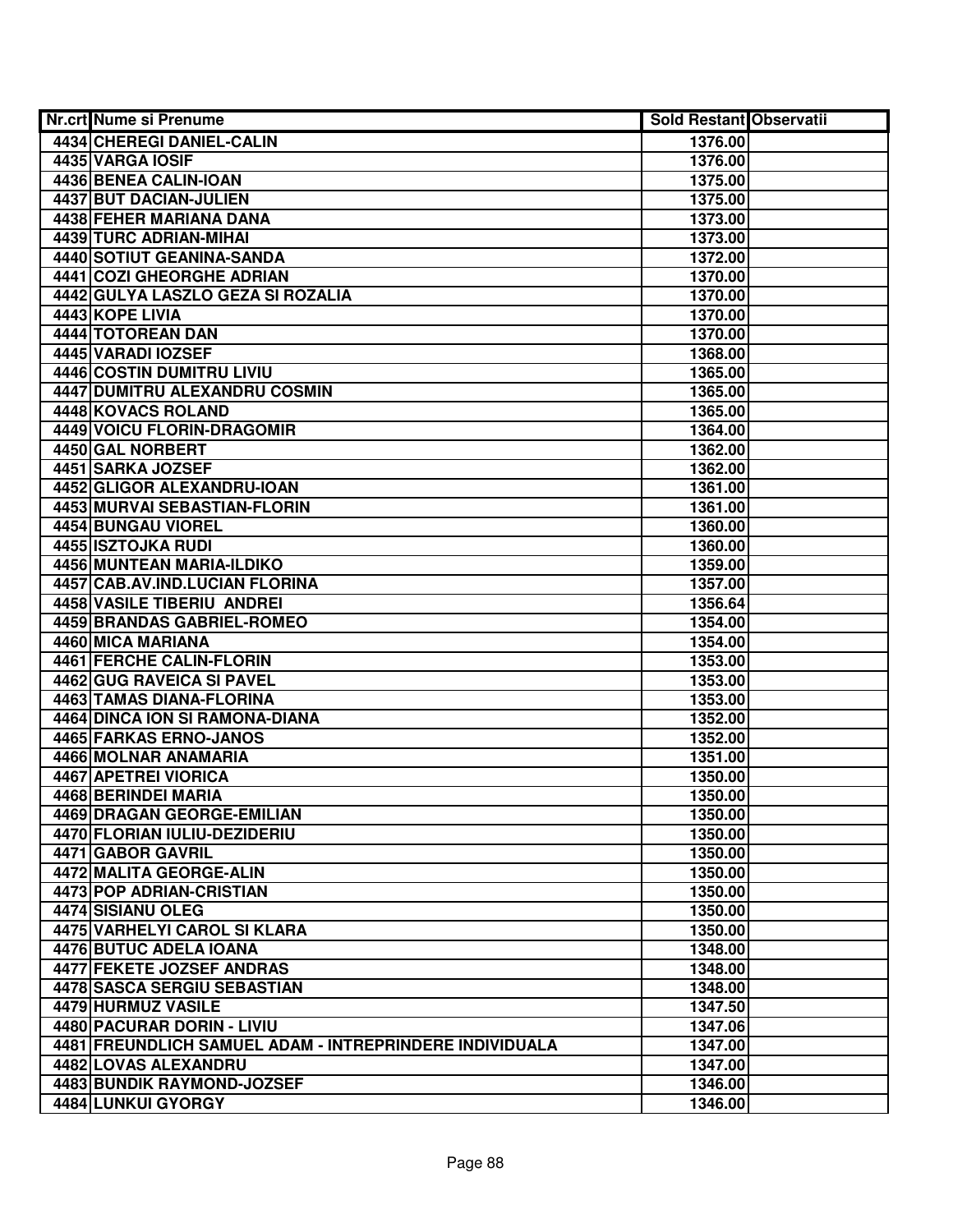| <b>Nr.crt Nume si Prenume</b>               | Sold Restant Observatii |  |
|---------------------------------------------|-------------------------|--|
| 4485 SUMALAN ALEXANDRU                      | 1346.00                 |  |
| 4486 VARODI FLORIN                          | 1346.00                 |  |
| 4487 FLORUT-VESE EVA-MARIA                  | 1345.50                 |  |
| 4488 NAGY BELA ZOLTAN                       | 1345.00                 |  |
| 4489 BOCHIS ADRIAN-VASILE                   | 1344.87                 |  |
| 4490 BAN ADRIAN                             | 1344.00                 |  |
| 4491 FARCUTIU ALINA-GINA                    | 1344.00                 |  |
| 4492 ERDEI LASZLO-CSABA MELINDA-MARGARETA   | 1343.00                 |  |
| 4493 LUPSE FLORIN-EMIL                      | 1343.00                 |  |
| <b>4494 DANEA CONSTANTIN</b>                | 1342.00                 |  |
| 4495 PAINA LUCIAN-IOAN                      | 1342.00                 |  |
| 4496 BONCA DAN-FLORIN                       | 1341.52                 |  |
| 4497 NAGY ROBERT-SEBASTIAN                  | 1341.00                 |  |
| 4498 LASCAU DANUT                           | 1340.00                 |  |
| 4499 MUDURA TUDOR-ALEX                      | 1340.00                 |  |
| 4500 POPUTE VALENTIN-TUDOR                  | 1340.00                 |  |
| 4501 PRECUP SORIN-FLORIN                    | 1339.69                 |  |
| 4502 BIRTA FERENC FLORIAN                   | 1339.59                 |  |
| 4503 GABOR MINDRA                           | 1338.00                 |  |
| 4504 LUNGU RAZVAN                           | 1337.00                 |  |
| 4505 VINTER ALEXANDRA                       | 1336.00                 |  |
| 4506 PENTEK EVA-ELISABETA                   | 1335.00                 |  |
| <b>4507 NADAS MARIA ERZSEBET</b>            | 1334.89                 |  |
| 4508 BELCE CRISTIAN-DANIEL                  | 1334.00                 |  |
| 4509 SZABO CSABA-ROBERT                     | 1333.00                 |  |
| 4510 TRIPA CORNEL IOAN                      | 1333.00                 |  |
| 4511 GONDOR-OZSVATH ATENA-LILO              | 1332.00                 |  |
| 4512 HANAS ANGELA                           | 1332.00                 |  |
| 4513 BARTA ISTVAN                           | 1330.00                 |  |
| 4514 KEREZSI LUIGI GIUSZEPPE                | 1330.00                 |  |
| 4515 MLADIN MARIUS                          | 1330.00                 |  |
| 4516 MIRCEA VIORICA                         | 1329.00                 |  |
| <b>4517 SOTIUT IRINA</b>                    | 1329.00                 |  |
| 4518 PARANICI CONSTANTIN                    | 1328.00                 |  |
| 4519 PUPAZA AUREL SI GABRIELA               | 1328.00                 |  |
| 4520 VESA DUMITRU                           | 1327.68                 |  |
| 4521 BOCSE IOAN                             | 1327.00                 |  |
| 4522 GHIURAU IOAN-CORNEL                    | 1326.73                 |  |
| <b>4523 FANEA LUCIAN-AUGUSTIN</b>           | 1326.00                 |  |
| 4524 CIURAR AURICA                          | 1325.00                 |  |
| 4525 GABOR MATEI                            | 1325.00                 |  |
| 4526 BLAGA MARIUS                           | 1324.00                 |  |
| 4527 CABA-SANA FLORIAN-OVIDIU-TEODOR        | 1324.00                 |  |
| 4528 AMBRO ADRIAN                           | 1323.00                 |  |
| 4529 SOLAR IOANA-MIHAELA                    | 1323.00                 |  |
| 4530 VOLOSEN LUCIAN                         | 1323.00                 |  |
| 4531 BUNEA GEORGE-LAURENTIU SI ELENA-RAMONA | 1322.00                 |  |
| 4532 ITTU CALIN FLORENTIN                   | 1322.00                 |  |
| 4533 SABADAS ECATERINA                      | 1322.00                 |  |
| 4534 VALCEANU TUDOR-VLADIMIR                | 1322.00                 |  |
| 4535 OPRIS TRAIAN MIREL                     | 1321.00                 |  |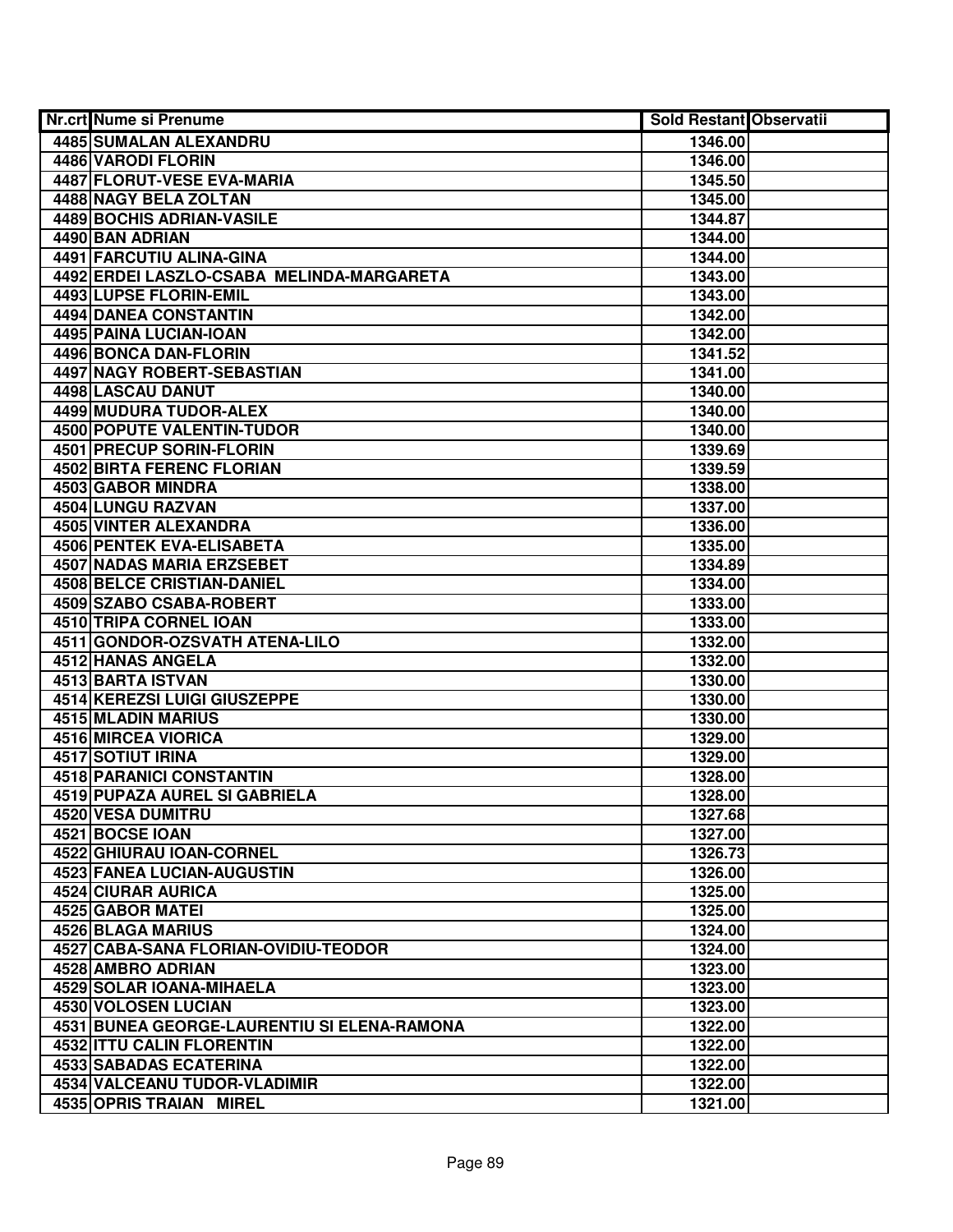| <b>Nr.crt Nume si Prenume</b>           | Sold Restant Observatii |  |
|-----------------------------------------|-------------------------|--|
| 4536 BIRI JANOS IMRE                    | 1320.00                 |  |
| <b>4537 BIRO MARIA MAGDOLNA</b>         | 1320.00                 |  |
| 4538 BROZBAN STELIAN-STEFAN             | 1320.00                 |  |
| 4539 MILIAN-SACULTET ALINA-FLORENTINA   | 1320.00                 |  |
| 4540 SZABO KAROLY                       | 1320.00                 |  |
| 4541 NAGY PETER JOZSEF SI OLGA          | 1317.00                 |  |
| 4542 IZSAK NISTOR                       | 1315.00                 |  |
| 4543 MICU MIHAI                         | 1314.50                 |  |
| 4544 SUHANY SZABOLCS-TAMAS              | 1314.00                 |  |
| <b>4545 TASADAN FLORIAN</b>             | 1314.00                 |  |
| <b>4546 CHERMAN SERGIU IONEL</b>        | 1313.00                 |  |
| <b>4547 BUCUREAN GHEORGHE SI IRINA</b>  | 1312.00                 |  |
| 4548 JURCA CONSTANTIN - VIOREL          | 1312.00                 |  |
| 4549 VARI SANDOR                        | 1312.00                 |  |
| <b>4550 GHETE MIHAELA CAMELIA</b>       | 1311.00                 |  |
| 4551 TOLDAN TRAIAN                      | 1311.00                 |  |
| 4552 AVRAM FLAVIU SERGIU                | 1310.00                 |  |
| 4553 GABOR SANDA VIOLETA                | 1310.00                 |  |
| 4554 HARSANYI GYONGYI                   | 1310.00                 |  |
| <b>4555 MISAROS SERBAN-FLAVIU</b>       | 1310.00                 |  |
| 4556 NOVAC-IUHASZ OLIMPIU-NICOLAE       | 1310.00                 |  |
| 4557 VINTER PETRU                       | 1310.00                 |  |
| 4558 RAD CRISTIAN-DOREL                 | 1309.50                 |  |
| 4559 GECZI CAROL                        | 1309.00                 |  |
| 4560 SALAJAN MARIOARA                   | 1309.00                 |  |
| 4561 TOCAI MIHAI                        | 1309.00                 |  |
| 4562 SASIANU SEBASTIAN ALEXANDRU        | 1308.14                 |  |
| 4563 CRISTE LAVINIU-IOAN                | 1308.00                 |  |
| 4564 MARCUT GHEORGHE SI VALERIA LILIANA | 1306.00                 |  |
| 4565 BUDAU DAN ALEXANDRU                | 1305.00                 |  |
| <b>4566 PATCAS PAUL-CRISTIAN</b>        | 1305.00                 |  |
| 4567 STUPARU MARIN                      | 1305.00                 |  |
| <b>4568 MOTOC GABRIELA SI GHEORGHE</b>  | 1304.00                 |  |
| 4569 VARGA NICOLAE                      | 1304.00                 |  |
| <b>4570 BARATI GEORG</b>                | 1303.00                 |  |
| <b>4571 DICU GHEORGHE</b>               | 1303.00                 |  |
| 4572 CROITORU ROBERT                    | 1302.00                 |  |
| 4573 LASZLO ILDIKO                      | 1302.00                 |  |
| <b>4574 UVEGHES BOGDAN-DACIAN</b>       | 1302.00                 |  |
| <b>4575 DARABANEANU MIHAI-GAVRIL</b>    | 1301.00                 |  |
| 4576 KOVACS MAGDOLNA                    | 1301.00                 |  |
| 4577 SAS GABRIELA-DORINA                | 1301.00                 |  |
| <b>4578 BOKA GHEORGHE</b>               | 1300.00                 |  |
| 4579 BURCSA ZSUZSA                      | 1300.00                 |  |
| 4580 GABOR MARIA                        | 1300.00                 |  |
| 4581 HAINER LAURA                       | 1300.00                 |  |
| 4582 LAKATOS AUGUSTIN                   | 1300.00                 |  |
| 4583 LAKATOS MARIA-SILVIA               | 1300.00                 |  |
| 4584 ORGOVAN VIORICA                    | 1300.00                 |  |
| 4585 PAUL BLAGA CLARA-ELISABETA         | 1300.00                 |  |
| 4586 PETROI ELIZA-CRISTINA              | 1300.00                 |  |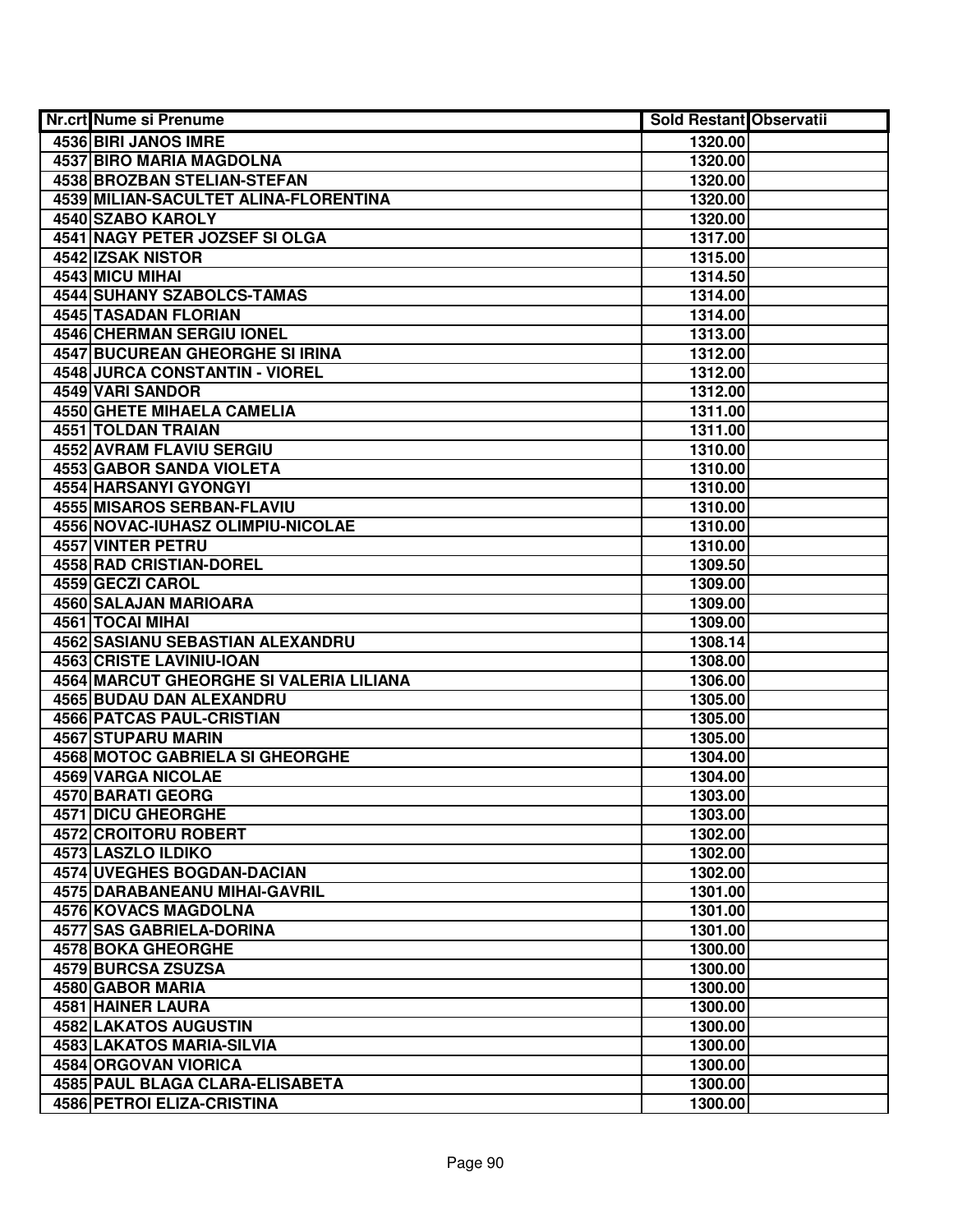| Nr.crt Nume si Prenume              | <b>Sold Restant Observatii</b> |  |
|-------------------------------------|--------------------------------|--|
| <b>4587 POPA VIORICA</b>            | 1300.00                        |  |
| <b>4588 SFERLE FLORIN-OVIDIU</b>    | 1300.00                        |  |
| 4589 TRIFAN MIRCEA                  | 1300.00                        |  |
| 4590 VENTEL ANDRAS                  | 1300.00                        |  |
| 4591 SIRCA CRISTIAN-MARIUS          | 1299.02                        |  |
| 4592 CISMAS MARCEL ENESCU           | 1299.00                        |  |
| 4593 VARGA STELIAN-GELU             | 1299.00                        |  |
| 4594 GABOR SUSANA                   | 1298.00                        |  |
| 4595 COSMA LIVIA-LAURA              | 1296.00                        |  |
| 4596 MOHAMMED ELSAYED               | 1296.00                        |  |
| 4597 FEIER SORIN-ADRIAN             | 1295.00                        |  |
| 4598 GABOR GAVRIL                   | 1295.00                        |  |
| 4599 MOGYOROSI LUDOVIC              | 1295.00                        |  |
| 4600 SALLAI ROBERT                  | 1295.00                        |  |
| 4601 BONAS CRISTINA-BIANCA          | 1294.00                        |  |
| 4602 COSTEA MARIA DIANA             | 1294.00                        |  |
| 4603 ANDRAS ADRIAN-DANIEL           | 1293.00                        |  |
| 4604 SAVA CORBU                     | 1291.19                        |  |
| 4605 BOCSA MIRCEA-OVIDIU SI MONICA  | 1290.00                        |  |
| 4606 BODOGAI PETRE-MIREL            | 1290.00                        |  |
| <b>4607 BOROS IANOS</b>             | 1290.00                        |  |
| 4608 BOTA STEFAN-DANUT              | 1290.00                        |  |
| 4609 COITA SERGIU-EUGEN             | 1290.00                        |  |
| 4610 GEREBENES GIZELLA              | 1290.00                        |  |
| 4611 KISS MIKLOS                    | 1290.00                        |  |
| 4612 LAZAR COSMIN-PAUL              | 1290.00                        |  |
| 4613 VARGA ANDREI                   | 1290.00                        |  |
| <b>4614 COITA FLAVIU-GLAD</b>       | 1289.00                        |  |
| 4615 VARADI ATTILA                  | 1289.00                        |  |
| 4616 VARGA STELA                    | 1289.00                        |  |
| 4617 GABOR GABOR                    | 1287.00                        |  |
| <b>4618 SABAU FLORIN-VALENTIN</b>   | 1287.00                        |  |
| 4619 GULES SERGIU-IONUT             | 1286.00                        |  |
| 4620 POPSA SILVIU-DOREL             | 1285.00                        |  |
| 4621 BUT GYORGY                     | 1284.00                        |  |
| 4622 OLAR ALEXANDRU                 | 1284.00                        |  |
| <b>4623 SALAJEAN OVIDIU-DUMITRU</b> | 1284.00                        |  |
| 4624 POPA FLORIN SORIN              | 1283.00                        |  |
| 4625 BORDEI-KISS EVA                | 1282.00                        |  |
| 4626 COZMAN FLORIN                  | 1282.00                        |  |
| <b>4627 REZMUVES JANOS</b>          | 1282.00                        |  |
| 4628 ROSTAS CRENGUTA                | 1282.00                        |  |
| 4629 KULCZYCKI KALMAN               | 1281.00                        |  |
| 4630 NAGY ANDREI-CRISTIAN           | 1281.00                        |  |
| 4631 AGAFITEI ROGER-FLORIN          | 1280.00                        |  |
| 4632 BOCUT ANDREI-GEORGE            | 1280.00                        |  |
| 4633 LINGURAR KATALIN               | 1280.00                        |  |
| 4634 MADA STEFAN-TUDOR              | 1280.00                        |  |
| 4635 MANGRA FLORIN                  | 1280.00                        |  |
| 4636 SCORTEA GABRIELA-CLAUDIA       | 1280.00                        |  |
| <b>4637 SZENTPETERI PAL</b>         | 1280.00                        |  |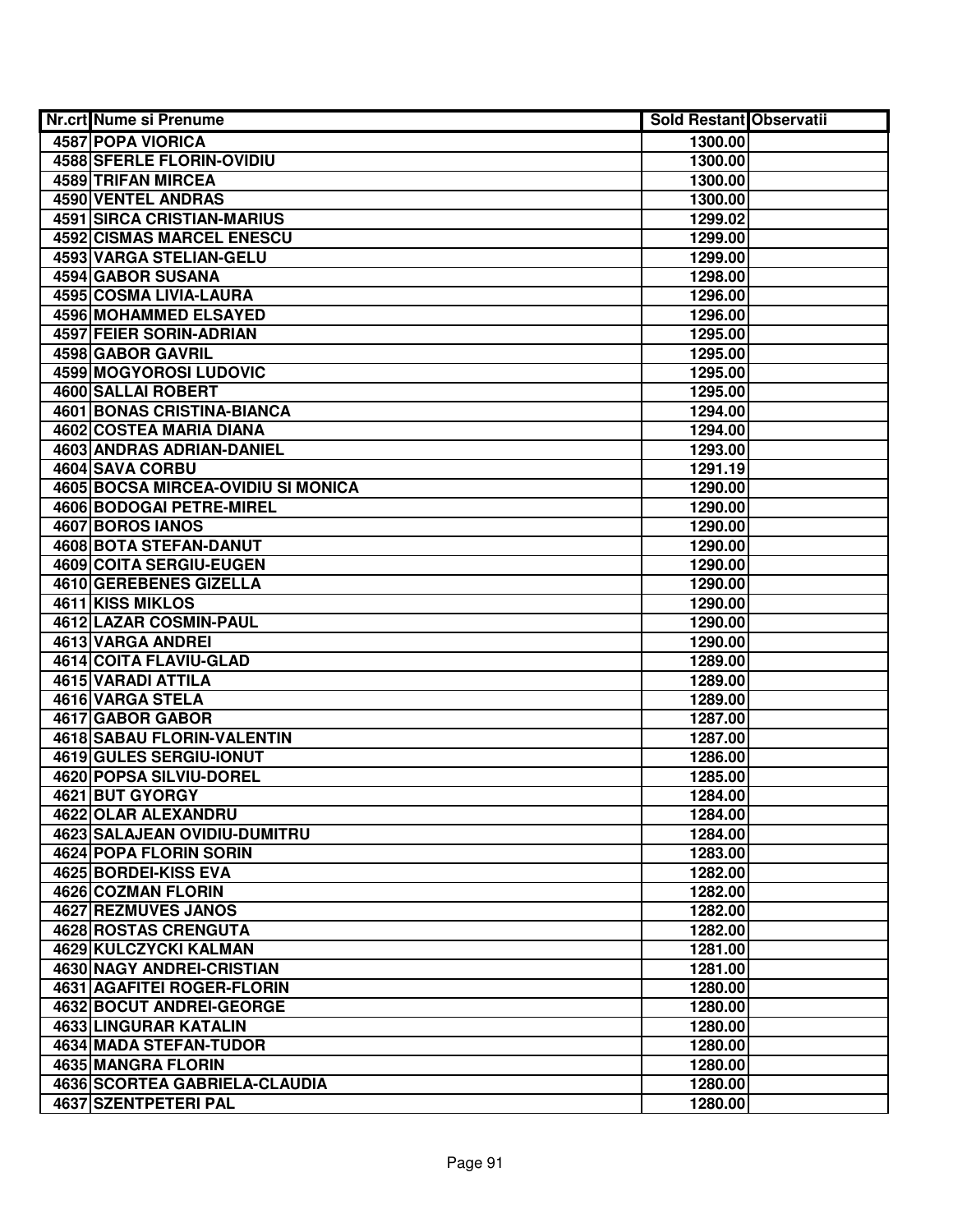| Nr.crt Nume si Prenume                                               | <b>Sold Restant Observatii</b> |  |
|----------------------------------------------------------------------|--------------------------------|--|
| <b>4638 VARGA GHEORGHE</b>                                           | 1280.00                        |  |
| 4639 BOHUS IOANA-CARMEN                                              | 1279.00                        |  |
| <b>4640 VARODI FLORIAN SI MARIOARA</b>                               | 1279.00                        |  |
| 4641 FLONTA RADU                                                     | 1275.00                        |  |
| 4642 MOCSAR ZOLTAN                                                   | 1275.00                        |  |
| 4643 ROBOTIN PETER-JOSZEF                                            | 1275.00                        |  |
| 4644 TUDUK VIORICA-MARIA                                             | 1275.00                        |  |
| 4645 CRET MARIA-CARMEN                                               | 1274.00                        |  |
| <b>4646 KALMAR ATTILA ENDRE</b>                                      | 1274.00                        |  |
| <b>4647 LASLAU DUMITRU SI MARIANA</b>                                | 1273.00                        |  |
| <b>4648 LUCACI FLORIN CALIN</b>                                      | 1272.00                        |  |
| <b>4649 TOMELE CIPRIAN-NICOLAE</b>                                   | 1271.34                        |  |
| 4650 FULOP ISTVAN                                                    | 1271.29                        |  |
| 4651 BALAJ ADRIAN CLAUDIU                                            | 1271.00                        |  |
| 4652 CHIRICA GABRIEL                                                 | 1270.00                        |  |
| 4653 CHIRILA DORIN                                                   | 1270.00                        |  |
| 4654 TENT FLORIAN                                                    | 1270.00                        |  |
| <b>4655 MATEI NICOLAE-DOREL</b>                                      | 1269.00                        |  |
| 4656 LAKATOS ANETA-DANIELA                                           | 1268.00                        |  |
| 4657 KORNYA IOAN-CSONGOR                                             | 1267.95                        |  |
| 4658 BALASCO SEBASTIAN                                               | 1267.00                        |  |
| 4659 MUCSI STEFAN                                                    | 1267.00                        |  |
| 4660 LUNCAN ZOLTAN                                                   | 1266.00                        |  |
| 4661 MIHUCZ ALEXANDRU CSABA                                          | 1266.00                        |  |
| 4662 PRUNDARU CONSTANTIN SI RODICA                                   | 1265.00                        |  |
| 4663 BOCIA VETURIA                                                   | 1262.00                        |  |
| 4664 DANILA VIOREL                                                   | 1260.00                        |  |
| 4665 FODOR GHEORGHE                                                  | 1260.00                        |  |
| <b>4666 ROSCA DAN GHEORGHE</b>                                       | 1259.69                        |  |
| 4667 CRIVOLIUBIC MIHAELA                                             | 1259.00                        |  |
| 4668 POPA FLORICA ANA                                                | 1259.00                        |  |
| <b>4669 SOCACIU SERGIU-GHEORGHE</b>                                  | 1258.00                        |  |
| 4670 CHIRICUTA COSMIN-CRISTIAN                                       | 1257.00                        |  |
| <b>4671 KINTER MIHALY</b>                                            | 1257.00                        |  |
| 4672 HAJDU TIBOR                                                     | 1256.41                        |  |
| <b>4673 CHEREGI FLORIN-MARIUS</b>                                    | 1256.00                        |  |
| 4674 POPA AUREL SI ANA                                               | 1256.00                        |  |
| <b>4675 TAUTU VOICHITA MONICA</b>                                    | 1256.00                        |  |
| 4676 LUNG IOAN SI NICOLETA                                           | 1255.00                        |  |
| 4677 ANCA HOREA                                                      | 1254.00                        |  |
| 4678 MURESAN ELENA<br><b>4679 GHIULAN LORENA-CARMEN</b>              | 1253.00                        |  |
| 4680 POP CATALIN-DANIEL                                              | 1252.00                        |  |
| 4681 BELICCIU IULIA-CORINA                                           | 1252.00                        |  |
|                                                                      | 1250.00                        |  |
| 4682 BENCZIK ROBERT GABOR                                            | 1250.00                        |  |
| <b>4683 BONCEA OCTAVIAN DUMITRU</b>                                  | 1250.00                        |  |
| 4684 COSTA IOAN                                                      | 1250.00                        |  |
| 4685 GLIGAN BENIAMIN-FLORIN<br><b>4686 HEYIZI VULTUR PAULA STELA</b> | 1250.00                        |  |
| 4687 KAJCZA DIANA                                                    | 1250.00                        |  |
|                                                                      | 1250.00                        |  |
| 4688 MAGYAI RUDOLF                                                   | 1250.00                        |  |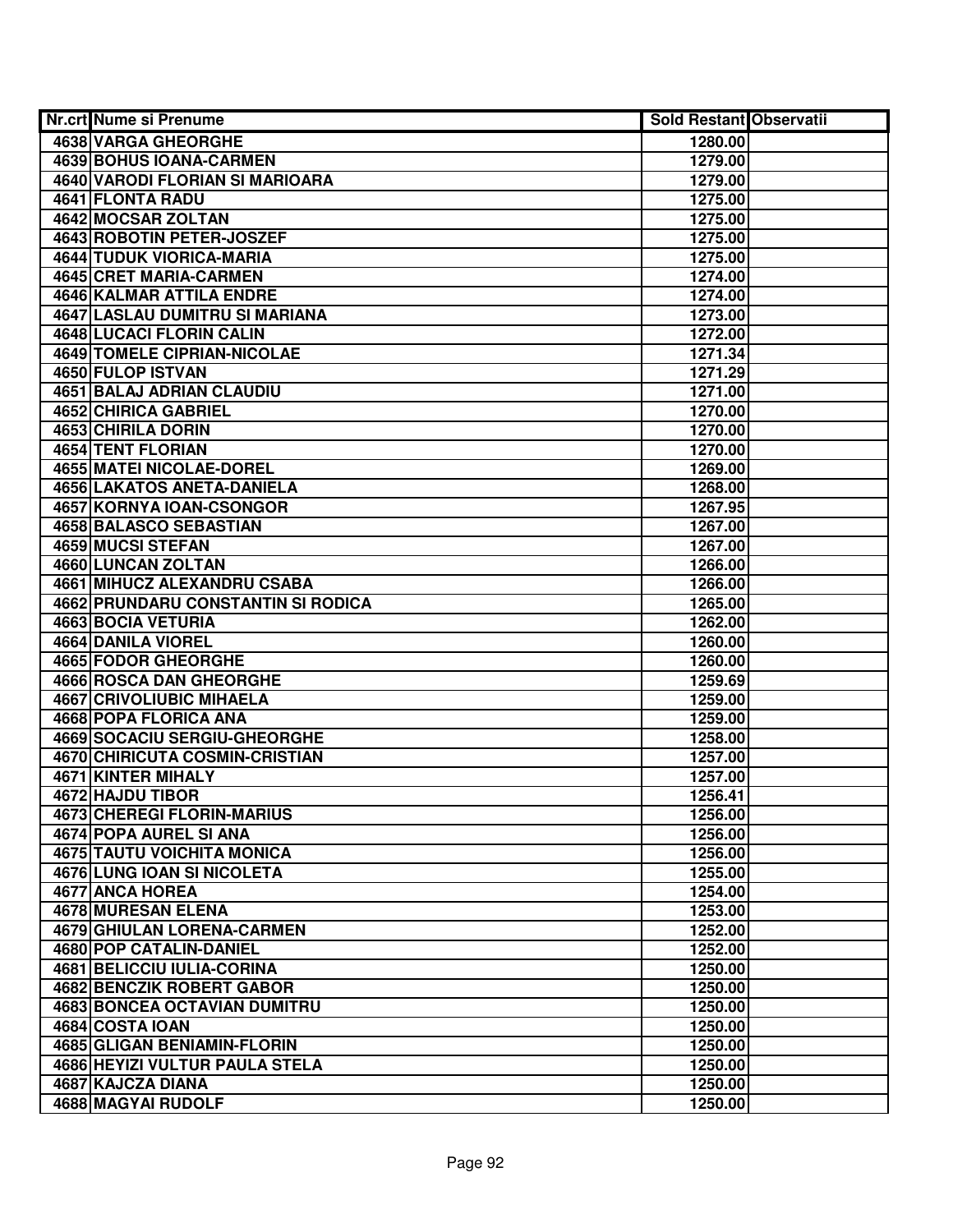| <b>Nr.crt Nume si Prenume</b>                  | Sold Restant Observatii |  |
|------------------------------------------------|-------------------------|--|
| 4689 MATEA IOAN IOSIF                          | 1250.00                 |  |
| <b>4690 MATYASI ROBERT</b>                     | 1250.00                 |  |
| <b>4691 MESESAN LINA</b>                       | 1250.00                 |  |
| 4692 POP IOAN                                  | 1250.00                 |  |
| 4693 SIMON EUGEN                               | 1250.00                 |  |
| 4694 VETISAN VASILE-COSMIN                     | 1250.00                 |  |
| 4695 ELEK BENIAMIN                             | 1249.00                 |  |
| 4696 PENTEA (GRADINARU) FLORICA SI DRAGOS-ILIE | 1249.00                 |  |
| <b>4697 CIARNAU ANCA CRISTINA</b>              | 1247.14                 |  |
| <b>4698 LUNCAN ANDREA-CRISTINA</b>             | 1247.00                 |  |
| <b>4699 PASCA VASILE SI CAMELIA</b>            | 1246.00                 |  |
| 4700 BOT MARIA-CAROLINA                        | 1245.00                 |  |
| 4701 CINDEA MARIN                              | 1245.00                 |  |
| <b>4702 NEGRUT-CHIPE DANIEL</b>                | 1245.00                 |  |
| 4703 TIRITEU BOGDAN IONUT                      | 1243.00                 |  |
| 4704 ALB ROMULUS                               | 1242.00                 |  |
| 4705 TERHES ALIN-AUGUSTIN                      | 1242.00                 |  |
| 4706 VARGA GIANINA VALERIA                     | 1242.00                 |  |
| 4707 BOKA BARNA                                | 1240.00                 |  |
| 4708 CORDOVAN VIOLA-RENATA                     | 1240.00                 |  |
| 4709 MARINCAS DANIELA-MIRELA                   | 1240.00                 |  |
| 4710 MURARIU CSABA-SZILVESZTER                 | 1240.00                 |  |
| 4711 POPA PAUL                                 | 1240.00                 |  |
| 4712 ZAHA VIOREL FLORICEL SI LAURA CORI        | 1240.00                 |  |
| 4713 ZAMA ROBERT-LAURENTIU                     | 1240.00                 |  |
| 4714 TODERAS BOGDAN-IOAN                       | 1239.00                 |  |
| 4715 COSTEA IOAN COSMIN SI ALINA SIMONA        | 1238.00                 |  |
| 4716 MESTER VIORICA SI MAGHIAR G A             | 1237.00                 |  |
| 4717 CUPSA IOAN                                | 1236.00                 |  |
| 4718 LAZAR GHEORGHE SI VALERIA                 | 1236.00                 |  |
| 4719 AV. MUNTEANU BOGDAN-CABINET DE AVOCAT     | 1235.00                 |  |
| 4720 FEKETE CORINA MIHAELA                     | 1235.00                 |  |
| 4721 GABOR GETA                                | 1235.00                 |  |
| <b>4722 GHIURAU ALINA-MIHAELA</b>              | 1235.00                 |  |
| 4723 LELE IONEL                                | 1235.00                 |  |
| 4724 MESTER LUCIAN-MARCEL SI ELENA             | 1235.00                 |  |
| <b>4725 MOSINCAT VASILE</b>                    | 1235.00                 |  |
| <b>4726 PETRIC RADU CONSTANTIN</b>             | 1235.00                 |  |
| 4727 POTROVITA STEFAN-OCTAVIAN                 | 1235.00                 |  |
| 4728 TODINCA IONUT-ONORIU                      | 1235.00                 |  |
| 4729 VLADILA MARIA IOANA                       | 1235.00                 |  |
| 4730 COITA DANIEL                              | 1234.00                 |  |
| 4731 MILATAI MARGARETA                         | 1234.00                 |  |
| 4732 OLAR DANUT                                | 1234.00                 |  |
| 4733 SIMION MIHAELA MARIA                      | 1233.00                 |  |
| 4734 MUSCU RAMONA CORINA                       | 1232.00                 |  |
| 4735 TENT MARIANA                              | 1232.00                 |  |
| 4736 ILEA ALIN-TUDOR                           | 1231.00                 |  |
| 4737 BIRO ISTVAN SI IRINA                      | 1230.00                 |  |
| 4738 EL HAJRI M HAMED                          | 1230.00                 |  |
| 4739 KAJCZA ZSOLT FERENCZ                      | 1230.00                 |  |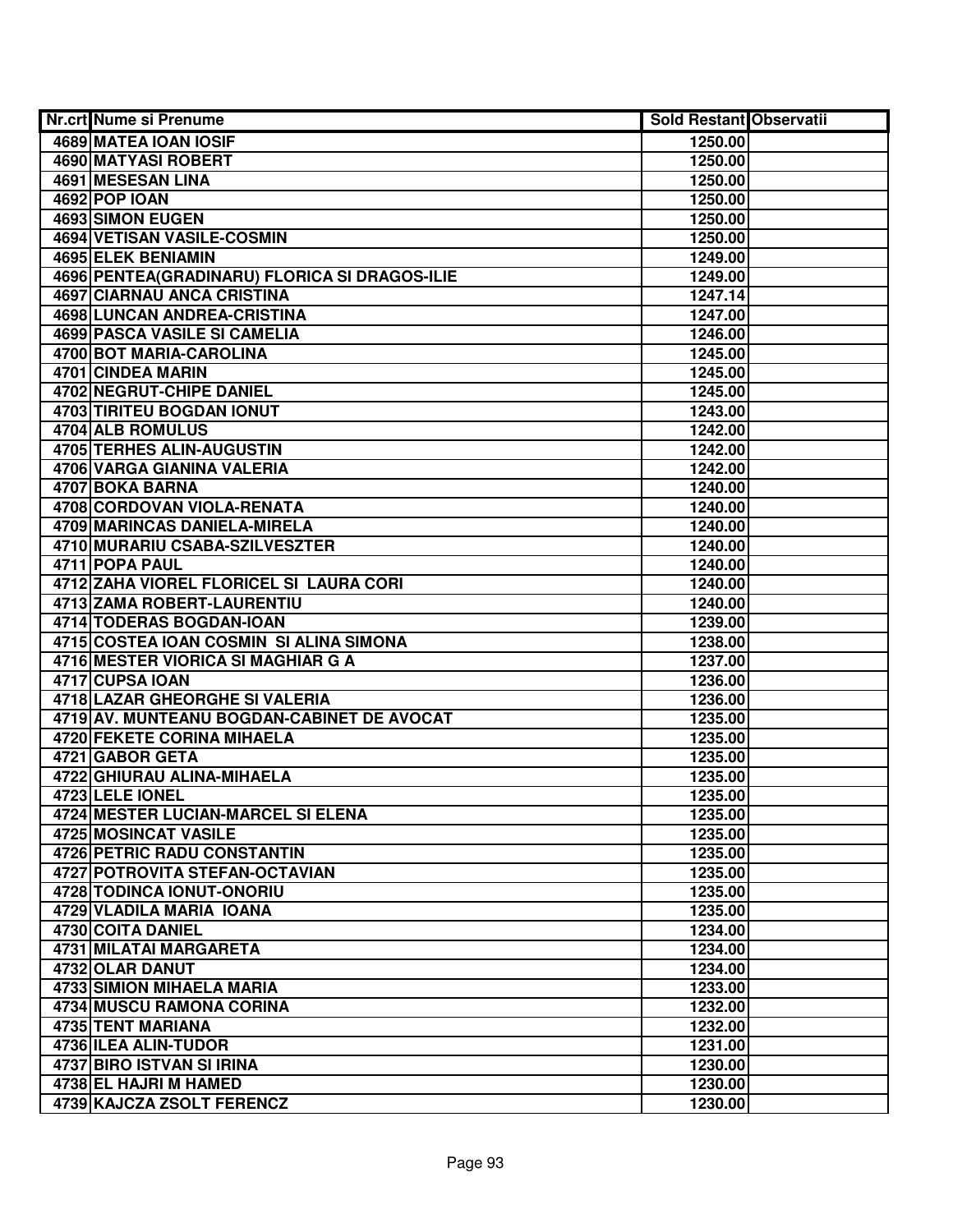| <b>Nr.crt Nume si Prenume</b>            | <b>Sold Restant Observatii</b> |  |
|------------------------------------------|--------------------------------|--|
| 4740 LAZAR CORINA ANDREA                 | 1230.00                        |  |
| 4741 LIBANT CONSTANTIN-MARIUS            | 1230.00                        |  |
| 4742 MIKLOVITS IULIU                     | 1230.00                        |  |
| 4743 ZARE STEFAN SI MARIA                | 1230.00                        |  |
| 4744 DUCA ARON GAVRIL SI FELICIA         | 1229.00                        |  |
| 4745 ISTRATE ANA                         | 1229.00                        |  |
| 4746 NAGY KAROLY                         | 1229.00                        |  |
| <b>4747 POPOVICIU AUREL</b>              | 1229.00                        |  |
| <b>4748 BORLEAN MIRCEA-FLORIN</b>        | 1228.00                        |  |
| <b>4749 VECON GHEORGHE</b>               | 1227.00                        |  |
| <b>4750 FEIER FLOARE-LUCIA</b>           | 1226.00                        |  |
| 4751 GHERDAN SERGIU-VALENTIN AVOCAT      | 1226.00                        |  |
| <b>4752 RIF SIMONA-FLORENITNA</b>        | 1226.00                        |  |
| 4753 BORAC ELENA-VIERCA                  | 1224.00                        |  |
| 4754 SUCIU MARIA                         | 1224.00                        |  |
| <b>4755 MAN IOAN</b>                     | 1223.00                        |  |
| 4756 FOLTUT IOAN                         | 1221.00                        |  |
| 4757 IOVAN FLAVIUS                       | 1221.00                        |  |
| 4758 PRAK NICOLAE SI DORINA RODICA       | 1221.00                        |  |
| 4759 SALAGEAN CRISTIAN                   | 1221.00                        |  |
| 4760 LACATUS SANDOR                      | 1220.00                        |  |
| 4761 POPA CLAUDIA-IOANA                  | 1220.00                        |  |
| 4762 RACZ IOSIF-IOAN                     | 1220.00                        |  |
| 4763 TRIPA IOAN MIRCEA                   | 1220.00                        |  |
| 4764 PANAITESCU ADRIAN-TEODOR            | 1218.00                        |  |
| 4765 POP-DURINA ADRIAN-MIRCEA            | 1217.16                        |  |
| 4766 HORJAN NICOLAE                      | 1216.00                        |  |
| 4767 ANDREJKA ANDREI - GHEORGHE          | 1215.80                        |  |
| 4768 BURCA CRISTIAN IOAN                 | 1215.00                        |  |
| 4769 MATICIUC ALIN-FLORIN                | 1215.00                        |  |
| 4770 MILLE CARMEN ELENA                  | 1215.00                        |  |
| 4771 BOCA EVA-BRIGITTA                   | 1211.00                        |  |
| 4772 RUMUNA ANDRAS-LAJOS                 | 1211.00                        |  |
| 4773 BALOGH ALEXANDRU                    | 1210.00                        |  |
| <b>4774 BLAGA CRISTIAN MARCEL</b>        | 1210.00                        |  |
| 4775 CHIORAN COSMIN-LIVIU                | 1210.00                        |  |
| 4776 DICSO ATTILA                        | 1210.00                        |  |
| 4777 GUBA SANDOR                         | 1210.00                        |  |
| <b>4778 MILOTAI DAVID</b>                | 1210.00                        |  |
| 4779 POP ELISABETA                       | 1210.00                        |  |
| 4780 POP REMUS EMIL                      | 1210.00                        |  |
| 4781 ZBIRCEA IOAN GABRIEL                | 1209.00                        |  |
| 4782 LAZAU MARIN SI CONSTANTINA-GABRIELA | 1208.00                        |  |
| 4783 ARDELEAN MARIUS GHEORGHE            | 1207.90                        |  |
| 4784 COMAN CONSTANTIN                    | 1206.00                        |  |
| 4785 IHOS MONICA-IOANA                   | 1206.00                        |  |
| 4786 POTROVITA IOAN-FLORIN-IANCU         | 1206.00                        |  |
| 4787 CODREAN CLAUDIU-VALENTIN            | 1205.04                        |  |
| 4788 CRISAN ADRIAN LIVIU                 | 1205.00                        |  |
| 4789 FEIER CHRISTIAN-DINU                | 1204.00                        |  |
| 4790 NYIKA MARIUS                        | 1203.50                        |  |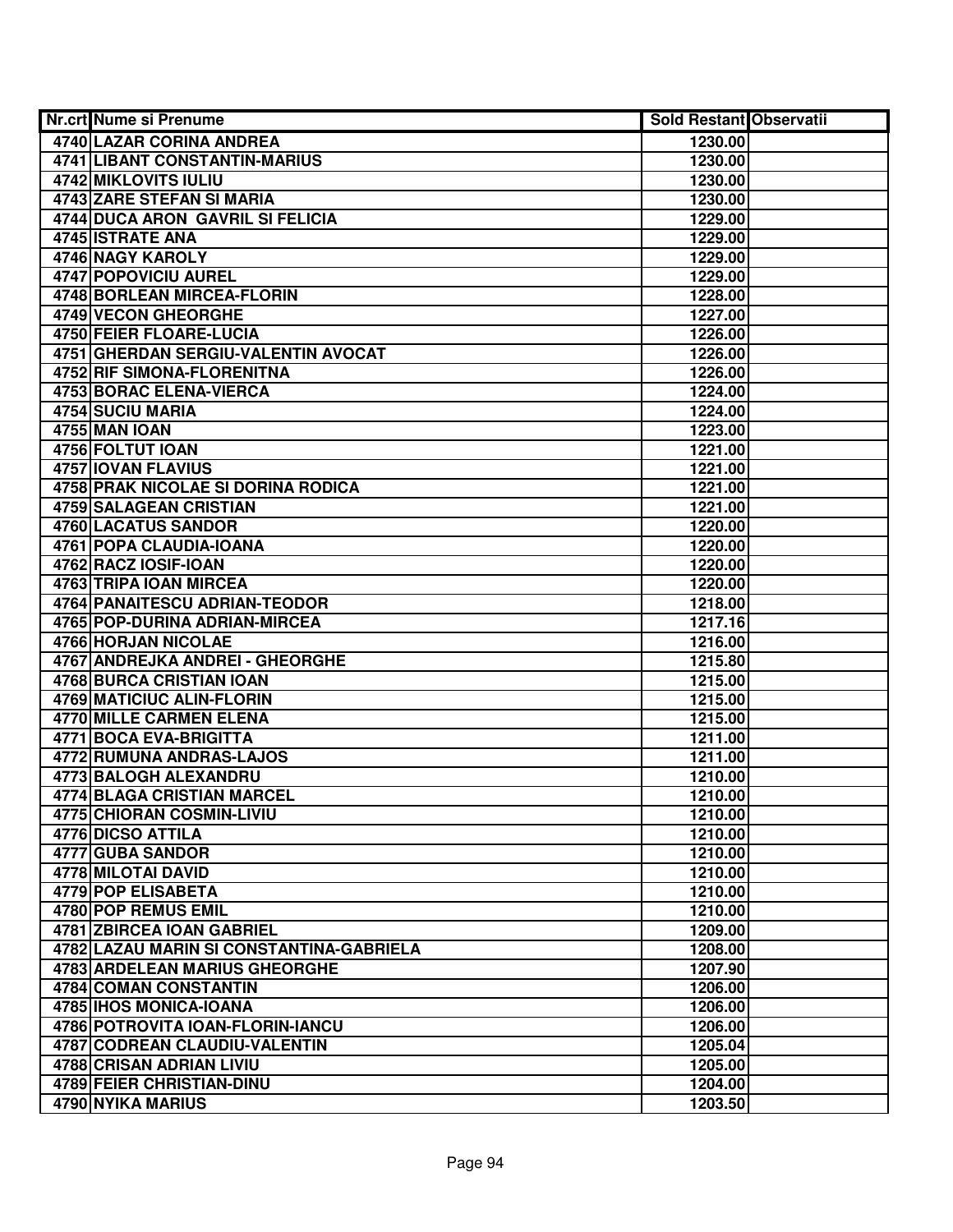| <b>Nr.crt Nume si Prenume</b>             | Sold Restant Observatii |  |
|-------------------------------------------|-------------------------|--|
| <b>4791 ANDRISCA FLAVIUS-RAZVAN</b>       | 1200.00                 |  |
| 4792 AWAN SULTAN MUHAMMAD AITTZAZ         | 1200.00                 |  |
| 4793 BALOG LASZLO-FERENCZ                 | 1200.00                 |  |
| <b>4794 BERES GHIZELA</b>                 | 1200.00                 |  |
| <b>4795 BONTA MARIUS DUMITRU</b>          | 1200.00                 |  |
| 4796 CIUNTU GHEORGHE-GABRIEL              | 1200.00                 |  |
| 4797 DANCULEA COSTEL DORIN                | 1200.00                 |  |
| 4798 DEJEU ALIN                           | 1200.00                 |  |
| 4799 DOMBI ANTON                          | 1200.00                 |  |
| <b>4800 DOMSA AUREL-MIRCEA</b>            | 1200.00                 |  |
| <b>4801 FARKAS NORBERT</b>                | 1200.00                 |  |
| 4802 GABOR GABOR                          | 1200.00                 |  |
| 4803 GANGOS SORIN-FLORIN                  | 1200.00                 |  |
| 4804 GEORGESCU DANIEL                     | 1200.00                 |  |
| 4805 HALASZ PETER-ATTILA                  | 1200.00                 |  |
| 4806 HEGEDUS LADISLAU                     | 1200.00                 |  |
| <b>4807 HORVATH ALEXANDRU</b>             | 1200.00                 |  |
| 4808 LAZUREANU MIRCEA FLORIN              | 1200.00                 |  |
| 4809 LUCACI IOAN-MARIAN                   | 1200.00                 |  |
| 4810 MEER MUHAMMAD SHABBIR AHMAD          | 1200.00                 |  |
| 4811 MERAI TAMAS-ALEXANDRU                | 1200.00                 |  |
| 4812 MITA COSMINA - ANGELA                | 1200.00                 |  |
| 4813 MOISA CALIN-LIVIU                    | 1200.00                 |  |
| <b>4814 NICORUT AURELIAN</b>              | 1200.00                 |  |
| <b>4815 ONYENOBI CHUKWUNYERE EMMANUEL</b> | 1200.00                 |  |
| 4816 OTVOS SURAJ CRISTIAN                 | 1200.00                 |  |
| <b>4817 PATINTARU MIHAI</b>               | 1200.00                 |  |
| 4818 RAJKLI ROMULUS-ANDREI                | 1200.00                 |  |
| 4819 SIRBU CONSTANTIN-EDUARD              | 1200.00                 |  |
| 4820 SONEA SEBASTIAN-IOAN                 | 1200.00                 |  |
| 4821 STRANGO VLADUT-NICOLAE               | 1200.00                 |  |
| 4822 P.F.A.SIRCA MIHAELA-FLORICA          | 1199.00                 |  |
| 4823 PINTEA GABRIEL-MIHAI                 | 1199.00                 |  |
| 4824 BLAJ FLORICA SI ADRIAN - EUGEN       | 1198.00                 |  |
| 4825 OBERMAJER EVA                        | 1197.00                 |  |
| 4826 RETI ISTVAN                          | 1195.00                 |  |
| <b>4827 SCHIOP MARIUS NICUSOR</b>         | 1195.00                 |  |
| 4828 SIM COSMIN                           | 1195.00                 |  |
| <b>4829 STATE PASCARIU VALERIAN</b>       | 1195.00                 |  |
| 4830 TIRTEA IOAN GABRIEL                  | 1195.00                 |  |
| 4831 JAKOB RAMONA                         | 1194.00                 |  |
| <b>4832 BRATEANU VASILE</b>               | 1193.00                 |  |
| 4833 GYOKER IULIU                         | 1193.00                 |  |
| 4834 PURDA NICOLAE                        | 1193.00                 |  |
| 4835 ROSTAS PATROI SI SAVA CRIJMARITA     | 1191.00                 |  |
| 4836 BOCHIS MARIANA SI TEODOR             | 1190.00                 |  |
| 4837 GABOR GHITA                          | 1190.00                 |  |
| 4838 GUBA JOSZEF                          | 1190.00                 |  |
| 4839 MIHALI ANDREI                        | 1190.00                 |  |
| 4840 OROS ALEXANDRU                       | 1190.00                 |  |
| 4841 SAVITCHI SIDONIA-MELINDA             | 1190.00                 |  |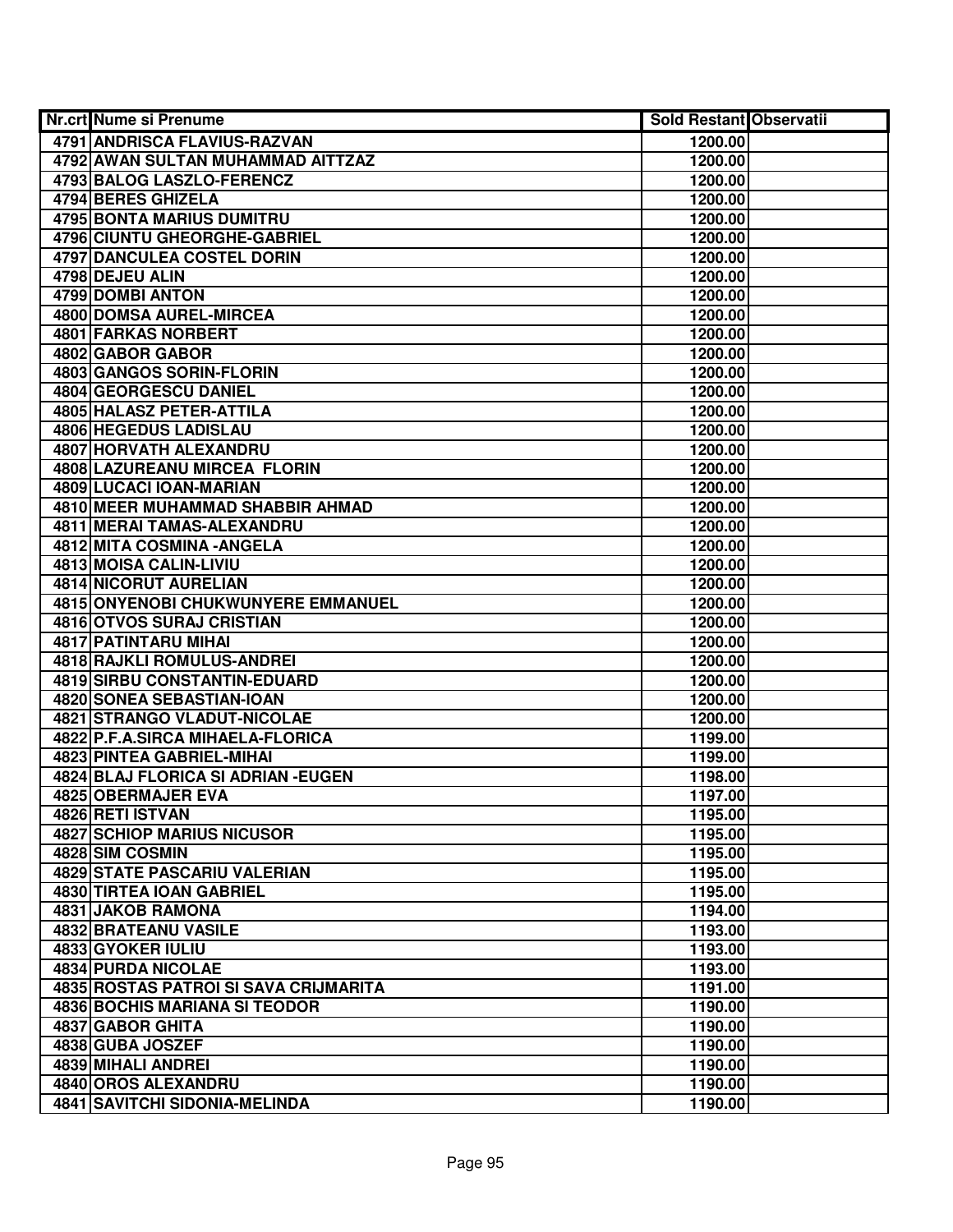| <b>Nr.crt Nume si Prenume</b>                     | <b>Sold Restant Observatii</b> |  |
|---------------------------------------------------|--------------------------------|--|
| 4842 GYORFI JANOS FERENC                          | 1189.00                        |  |
| <b>4843 LUPSA LUCIAN BOGDAN</b>                   | 1187.00                        |  |
| 4844 MARUNTEL FLORINA-MARIA - PERS.FIZ.AUTORIZATA | 1186.00                        |  |
| 4845 MIKLOS SUSANA                                | 1185.00                        |  |
| 4846 MUSCAS RODICA                                | 1184.26                        |  |
| 4847 MARIAN FLORICA                               | 1184.00                        |  |
| 4848 POPA ADINA-TEODORA                           | 1184.00                        |  |
| 4849 KOVACS MELINDA-JUDIT                         | 1183.00                        |  |
| 4850 GUI CIPRIAN-ANDREI                           | 1182.00                        |  |
| <b>4851 RATIU TATIANA-MARINELA</b>                | 1182.00                        |  |
| <b>4852 TACIULET SORINEL</b>                      | 1181.00                        |  |
| 4853 FARCAS DANIEL-ADRIAN                         | 1180.80                        |  |
| <b>4854 ARDELEAN REMUS-VALENTIN</b>               | 1180.00                        |  |
| 4855 KOVACS RICHARD- GABOR                        | 1180.00                        |  |
| 4856 MIHUTIU IOAN-MIHAI                           | 1180.00                        |  |
| 4857 BLAJ EMILIAN                                 | 1179.00                        |  |
| 4858 SARKADI VIORICA-IULIANA                      | 1179.00                        |  |
| 4859 URSUT LAURA ADRIANA                          | 1179.00                        |  |
| <b>4860 ANDRU ROBERT COSMIN</b>                   | 1178.00                        |  |
| 4861 BERE SORIN                                   | 1178.00                        |  |
| 4862 PLES OVIDIU                                  | 1178.00                        |  |
| 4863 SZTUFLIAK LASZLO-SANDOR                      | 1178.00                        |  |
| 4864 PORTAN ROLAND-LASZLO                         | 1175.00                        |  |
| 4865 KRIZSAN SANDOR SI IBOLYA                     | 1174.00                        |  |
| <b>4866 LELESCU DORIAN-CRISTIAN</b>               | 1174.00                        |  |
| <b>4867 CORCHES LAVINIA-RUXANDRA</b>              | 1173.00                        |  |
| 4868 SILAGHI TEODOR-MARIN                         | 1173.00                        |  |
| 4869 BORSOS MARIA MAGDOLNA                        | 1172.00                        |  |
| 4870 GASCA NICOLAE-DANIEL                         | 1172.00                        |  |
| 4871 KISS IREN                                    | 1172.00                        |  |
| 4872 LAZAR COSMIN                                 | 1172.00                        |  |
| 4873 PINTIUTA ATTILA-DORIN                        | 1172.00                        |  |
| 4874 TEGER ISTVAN                                 | 1172.00                        |  |
| <b>4875 AMARITEI FLORIN-GABRIEL</b>               | 1170.00                        |  |
| <b>4876 BODEA DUMITRU MARIUS</b>                  | 1170.00                        |  |
| <b>4877 BURCA LUCIAN ALIN</b>                     | 1170.00                        |  |
| 4878 CSOMOS IULIANA                               | 1170.00                        |  |
| <b>4879 DUMITRESCU CORNEL</b>                     | 1170.00                        |  |
| <b>4880 HORVATH ELVIRA</b>                        | 1170.00                        |  |
| 4881 IONOI ALEXANDRU SERBAN                       | 1170.00                        |  |
| 4882 IVAN IONEL                                   | 1170.00                        |  |
| 4883 ALBUI SERGIU                                 | 1169.00                        |  |
| 4884 CSATI IOSIF                                  | 1169.00                        |  |
| 4885 DARABAN CRISTIAN                             | 1169.00                        |  |
| 4886 IOVAN SANDU DORU                             | 1168.08                        |  |
| 4887 CHEREGI MIHAI AMAN                           | 1167.00                        |  |
| 4888 PASCA DANIELA                                | 1167.00                        |  |
| 4889 BELTEGHI FLORICA                             | 1166.00                        |  |
| 4890 POPA RAUL-CIPRIAN                            | 1165.03                        |  |
| 4891 KOVACS ADRIAN                                | 1165.00                        |  |
| 4892 KOSZEGI ATTILA                               | 1164.00                        |  |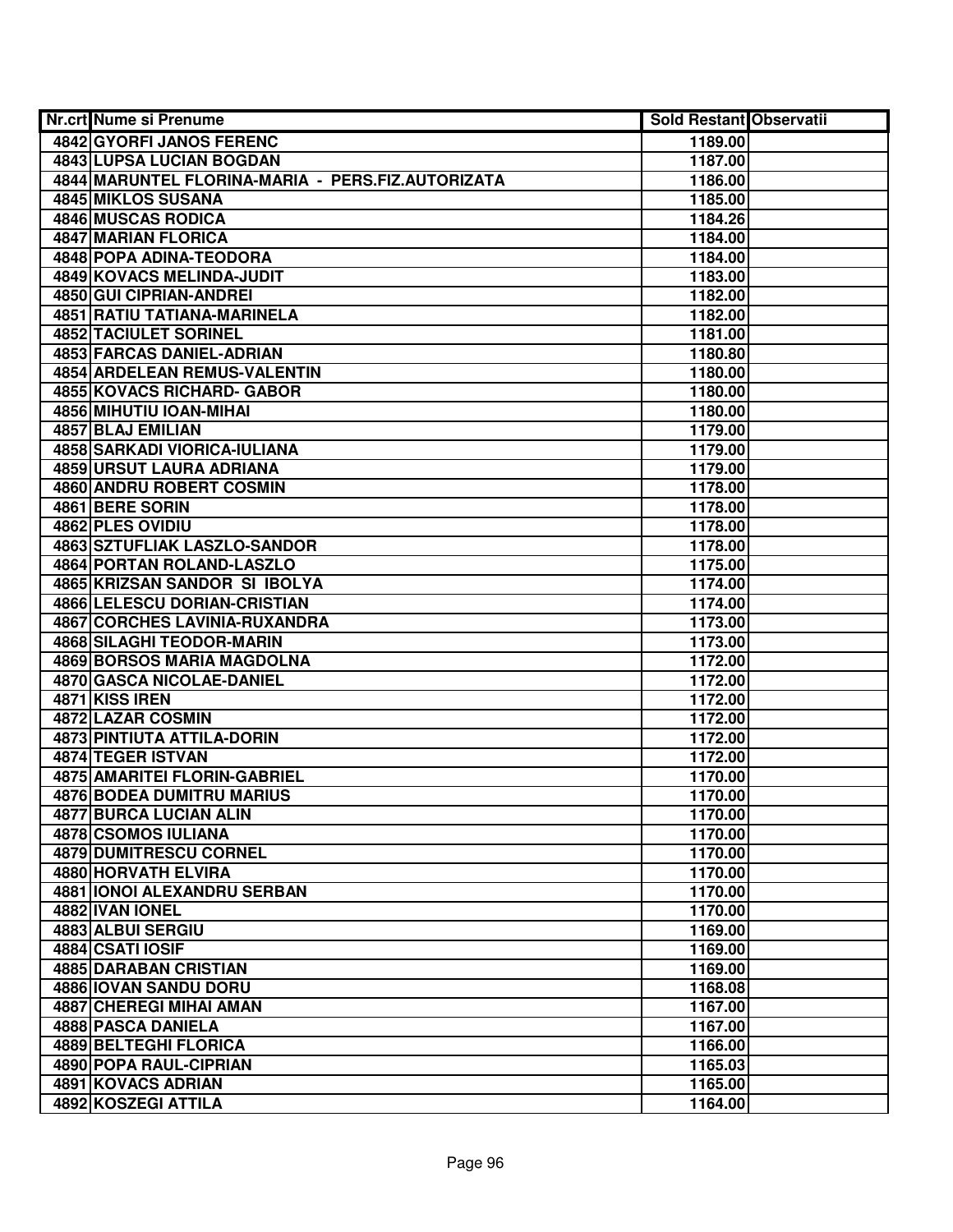| Nr.crt Nume si Prenume                   | <b>Sold Restant Observatii</b> |  |
|------------------------------------------|--------------------------------|--|
| 4893 POPA CIPRIAN-IONUT                  | 1164.00                        |  |
| <b>4894 CEARNAU FLORIN</b>               | 1163.15                        |  |
| <b>4895 FLONTA JHONNY-DANNIEL</b>        | 1161.25                        |  |
| 4896 CICU NICOLETA LACRIMIOARA           | 1161.00                        |  |
| 4897 FARAGO CRISTIAN CRACIUN SI CRISTINA | 1160.00                        |  |
| 4898 LICZEK ATTILA-LAJOS                 | 1160.00                        |  |
| 4899 MARIES CODRUT RAZVAN                | 1160.00                        |  |
| 4900 NISTOR ANDREEA                      | 1160.00                        |  |
| <b>4901 RADULESCU SIMONA</b>             | 1159.54                        |  |
| <b>4902 FARKAS TIBERIU</b>               | 1156.00                        |  |
| 4903 ALB LIVIA                           | 1155.00                        |  |
| 4904 KIREI GABOR-ZOLTAN                  | 1155.00                        |  |
| 4905 IACOB SILVIU-DANIEL                 | 1154.88                        |  |
| 4906 BULBUCA TEODOR                      | 1154.00                        |  |
| 4907 LAKATOS VIORICA                     | 1154.00                        |  |
| <b>4908 NEGREANU ERIC-ROLAND</b>         | 1154.00                        |  |
| 4909 LAZAR GABRIEL-GHEORGHE              | 1152.51                        |  |
| 4910 BIRTA FLORENTINA SI MASSIMO         | 1151.00                        |  |
| 4911 NAGY ANDRAS                         | 1151.00                        |  |
| 4912 PACALA MAGDALINA                    | 1151.00                        |  |
| 4913 ANDOR ADRIAN                        | 1150.00                        |  |
| 4914 CAVASDAN SEBASTIAN PATRIK           | 1150.00                        |  |
| 4915 CONSTANTIN IOANA-MARIA              | 1150.00                        |  |
| 4916 CUCI IONUT-COSTEL                   | 1150.00                        |  |
| 4917 FAUR REMUS-IONUT                    | 1150.00                        |  |
| 4918 GABOR GABOR                         | 1150.00                        |  |
| 4919 GROZA DAN-RONALD                    | 1150.00                        |  |
| 4920 IONESCU CATALIN                     | 1150.00                        |  |
| 4921 KOLCSAR ROMEO-JOZSEF                | 1150.00                        |  |
| 4922 ROSTAS DINU                         | 1150.00                        |  |
| 4923 SZABO DAVID                         | 1150.00                        |  |
| 4924 SZONDI GABOR                        | 1150.00                        |  |
| 4925 VARGA MARCEL - VENCZEL ELISABETA    | 1150.00                        |  |
| 4926 ZOT LIVIU-DANIEL                    | 1150.00                        |  |
| 4927 MLADIN AGNETA                       | 1149.00                        |  |
| 4928 PAUL SORIN-MARIUS SI MARIOARA       | 1149.00                        |  |
| 4929 MORGOVAN OVIDIU-FLORIN              | 1148.00                        |  |
| 4930 SZABO ZOLTAN                        | 1148.00                        |  |
| 4931 COVACI OVIDIU-CORNEL                | 1147.00                        |  |
| 4932 MAN ANDREI-VASILE                   | 1146.93                        |  |
| 4933 BAICAN PETRU-NICOLAE                | 1146.00                        |  |
| 4934 BLAGA SIMION SI CORINA              | 1146.00                        |  |
| 4935 MARCUTIU CRINA                      | 1146.00                        |  |
| 4936 VASLOVIC OVIDIU-RAFAEL              | 1146.00                        |  |
| 4937 ANDOR PETRU DANIEL                  | 1145.00                        |  |
| 4938 BIRAU IOAN SI FLOARE                | 1145.00                        |  |
| 4939 CIARNAU ETELCA-IBOLYA               | 1145.00                        |  |
| 4940 ROSTAS ARGENTINA                    | 1143.00                        |  |
| 4941 CORMOS RAUL                         | 1142.50                        |  |
| 4942 APOSTU STEFAN-ANDREI                | 1142.00                        |  |
| 4943 SALEH AL MAHMOUD                    | 1141.00                        |  |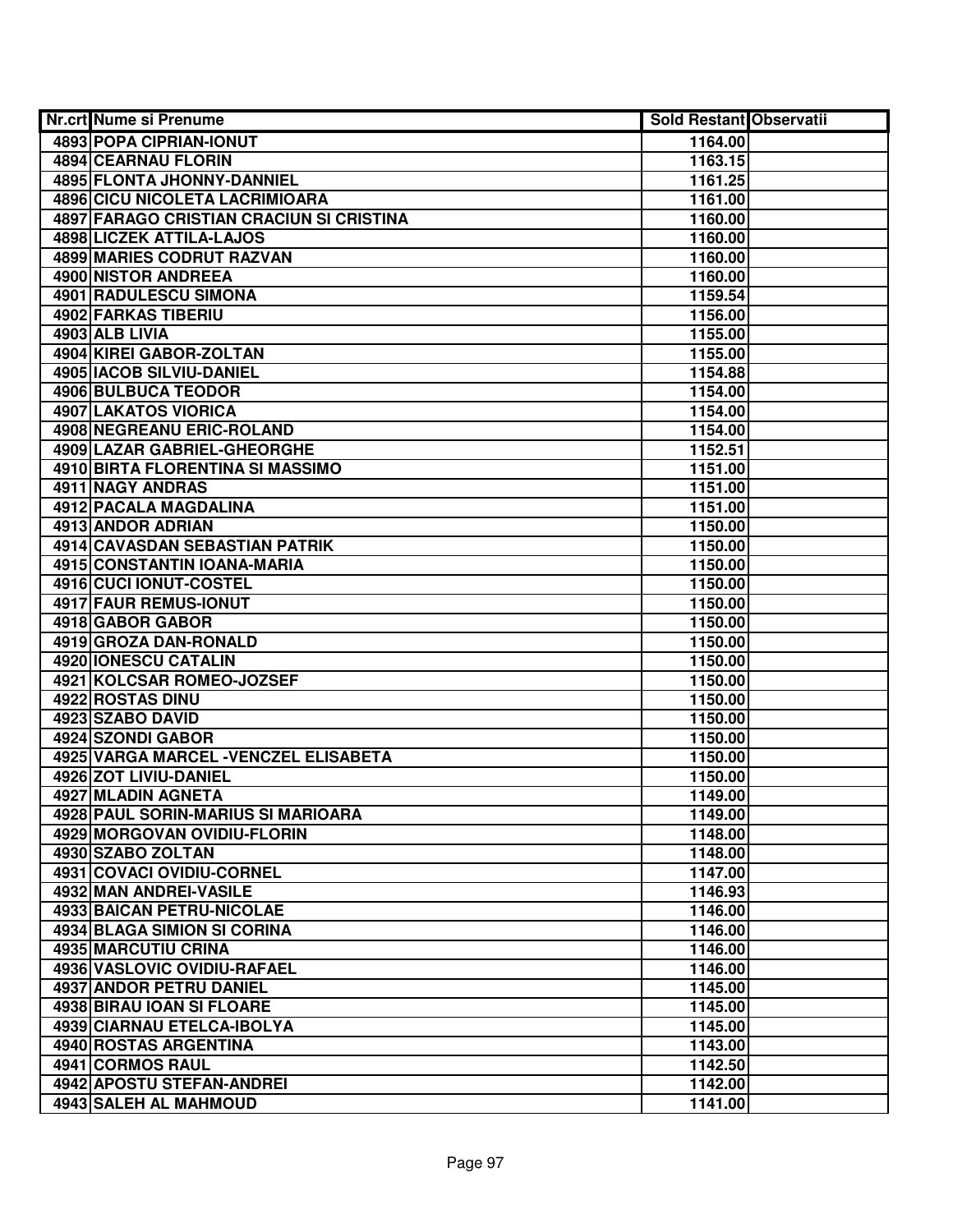| Nr.crt Nume si Prenume                      | <b>Sold Restant Observatii</b> |  |
|---------------------------------------------|--------------------------------|--|
| 4944 BERKI STEFAN COSTEL                    | 1140.00                        |  |
| 4945 BORHA IANCU-REMUS                      | 1140.00                        |  |
| 4946 KEREZSI JOZSEF                         | 1140.00                        |  |
| <b>4947 MESESAN RADU-CORNEL</b>             | 1140.00                        |  |
| 4948 ARDELEAN ANGELA                        | 1139.00                        |  |
| 4949 DANSE IOAN                             | 1139.00                        |  |
| <b>4950 SPIN SEBASTIAN-CALIN</b>            | 1138.70                        |  |
| 4951 BLAGA OVIDIU-RADU                      | 1138.00                        |  |
| 4952 BOT SAMUEL                             | 1138.00                        |  |
| <b>4953 BRASSO MIHALY TAMAS</b>             | 1138.00                        |  |
| 4954 DIOS KAROLY-ROBERT                     | 1138.00                        |  |
| 4955 BARTA IOAN-STEFAN                      | 1137.00                        |  |
| 4956 GABOR MINDRA                           | 1137.00                        |  |
| <b>4957 NEMES BUZASI IANOS ANDRAS</b>       | 1137.00                        |  |
| 4958 TOMUTA DUMITRU-ADRIAN                  | 1137.00                        |  |
| 4959 BODEA DANIEL                           | 1136.00                        |  |
| <b>4960 MATEAS TRAIAN SORIN</b>             | 1136.00                        |  |
| <b>4961 MOCIAR EMIL-MARIUS</b>              | 1136.00                        |  |
| 4962 TIMP ELENA                             | 1135.00                        |  |
| 4963 ARDELEAN FLORIN NELU                   | 1134.00                        |  |
| <b>4964 BERES FERENCZ ZOLTAN</b>            | 1134.00                        |  |
| 4965 MARC IOAN-VIOREL                       | 1134.00                        |  |
| 4966 NEDELCU SERBAN-VASILE                  | 1134.00                        |  |
| <b>4967 PUIE VIOLETA-FLORINA SI NICOLAE</b> | 1134.00                        |  |
| <b>4968 TOKACS RUDOLF</b>                   | 1134.00                        |  |
| 4969 CIOBAN-JUNC MARIUS-VASILE              | 1132.00                        |  |
| 4970 GYORGY ILDIKO-RENATA                   | 1132.00                        |  |
| 4971 PASCUI ISTVAN-ROBERT                   | 1132.00                        |  |
| 4972 TOCA PETRU SI ELISABETA                | 1132.00                        |  |
| 4973 BIRAU RADU GHEORGHE                    | 1131.00                        |  |
| 4974 LEUCEA ALIN LUCIAN                     | 1131.00                        |  |
| 4975 MATEAS FLORINA-CRINA                   | 1131.00                        |  |
| 4976 ARDELEAN IONEL DUMITRU                 | 1130.00                        |  |
| <b>4977 CURTA SERGIU-EMANUEL</b>            | 1130.00                        |  |
| 4978 ISZTOICA GAVRIL                        | 1130.00                        |  |
| 4979 ISZTOIKA GETA                          | 1130.00                        |  |
| <b>4980 KOVACS PETER</b>                    | 1130.00                        |  |
| <b>4981 MESAROS ALEXANDRU</b>               | 1130.00                        |  |
| <b>4982 POCIOIAN FLORIAN GHEORGHE</b>       | 1130.00                        |  |
| 4983 PUI CSABA                              | 1130.00                        |  |
| 4984 STANCIU IULIU                          | 1130.00                        |  |
| 4985 SZEGHALMI NORBERT KALMAN               | 1130.00                        |  |
| 4986 TOMA DOINA-SANDA                       | 1130.00                        |  |
| 4987 BUNTA FLORINELA SI MIHAI-SORIN         | 1129.00                        |  |
| 4988 CHERESI ALEXANDRU                      | 1129.00                        |  |
| 4989 BANCU VLAD-DANIEL                      | 1128.00                        |  |
| 4990 CONOLOS IOAN SORIN                     | 1128.00                        |  |
| 4991 GASPAR KLARA                           | 1127.00                        |  |
| 4992 SZERZO IDA                             | 1127.00                        |  |
| 4993 IONESCU CIPRIAN-GEORGE                 | 1126.00                        |  |
| 4994 POTOROACA LOREDANA-MARIANA             | 1126.00                        |  |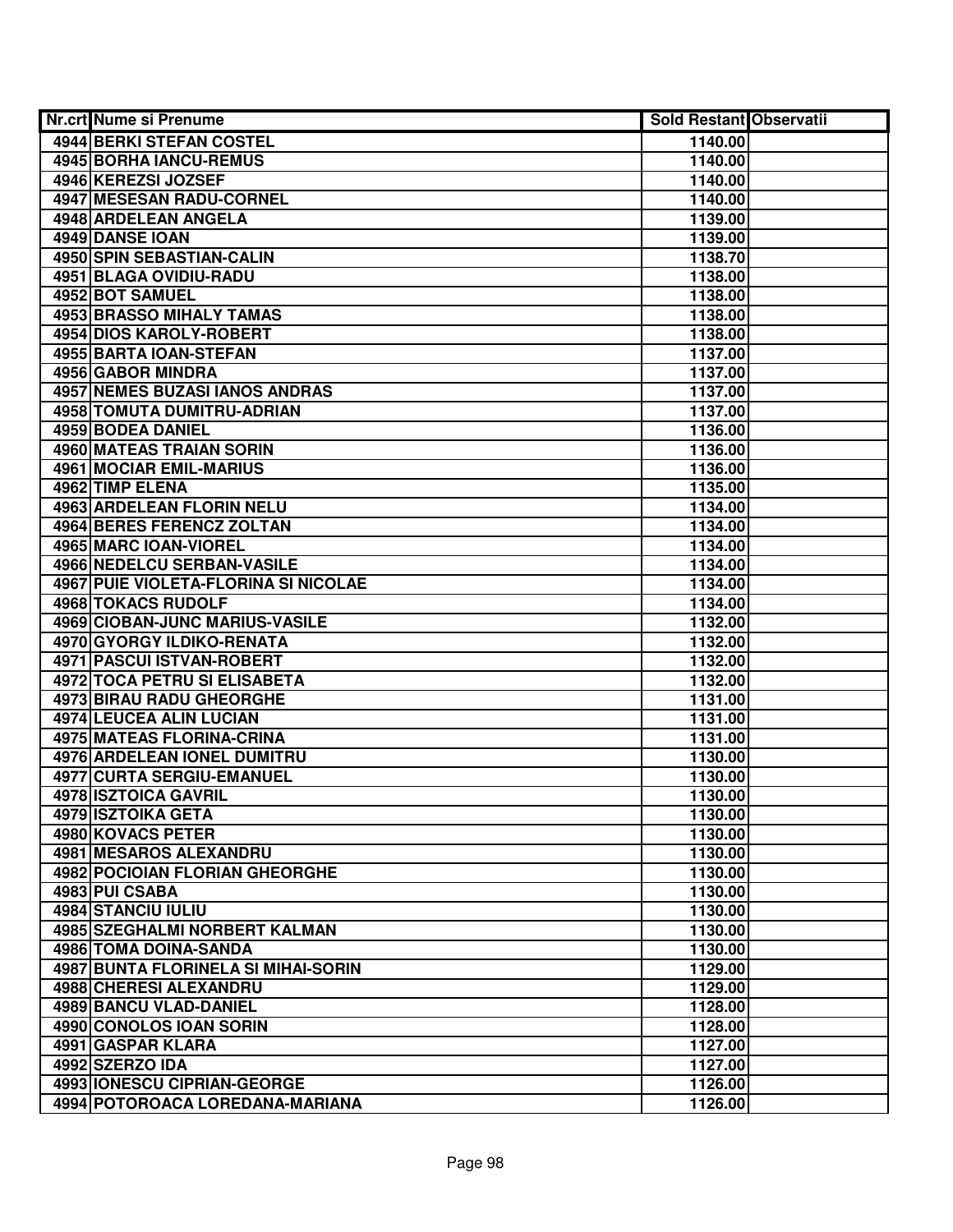| <b>Nr.crt Nume si Prenume</b>             | <b>Sold Restant Observatii</b> |  |
|-------------------------------------------|--------------------------------|--|
| 4995 GAVRILAS OVIDIU GHEORGHE             | 1125.00                        |  |
| 4996 MEZEI TIBOR CAROL                    | 1125.00                        |  |
| 4997 MONUS JOZSEF-ATTILA SI OLIVIA-DENISA | 1125.00                        |  |
| 4998 MOZA ROMELIA MARIANA                 | 1125.00                        |  |
| 4999 POTLOG IOAN                          | 1125.00                        |  |
| 5000 SZABO GABRIEL ROLAND                 | 1125.00                        |  |
| 5001 GHIGHILICEA ANDI-SORIN SI LARISA     | 1123.00                        |  |
| 5002 BUDA IOSIF-CONSTANTIN                | 1122.00                        |  |
| 5003 COPIL DANIEL-MATEI                   | 1122.00                        |  |
| <b>5004 SUPURAN CRISTIAN-EMIL</b>         | 1122.00                        |  |
| 5005 VANCEA IOANA - CAROLINA              | 1122.00                        |  |
| 5006 GULES GABRIELA-CRISTINA              | 1121.00                        |  |
| 5007 ANTAL ZSENI-LENKE                    | 1120.00                        |  |
| 5008 BURCIA GAVRIL                        | 1120.00                        |  |
| 5009 COTE GEORGE-CATALIN                  | 1120.00                        |  |
| 5010 NAGHIU GABRIELA                      | 1120.00                        |  |
| 5011 PINZARIU LUMINITA-EMILIA             | 1120.00                        |  |
| 5012 REZMUVES LUCIAN-MARIUS               | 1120.00                        |  |
| 5013 SALAJAN MARIUS ADRIAN                | 1120.00                        |  |
| 5014 TUDUSCIUC ADRIAN                     | 1120.00                        |  |
| 5015 EHIK ZOLTAN KAROLY                   | 1118.00                        |  |
| 5016 SZODORAI IMRE                        | 1118.00                        |  |
| 5017 CERCEA STEFAN SI ADRIANA-GEORGETA    | 1117.00                        |  |
| 5018 ISTOICA GAVRIL                       | 1117.00                        |  |
| 5019 MAKKAI COLOMAN                       | 1117.00                        |  |
| 5020 RADULESCU LUCIAN HORATIU             | 1117.00                        |  |
| 5021 ARDELEAN MARIUS-IOAN                 | 1116.42                        |  |
| 5022 MORAR SIMION PETRU                   | 1116.00                        |  |
| 5023 POP RADU-ILIE                        | 1115.00                        |  |
| 5024 TRIP NICU-MARCEL                     | 1115.00                        |  |
| 5025 VOICHITA RALUCA-ANDREEA              | 1114.37                        |  |
| 5026 BODIU CRISTIAN NICOLAE               | 1114.00                        |  |
| 5027 ISZTOJKA GABOR                       | 1114.00                        |  |
| 5028 GABOR GAVRIL                         | 1113.00                        |  |
| 5029 PINTO ANDREA                         | 1112.00                        |  |
| 5030 BABA SANDA EMA                       | 1111.00                        |  |
| 5031 BORTOS HORIA                         | 1111.00                        |  |
| 5032 HOSZU GHEORGHE                       | 1111.00                        |  |
| 5033 MAKKOS ZOLTAN<br>5034 VERES DUMITRU  | 1111.00                        |  |
| 5035 BOTOS ROBERT                         | 1111.00                        |  |
| 5036 TRIFAN MIRCEA                        | 1110.00                        |  |
| 5037 SERE ANA                             | 1109.56                        |  |
| 5038 COSTE ADRIAN-VASILE                  | 1109.00                        |  |
| 5039 BANYAI IOSIF                         | 1108.50<br>1108.00             |  |
| 5040 BORDAS BOGDAN                        | 1107.94                        |  |
| 5041 DODA FLAVIU-SORIN SI DELIA           | 1107.00                        |  |
| 5042 SUCIU DUMITRU                        | 1107.00                        |  |
| 5043 CHARALAMPOPOULOU VERONIKA-ATHINA     | 1106.00                        |  |
| 5044 SKRIPEK ROBERT LUCIAN                | 1105.00                        |  |
| 5045 GALIS IOAN-REMUS                     | 1103.00                        |  |
|                                           |                                |  |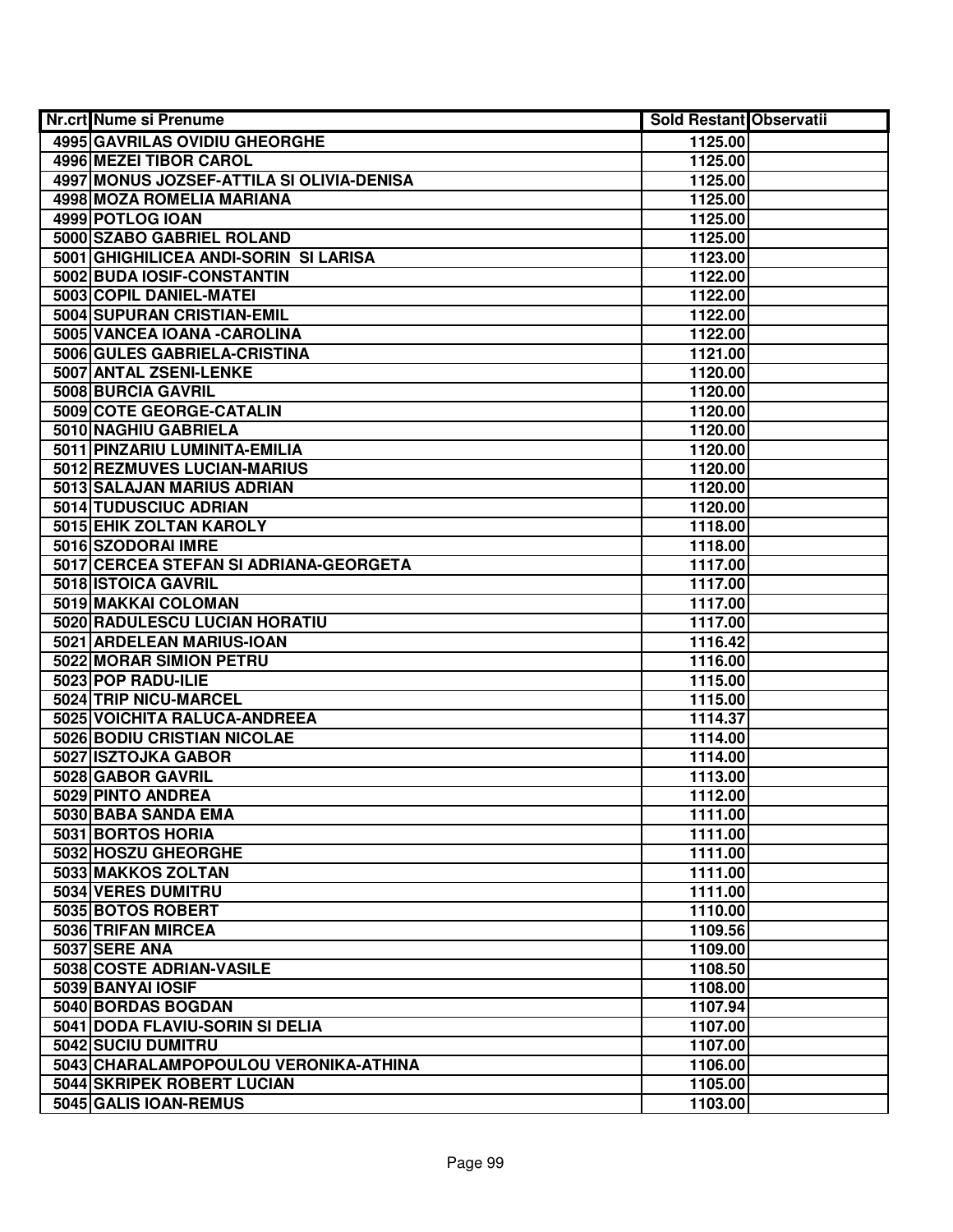| Nr.crt Nume si Prenume                   | <b>Sold Restant Observatii</b> |  |
|------------------------------------------|--------------------------------|--|
| 5046 GULES FLORIN CALIN                  | 1103.00                        |  |
| 5047 AVRAM EUGEN-DUMITRU                 | 1102.00                        |  |
| 5048 DEMIAN GYORGY GABRIEL               | 1102.00                        |  |
| 5049 GABOR GABOR                         | 1102.00                        |  |
| 5050 MASCAS VIOREL ANA                   | 1101.00                        |  |
| 5051 BALOG ELENA                         | 1100.00                        |  |
| 5052 BARTA ATTILA                        | 1100.00                        |  |
| 5053 FLORIEAN ILIE-MARIUS                | 1100.00                        |  |
| 5054 FULIAS MARIN CORNEL                 | 1100.00                        |  |
| 5055 GABOR LIZA                          | 1100.00                        |  |
| 5056 GABOR SUSANA                        | 1100.00                        |  |
| 5057 GAVRILA ADRIAN                      | 1100.00                        |  |
| 5058 HAMZA ALEXANDRU                     | 1100.00                        |  |
| 5059 HEGEDUS SANDOR-GYORGY               | 1100.00                        |  |
| 5060 ILYES ZOLTAN CSABA                  | 1100.00                        |  |
| 5061 ISTOICA MARIA                       | 1100.00                        |  |
| 5062 KISS LORANT                         | 1100.00                        |  |
| 5063 KOVACS MELINDA-ANGELA               | 1100.00                        |  |
| 5064 MEMETEA CORNEL-CSABA                | 1100.00                        |  |
| 5065 MOCIAR SANDOR                       | 1100.00                        |  |
| 5066 NICOARA BENIAMIN                    | 1100.00                        |  |
| 5067 OSVAT SORIN-TEODOR                  | 1100.00                        |  |
| 5068 PORTAN RAMONA                       | 1100.00                        |  |
| 5069 ROSTAS SAMUEL RADU                  | 1100.00                        |  |
| 5070 SANDOR ANA                          | 1100.00                        |  |
| 5071 SZABO FLORIN RAUL                   | 1100.00                        |  |
| 5072 SZERZO ROBERT ALEX                  | 1100.00                        |  |
| 5073 SZILAGYI ZSOLT                      | 1100.00                        |  |
| 5074 UNGUR FLORIN                        | 1100.00                        |  |
| 5075 ZOICAS MIHAI                        | 1100.00                        |  |
| 5076 BADESCU LUCIAN-GABRIEL              | 1099.00                        |  |
| 5077 MICLOS FLORINA-IOANA                | 1099.00                        |  |
| 5078 ILLES SILVIA SI EMERIC              | 1098.00                        |  |
| 5079 PADAR ORSOLYA                       | 1098.00                        |  |
| 5080 VARGA MONIKA-ALIZ                   | 1098.00                        |  |
| 5081 TURCUS VASILE-RADU SI RAMONA-CORINA | 1097.00                        |  |
| 5082 PARAU RADU - LUCIAN                 | 1095.62                        |  |
| 5083 BUZDUG DAN                          | 1095.00                        |  |
| 5084 COVACI MELINDA                      | 1095.00                        |  |
| 5085 DERECICHEI CORNEL SI LUCRETIE       | 1095.00                        |  |
| 5086 IONAS RENATO                        | 1095.00                        |  |
| 5087 STOICA RUPI                         | 1095.00                        |  |
| 5088 COZMA ANDREI-IOAN                   | 1094.51                        |  |
| 5089 MARTON FERENC-JOZSEF                | 1094.00                        |  |
| 5090 PUSKAS ROBERTO                      | 1094.00                        |  |
| 5091 GABOR GETA                          | 1092.00                        |  |
| 5092 GIULAI FLORIAN-ALIN                 | 1092.00                        |  |
| 5093 PAUL FLORIAN VASILE                 | 1092.00                        |  |
| 5094 HAVA OVIDIU PAUL                    | 1091.00                        |  |
| 5095 BUGLE ALEXANDRU-SORIN               | 1090.00                        |  |
| 5096 CADAR IOAN                          | 1090.00                        |  |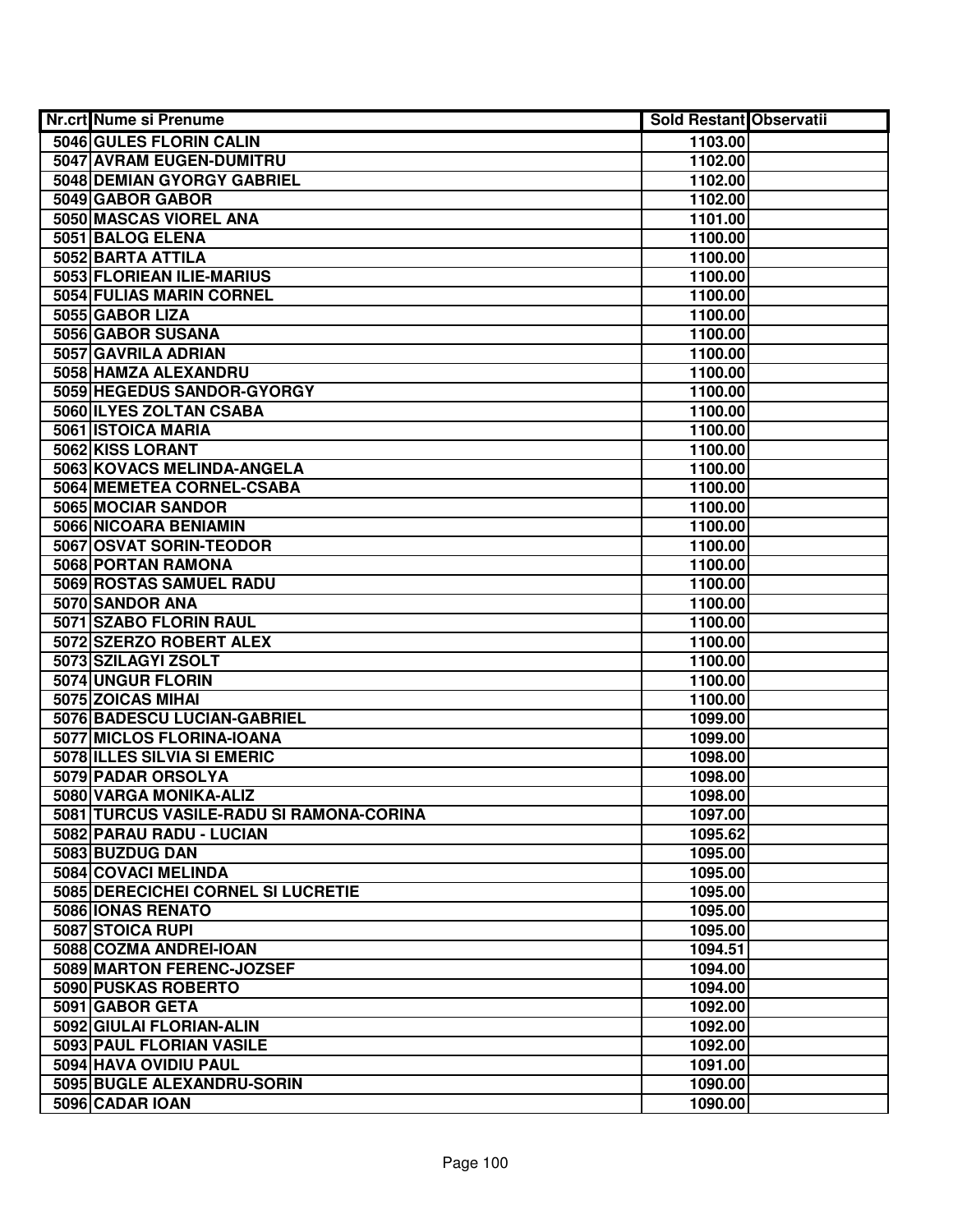| <b>Nr.crt Nume si Prenume</b>                                   | <b>Sold Restant Observatii</b> |  |
|-----------------------------------------------------------------|--------------------------------|--|
| 5097 HORVATH ATTILA                                             | 1090.00                        |  |
| 5098 KOVACS LASZLO-TIBOR                                        | 1090.00                        |  |
| 5099 LINGURAR VOICHITA                                          | 1090.00                        |  |
| 5100 MAJOROS IULIU-EUGEN                                        | 1090.00                        |  |
| 5101 SANDU ILIE                                                 | 1090.00                        |  |
| 5102 VESA ADRIAN-TRAIAN                                         | 1090.00                        |  |
| 5103 SARKOZI FERENCZ-CSABA                                      | 1089.00                        |  |
| 5104 CAPUS PAUL-FLORIN                                          | 1088.00                        |  |
| 5105 HURMUZ MARIANA                                             | 1088.00                        |  |
| 5106 CIOARA SORIN GABRIEL                                       | 1087.00                        |  |
| 5107 GABOR GAVRIL                                               | 1086.00                        |  |
| 5108 OROSZ ANTHONIO-MIODORO                                     | 1086.00                        |  |
| 5109 BETEG OVIDIU-VALENTIN                                      | 1085.00                        |  |
| 5110 TIRITEU CALIN GHEORGHE                                     | 1085.00                        |  |
| 5111 CHICHINEJDI DAVID                                          | 1083.00                        |  |
| 5112 SZABO ANA                                                  | 1083.00                        |  |
| 5113 HANT CSABA KALMAR                                          | 1082.00                        |  |
| 5114 SZABO SANDOR SI FRANCISC                                   | 1082.00                        |  |
| 5115 HODUT-FASIE NICOLINA                                       | 1081.00                        |  |
| 5116 BARATKI ADALBERT                                           | 1080.01                        |  |
| 5117 ARDELEAN SERGIU                                            | 1080.00                        |  |
| 5118 BOT SERGIU-RAUL                                            | 1080.00                        |  |
| 5119 BUNGAU PETRA                                               | 1080.00                        |  |
| 5120 BURCA BOGDAN-MARIUS                                        | 1080.00                        |  |
| 5121 CHIS GRIGORE                                               | 1080.00                        |  |
| 5122 DASCALU VASILE                                             | 1080.00                        |  |
| 5123 HEGEDUS ANITA                                              | 1080.00                        |  |
| 5124 JURCHIEVICI STEFAN                                         | 1080.00                        |  |
| 5125 LUPSA DAN FLORIN<br>5126 POPA VASILE C-TIN SI LIANA CORINA | 1080.00<br>1080.00             |  |
| 5127 PRECUP CLAUDIU-IULIAN                                      | 1080.00                        |  |
| 5128 STIOP ANDREI COSMIN                                        | 1080.00                        |  |
| 5129 SUSANU WILIAM DAN                                          | 1080.00                        |  |
| 5130 BORA IOAN-RADU                                             | 1079.00                        |  |
| 5131 SILAGHI GAVRIL                                             | 1078.00                        |  |
| 5132 GIRBA TRAIAN-DAN                                           | 1077.00                        |  |
| 5133 BOANTA ANAMARIA                                            | 1076.00                        |  |
| 5134 GAL MARIOARA-NICOLETA                                      | 1075.00                        |  |
| 5135 VOLOSNYAI ALEXANDRU                                        | 1075.00                        |  |
| 5136 GHENT MIRCEA                                               | 1073.00                        |  |
| 5137 JURCA GHEORGHE SI MARIANA                                  | 1073.00                        |  |
| 5138 VESZPREMI ZOLTAN LASZLO                                    | 1071.00                        |  |
| 5139 KISS ISTVAN                                                | 1070.00                        |  |
| 5140 LASCA MIHAI-IOAN                                           | 1070.00                        |  |
| 5141 POP RAVEICA                                                | 1070.00                        |  |
| 5142 MUT MARIUS-CORNEL                                          | 1069.00                        |  |
| 5143 VERCHE DORU-PETRU                                          | 1069.00                        |  |
| 5144 CHIS NELU                                                  | 1068.50                        |  |
| 5145 BUDAI MARIUS                                               | 1068.00                        |  |
| 5146 HANZA IOAN                                                 | 1067.00                        |  |
| 5147 SIMUT CIPRIAN-FLORIAN SI DANIELA                           | 1067.00                        |  |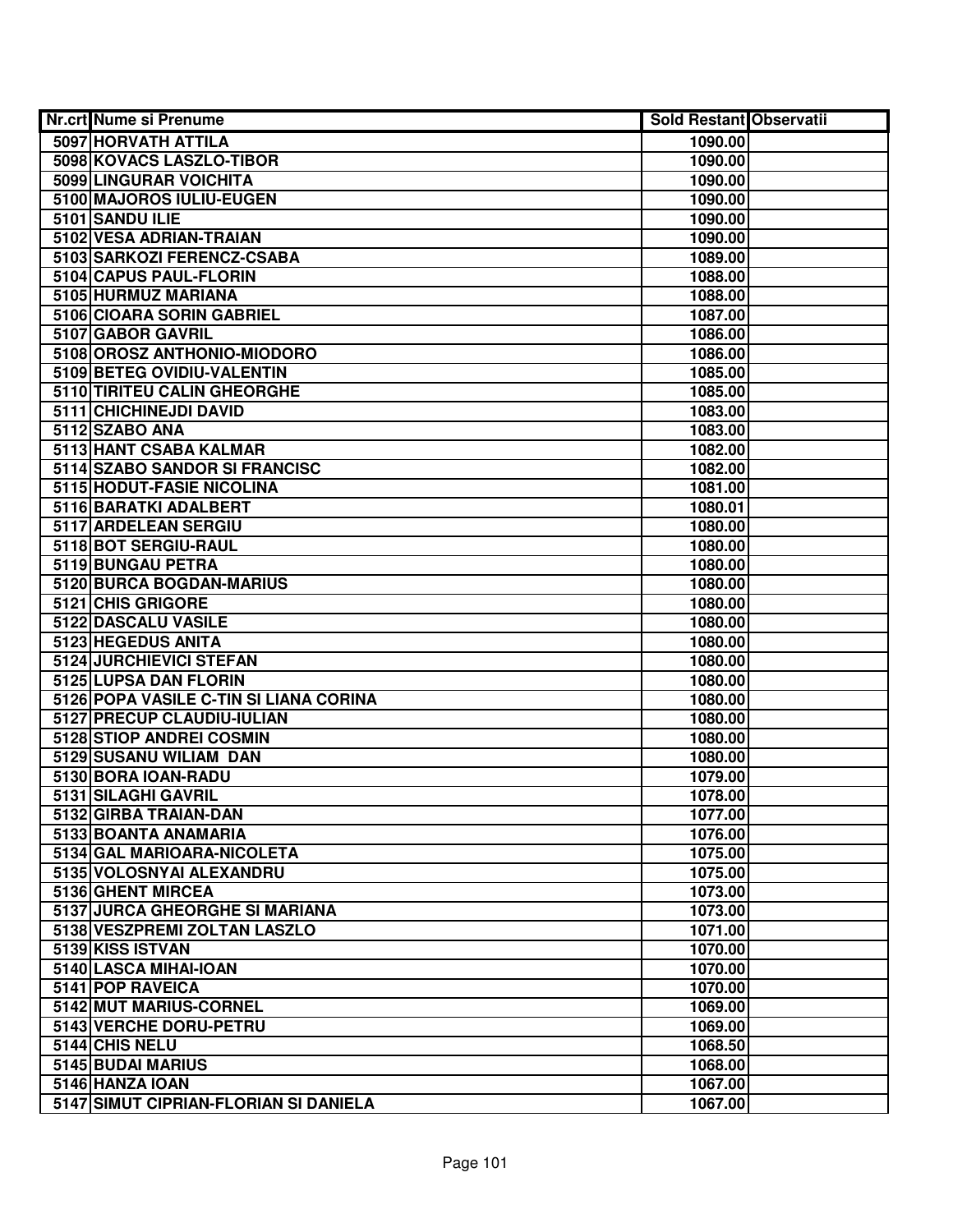| <b>Nr.crt Nume si Prenume</b>                            | Sold Restant Observatii |  |
|----------------------------------------------------------|-------------------------|--|
| 5148 OPRIS TRAIAN-BOGDAN                                 | 1066.51                 |  |
| 5149 MOISE PAUL                                          | 1066.00                 |  |
| 5150 FILIP LAVINIA ADINA                                 | 1065.00                 |  |
| 5151 SERBAN ALEXANDRU                                    | 1065.00                 |  |
| 5152 LACZKO DENIS ROLAND                                 | 1064.00                 |  |
| 5153 BAN IONEL                                           | 1062.00                 |  |
| 5154 SAITOS-COFAR TINCUTA LACRIMIOARA                    | 1062.00                 |  |
| 5155 TOROK ALBERT                                        | 1062.00                 |  |
| 5156 CANALAS ATTILA                                      | 1060.00                 |  |
| 5157 HAIAS IOAN SI MARIA                                 | 1060.00                 |  |
| 5158 OROSZ GABOR                                         | 1060.00                 |  |
| 5159 PENZES SANDA-ADINA                                  | 1060.00                 |  |
| 5160 ROSTAS ARGENTINA                                    | 1060.00                 |  |
| 5161 SFERLE FLORIAN-SEBASTIAN                            | 1060.00                 |  |
| 5162 SUPLACAN PETRU-DANIEL                               | 1060.00                 |  |
| 5163 CORBANI RENATO                                      | 1059.00                 |  |
| 5164 GABOR LAJOS                                         | 1058.50                 |  |
| 5165 DAVID ILEANA                                        | 1058.00                 |  |
| 5166 IAS IOANA-CLAUDIA SI SORIN ADRIAN                   | 1058.00                 |  |
| 5167 MARIAN IOSIF ANDREI                                 | 1058.00                 |  |
| 5168 MATA AUREL SI RODICA                                | 1058.00                 |  |
| 5169 BALA DANUT LIVIU                                    | 1057.00                 |  |
| 5170 IONESCU CORNEL                                      | 1054.00                 |  |
| 5171 PASCALAU CRISTIAN-COSTEL                            | 1054.00                 |  |
| 5172 SLIEDER KRISZTIAN-ZSOLT                             | 1054.00                 |  |
| 5173 SZEKERES TIBOR-KAROLY                               | 1054.00                 |  |
| 5174 BONCIDAI VALENTIN                                   | 1053.00                 |  |
| 5175 ROMAN TEODOR-DOREL                                  | 1053.00                 |  |
| 5176 HARASCSAK IRINA                                     | 1052.00                 |  |
| 5177 PAPP IOAN-GAVRIL                                    | 1052.00                 |  |
| 5178 SZATMARI TIBERIU                                    | 1051.00                 |  |
| 5179 MAIOR ANDRAS LAJOS                                  | 1050.02                 |  |
| 5180 BESENYEI ANA-MARIA                                  | 1050.00                 |  |
| 5181 CABA PAULA-DENISA                                   | 1050.00                 |  |
| 5182 CIONTOS AURICA-ANA                                  | 1050.00                 |  |
| 5183 DERCSENYI ALEXANDRU-MARIN                           | 1050.00                 |  |
| 5184 FAZECAS CRISTIAN ANDREI<br>5185 HERE ADRIAN DUMITRU | 1050.00                 |  |
|                                                          | 1050.00                 |  |
| 5186 MAGHIAR SEBASTIAN-AUREL                             | 1050.00                 |  |
| 5187 POPA FELICIA                                        | 1050.00                 |  |
| 5188 FLORUTA VASILE SI CORNELIA                          | 1049.00                 |  |
| 5189 JUNJAN NICOLAE                                      | 1047.50                 |  |
| 5190 BORSI ARMOND GYULA<br>5191 CHEREGI IOAN             | 1047.00<br>1046.00      |  |
| 5192 CHELENTES LIVIU SI MARIA                            | 1045.00                 |  |
| 5193 CORAS DANIEL                                        | 1045.00                 |  |
| 5194 ROSTAS IOAN                                         | 1045.00                 |  |
| 5195 ANANI GEORGE-CRISTIAN                               | 1044.00                 |  |
| 5196 LUKACS TAMAS-ROLLAND SI MARIA-MAGDOLNA              | 1044.00                 |  |
| 5197 LUPUT DUMITRU                                       | 1044.00                 |  |
| 5198 NAGY ZOIA LENCHE LUCIA SI STEFAN                    | 1044.00                 |  |
|                                                          |                         |  |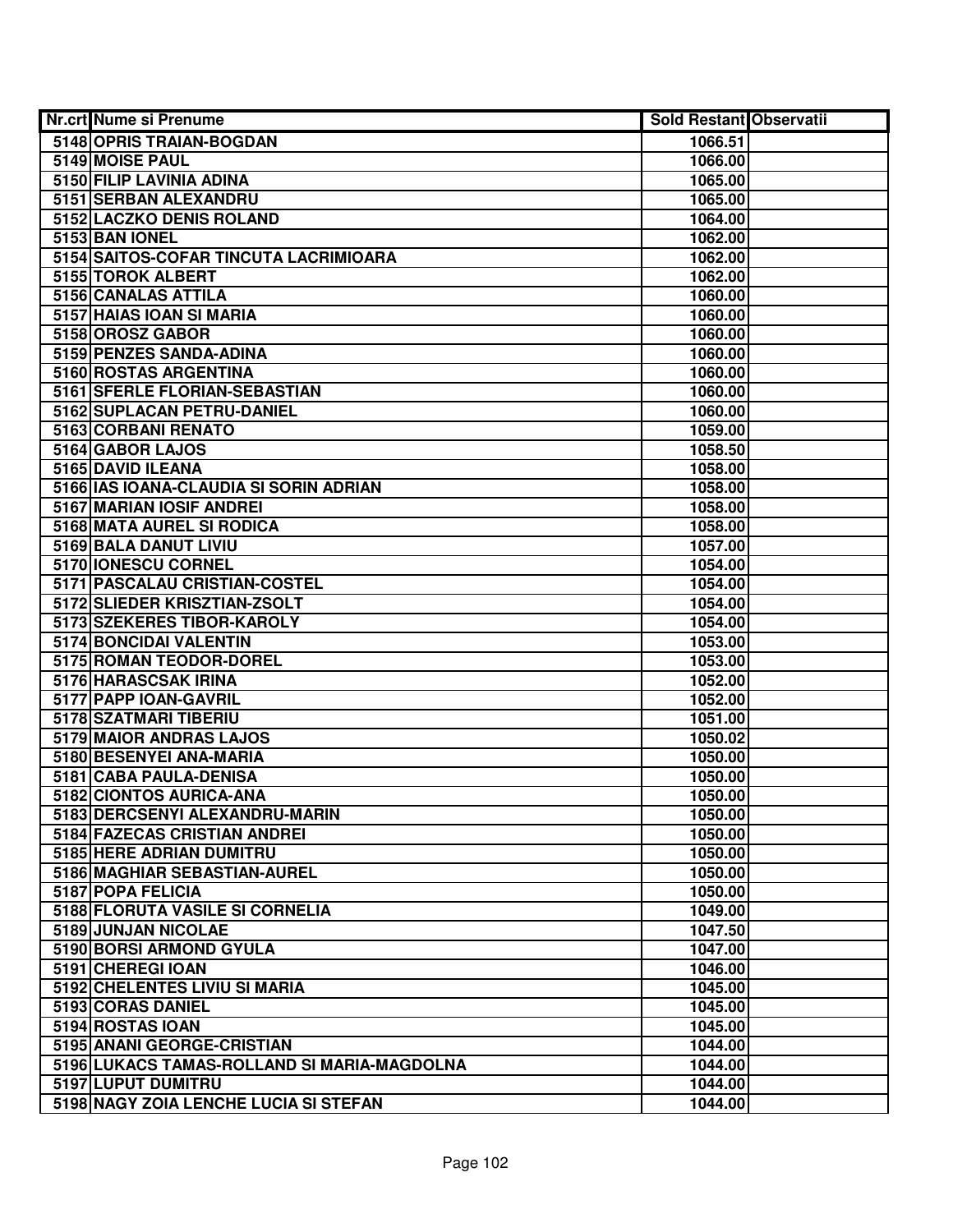| Nr.crt Nume si Prenume                  | <b>Sold Restant Observatii</b> |  |
|-----------------------------------------|--------------------------------|--|
| 5199 ONACA DORIN                        | 1042.12                        |  |
| 5200 CIOBOTEA SERGIU-ANDREI             | 1041.50                        |  |
| 5201 DEMIR RAMAZAN SI ELENA             | 1040.00                        |  |
| 5202 GAIDI KRISTOF-SANDOR               | 1040.00                        |  |
| 5203 IGNA DOINA-MARIA SI DUMITRU        | 1040.00                        |  |
| 5204 IZSAK JANOS                        | 1040.00                        |  |
| 5205 MAGO TIBERIU                       | 1040.00                        |  |
| 5206 MATE JACINT-ZSOLT                  | 1040.00                        |  |
| 5207 MOZA ILEANA SI IOAN                | 1040.00                        |  |
| 5208 NAGY SANDOR                        | 1040.00                        |  |
| <b>5209 ORBAI COSMIN GAVRIL</b>         | 1040.00                        |  |
| 5210 OSACENCO RENATE-MIHAELA            | 1040.00                        |  |
| 5211 POPA FLORIAN                       | 1040.00                        |  |
| 5212 POPA GABRIEL                       | 1040.00                        |  |
| 5213 TROK HAJNALKA MARIA                | 1040.00                        |  |
| 5214 VASILE GIGEL-BOGDAN                | 1039.79                        |  |
| 5215 BABAN CIPRIAN - CABINET DE AVOCAT  | 1039.00                        |  |
| 5216 LUTAS GHEORGHE MIRCEA              | 1039.00                        |  |
| 5217 LAZA GHEORGHE SI ANGELA            | 1037.00                        |  |
| 5218 MARGE CRISTIAN IOAN SI LENUTA      | 1037.00                        |  |
| 5219 MARIAN GHITA-STELIAN SI FLORICA    | 1036.00                        |  |
| 5220 BEJUSCA HORIA SEBASTIAN            | 1035.00                        |  |
| 5221 MICLOS GHEORGHE-MARIUS             | 1035.00                        |  |
| 5222 BALOGH ZOLTAN P.F.A(1730907054711) | 1034.00                        |  |
| 5223 BELDEAN VALERIU-ANDREI             | 1034.00                        |  |
| 5224 PURDA ADRIAN VIOREL                | 1034.00                        |  |
| 5225 POPOVICI IOAN SI MARIA             | 1033.00                        |  |
| 5226 BORZ AUREL                         | 1032.00                        |  |
| 5227 MARCU OVIDIU OCTAVIAN              | 1032.00                        |  |
| 5228 TRIP IOAN SI SUCIU CORNELIA        | 1031.50                        |  |
| 5229 AVASAN COSMIN-VASILE               | 1030.00                        |  |
| 5230 HEGEDUS PAMELA-LUSI                | 1030.00                        |  |
| 5231 LAZAR ALEXANDRA GEORGIANA          | 1030.00                        |  |
| 5232 OLTEAN DANIEL                      | 1030.00                        |  |
| 5233 ROMOCIA FLAVIU                     | 1030.00                        |  |
| 5234 SUCIU MIHAIL                       | 1030.00                        |  |
| 5235 VERES LEVENTE ZOLTAN               | 1030.00                        |  |
| 5236 BALOG MIHAI                        | 1028.00                        |  |
| 5237 HARANGI ZOLTAN-ZSOLT SI ERZSEBET   | 1028.00                        |  |
| 5238 ILEA GEORGE-IOSIF                  | 1026.00                        |  |
| 5239 PERTE IONUT CRISTIAN               | 1025.50                        |  |
| 5240 CASAPU MARIANA-DOINA               | 1025.00                        |  |
| 5241 CMS. DR. IHOS ALINA-GABRIELA       | 1025.00                        |  |
| 5242 HAITA SORIN-LIVIU                  | 1025.00                        |  |
| 5243 HAJDUCSI TIBERIU                   | 1025.00                        |  |
| 5244 IENCIU MARIUS                      | 1025.00                        |  |
| 5245 LUPON BOGDAN ALEXANDRU             | 1025.00                        |  |
| 5246 MOGA PETRU                         | 1025.00                        |  |
| 5247 PURTAN TEODOR                      | 1025.00                        |  |
| 5248 BOKA ATTILA                        | 1024.00                        |  |
| 5249 REZMUVES IOSIF                     | 1024.00                        |  |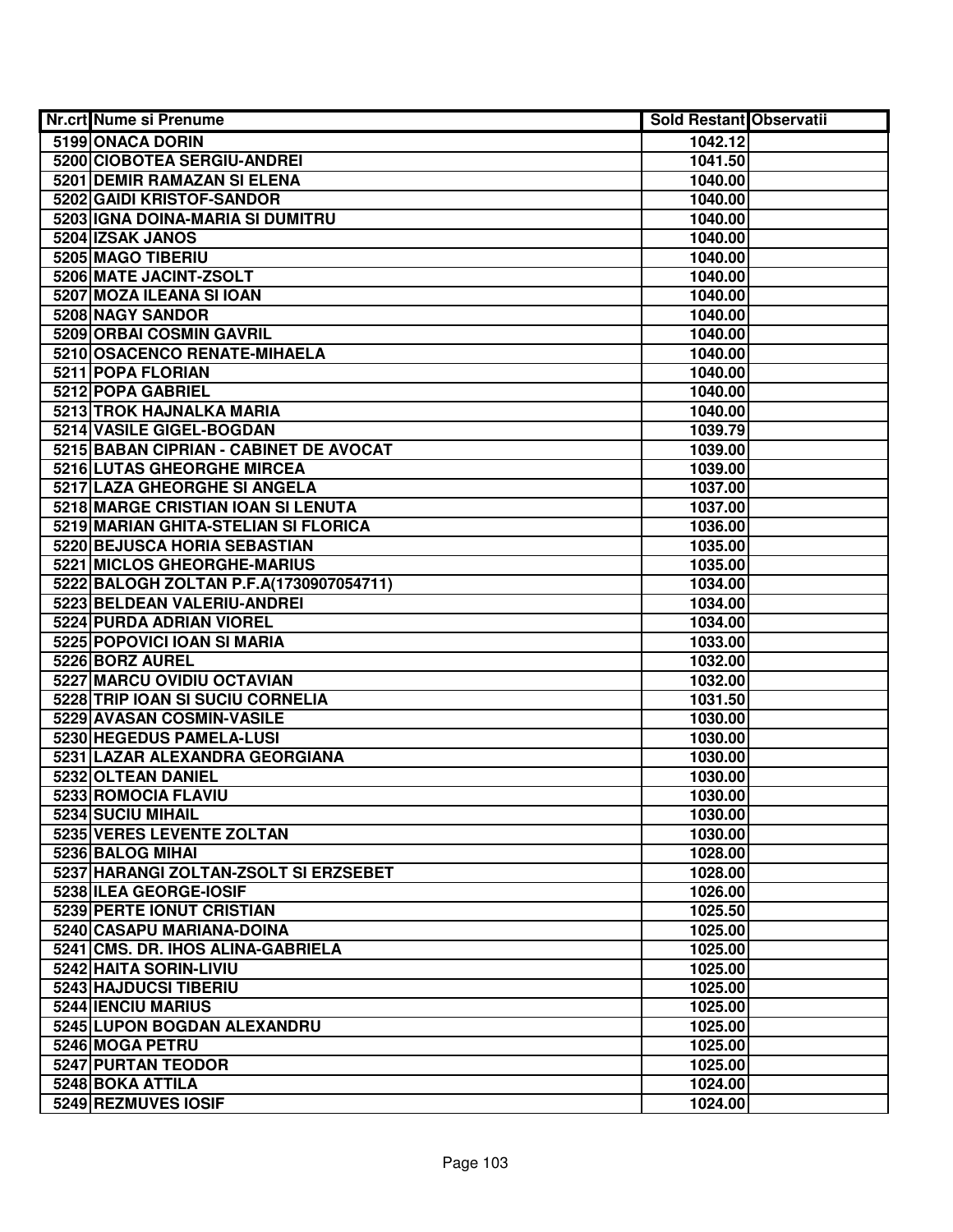| Nr.crt Nume si Prenume                         | <b>Sold Restant Observatii</b> |  |
|------------------------------------------------|--------------------------------|--|
| 5250 VIDICAN MIHAI                             | 1024.00                        |  |
| 5251 SZALAI ELISABETA                          | 1023.00                        |  |
| 5252 TOCUTIU RADU- MIRCEA                      | 1023.00                        |  |
| 5253 SARA MELEK                                | 1020.85                        |  |
| 5254 JURCA FLORIAN                             | 1020.34                        |  |
| 5255 BUZLA SAMUEL                              | 1020.00                        |  |
| 5256 CEARNAU MARIA SI MIHAI                    | 1020.00                        |  |
| 5257 FARKAS ISTVAN-MIHALY                      | 1020.00                        |  |
| 5258 MARINESCU RADU ADRIAN                     | 1020.00                        |  |
| 5259 PASCOIU SEBASTIAN TUDOR                   | 1020.00                        |  |
| 5260 ROCA MARTIN                               | 1020.00                        |  |
| 5261 ROSTAS CAROLINA                           | 1020.00                        |  |
| 5262 SECARA TEODORA-ILEANA                     | 1019.00                        |  |
| 5263 GABOR STEFAN-MARCEL                       | 1018.96                        |  |
| 5264 CRET DANUT-GHEORGHE SI ADINA              | 1016.00                        |  |
| 5265 HALASZ NORBERT ALEXANDRU                  | 1016.00                        |  |
| 5266 BOKA IOSIF SI EDINA                       | 1015.00                        |  |
| 5267 CIUPA ALEX-EUGEN                          | 1015.00                        |  |
| 5268 BOLDIS LUMINITA-GEORGETA                  | 1013.00                        |  |
| 5269 BOGDAN ANAMARIA                           | 1012.10                        |  |
| 5270 HOCHDORFER DAVID SI ANNABELLA-EDINA       | 1012.00                        |  |
| 5271 ISZTOIKA GAVRIL                           | 1012.00                        |  |
| 5272 MEISAROS FLORIN MARIUS                    | 1012.00                        |  |
| 5273 URSA VIOREL                               | 1012.00                        |  |
| 5274 ZELINA JANOS                              | 1012.00                        |  |
| 5275 GHITEA ALEXANDRU-IOSIF                    | 1011.00                        |  |
| 5276 VALKAI ISTVAN-LASZLO                      | 1011.00                        |  |
| 5277 CRACAN VADIM                              | 1010.00                        |  |
| 5278 FOIA RAUL SERBAN                          | 1010.00                        |  |
| 5279 HORA OVIDIU-DOMINIC                       | 1010.00                        |  |
| 5280 HROM CRISTIAN-MIHAIL                      | 1010.00                        |  |
| 5281 KADAS ALEXANDRU-LADISLAU                  | 1010.00                        |  |
| 5282 LAZAR IOAN-EMIL                           | 1010.00                        |  |
| <b>5283 SERAFICEAN ALEXANDRU</b>               | 1010.00                        |  |
| 5284 SPIVALIUC NICOLAE-VASILE                  | 1010.00                        |  |
| 5285 VANCEA VIORICA                            | 1010.00                        |  |
| 5286 JURCA COSMIN ADRIAN                       | 1009.00                        |  |
| 5287 MADAR PETRU ALIN, ALEXANDRA, IONUT, MA    | 1009.00                        |  |
| 5288 SIMARGU GHITA ALEXANDRU                   | 1009.00                        |  |
| 5289 VANCEA DAN                                | 1008.00                        |  |
| 5290 UNGI ALEXANDRU SI SAROLTA                 | 1007.00                        |  |
| 5291 HOTOPAN MIHAI                             | 1006.90                        |  |
| 5292 FORGACIU COSMIN FLORIN SI TEODORA-VIORICA | 1006.12                        |  |
| 5293 BODONEA MARIA SI MIRCEA                   | 1006.00                        |  |
| 5294 GEREBENES LUDOVIC                         | 1005.52                        |  |
| 5295 ANTON IOAN SANDU                          | 1005.00                        |  |
| 5296 GUI ANGELA SI GUI FLORIN                  | 1005.00                        |  |
| 5297 TOROK MARIANA IULIA                       | 1005.00                        |  |
| 5298 BARTOLF DIANA                             | 1004.00                        |  |
| 5299 KOVACS ZOLTAN-ATTILA                      | 1004.00                        |  |
| 5300 SZOKE ANGELA                              | 1004.00                        |  |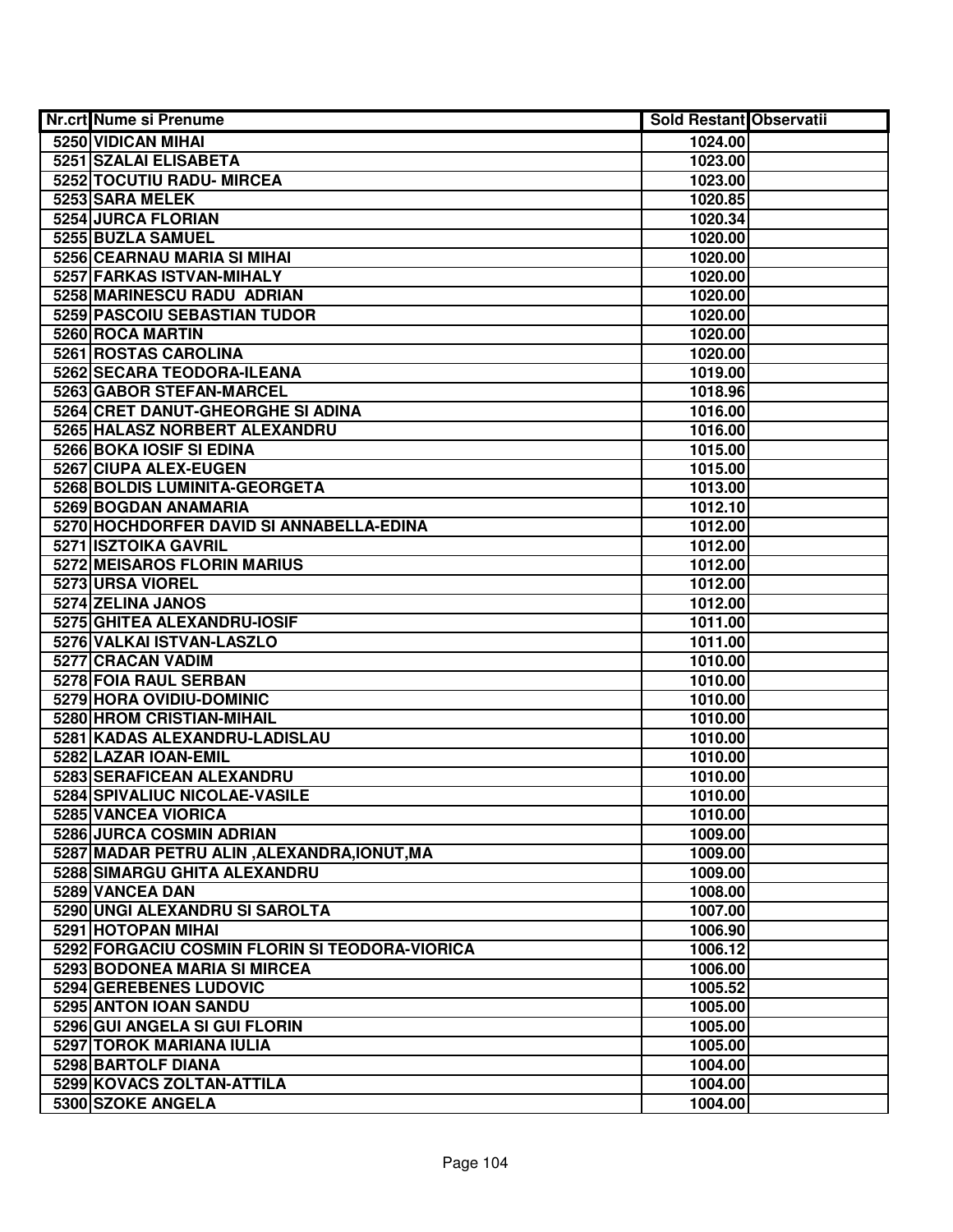| Nr.crt Nume si Prenume        | <b>Sold Restant Observatii</b> |  |
|-------------------------------|--------------------------------|--|
| 5301 TRIFAN DANIEL-EMANUEL    | 1004.00                        |  |
| 5302 CAB.AVOCAT SALLAK STEFAN | 1002.00                        |  |
| 5303 PAUL GHEORGHE            | 1002.00                        |  |
| 5304 BARUTA GABRIEL           | 1001.98                        |  |
| 5305 POENARU GHEORGHE AUREL   | 1001.00                        |  |
| 5306 ROSCA MARIUS-DUMITRU     | 1001.00                        |  |
| 5307 ABRUDAN FLAVIU IONUT     | 1000.00                        |  |
| 5308 ARON MARIA MAGDALENA     | 1000.00                        |  |
| 5309 ARON SUSANA-IULIANA      | 1000.00                        |  |
| 5310 BAICAN IOAN ADRIAN       | 1000.00                        |  |
| 5311 BALOG ATTILA             | 1000.00                        |  |
| 5312 BANCIU SUPERMAN-TARZAN   | 1000.00                        |  |
| 5313 BARLEA GHEORGHE          | 1000.00                        |  |
| 5314 BARNA PETRU-DAN          | 1000.00                        |  |
| 5315 BATORI NORBERT ISTVAN    | 1000.00                        |  |
| 5316 BATRIN ANA               | 1000.00                        |  |
| 5317 BERKE TIBOR              | 1000.00                        |  |
| 5318 BOHACS IOSIF             | 1000.00                        |  |
| 5319 BOT IOAN-HOREA           | 1000.00                        |  |
| 5320 CABAU RUBEN-IOIEL        | 1000.00                        |  |
| 5321 CABULEA VASILE-SEBASTIAN | 1000.00                        |  |
| 5322 CACIORA VLAD MARIUS      | 1000.00                        |  |
| 5323 CAVASDAN IOAN-RADU       | 1000.00                        |  |
| 5324 CHEREGI ELENA            | 1000.00                        |  |
| 5325 CHEREJA CAMELIA          | 1000.00                        |  |
| 5326 CIOCANACHE VINICIUS      | 1000.00                        |  |
| 5327 CIOROBONTEA EDI          | 1000.00                        |  |
| 5328 CRESCIULLO LEONARD       | 1000.00                        |  |
| 5329 DAVID ROBERTO IONUT      | 1000.00                        |  |
| 5330 DEHELEANU ION            | 1000.00                        |  |
| 5331 DUDLER ALIONA            | 1000.00                        |  |
| 5332 DUMITRAS CRISTIAN-MARCEL | 1000.00                        |  |
| 5333 ELLENES IOAN             | 1000.00                        |  |
| 5334 FEHER LASZLO             | 1000.00                        |  |
| 5335 FLORA CSABA PAL          | 1000.00                        |  |
| 5336 FODOR STEFAN             | 1000.00                        |  |
| 5337 GABOR BANU               | 1000.00                        |  |
| 5338 GABOR CATALINA           | 1000.00                        |  |
| 5339 GABOR GABRIEL            | 1000.00                        |  |
| 5340 GABOR GABRIEL            | 1000.00                        |  |
| 5341 GABOR GAVRIL             | 1000.00                        |  |
| 5342 GABOR KLARA              | 1000.00                        |  |
| 5343 GABOR STEFAN             | 1000.00                        |  |
| 5344 GABOR TEREZ              | 1000.00                        |  |
| 5345 GABOR TEREZ              | 1000.00                        |  |
| 5346 GABOR ZSUZSANA           | 1000.00                        |  |
| 5347 GAL ANDREA-IREN          | 1000.00                        |  |
| 5348 GEREBENES MINDRA         | 1000.00                        |  |
| 5349 GIURGIUMAN DRAGOS-FABIAN | 1000.00                        |  |
| 5350 GYURO CSABA              | 1000.00                        |  |
| 5351 HARAGALY ILDIKO-ERZSEBET | 1000.00                        |  |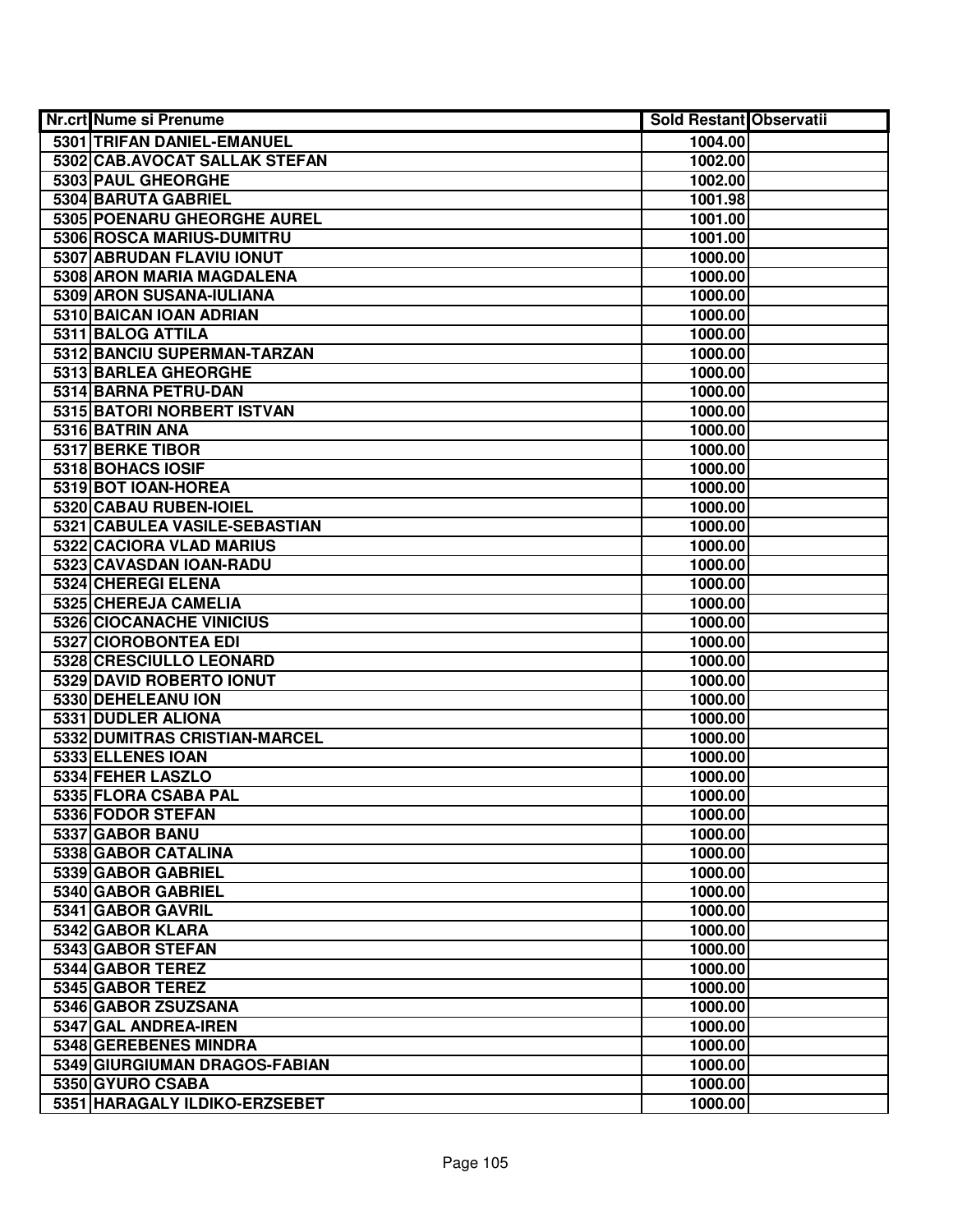| Nr.crt Nume si Prenume                         | <b>Sold Restant Observatii</b> |  |
|------------------------------------------------|--------------------------------|--|
| 5352 HIRTEA SIMONA FLORENTINA                  | 1000.00                        |  |
| 5353 HODISAN DENISA-GABRIELA                   | 1000.00                        |  |
| 5354 HORVAT KATALIN                            | 1000.00                        |  |
| 5355 HORVATH TUNDE-IRINA                       | 1000.00                        |  |
| 5356 ILISIE LUCRETIA-MARIA                     | 1000.00                        |  |
| 5357 ISTRATE IONEL                             | 1000.00                        |  |
| 5358 ISZTOICA MARIA                            | 1000.00                        |  |
| 5359 ISZTOIKA GEZA                             | 1000.00                        |  |
| 5360 ISZTOIKA ROZALIA                          | 1000.00                        |  |
| 5361 ISZTOJKA IOAN                             | 1000.00                        |  |
| 5362 IZSAK OLGA                                | 1000.00                        |  |
| 5363 JUHASZ MARIA                              | 1000.00                        |  |
| 5364 JUNC MARCELA                              | 1000.00                        |  |
| 5365 KOVACS ALEXANDRU-MIHAI I.I.               | 1000.00                        |  |
| 5366 KOVACS IMRE-MARIUS                        | 1000.00                        |  |
| 5367 KUN SANDOR-VIKTOR                         | 1000.00                        |  |
| 5368 LAKATOS FLORICA                           | 1000.00                        |  |
| 5369 LAKATOS TIBOR-JANOS                       | 1000.00                        |  |
| 5370 LAKATOS ZOLTAN                            | 1000.00                        |  |
| 5371 LASZLO ANNAMARIA                          | 1000.00                        |  |
| 5372 LESAK JANOS - ROBERT                      | 1000.00                        |  |
| 5373 LINGURAR CORINA                           | 1000.00                        |  |
| 5374 LUCAN ANA                                 | 1000.00                        |  |
| 5375 MAGHIAR DANA VIOLETA                      | 1000.00                        |  |
| 5376 MALAN PAUL - OVIDIU                       | 1000.00                        |  |
| 5377 MARC IONELA                               | 1000.00                        |  |
| 5378 MARC MIHAI                                | 1000.00                        |  |
| 5379 MARIAN SEBASTIAN DORIN                    | 1000.00                        |  |
| 5380 MARITAN CORNELIA                          | 1000.00                        |  |
| 5381 MATEI MADALIN-COSMIN                      | 1000.00                        |  |
| 5382 MERCEA NICOLAE                            | 1000.00                        |  |
| 5383 MIERLUT IOAN                              | 1000.00                        |  |
| 5384 MOHAMED ZEESHAN ZAMEER                    | 1000.00                        |  |
| 5385 MOLOCEA CLAUDIU-DUMITRU SI LOREDANA-LAURA | 1000.00                        |  |
| 5386 MUNOZ JIMENEZ JESUS                       | 1000.00                        |  |
| 5387 MUT RAZVAN                                | 1000.00                        |  |
| 5388 NAGHI NICOLAE SILVIU                      | 1000.00                        |  |
| 5389 NAGY ATTILA                               | 1000.00                        |  |
| 5390 NAGY ROBERT                               | 1000.00                        |  |
| 5391 NAGY ROZALIA                              | 1000.00                        |  |
| 5392 NEMETH ANDRAS                             | 1000.00                        |  |
| 5393 NYISZTOR JANOS                            | 1000.00                        |  |
| 5394 OLAH ERZSEBET                             | 1000.00                        |  |
| 5395 OTVOS MARIUS-SANDOR                       | 1000.00                        |  |
| 5396 OTVOS RENATA-ANGELA                       | 1000.00                        |  |
| 5397 PAINA DANIEL                              | 1000.00                        |  |
| 5398 PASCALAU ALIN-DAVID                       | 1000.00                        |  |
| 5399 PAUL NICOLAIE                             | 1000.00                        |  |
| 5400 PLES ADRIANA-GABRIELA                     | 1000.00                        |  |
| 5401 POP FLORENTINA                            | 1000.00                        |  |
| 5402 POP ZENOVIA                               | 1000.00                        |  |